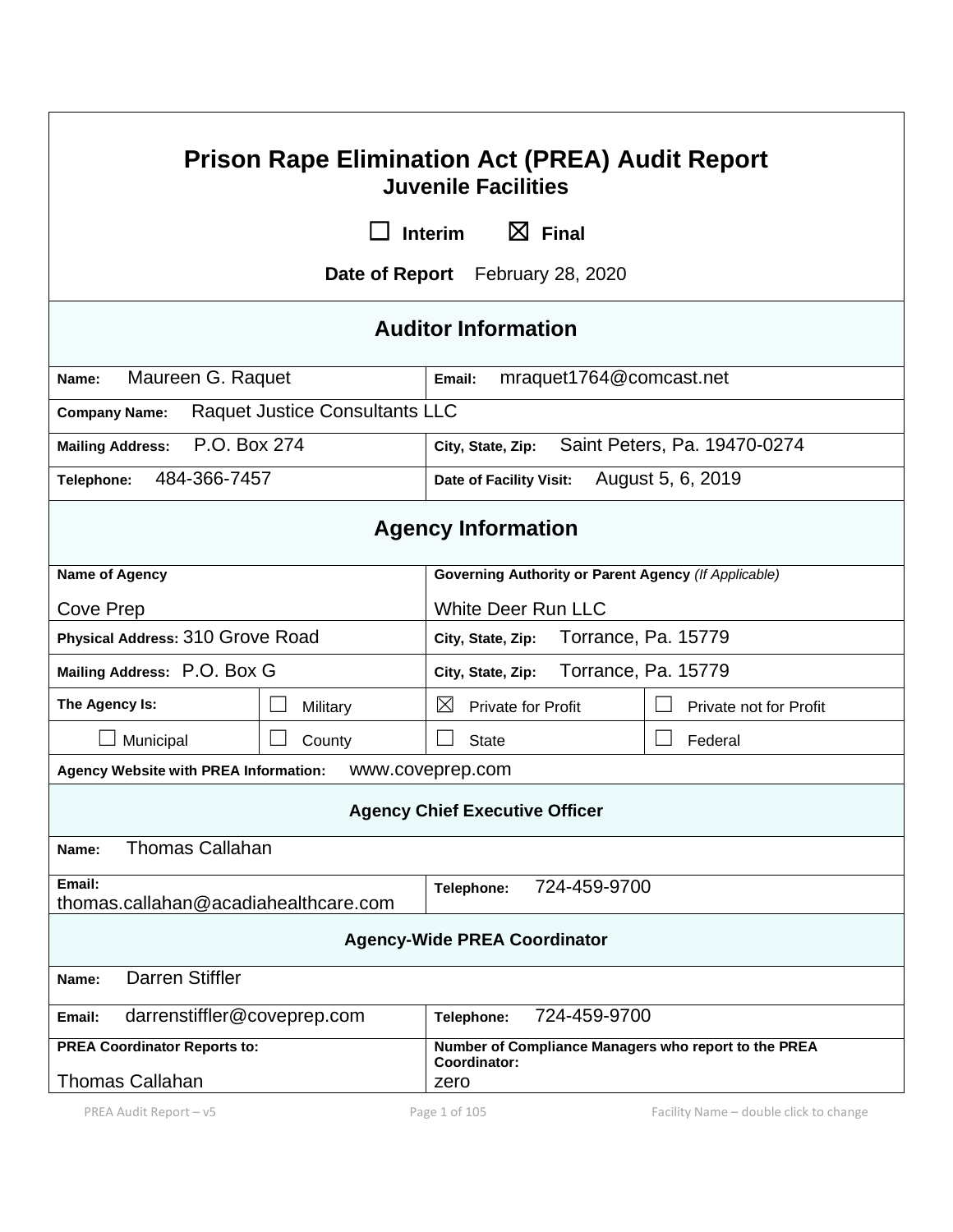| <b>Facility Information</b>                                                                                                                                                                                                                                                                                                                                                                                                                                                                                       |                  |                          |             |                           |                        |
|-------------------------------------------------------------------------------------------------------------------------------------------------------------------------------------------------------------------------------------------------------------------------------------------------------------------------------------------------------------------------------------------------------------------------------------------------------------------------------------------------------------------|------------------|--------------------------|-------------|---------------------------|------------------------|
| Name of Facility: Cove Prep                                                                                                                                                                                                                                                                                                                                                                                                                                                                                       |                  |                          |             |                           |                        |
| Physical Address: Same as above                                                                                                                                                                                                                                                                                                                                                                                                                                                                                   |                  | s/a<br>City, State, Zip: |             |                           |                        |
| Mailing Address (if different from above):<br>s/a                                                                                                                                                                                                                                                                                                                                                                                                                                                                 |                  | s/a<br>City, State, Zip: |             |                           |                        |
| The Facility Is:                                                                                                                                                                                                                                                                                                                                                                                                                                                                                                  | Military         |                          | $\boxtimes$ | <b>Private for Profit</b> | Private not for Profit |
| Municipal                                                                                                                                                                                                                                                                                                                                                                                                                                                                                                         | County           |                          |             | <b>State</b>              | Federal                |
| Facility Website with PREA Information:                                                                                                                                                                                                                                                                                                                                                                                                                                                                           | www/coveprep.com |                          |             |                           |                        |
| Has the facility been accredited within the past 3 years?                                                                                                                                                                                                                                                                                                                                                                                                                                                         |                  | $\boxtimes$ Yes          |             | <b>No</b>                 |                        |
| If the facility has been accredited within the past 3 years, select the accrediting organization(s) - select all that apply (N/A if<br>the facility has not been accredited within the past 3 years):<br><b>ACA</b><br><b>NCCHC</b><br><b>CALEA</b><br>$\boxtimes$ Other (please name or describe: CARF<br>N/A<br>If the facility has completed any internal or external audits other than those that resulted in accreditation, please describe:<br>Pa. Department of Human Services Annual Licensing Inspection |                  |                          |             |                           |                        |
| <b>Facility Administrator/Superintendent/Director</b>                                                                                                                                                                                                                                                                                                                                                                                                                                                             |                  |                          |             |                           |                        |
| <b>Darren Stiffler</b><br>Name:                                                                                                                                                                                                                                                                                                                                                                                                                                                                                   |                  |                          |             |                           |                        |
| s/a<br>Email:                                                                                                                                                                                                                                                                                                                                                                                                                                                                                                     |                  | Telephone:               |             | s/a                       |                        |
| <b>Facility PREA Compliance Manager</b>                                                                                                                                                                                                                                                                                                                                                                                                                                                                           |                  |                          |             |                           |                        |
| <b>Darren Stiffler</b><br>Name:                                                                                                                                                                                                                                                                                                                                                                                                                                                                                   |                  |                          |             |                           |                        |
| s/a<br>Email:                                                                                                                                                                                                                                                                                                                                                                                                                                                                                                     |                  | Telephone:               |             | s/a                       |                        |
| Facility Health Service Administrator L N/A                                                                                                                                                                                                                                                                                                                                                                                                                                                                       |                  |                          |             |                           |                        |
| Dakota Miller, Nursing Coordinator<br>Name:                                                                                                                                                                                                                                                                                                                                                                                                                                                                       |                  |                          |             |                           |                        |
| Dakota.miller@coveprep.com<br>724-459-9700<br>Telephone:<br>Email:                                                                                                                                                                                                                                                                                                                                                                                                                                                |                  |                          |             |                           |                        |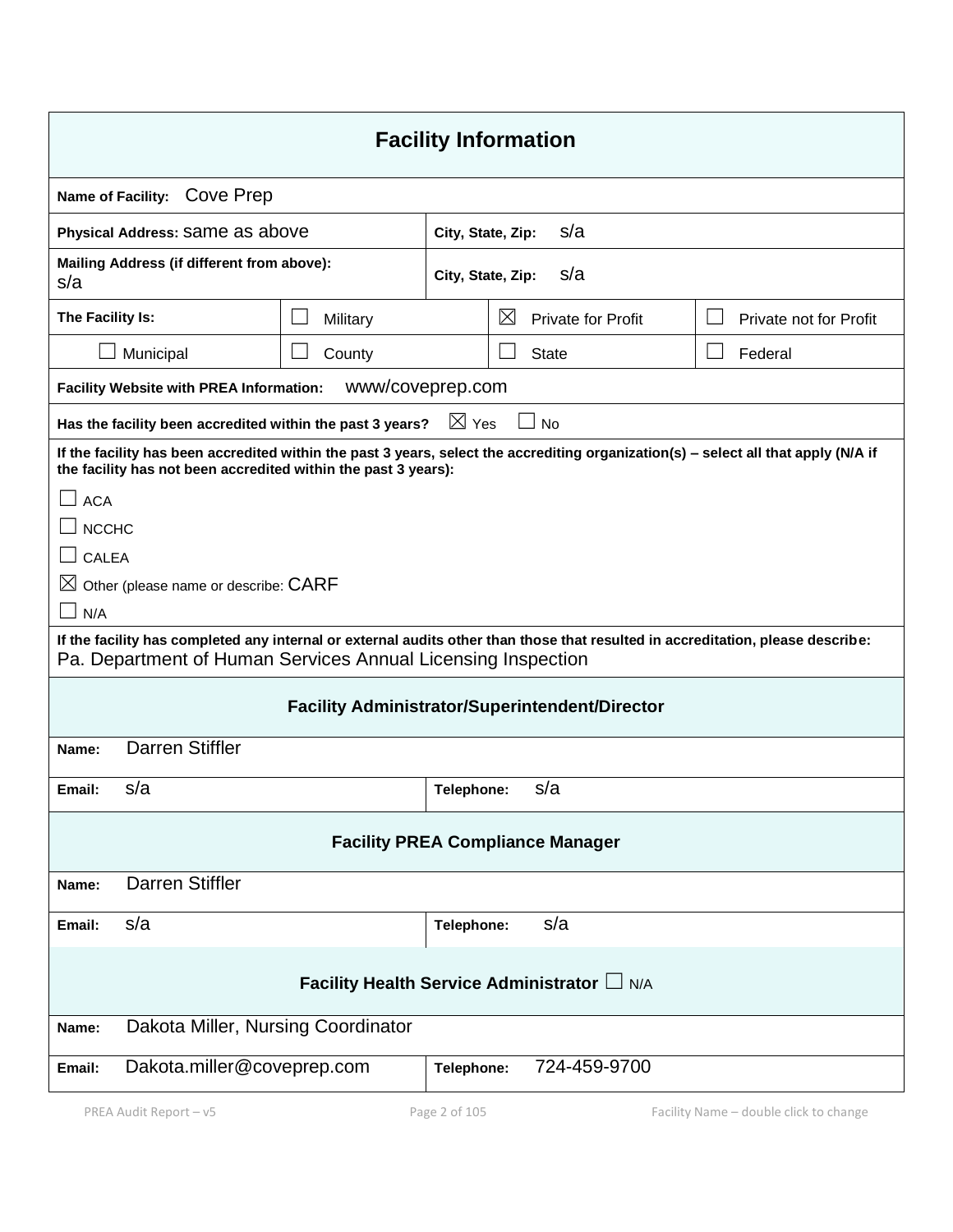| <b>Facility Characteristics</b>                                                                                                                                                                                                                                                                                                                                                                                                                                                                                                                                                                       |                                            |                                                                                                                                                  |  |  |
|-------------------------------------------------------------------------------------------------------------------------------------------------------------------------------------------------------------------------------------------------------------------------------------------------------------------------------------------------------------------------------------------------------------------------------------------------------------------------------------------------------------------------------------------------------------------------------------------------------|--------------------------------------------|--------------------------------------------------------------------------------------------------------------------------------------------------|--|--|
| <b>Designated Facility Capacity:</b>                                                                                                                                                                                                                                                                                                                                                                                                                                                                                                                                                                  | 34                                         |                                                                                                                                                  |  |  |
| <b>Current Population of Facility:</b>                                                                                                                                                                                                                                                                                                                                                                                                                                                                                                                                                                | 34                                         |                                                                                                                                                  |  |  |
| Average daily population for the past 12 months:                                                                                                                                                                                                                                                                                                                                                                                                                                                                                                                                                      | 28                                         |                                                                                                                                                  |  |  |
| Has the facility been over capacity at any point in the<br>past 12 months?                                                                                                                                                                                                                                                                                                                                                                                                                                                                                                                            | $\boxtimes$ No<br>$\vert \ \ \vert$<br>Yes |                                                                                                                                                  |  |  |
| Which population(s) does the facility hold?                                                                                                                                                                                                                                                                                                                                                                                                                                                                                                                                                           | $\boxtimes$ Males<br>Females               | <b>Both Females and Males</b>                                                                                                                    |  |  |
| Age range of population:                                                                                                                                                                                                                                                                                                                                                                                                                                                                                                                                                                              | $12 - 20$                                  |                                                                                                                                                  |  |  |
| Average length of stay or time under supervision                                                                                                                                                                                                                                                                                                                                                                                                                                                                                                                                                      | 12-16 months                               |                                                                                                                                                  |  |  |
| Facility security levels/resident custody levels<br>secure                                                                                                                                                                                                                                                                                                                                                                                                                                                                                                                                            |                                            |                                                                                                                                                  |  |  |
| Number of residents admitted to facility during the past 12 months                                                                                                                                                                                                                                                                                                                                                                                                                                                                                                                                    |                                            | 33                                                                                                                                               |  |  |
| Number of residents admitted to facility during the past 12 months whose length of<br>stay in the facility was for 72 hours or more:                                                                                                                                                                                                                                                                                                                                                                                                                                                                  |                                            | 33                                                                                                                                               |  |  |
| Number of residents admitted to facility during the past 12 months whose length of<br>stay in the facility was for 10 days or more:                                                                                                                                                                                                                                                                                                                                                                                                                                                                   |                                            | 33                                                                                                                                               |  |  |
| Does the audited facility hold residents for one or more other agencies (e.g. a State<br>$\boxtimes$ No<br>correctional agency, U.S. Marshals Service, Bureau of Prisons, U.S. Immigration and<br>Yes<br><b>Customs Enforcement)?</b>                                                                                                                                                                                                                                                                                                                                                                 |                                            |                                                                                                                                                  |  |  |
| <b>Federal Bureau of Prisons</b><br>U.S. Marshals Service<br>U.S. Immigration and Customs Enforcement<br><b>Bureau of Indian Affairs</b><br>U.S. Military branch<br>Select all other agencies for which the audited<br>$\Box$ State or Territorial correctional agency<br>facility holds residents: Select all that apply (N/A if<br>the audited facility does not hold residents for any<br>County correctional or detention agency<br>other agency or agencies):<br>Judicial district correctional or detention facility<br>city jail)<br>Private corrections or detention provider<br>$\times$ N/A |                                            | City or municipal correctional or detention facility (e.g. police lockup or<br>Other - please name or describe: Click or tap here to enter text. |  |  |
| Number of staff currently employed by the facility who may have contact with<br>residents:                                                                                                                                                                                                                                                                                                                                                                                                                                                                                                            |                                            | 53                                                                                                                                               |  |  |
| Number of staff hired by the facility during the past 12 months who may have contact<br>with residents:                                                                                                                                                                                                                                                                                                                                                                                                                                                                                               |                                            | 36                                                                                                                                               |  |  |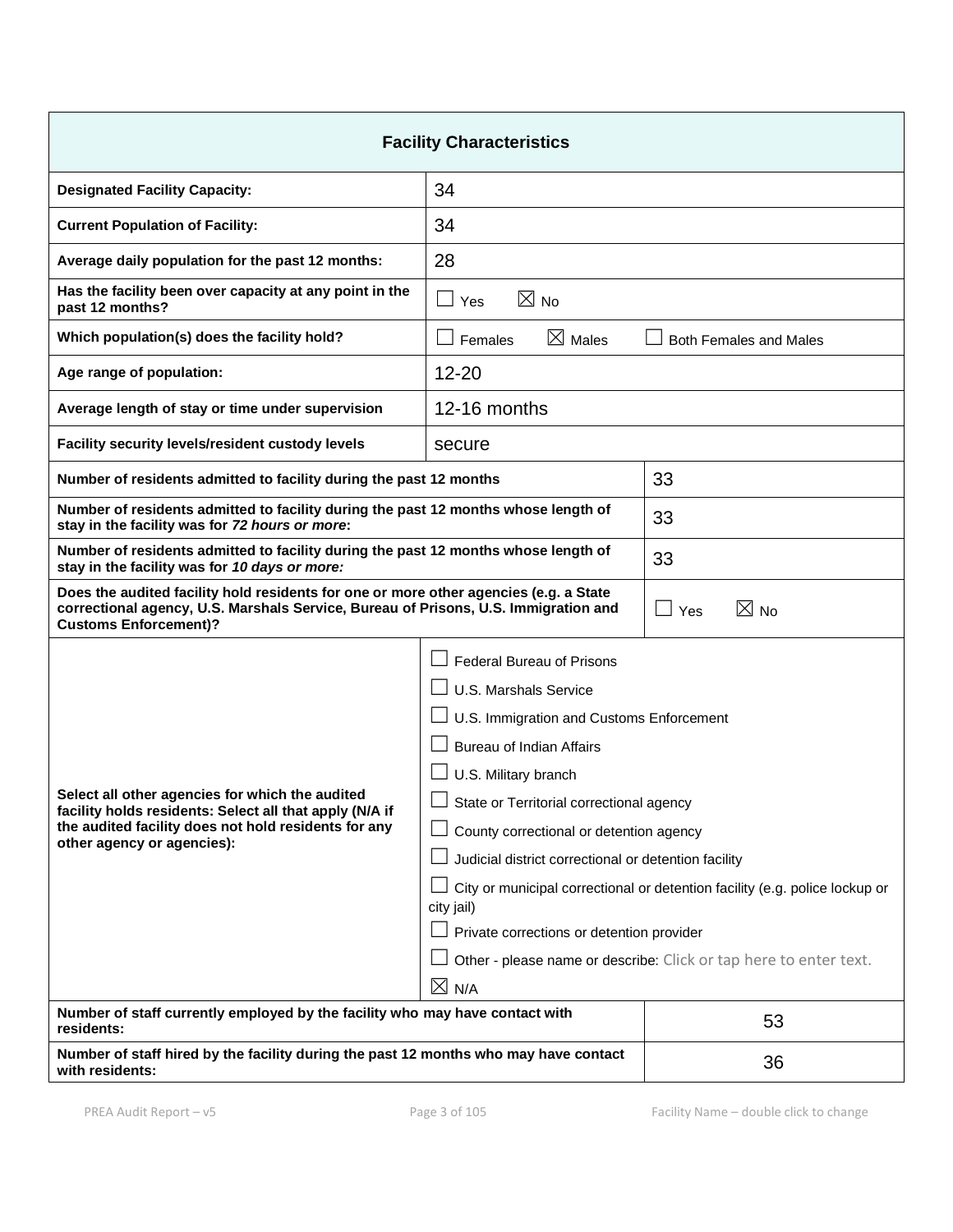| Number of contracts in the past 12 months for services with contractors who may<br>have contact with residents:                                                                                                                                                                                                                                                                                                                                                                                                                                                                                                                                                                                                                                                                                                                                                                                                                                                                                                                                                                                                                                                                                                                                                                                                                                                                                                                                                                                                                                                                                                                                                                                                                                                                                   | 0                              |  |  |  |  |
|---------------------------------------------------------------------------------------------------------------------------------------------------------------------------------------------------------------------------------------------------------------------------------------------------------------------------------------------------------------------------------------------------------------------------------------------------------------------------------------------------------------------------------------------------------------------------------------------------------------------------------------------------------------------------------------------------------------------------------------------------------------------------------------------------------------------------------------------------------------------------------------------------------------------------------------------------------------------------------------------------------------------------------------------------------------------------------------------------------------------------------------------------------------------------------------------------------------------------------------------------------------------------------------------------------------------------------------------------------------------------------------------------------------------------------------------------------------------------------------------------------------------------------------------------------------------------------------------------------------------------------------------------------------------------------------------------------------------------------------------------------------------------------------------------|--------------------------------|--|--|--|--|
| Number of individual contractors who have contact with residents, currently<br>authorized to enter the facility:                                                                                                                                                                                                                                                                                                                                                                                                                                                                                                                                                                                                                                                                                                                                                                                                                                                                                                                                                                                                                                                                                                                                                                                                                                                                                                                                                                                                                                                                                                                                                                                                                                                                                  | 5                              |  |  |  |  |
| Number of volunteers who have contact with residents, currently authorized to enter<br>the facility:                                                                                                                                                                                                                                                                                                                                                                                                                                                                                                                                                                                                                                                                                                                                                                                                                                                                                                                                                                                                                                                                                                                                                                                                                                                                                                                                                                                                                                                                                                                                                                                                                                                                                              | 0                              |  |  |  |  |
| <b>Physical Plant</b>                                                                                                                                                                                                                                                                                                                                                                                                                                                                                                                                                                                                                                                                                                                                                                                                                                                                                                                                                                                                                                                                                                                                                                                                                                                                                                                                                                                                                                                                                                                                                                                                                                                                                                                                                                             |                                |  |  |  |  |
| <b>Number of buildings:</b>                                                                                                                                                                                                                                                                                                                                                                                                                                                                                                                                                                                                                                                                                                                                                                                                                                                                                                                                                                                                                                                                                                                                                                                                                                                                                                                                                                                                                                                                                                                                                                                                                                                                                                                                                                       |                                |  |  |  |  |
| Auditors should count all buildings that are part of the facility, whether residents are<br>formally allowed to enter them or not. In situations where temporary structures have<br>been erected (e.g., tents) the auditor should use their discretion to determine whether<br>to include the structure in the overall count of buildings. As a general rule, if a<br>temporary structure is regularly or routinely used to hold or house residents, or if the<br>temporary structure is used to house or support operational functions for more than a<br>short period of time (e.g., an emergency situation), it should be included in the overall<br>count of buildings.                                                                                                                                                                                                                                                                                                                                                                                                                                                                                                                                                                                                                                                                                                                                                                                                                                                                                                                                                                                                                                                                                                                       | 1                              |  |  |  |  |
| Number of resident housing units:                                                                                                                                                                                                                                                                                                                                                                                                                                                                                                                                                                                                                                                                                                                                                                                                                                                                                                                                                                                                                                                                                                                                                                                                                                                                                                                                                                                                                                                                                                                                                                                                                                                                                                                                                                 |                                |  |  |  |  |
| Enter 0 if the facility does not have discrete housing units. DOJ PREA Working Group<br>FAQ on the definition of a housing unit: How is a "housing unit" defined for the<br>purposes of the PREA Standards? The question has been raised in particular as it<br>relates to facilities that have adjacent or interconnected units. The most common<br>concept of a housing unit is architectural. The generally agreed-upon definition is a<br>space that is enclosed by physical barriers accessed through one or more doors of<br>various types, including commercial-grade swing doors, steel sliding doors,<br>interlocking sally port doors, etc. In addition to the primary entrance and exit,<br>additional doors are often included to meet life safety codes. The unit contains<br>sleeping space, sanitary facilities (including toilets, lavatories, and showers), and a<br>dayroom or leisure space in differing configurations. Many facilities are designed with<br>modules or pods clustered around a control room. This multiple-pod design provides<br>the facility with certain staff efficiencies and economies of scale. At the same time, the<br>design affords the flexibility to separately house residents of differing security levels,<br>or who are grouped by some other operational or service scheme. Generally, the<br>control room is enclosed by security glass, and in some cases, this allows residents<br>to see into neighboring pods. However, observation from one unit to another is<br>usually limited by angled site lines. In some cases, the facility has prevented this<br>entirely by installing one-way glass. Both the architectural design and functional use<br>of these multiple pods indicate that they are managed as distinct housing units. | 4                              |  |  |  |  |
| Number of single resident cells, rooms, or other enclosures:                                                                                                                                                                                                                                                                                                                                                                                                                                                                                                                                                                                                                                                                                                                                                                                                                                                                                                                                                                                                                                                                                                                                                                                                                                                                                                                                                                                                                                                                                                                                                                                                                                                                                                                                      | 34                             |  |  |  |  |
| Number of multiple occupancy cells, rooms, or other enclosures:                                                                                                                                                                                                                                                                                                                                                                                                                                                                                                                                                                                                                                                                                                                                                                                                                                                                                                                                                                                                                                                                                                                                                                                                                                                                                                                                                                                                                                                                                                                                                                                                                                                                                                                                   | 0                              |  |  |  |  |
| Number of open bay/dorm housing units:                                                                                                                                                                                                                                                                                                                                                                                                                                                                                                                                                                                                                                                                                                                                                                                                                                                                                                                                                                                                                                                                                                                                                                                                                                                                                                                                                                                                                                                                                                                                                                                                                                                                                                                                                            | 0                              |  |  |  |  |
| Number of segregation or isolation cells or rooms (for example, administrative,<br>disciplinary, protective custody, etc.):                                                                                                                                                                                                                                                                                                                                                                                                                                                                                                                                                                                                                                                                                                                                                                                                                                                                                                                                                                                                                                                                                                                                                                                                                                                                                                                                                                                                                                                                                                                                                                                                                                                                       | 0                              |  |  |  |  |
| Does the facility have a video monitoring system, electronic surveillance system, or<br>other monitoring technology (e.g. cameras, etc.)?                                                                                                                                                                                                                                                                                                                                                                                                                                                                                                                                                                                                                                                                                                                                                                                                                                                                                                                                                                                                                                                                                                                                                                                                                                                                                                                                                                                                                                                                                                                                                                                                                                                         | $\boxtimes$ Yes<br>$\sqcup$ No |  |  |  |  |
| Has the facility installed or updated a video monitoring system, electronic surveillance<br>system, or other monitoring technology in the past 12 months?                                                                                                                                                                                                                                                                                                                                                                                                                                                                                                                                                                                                                                                                                                                                                                                                                                                                                                                                                                                                                                                                                                                                                                                                                                                                                                                                                                                                                                                                                                                                                                                                                                         | $\boxtimes$ Yes<br>$\Box$ No   |  |  |  |  |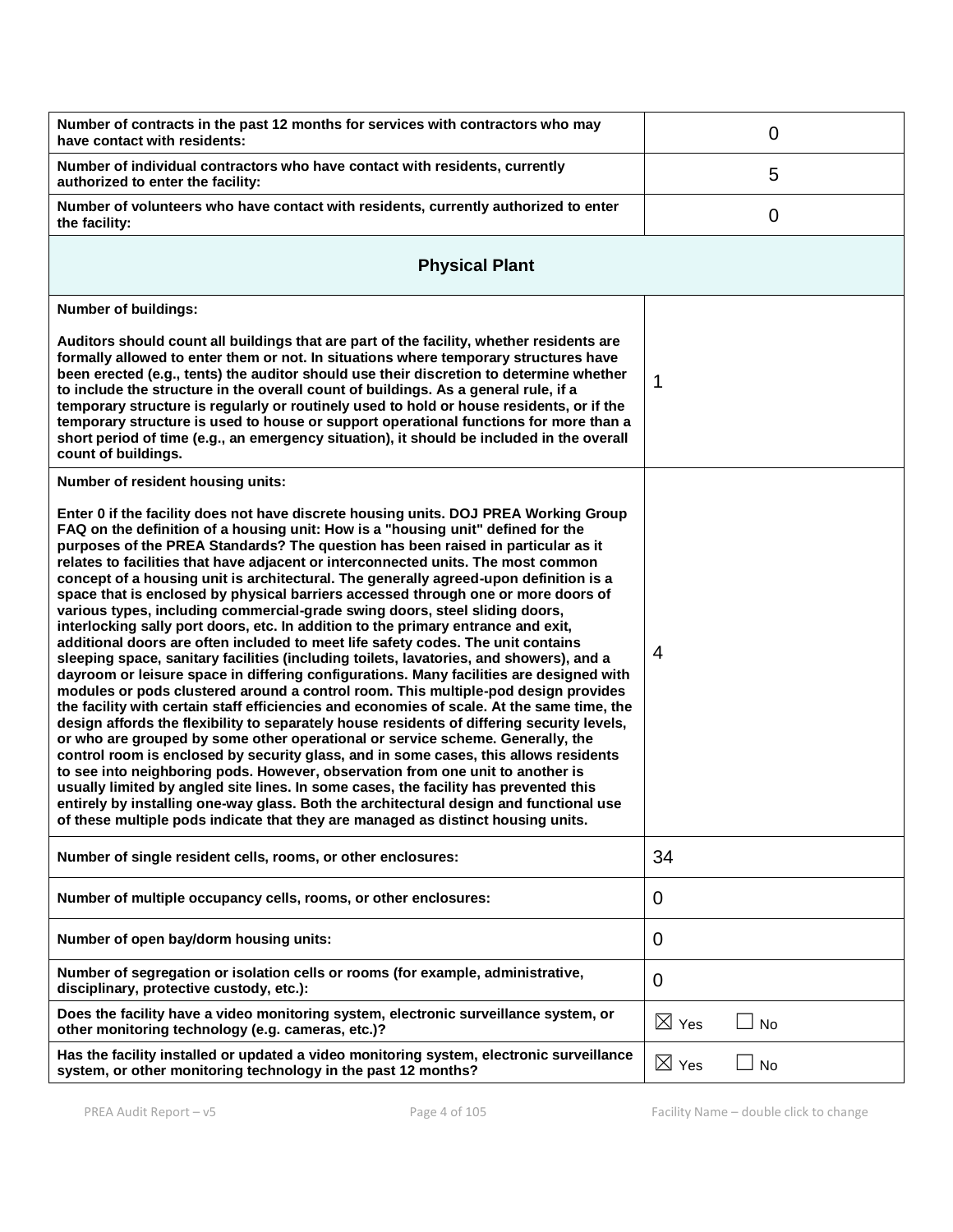| <b>Medical and Mental Health Services and Forensic Medical Exams</b>                                                                                                                                                                                                                                                                                                                         |                                                                                                                                                                                                                 |                                                                                                |  |  |  |
|----------------------------------------------------------------------------------------------------------------------------------------------------------------------------------------------------------------------------------------------------------------------------------------------------------------------------------------------------------------------------------------------|-----------------------------------------------------------------------------------------------------------------------------------------------------------------------------------------------------------------|------------------------------------------------------------------------------------------------|--|--|--|
| Are medical services provided on-site?                                                                                                                                                                                                                                                                                                                                                       | $\boxtimes$ Yes<br><b>No</b>                                                                                                                                                                                    |                                                                                                |  |  |  |
| Are mental health services provided on-site?                                                                                                                                                                                                                                                                                                                                                 | $\boxtimes$ Yes<br><b>No</b>                                                                                                                                                                                    |                                                                                                |  |  |  |
| Where are sexual assault forensic medical exams<br>provided? Select all that apply.                                                                                                                                                                                                                                                                                                          | $\vert \ \ \vert$<br>On-site<br>$\boxtimes$ Local hospital/clinic<br>Rape Crisis Center<br>Other (please name or describe: Click or tap here to enter text.)                                                    |                                                                                                |  |  |  |
| <b>Investigations</b>                                                                                                                                                                                                                                                                                                                                                                        |                                                                                                                                                                                                                 |                                                                                                |  |  |  |
|                                                                                                                                                                                                                                                                                                                                                                                              | <b>Criminal Investigations</b>                                                                                                                                                                                  |                                                                                                |  |  |  |
| Number of investigators employed by the agency and/or facility who are responsible<br>for conducting CRIMINAL investigations into allegations of sexual abuse or sexual<br>harassment:                                                                                                                                                                                                       |                                                                                                                                                                                                                 | 0                                                                                              |  |  |  |
| When the facility received allegations of sexual abuse or sexual harassment (whether<br>staff-on-resident or resident-on-resident), CRIMINAL INVESTIGATIONS are conducted<br>by: Select all that apply.                                                                                                                                                                                      |                                                                                                                                                                                                                 | Facility investigators<br>Agency investigators<br>$\boxtimes$ An external investigative entity |  |  |  |
| Select all external entities responsible for CRIMINAL<br>INVESTIGATIONS: Select all that apply (N/A if no<br>external entities are responsible for criminal<br>investigations)                                                                                                                                                                                                               | Local police department<br>$\perp$ Local sheriff's department<br>$\boxtimes$ State police<br>A U.S. Department of Justice component<br>Other (please name or describe: Click or tap here to enter text.)<br>N/A |                                                                                                |  |  |  |
| <b>Administrative Investigations</b>                                                                                                                                                                                                                                                                                                                                                         |                                                                                                                                                                                                                 |                                                                                                |  |  |  |
| Number of investigators employed by the agency and/or facility who are responsible<br>for conducting ADMINISTRATIVE investigations into allegations of sexual abuse or<br>sexual harassment?                                                                                                                                                                                                 |                                                                                                                                                                                                                 | 0                                                                                              |  |  |  |
| When the facility receives allegations of sexual abuse or sexual harassment (whether<br>staff-on-resident or resident-on-resident), ADMINISTRATIVE INVESTIGATIONS are<br>conducted by: Select all that apply                                                                                                                                                                                 |                                                                                                                                                                                                                 | Facility investigators<br>Agency investigators<br>$\boxtimes$ An external investigative entity |  |  |  |
| Local police department<br>Local sheriff's department<br>Select all external entities responsible for<br>ADMINISTRATIVE INVESTIGATIONS: Select all that<br>State police<br>apply (N/A if no external entities are responsible for<br>A U.S. Department of Justice component<br>administrative investigations)<br>$\boxtimes$ Other (please name or describe: Pa. Dept. of Human<br>Services) |                                                                                                                                                                                                                 |                                                                                                |  |  |  |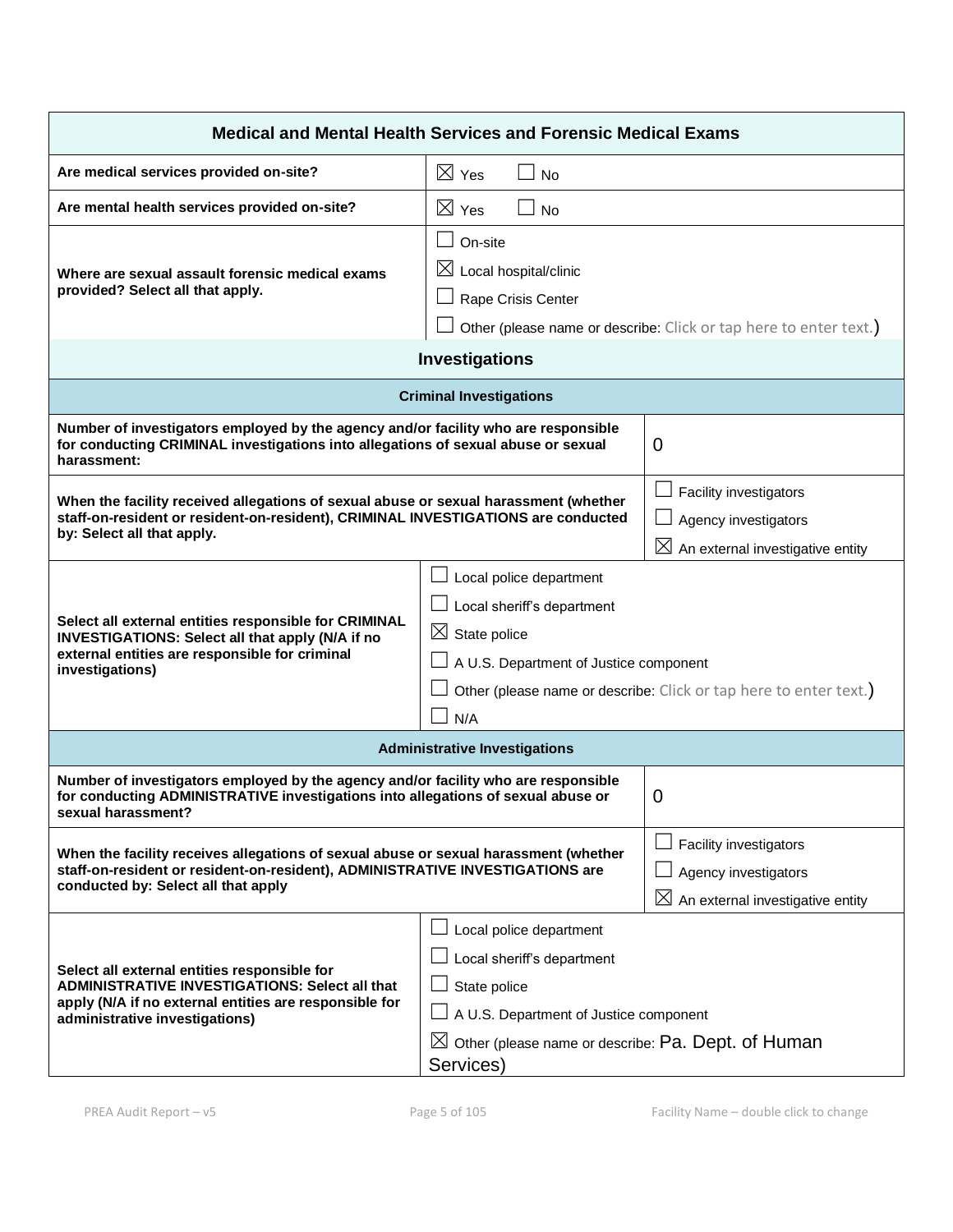## $\Box$  N/A **Audit Findings**

## **Audit Narrative**

*The auditor's description of the audit methodology should include a detailed description of the following processes during the pre-onsite audit, onsite audit, and post-audit phases: documents and files reviewed, discussions and types of interviews conducted, number of days spent on-site, observations made during the site-review, and a detailed description of any follow-up work conducted during the post-audit phase. The narrative should describe the techniques the auditor used to sample documentation and select interviewees, and the auditor's process for the site review.*

The Prison Rape Elimination Act (PREA) Audit of Cove Prep was conducted on August 5, 6, 2019 by Maureen G. Raquet, Raquet Justice Consultants LLC (RJC), a Department of Justice Certified PREA Auditor for Juvenile Facilities. This facility was initially audited during the first PREA cycle in October of 2015 by a different Auditor and was found to be in full compliance on January 4, 2016. This Audit, conducted on August 5, 6, 2019, is a re-audit of the facility, conducted in the third year of the second three year cycle. Notices of the upcoming Audit were posted on 6-11-19, and I received pictures of the postings in my PO Box on 6-19-19, including those posted in the living and common areas. The facility was requested to keep these notices posted during this pre-Audit period and they were still posted in all areas during the tour on August 5, 2019. There have been no communications received as a result of this posting in the Auditor's Post Office box. On 6-25-19, I received a flash drive with the completed Pre-Audit Questionnaire and the requested important documentation. During this time period, through emails and phone calls with the PREA Coordinator/Director the uploaded information and important documentation was discussed and clarified. Requests for additional documentation and policy amendments were requested. Extensive amendments and updates were needed for the PREA Zero Tolerance Policy to contain all verbiage to meet the standards. This policy update was ongoing through the pre-audit, audit, and post audit phase. The PREA Coordinator had not completed an annual review of staffing, nor had an Annual report been completed or published to the website. Prior to the 45 day Interim report, an amended PREA policy was submitted to the Auditor that contained all the required verbiage for all the standards. An Annual Report was also posted on the website prior to the interim report and the Director submitted an Annual Staffing Review as required by the standard.

 The agenda for the onsite portion of the Audit was emailed to the PREA Coordinator on 7-25-19. The onsite portion of the Audit commenced with a brief entrance meeting with the Director/PREA Coordinator, the Clinical Manager, Educational manager, Milieu manger, Administrative Specialist/Human Resources staff, and the Nursing Coordinator. The timeline and expectations for the Audit were discussed. Rosters of both staff and students were reviewed and staff persons were selected for interview. The residents were selected from a roster that was submitted two days prior to the onsite portion of the Audit.

The tour of the facility was conducted on 8-5-29 by the Director and the Milieu Manager. During the tour, I saw postings for the upcoming Audit in every common area that the residents have access to. In addition, there were posters in both Spanish and English in all areas, including the visiting area, describing PREA, describing Sexual Abuse and providing reporting information for the Blackburn Center.

While on the tour, I saw the "PREA Hotline" that is available on any phone. A poster with the phone number and address for the Blackburn Center is posted above every phone. I requested a volunteer and a resident told me how he would ask to use the phone. He dialed the number and handed it to me and I verified that it went to the Blackburn Center 24 hour reporting Hotline. The Blackburn Center is a member of the Pennsylvania Coalition Against Rape (PCAR) and I spoke to the Blackburn staff person assigned to Cove PREP prior to the Audit. I also called the Director who left a message for me and confirmed both the reporting capability and all other services in the MOU provided to me, including crisis intervention and providing a victim advocate for the residents. She was unaware of any ongoing issues at Cove Prep. The Blackburn staff person stated that she too was unaware of any problems at Cove PREP and states that she conducts a Blackburn informational session twice a year at Cove Prep for all residents and staff.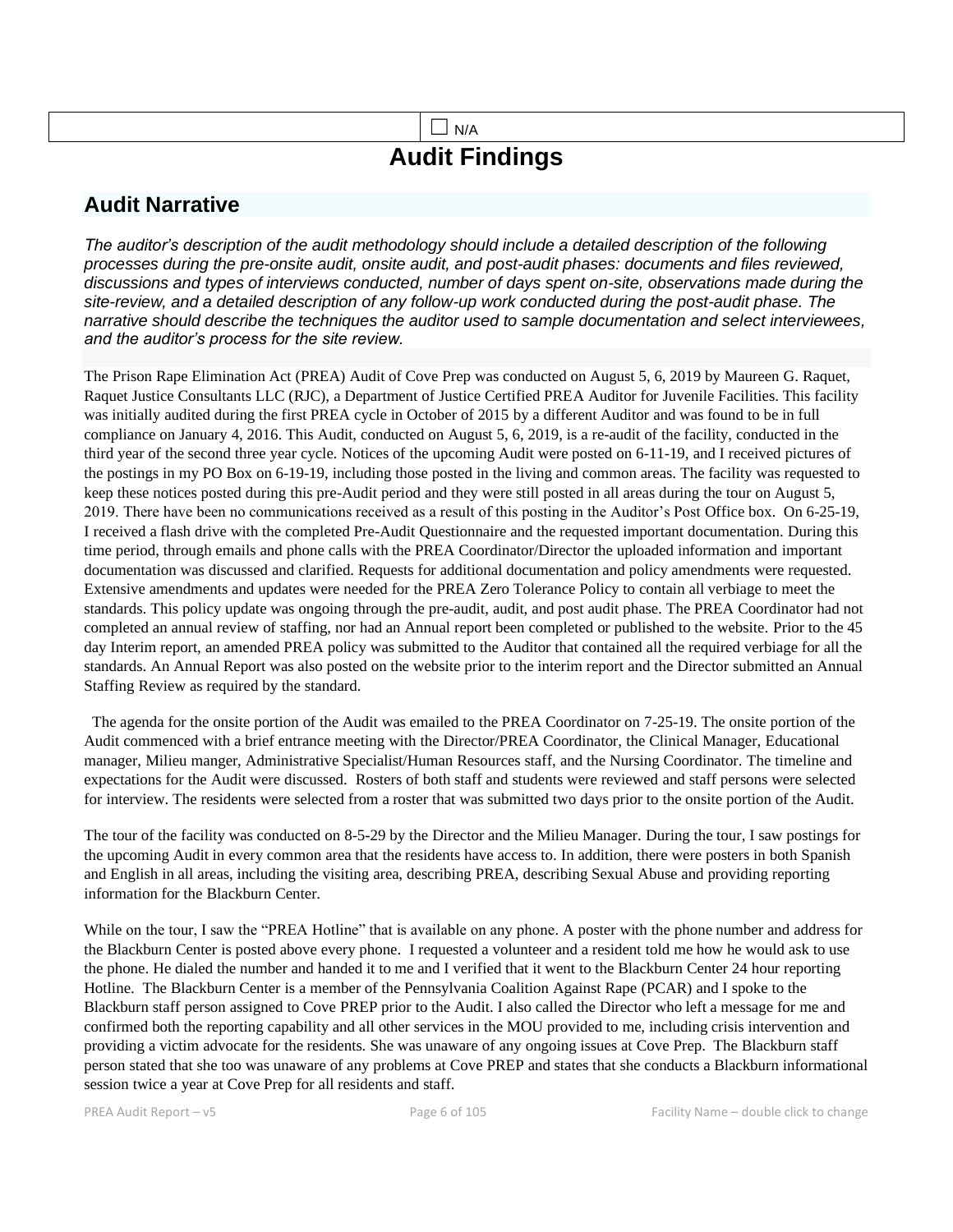Residents were not in school during the onsite portion of the Audit, because summer school was on hiatus for two weeks. The residents attend school in three separate classrooms in the basement of the facility. The teachers are Cove PREP employees, but a staff person from the local school district works with the educational department to conduct IEPs. Residents can graduate and receive a diploma from Cove PREP.

During the tour, the residents were eating breakfast and watching movies in their individual Unit dayrooms. During the tour, I saw a Unit eating breakfast. There was one staff to six residents. Residents do everything by Unit including dining, attending school and recreating. The individual Units are never together. The groups are never larger than 10 residents. I saw two staff with 10 residents in one of the Unit dayrooms. Because this is a secure facility, Pa. Department of Human Services requires a 1:6 and 1:12 ratio. I saw the posted staff schedule in the Supervisor's office with the appropriate number of staff assigned. Several staff were mandated to work overtime during the Audit to meet ratio due to other staff calling out.

During the tour, several residents from each Unit stated they had received PREA education and knew how to report. As mentioned above, one resident volunteered to demonstrate the Hotline.

I spoke to staff persons who stated they received PREA training and told me that Administration conducts unannounced rounds on a regular basis. There are cameras outside and in the halls and classrooms of the facility. I saw a recorded Unannounced round that was conducted on a Sunday, July 28, 2019 at 11:06 AM by a member of the management team on the computer monitor in the Supervisor's office. There is a log of random Unannounced rounds. However, the rounds are only conducted on weekends by management from Friday  $2<sup>nd</sup>$  shift to Monday 1<sup>st</sup> shift. This needs to be part of the plan of correction.

All Cove Prep residents receive physicals at the facility conducted by a CRNP (a contracted provider) within a week of Intake. All residents receive a Mental Health Assessment within 48 hours of Intake conducted by the Clinical Manager who is a LSW and also a member of the Pennsylvania Sexual Offender Assessment Board. The facility contracts with a psychologist and psychiatrist who see the residents as needed in the facility. Dental needs are met in the community, where the residents have to be transported securely, with at least two staff. While on the tour, I saw residents in individual sessions with their respective therapists and I saw the private room where the CRNP conducts the physicals and the private office where the LSW conducts the MH evaluations. The Nursing Coordinator also showed me the private closet where the resident medical files are kept.

Directly after the tour of the facility and for the next day, interviews were conducted privately in an upstairs conference room at Cove PREP. The following staff and random residents were interviewed:

Director/PREA Coordinator

Milieu Manager who conducts random Unannounced Rounds and Monitors Retaliation

Human Resources/Administrative Specialist

Clinical Manager (LSW) who conducts the Mental Health Assessment within 48 hours of Intake and is a member of the SAIR

Nursing Coordinator who administer the Vulnerability Assessment

Staff person who conducts Intake Education

Contracted Medical Employee (CRNP)

10 random residents

12 random staff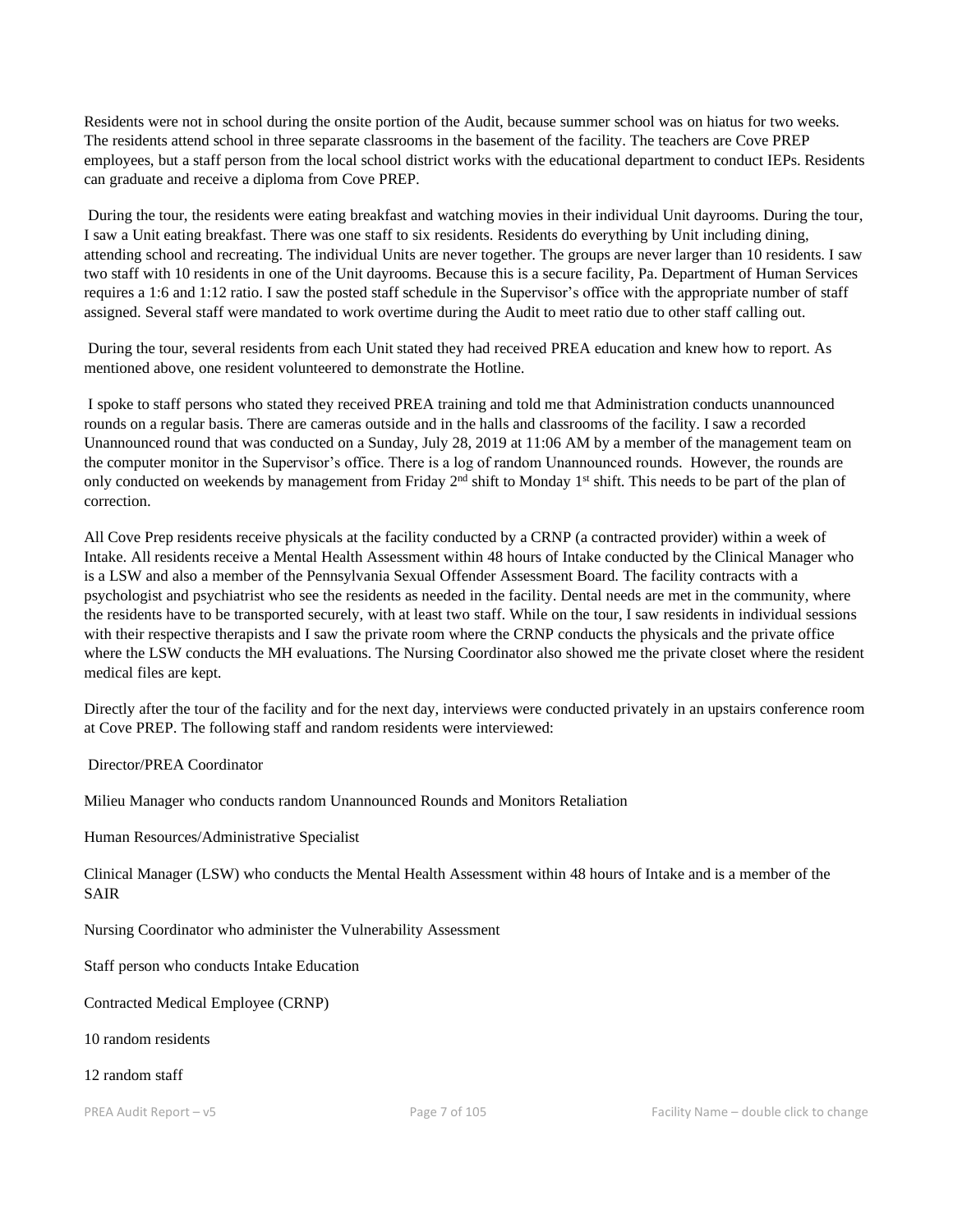All Staff but one are full time and work permanent shifts with permanent days off. A roster of the 53 Cove Prep staff was provided to me and 12 of the 30 direct care staff were interviewed. They have job titles such as Behavioral Health Associate and Supervisor-Patient Support. These interviews represent 40% of the direct care staff. All facility staff can count in ratio. They are all given the training required so they can count in ratio in case of emergency. This includes the receptionist and the cook. There are no Unions or bargaining units at Cove Prep.

There are no volunteers at Cove Prep. There are five contracted employees and only one of those contracted has significant contact with the residents. That is the CRNP, who performs physicals of all Intakes. She was interviewed. The other four contractors include the Psychiatrist, Medical Doctor, Barber and School District Special Education Supervisor. They were not available for interview.

I was given a census of all 34 facility residents, which included all residents that identified as LGBTI (7), who disclosed a prior sexual abuse (24) and who had a physical disability (0) and an intellectual disability (23). Of the 34 total residents, ten (10) residents were interviewed, including 7 who identified as LGBTI, including two Transgender residents, four Bisexual residents and one resident who identified as "other", four with intellectual disabilities and five who disclosed a prior sexual abuse. The ten residents were from the four different housing Units. That represents 29% of the total population on the days of the Audit. There were no residents who reported a sexual abuse while at Cove Prep. There were no non-English proficient residents.

I reviewed the files of 9 staff for required documentation including one promoted within the past 12 months. There were 36 new hires in the past year and I reviewed the files of 5 of them. I looked for Pa. Child Abuse Clearances, Criminal History and FBI clearances as well as documentation of PREA training and refreshers. Two of the 9 files I reviewed required additional clearances and they had them. Cove Prep requires clearances to be conducted every three years. Cove Prep pays for all clearances. This is a more stringent policy then both Pa. DHS requirements and PREA standards. The five contractor files that were checked had appropriate clearances and education. All staff received PREA education either during its inception in 2015 or during orientation and there was documentation of that. Staff had not received training on the searches of Transgender and Intersex residents in a respectful and dignified manner. The policy was amended to include this provision. Not all Medical and Mental Health staff had received specialized training, however subsequent to the onsite portion of the Audit and prior to the 45 day Interim report, all Medical and Mental Health staff received the online NIC specialized training. Documentation of this training was submitted to the Auditor, who conducted telephone interviews to ensure compliance. Documentation of Transgender and Intersex search training was also submitted prior to the 45 day Interim report and the Auditor conducted telephone interviews with both staff and two Transgender residents to ensure compliance with that standard.

I reviewed the files of 12 residents: 10 active and two discharges. I was provided a census of all admissions from the past 12 months and randomly picked the discharged files from this list. The 10 active files were those of the residents that I interviewed. I looked for timely education and administration of the Risk Assessment as well as documentation of required Medical and Mental Health follow up and consideration for risk based housing. All residents received PREA education at Intake in a timely fashion. Both PREA Intake education and the more comprehensive education is conducted at the time of Intake. The Vulnerability Assessment was administered within 72 hours in all files reviewed. All files reviewed showed a Physical within one week of admission and a Mental Health Assessment within 72 hours. There was no documentation of risk based housing and there was no re-administration of the Risk Assessment at six months. The policy did not call for readministration of the assessment. It was amended to include the six month requirement. Prior to the Audit, the Risk Assessment did not ask how a resident identified sexually or what his sexual orientation was. This was added to the VAI and residents who were admitted starting in July were asked this question. The new VAI was administered to all residents prior to the onsite portion of the Audit. All 34 of these VAIs were provided to the Auditor. Both of these standards will be addressed in the Plan of Correction.

Residents have several means to contact independent agencies to report instances of sexual abuse and sexual harassment including, as mentioned above, the Blackburn Center "PREA Hotline". An address and phone number for the Blackburn Center was posted throughout the facility in both Spanish and English, including the area that is used for visiting. This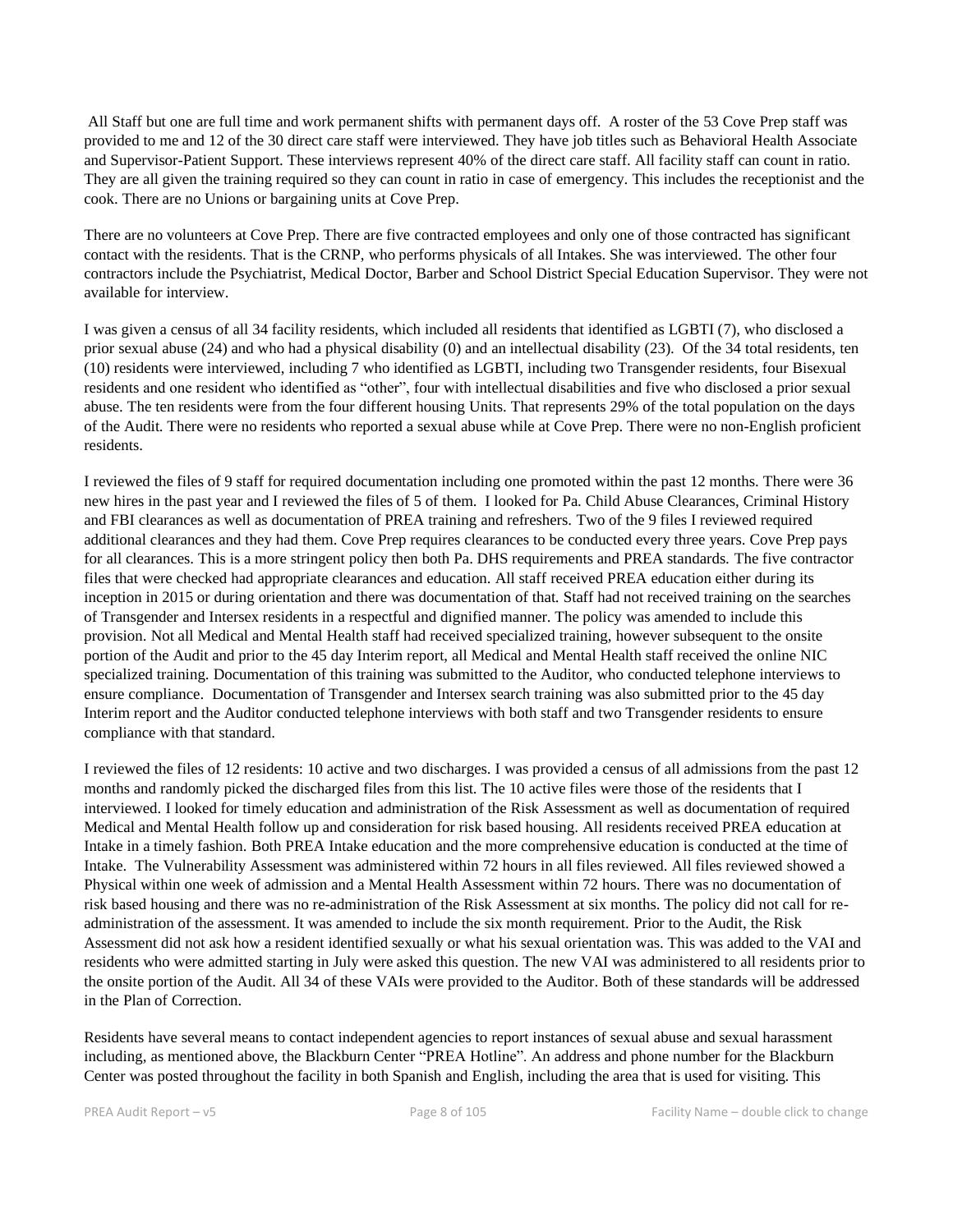information is contained in resident rule packets given to the residents during Intake. Residents have a grievance process for reporting and have ample opportunities to report to parents and guardians through frequent phone calls and visits as well as some home visits. Attorneys, Probation Officers and Caseworkers can call or visit at any time. Several probation officers visit their clients monthly.

Staff and residents knew the reporting avenues and knew that they could report verbally, in writing, anonymously and through third parties.

The MOUs with Excela Health Latrobe for Forensic Examinations and with the Pennsylvania State Police, Kiski Barracks, who conduct Criminal Investigations were provided to me subsequent to the onsite portion of the Audit and prior to the 45 day Interim report. Prior to the onsite, the Director provided me with documentation of his efforts to obtain these MOUs. Pa. Child Line conducts investigations of any staff or contractor regarding resident sexual abuse or sexual harassment. This information is posted on the facility website.

There have been no allegations of sexual harassment or sexual abuse since the last PREA Audit in 2015. Cove Prep has not received allegations of sexual abuse or sexual harassment occurring at other facilities from residents in the past 12 months.

In addition to contacting the Blackburn Center, I contacted the Western Regional Director for the Pa. Department of Human Services, the licensing agency, who confirmed that there have been no problems at Cove Prep.

At the conclusion of the onsite Audit, a brief Exit meeting was held with the following staff on Tuesday, August 6, 2019: PREA Coordinator/Director, Clinical Manager, Milieu Manager, Operations Manager, Activity Coordinator, and the Human Resources/Administrative Specialist. The preliminary results of the Audit and a plan of correction were discussed.

The Plan of Correction must address how the facility is going to come into compliance and the timeline for doing so. This plan needs to be submitted to the Auditor prior to the 45 day Interim Report. The following standards need to be addressed in this plan:

#313 Monitoring and Supervision- Random unannounced rounds must be conducted on all shifts.

#341 Obtaining Information from Residents-Periodically throughout the Resident's stay, a Risk Assessment must be conducted. The amended policy states that this should occur every 6 months. During the 120 day corrective action period, any resident who has been at the facility for six months will have a VAI completed. Documentation of this will be submitted to the Auditor, who will randomly choose several VAIs to be submitted.

#342 Placement of Residents in Housing, Program and Work Assignments – Consideration of Risk based housing decisions must be documented. Documentation of risk based housing consideration for 120 days of admissions will be submitted. The Auditor will randomly choose and request specific documentation.

Throughout the corrective action period, the facility submitted documentation to come into compliance with the above standards. Logs of Random Unannounced rounds were submitted for six months showing that they were conducted on all shifts.

Vulnerability Assessments for 11 residents conducted at 6 months and twelve months were submitted.

Admissions of 20 new residents for the months of September 2019 through February 2020 were submitted with Vulnerability Assessments and documentation of risk based housing consideration.

The Auditor reviewed this documentation and it satisfies the plan of correction and demonstrates compliance with the standards.

The following standards have been exceeded:

#317 Hiring and Promotions – Due to clearances being obtained for all staff and contractors every 2 years, rather then the five years required by the PREA Standard and Pa. DHS 3800 regulations this standard has been exceeded.

#383 Ongoing Medical and Mental Health Care for sexual abuse victims and abusers – This is a sex offender treatment program and the residents are placed there by there respective juvenile courts for therapy and rehabilitation. Every resident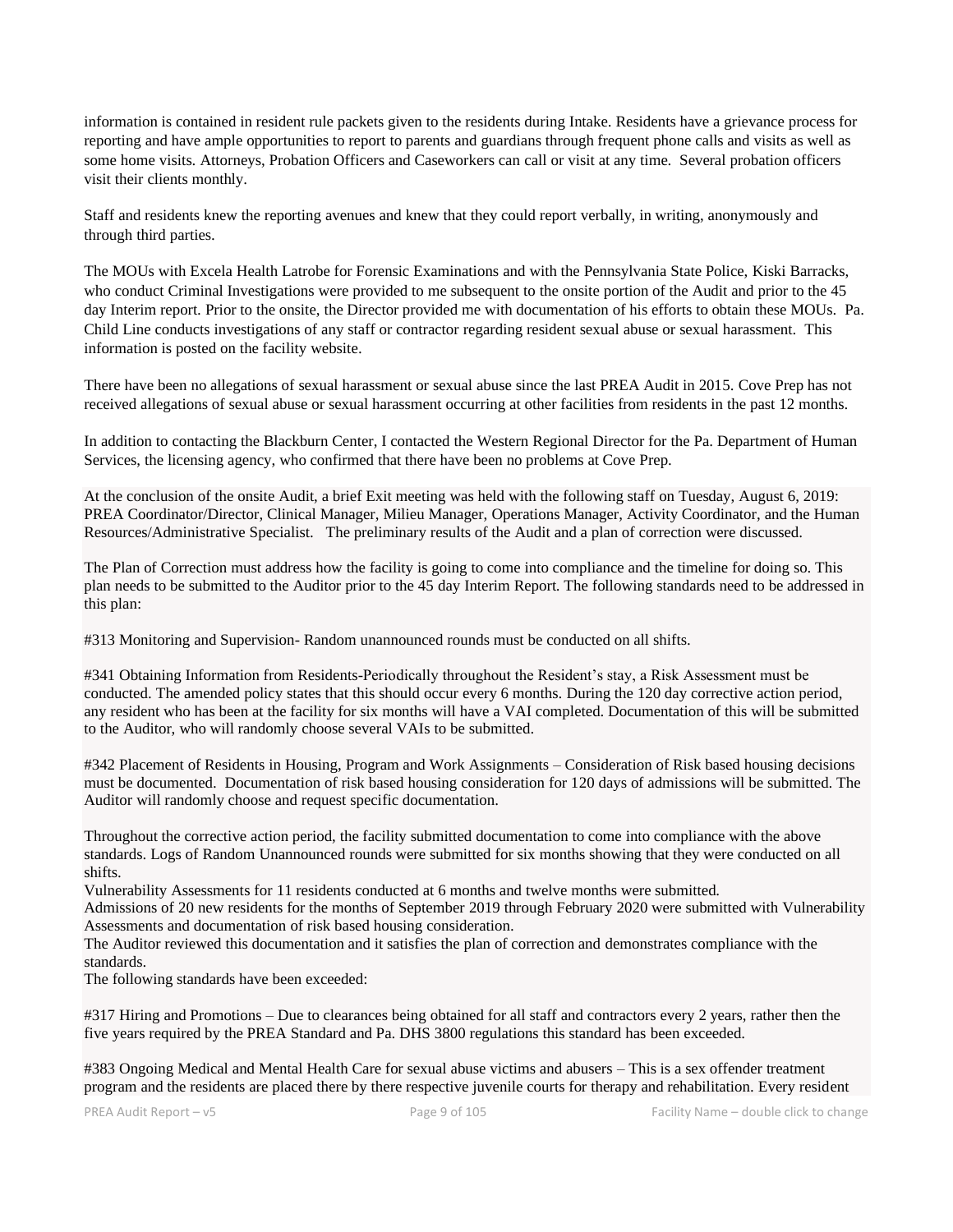receives a physical at Intake and receives a comprehensive Bio-Psycho-Social evaluation by the Clinical Director and is assigned to a primary therapist, who they see at least once a week throughout their stay as well as group counseling several times a week.

In summary, after reviewing all pertinent information and documents provided to me prior to, during, and after the onsite portion of the Audit, interviews with staff and residents, and the tour of the facility, it is apparent to this Auditor that the Facility Leadership and the Staff have spent considerable time and resources ensuring that the safety and security of these residents is the utmost priority. The culture of sexual safety and awareness was omnipresent due to this being a sex offender treatment program.

All policy is in place and all other standards have been met. This facility is PREA compliant, effective February 28, 2020.

## **Facility Characteristics**

*The auditor's description of the audited facility should include details about the facility type, demographics and size of the inmate, resident or detainee population, numbers and type of staff positions, configuration and layout of the facility, numbers of housing units, description of housing units including any special housing units, a description of programs and services, including food service and recreation. The auditor should describe how these details are relevant to PREA implementation and compliance.*

Cove PREP was founded in 1999 and is under the umbrella of White Deer Run LLC and Acadia Healthcare, a national and international provider of primarily Adult Drug and Alcohol programs. Cove Prep is a secure facility, licensed by the Pa. Department of Human Services under the Pa. #3800 Child Care Regulations. Cove Prep is also accredited by CARF. This facility has 34 beds and is an all male sex offender treatment program. There were 33 admissions in the past 12 months and the average length of stay is between 12-16 months. The age range of the residents is from 12 to 20 years of age. They accept adjudicated delinquents from about 50 Pa. counties and other states, including Hawaii, Oregon, Ohio, and Nebraska. The facility does not accept residents who are actively homicidal, suicidal or psychotic. This is a treatment facility and the residents all receive a Mental Health evaluation (a comprehensive Bio/Psycho/Social Assessment) within 48-72 hours of admission, conducted by an LSW, who is the Clinical Manager. She assigns the resident to a primary therapist, who he sees weekly for individual therapy and to a therapist for group counseling. She also works in conjunction with the psychologist and psychiatrist for medication evaluations and other mental health needs. The residents attend school year round and also attend group that can include Balanced and Restorative Justice groups as well as the Sexual Issues group counseling. There are activities in the evening, including life skills programming.

Cove PREP (Psychosexual Rehabilitation & Education Program) is located in Western Pennsylvania, approximately 45 miles east of Pittsburgh, PA., in Derry Township, Westmoreland County, Pa. The program is located in a secure, fenced facility that is located on the 300+ acre campus of Torrance State Hospital. Torrance State Hospital is in a very rural area surrounded by corn fields and rolling hills in the distance. As you enter State Hospital Entrance #2, you navigate around a circuitous route past many buildings to arrive at Cove PREP. The building is leased from the State Hospital and was built in 1949. The Director stated that the building formerly housed nurses who worked at the hospital. It is a 34,347 square foot brick building surrounded by a high fence topped with concertina wire. Two of the wings in this three story building are not in use and are blocked off from access by the residents. There is parking for visitors and guests to the rear of the building. In order to enter the building, you must be buzzed into a fenced area and then buzzed in again through the front doors into a sally port and then into the foyer. Upon entering the foyer, there is a desk with visitor logs and a visitor/conference room to the left and a reception office area to the right. At the rear of the foyer is the elevator to access all floors. Directly ahead is a corridor which houses Unit 4. There are 7 single bedrooms with a built in bed and an open closet with shelving. Some residents have small bureaus in their rooms, depending on level which are called "phases". There is a large window in each room with a security screen over it. The window behind the screen can be opened by staff for ventilation. There is a door with a window in it, with a privacy flap over it, with each resident's name. There is an alarm on the doorframe which sounds in the supervisor office when the resident opens his door. The residents are only in their rooms at night and during shift change. There is a single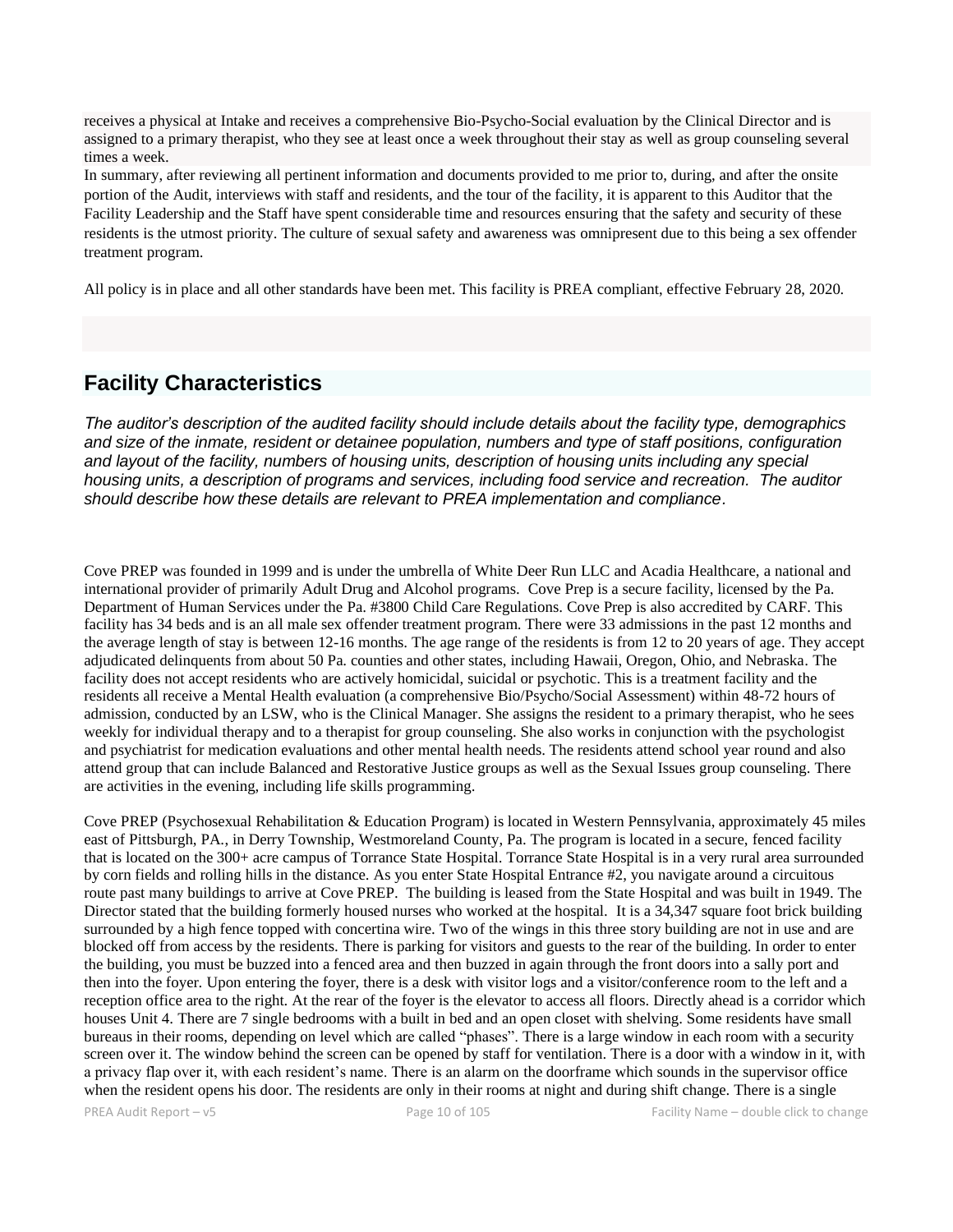bathroom with a urinal, stall, sink and tub on this corridor for resident use. There is a sign in/out sheet on the wall next to the bathroom. Residents shower and use the bathroom one at a time. Residents volunteered to show me their rooms. The midnight staff post is situated at the end of the corridor. There are two cameras at the front and back of the hallway, that are monitored by the Supervisor in his office. This hallway also houses the kitchen and dining room that all residents use. To the right of the foyer and the reception area is a hall that houses therapist offices, medical, staff and administrative offices. To the left of the foyer is a hallway that houses the Activity room and the dayroom/dining room for Unit 4. There is a small conference room at the end of the hall that is also used for visiting and a "Time Away" room. On both of these hallways are stairwells to access the basement/classroom area and the second and third floor. These stairways are used by the residents to go to school, meals and to access the outside fenced in grass yards.

The basement has three classrooms. Residents attend school by Unit. There are three classrooms, so the larger Unit is divided up and those residents attend school with another Unit. The classrooms have large colorful PREA posters and traditional desks. In addition to the classrooms, there is a library with books color coded for Phase level, not reading level. There is a computer lab with restricted and monitored access and an indoor recreation area. There is a "Sensory room" being developed for those residents on the Autism spectrum and there is a "Time Away" room. This room is similar to time out and can be used by residents at their request, or when staff place them in the time away room. It is also a safe place, where residents can talk to staff in privacy. It is an empty carpeted room with no door. There are forms which must be filled out any time a resident uses this room and they must be monitored by staff when it.

The second floor houses Units 1,2, and 3. When you leave the elevator, there is a central hub, which houses the Supervisor's office with the computer monitors and the posted staff schedule. To enter a unit, you must go through a locked door. Directly across from the Supervisor's office is Unit 1, with 8 single rooms, a dayroom in the middle of the hallway and two single bathrooms on either side of the hallway. Each bathroom had a single curtained shower, toilet, sink and tub. The dayroom had a table, single chairs, a television and washer/dryer. There is a "Time Away" room on this Unit as well. The bedrooms are the same as described earlier on Unit 4, which is directly under this Unit. Unit 2, with 9 beds, two bathrooms and a dayroom, at the end of the hallway closest to the door, is to the left of the Supervisor's office. Unit 3, with 10 single bedrooms, two bathrooms, a time away room and dayroom closest to the entry door is to the right of the Supervisor's office.

There are no cameras in bathrooms or bedrooms. The camera monitor is in the Supervisor's office and the system has a 7 day recording capability that is on a continuous loop. The Director is planning to have cameras installed in the "Activity Room" this year. The staff use "walkie talkies" to communicate throughout the building. All units are locked, as is the elevator and key cards are used for access.

The third floor has administrative offices, including the private conference room I used to conduct interviews of both staff and residents.

This facility is licensed by the Pa. Department of Human Services under the 3800 Child Care Regulations. They are inspected yearly by PA DHS.

## **Summary of Audit Findings**

*The summary should include the number and list of standards exceeded, number of standards met, and number and list of standards not met.* 

*Auditor Note: No standard should be found to be "Not Applicable" or "NA". A compliance determination must be made for each standard.*

#### **Standards Exceeded**

**Number of Standards Exceeded:** 2 **List of Standards Exceeded:** 317,383

#### **Standards Met**

**Number of Standards Met:** 41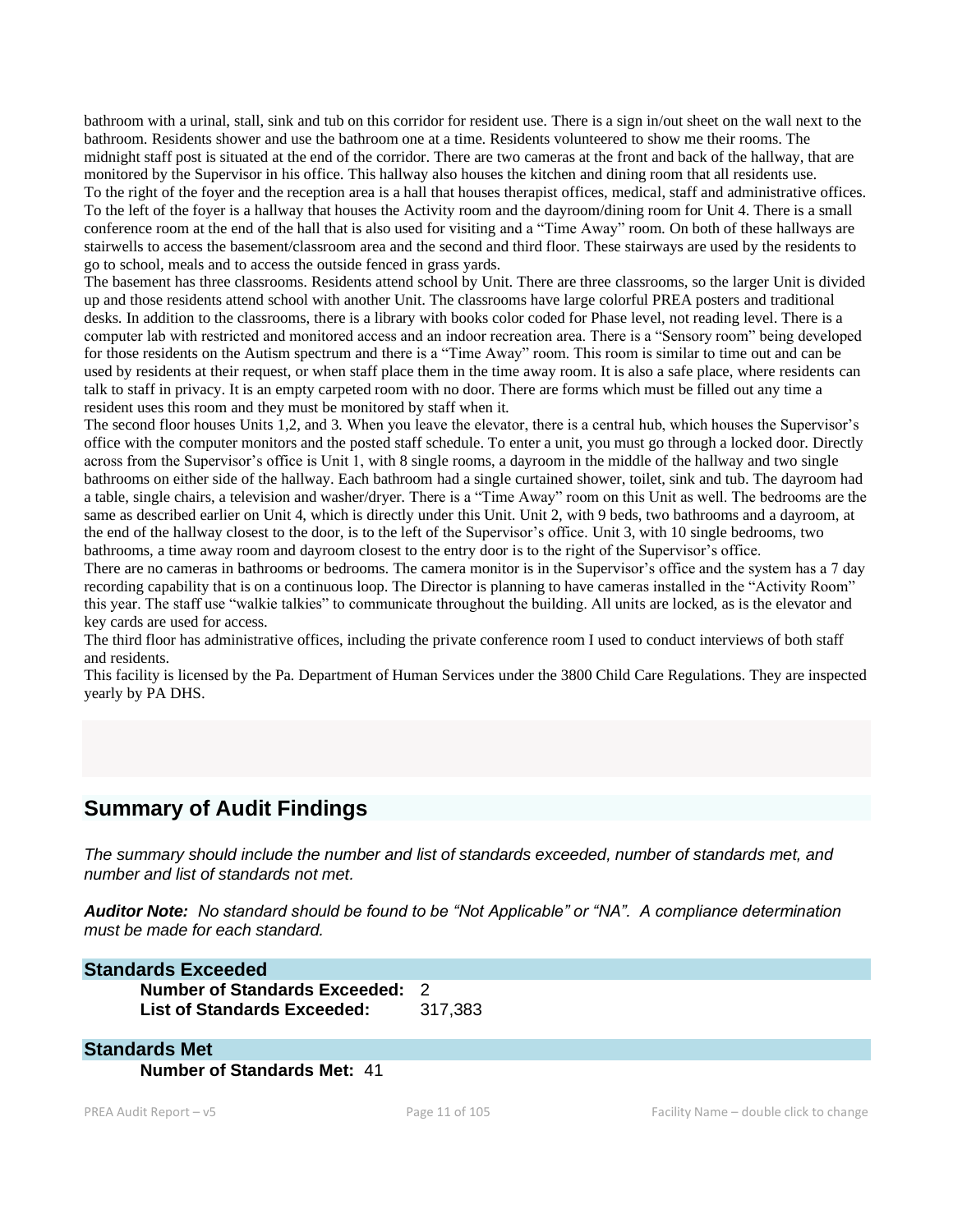## **Standards Not Met**

**Number of Standards Not Met:** 0 **List of Standards Not Met:**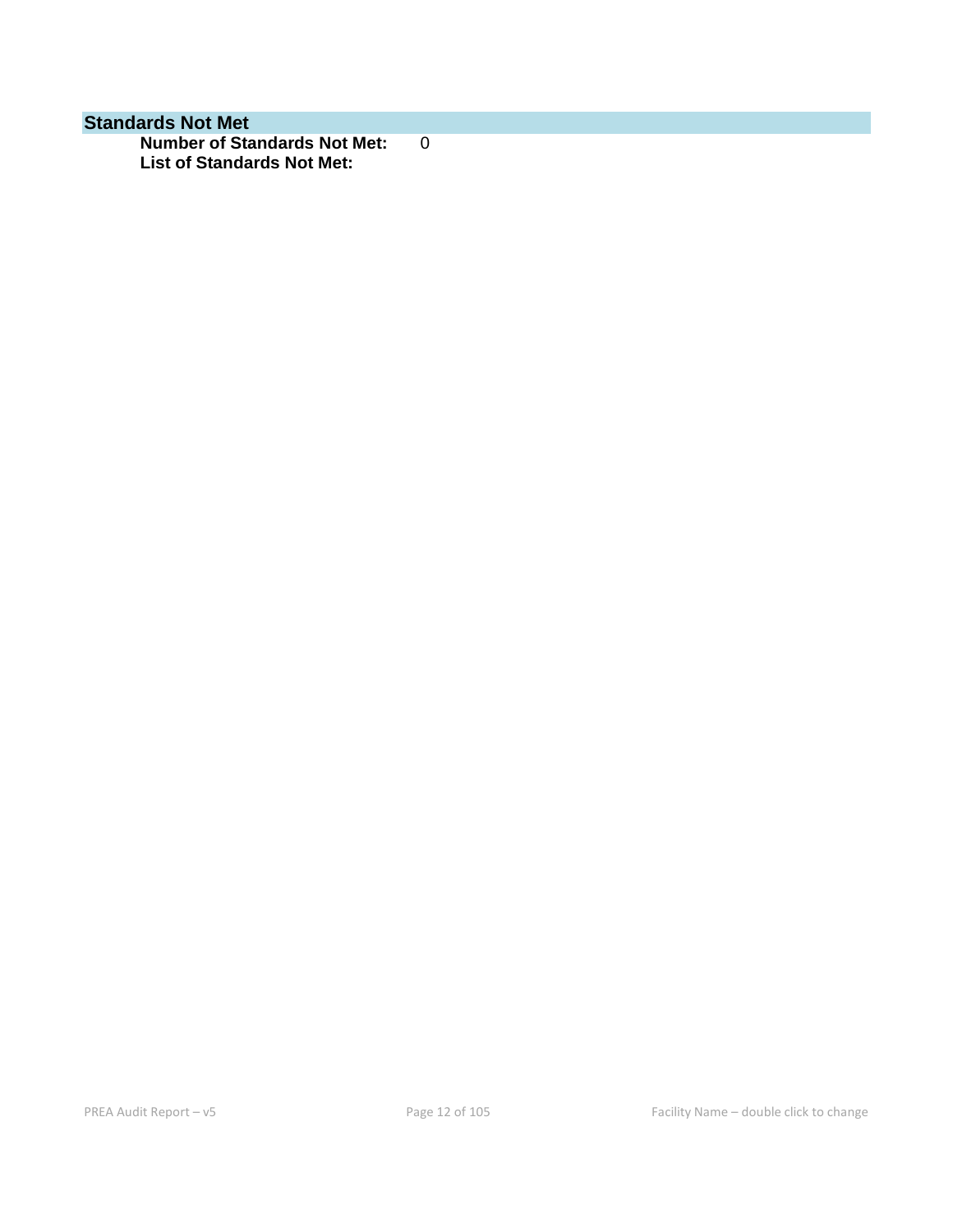# **PREVENTION PLANNING**

## **Standard 115.311: Zero tolerance of sexual abuse and sexual harassment; PREA coordinator**

### **All Yes/No Questions Must Be Answered by The Auditor to Complete the Report**

## **115.311 (a)**

- Does the agency have a written policy mandating zero tolerance toward all forms of sexual abuse and sexual harassment?  $\boxtimes$  Yes  $\Box$  No
- Does the written policy outline the agency's approach to preventing, detecting, and responding to sexual abuse and sexual harassment?  $\boxtimes$  Yes  $\Box$  No

### **115.311 (b)**

- **■** Has the agency employed or designated an agency-wide PREA Coordinator?  $\boxtimes$  Yes  $\Box$  No
- **■** Is the PREA Coordinator position in the upper-level of the agency hierarchy?  $\boxtimes$  Yes  $\Box$  No
- Does the PREA Coordinator have sufficient time and authority to develop, implement, and oversee agency efforts to comply with the PREA standards in all of its facilities?  $\boxtimes$  Yes  $\Box$  No

#### **115.311 (c)**

- If this agency operates more than one facility, has each facility designated a PREA compliance manager? (N/A if agency operates only one facility.)  $\Box$  Yes  $\Box$  No  $\boxtimes$  NA
- Does the PREA compliance manager have sufficient time and authority to coordinate the facility's efforts to comply with the PREA standards? (N/A if agency operates only one facility.)  $\Box$  Yes  $\Box$  No  $\boxtimes$  NA

#### **Auditor Overall Compliance Determination**

- ☐ **Exceeds Standard** (*Substantially exceeds requirement of standards*)
- ☒ **Meets Standard** (*Substantial compliance; complies in all material ways with the standard for the relevant review period*)
- ☐ **Does Not Meet Standard** (*Requires Corrective Action*)

#### **Instructions for Overall Compliance Determination Narrative**

*The narrative below must include a comprehensive discussion of all the evidence relied upon in making the compliance or non-compliance determination, the auditor's analysis and reasoning, and the auditor's*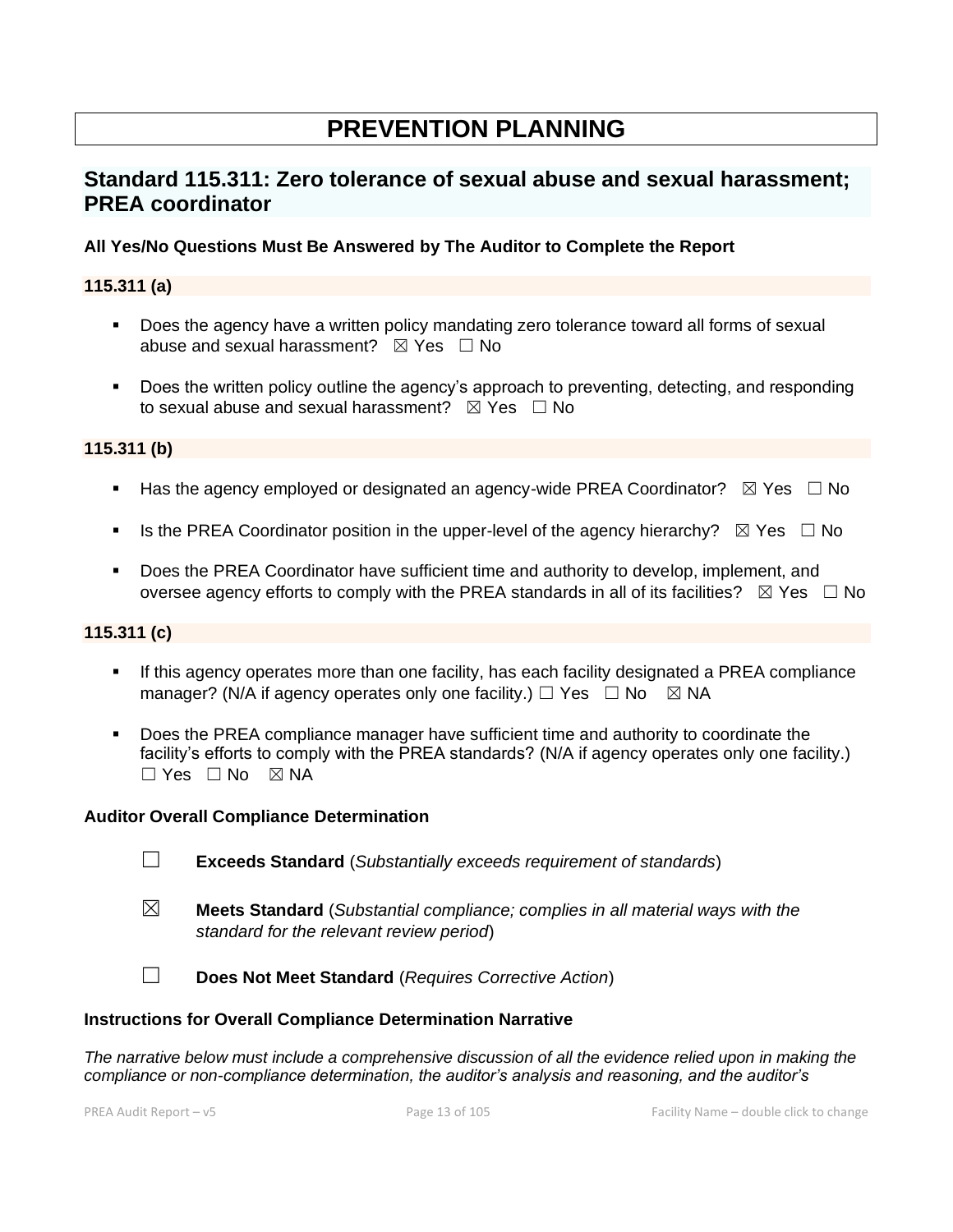*conclusions. This discussion must also include corrective action recommendations where the facility does not meet the standard. These recommendations must be included in the Final Report, accompanied by information on specific corrective actions taken by the facility.*

Documentation Reviewed:

Cove Prep Zero Tolerance Policy

Cove Prep Organizational Chart

Pre Audit Questionnaire

Interviews Conducted:

Director/PREA Coordinator

The review of the policy and the organizational chart and the interview of the PREA Coordinator show that he has sufficient time and the authority to coordinate the facility's PREA compliance efforts. The organizational chart confirms that he has the authority within the organization to ensure compliance. The PREA Coordinator is the Facility Director and he has a management team that he works with to ensure PREA compliance. The management team is comprised of the following: Clinical Manger, Milieu Manager, Operations Manager, Human Resources/Administrative Specialist, Nursing Coordinator and Activity Coordinator.

The PREA Zero Tolerance Policy contains definitions of sexual abuse and sexual harassment and procedures regarding preventing, detecting, reporting and responding to sexual abuse and sexual harassment. The policy dictates how these procedures will be implemented. The Policy was updated and amended to include all necessary verbiage throughout the preaudit, audit and post-audit time frame. The completed PREA Zero Tolerance Policy was submitted to the Auditor prior to the 45 day Interim report.

This standard has been met. There is no need for corrective action.

## **Standard 115.312: Contracting with other entities for the confinement of residents**

## **All Yes/No Questions Must Be Answered by the Auditor to Complete the Report**

### **115.312 (a)**

**•** If this agency is public and it contracts for the confinement of its residents with private agencies or other entities including other government agencies, has the agency included the entity's obligation to adopt and comply with the PREA standards in any new contract or contract renewal signed on or after August 20, 2012? (N/A if the agency does not contract with private agencies or other entities for the confinement of residents.)  $\Box$  Yes  $\Box$  No  $\boxtimes$  NA

## **115.312 (b)**

Does any new contract or contract renewal signed on or after August 20, 2012 provide for agency contract monitoring to ensure that the contractor is complying with the PREA standards? (N/A if the agency does not contract with private agencies or other entities for the confinement of residents.) □ Yes □ No ⊠ NA

### **Auditor Overall Compliance Determination**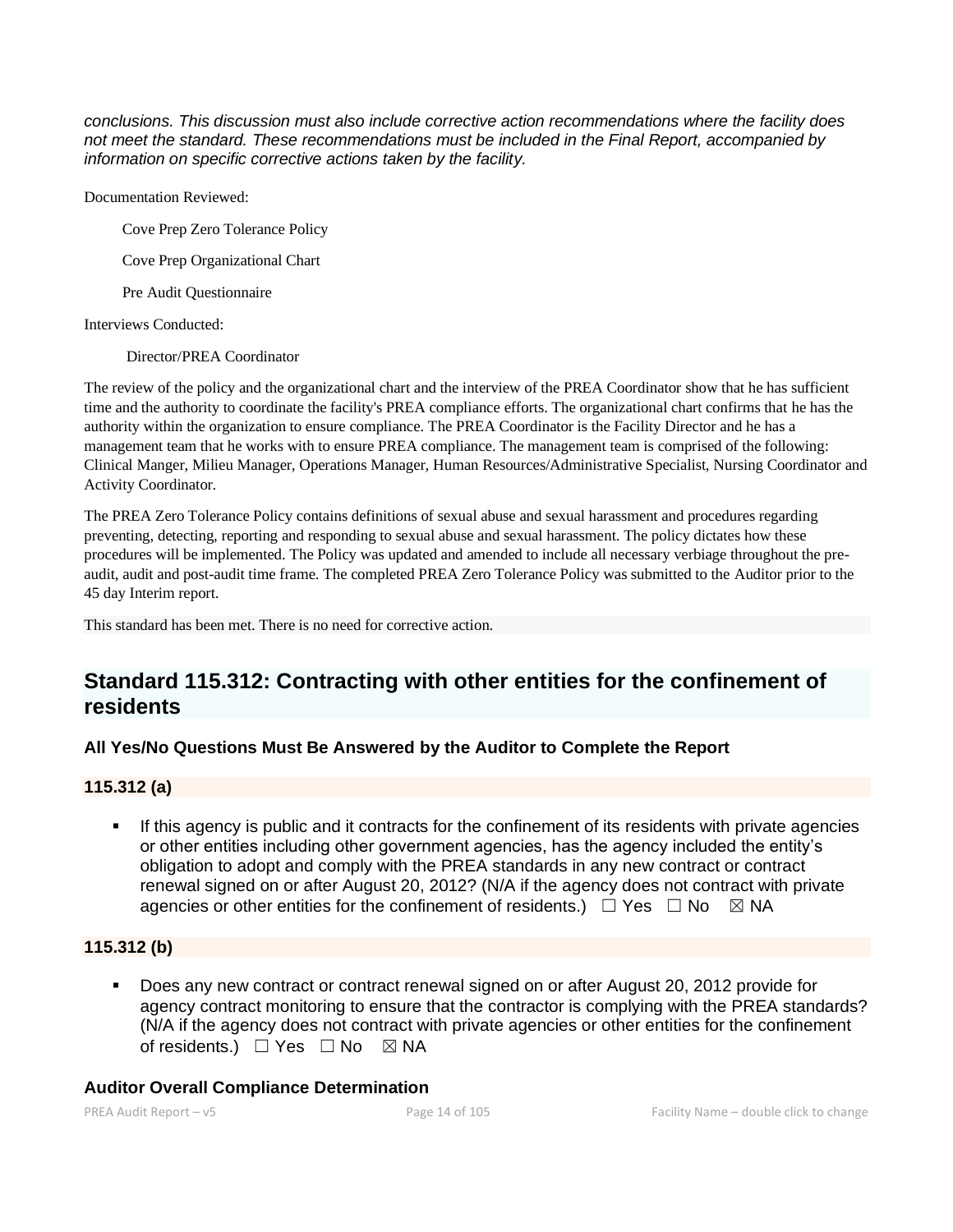- ☐ **Exceeds Standard** (*Substantially exceeds requirement of standards*)
- ☒ **Meets Standard** (*Substantial compliance; complies in all material ways with the standard for the relevant review period*)
- ☐ **Does Not Meet Standard** (*Requires Corrective Action*)

## **Instructions for Overall Compliance Determination Narrative**

*The narrative below must include a comprehensive discussion of all the evidence relied upon in making the compliance or non-compliance determination, the auditor's analysis and reasoning, and the auditor's conclusions. This discussion must also include corrective action recommendations where the facility does not meet the standard. These recommendations must be included in the Final Report, accompanied by information on specific corrective actions taken by the facility.*

This standard does not apply. Cove Prep does not contract with any entity for the care of its residents.

# **Standard 115.313: Supervision and monitoring**

## **All Yes/No Questions Must Be Answered by the Auditor to Complete the Report**

## **115.313 (a)**

- Does the facility have a documented staffing plan that provides for adequate levels of staffing and, where applicable, video monitoring, to protect residents against sexual abuse?
- ⊠ Yes □ No
- In calculating adequate staffing levels and determining the need for video monitoring, does the staffing plan take into consideration: Generally accepted juvenile detention and correctional/secure residential practices?  $\boxtimes$  Yes  $\Box$  No
- **•** In calculating adequate staffing levels and determining the need for video monitoring, does the staffing plan take into consideration: Any judicial findings of inadequacy?  $\boxtimes$  Yes  $\Box$  No
- In calculating adequate staffing levels and determining the need for video monitoring, does the staffing plan take into consideration: Any findings of inadequacy from Federal investigative agencies? ⊠ Yes □ No
- In calculating adequate staffing levels and determining the need for video monitoring, does the staffing plan take into consideration: Any findings of inadequacy from internal or external oversight bodies? ⊠ Yes □ No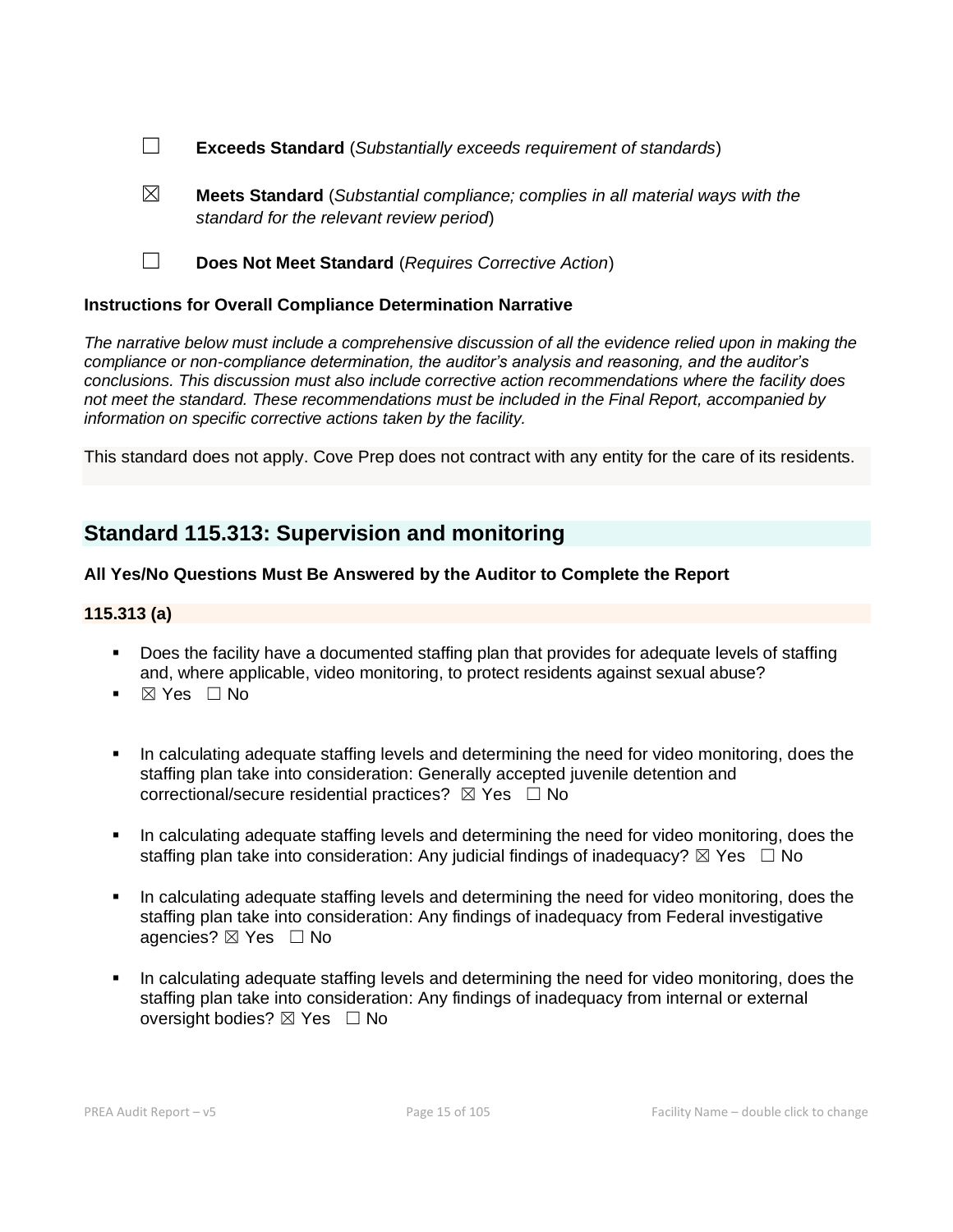- In calculating adequate staffing levels and determining the need for video monitoring, does the staffing plan take into consideration: All components of the facility's physical plant (including "blind-spots" or areas where staff or residents may be isolated)?  $\boxtimes$  Yes  $\Box$  No
- In calculating adequate staffing levels and determining the need for video monitoring, does the staffing plan take into consideration: The composition of the resident population?  $\boxtimes$  Yes  $\Box$  No
- In calculating adequate staffing levels and determining the need for video monitoring, does the staffing plan take into consideration: The number and placement of supervisory staff?  $\boxtimes$  Yes  $\Box$  No
- **•** In calculating adequate staffing levels and determining the need for video monitoring, does the staffing plan take into consideration: Institution programs occurring on a particular shift?  $\boxtimes$  Yes  $\Box$  No
- In calculating adequate staffing levels and determining the need for video monitoring, does the staffing plan take into consideration: Any applicable State or local laws, regulations, or standards? ⊠ Yes □ No
- **•** In calculating adequate staffing levels and determining the need for video monitoring, does the staffing plan take into consideration the prevalence of substantiated and unsubstantiated incidents of sexual abuse?  $\boxtimes$  Yes  $\Box$  No
- **■** In calculating adequate staffing levels and determining the need for video monitoring, does the staffing plan take into consideration: Any other relevant factors?  $\boxtimes$  Yes  $\Box$  No

## **115.313 (b)**

- Does the agency comply with the staffing plan except during limited and discrete exigent circumstances?  $\boxtimes$  Yes  $\Box$  No
- **•** In circumstances where the staffing plan is not complied with, does the facility document all deviations from the plan? (N/A if no deviations from staffing plan.)  $\Box$  Yes  $\Box$  No  $\boxtimes$  NA

### **115.313 (c)**

- Does the facility maintain staff ratios of a minimum of 1:8 during resident waking hours, except during limited and discrete exigent circumstances? (N/A if the facility is not a secure juvenile facility per the PREA standards definition of "secure".) ☒ Yes ☐ No ☐ NA
- Does the facility maintain staff ratios of a minimum of 1:16 during resident sleeping hours, except during limited and discrete exigent circumstances? (N/A if the facility is not a secure juvenile facility per the PREA standards definition of "secure".)  $\boxtimes$  Yes  $\Box$  No  $\Box$ NA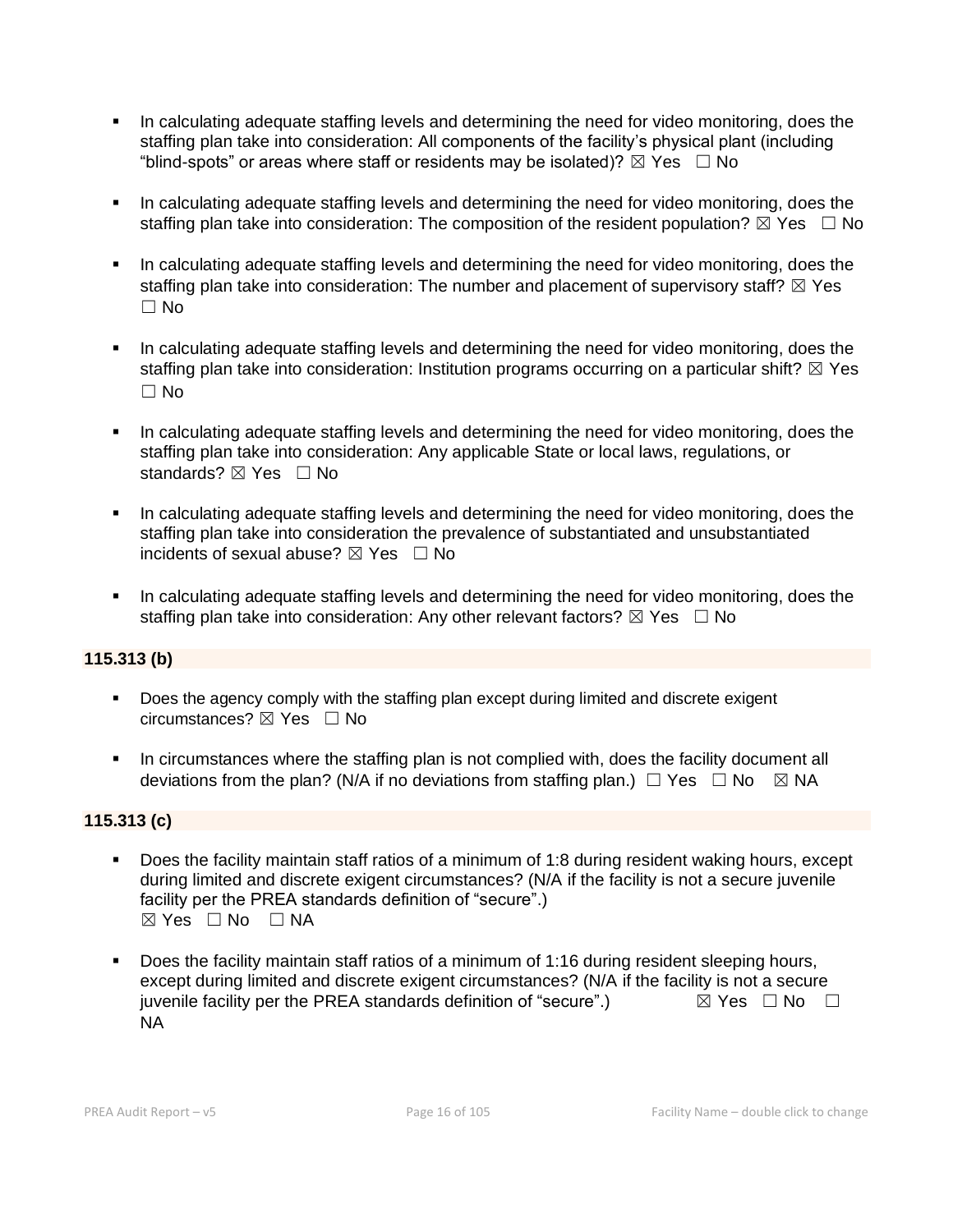- Does the facility fully document any limited and discrete exigent circumstances during which the facility did not maintain staff ratios? (N/A if the facility is not a secure juvenile facility per the PREA standards definition of "secure".)  $\Box$  Yes  $\Box$  No  $\boxtimes$  NA
- Does the facility ensure only security staff are included when calculating these ratios? (N/A if the facility is not a secure juvenile facility per the PREA standards definition of "secure".)  $\boxtimes$  Yes  $\Box$ No □ NA
- **EXECT** Is the facility obligated by law, regulation, or judicial consent decree to maintain the staffing ratios set forth in this paragraph?  $\boxtimes$  Yes  $\Box$  No

### **115.313 (d)**

- In the past 12 months, has the facility, in consultation with the agency PREA Coordinator, assessed, determined, and documented whether adjustments are needed to: The staffing plan established pursuant to paragraph (a) of this section?  $\boxtimes$  Yes  $\Box$  No
- In the past 12 months, has the facility, in consultation with the agency PREA Coordinator, assessed, determined, and documented whether adjustments are needed to: Prevailing staffing patterns? ⊠ Yes □ No
- In the past 12 months, has the facility, in consultation with the agency PREA Coordinator, assessed, determined, and documented whether adjustments are needed to: The facility's deployment of video monitoring systems and other monitoring technologies?  $\boxtimes$  Yes  $\Box$  No
- **■** In the past 12 months, has the facility, in consultation with the agency PREA Coordinator, assessed, determined, and documented whether adjustments are needed to: The resources the facility has available to commit to ensure adherence to the staffing plan?  $\boxtimes$  Yes  $\Box$  No

### **115.313 (e)**

- Has the facility implemented a policy and practice of having intermediate-level or higher-level supervisors conduct and document unannounced rounds to identify and deter staff sexual abuse and sexual harassment? (N/A for non-secure facilities)  $\boxtimes$  Yes  $\Box$  No  $\Box$  NA
- **.** Is this policy and practice implemented for night shifts as well as day shifts? (N/A for non-secure facilities) ⊠ Yes □ No □ NA
- Does the facility have a policy prohibiting staff from alerting other staff members that these supervisory rounds are occurring, unless such announcement is related to the legitimate operational functions of the facility? (N/A for non-secure facilities)  $\boxtimes$  Yes  $\Box$  No  $\Box$  NA

### **Auditor Overall Compliance Determination**



☐ **Exceeds Standard** (*Substantially exceeds requirement of standards*)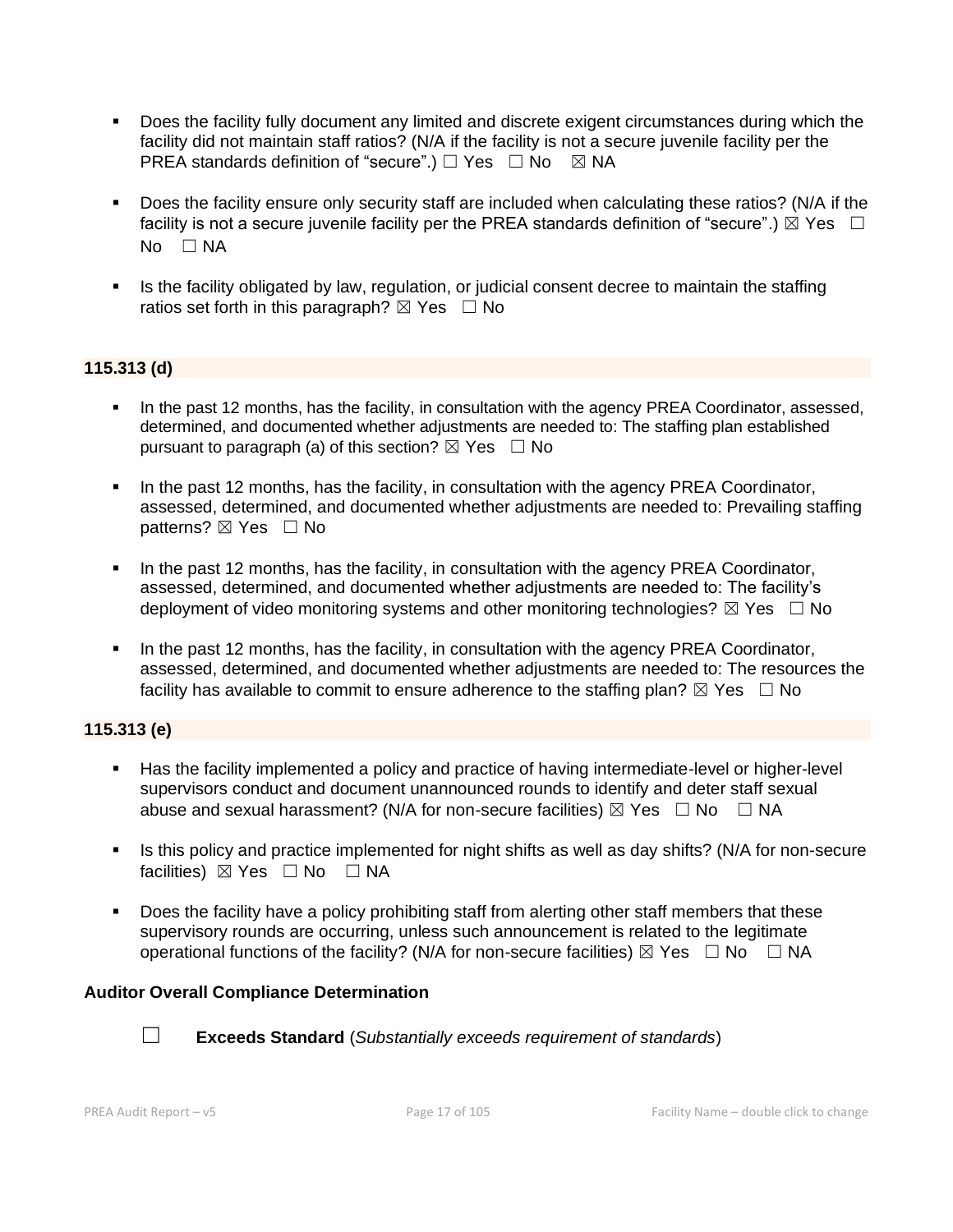☒ **Meets Standard** (*Substantial compliance; complies in all material ways with the standard for the relevant review period*)

☐ **Does Not Meet Standard** (*Requires Corrective Action*)

#### **Instructions for Overall Compliance Determination Narrative**

*The narrative below must include a comprehensive discussion of all the evidence relied upon in making the compliance or non-compliance determination, the auditor's analysis and reasoning, and the auditor's conclusions. This discussion must also include corrective action recommendations where the facility does not meet the standard. These recommendations must be included in the Final Report, accompanied by information on specific corrective actions taken by the facility.*

#### Documentation Reviewed:

Pa. Department of Human Services 3800 Child Care Regulations

Pa. Department of Human Services Licensing and Inspection Summary

Posted Staff Schedules

PREA Zero Tolerance Policy

Logs of Unannounced Rounds

Randomly selected staff schedule from the week including March 17, 2019

Pre Audit Questionnaire

Annual Review of staffing for 2018 conducted by the PREA Coordinator/Facility Director

Six additional months of unannounced rounds as part of the plan of correction

#### Interviews:

Facility Director/PREA Coordinator

Milieu Manager

Residents during tour

Staff during tour

The review of the Zero Tolerance Policy, Cove Prep policies and the above documentation shows compliance with staffing, supervision, and ratio. The policy takes into account all eleven of the criteria in the standard. There have been no instances of not meeting ratio and this is confirmed by interview and by review of the most recent Pa. Dept. of Human Services Licensing and Inspection Summary. The Pa. DHS inspects staffing during their annual licensing inspection and throughout the year if there is a reportable incident.

There was no Annual Review of Staffing by the PREA Coordinator. Prior to the 45 day Interim Report the PREA Coordinator/Facility Director prepared an Annual Review of staffing for the past year, 2018 and states that he 2019 review is a "living" document. He submitted the 2018 review to the Auditor and will conduct a review annually in the future. The PREA Coordinator states that staffing is reviewed daily to ensure one on one supervision and other resident needs such as transportation to court or the dentist are met.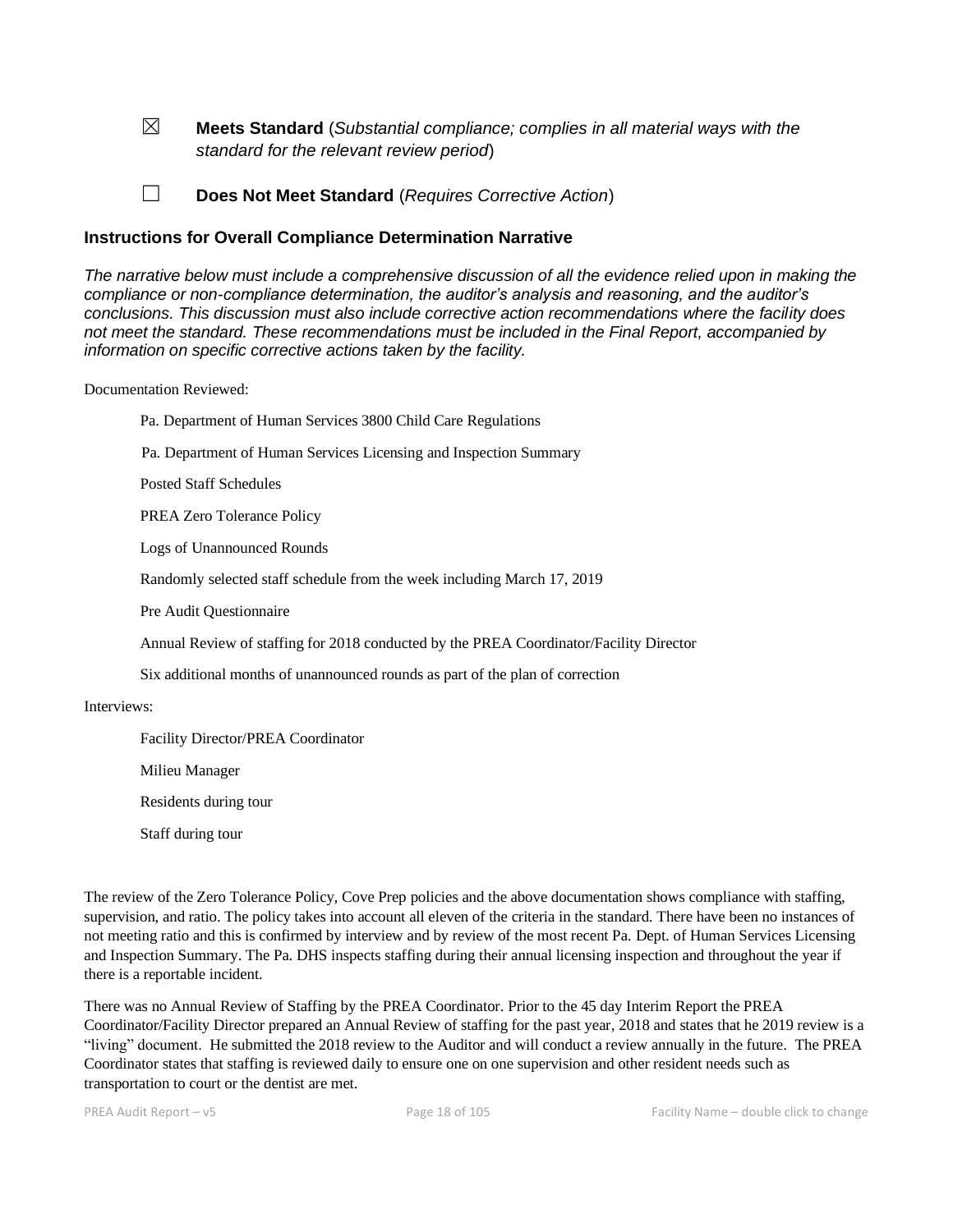The ratio that is required by the Pa. 3800 Child Care regulations is 1:6, 1:12, because this is a secure facility. The Unit Director states they always meet this ratio. On midnight shift, there is always one staff on each Unit, a floater and a supervisor. On awake shifts, there are always at least two staff on each unit and a supervisor. The Cook, Operations Manager, and Receptionist can also count in ratio, but only in emergencies. They receive all training that is required by Pa. DHS that is necessary to count in ratio. The Facility Director/PREA Coordinator also works as a direct care staff when needed, so ratio is always met.

I was provided with a randomly selected staff schedule from the week that included March 17, 2019, with more than the required ratio. The schedules are completed at least two weeks in advance by the Milieu Manger and are posted in the staff office. I observed these posted schedules in the office. The use of voluntary and, if needed, mandatory overtime provides for any emergency staffing, so that there are no deviations from ratio. There is one part time staff.

During the tour, I saw residents supervised as a group at the facility. I observed them in the dayroom and also at breakfast during the onsite. At breakfast I observed one staff and six residents. In the day rooms, I observed at least two staff with no more then10 residents. The ratio exceeded 1:6. The resident population is never together as a whole. They do everything together as a Unit only.

Prior to the onsite, I was provided with twelve months of logs of unannounced rounds conducted by the Management team. I watched a recording of a UAR while onsite. It was conducted by the Activities Manager on a Sunday, July 28, 2019 at 11:06 AM. It also showed the Facility Director working as a Direct Care staff that day. The camera system only records for a week before it is taped over. The Management team only conducts UARs on weekends from Friday 2<sup>nd</sup> shift to Monday 1<sup>st</sup> shift. This was discussed with the Director prior to the onsite portion of the Audit and is part of the plan of correction. I interviewed the Milieu Manager who conducts UARs and documents them. He never advises anyone that he will be conducting a round to prevent staff from alerting other staff. This is also prohibited in policy. The Facility Director also conducts rounds and monitors the logs to ensure that they are conducted on all shifts according to policy.

There are alarms on the bedroom doors in the Units to aid in supervision. These are activated when the residents open a bedroom door and an alarm sounds in the Supervisor's office.

The midnight staff desk/post is positioned in the hallway to ensure lines of sight for the bedrooms and the bathrooms. The Supervisor monitors the hallways from the office via the cameras. The cameras are in the hallways and common areas. They are not in the bathrooms or bedrooms, where there is an expectation on privacy.

This standard has not been met. There is a need for corrective action.

Random unannounced rounds need to be completed on all shifts and documented, not just weekends. Documentation of 120 days of rounds needs to be submitted to the Auditor.

On December 5, 2019, I received documentation of rounds for August 2019 through November 2019 that were randomly conducted on all three shifts by mid and upper level supervisors. I received additional rounds for January and February 2020. These logs satisfy the plan of correction and show compliance with the standard. This standard has been met.

## **Standard 115.315: Limits to cross-gender viewing and searches**

### **All Yes/No Questions Must Be Answered by the Auditor to Complete the Report**

### **115.315 (a)**

Does the facility always refrain from conducting any cross-gender strip or cross-gender visual body cavity searches, except in exigent circumstances or by medical practitioners? ☒ Yes ☐ No

#### **115.315 (b)**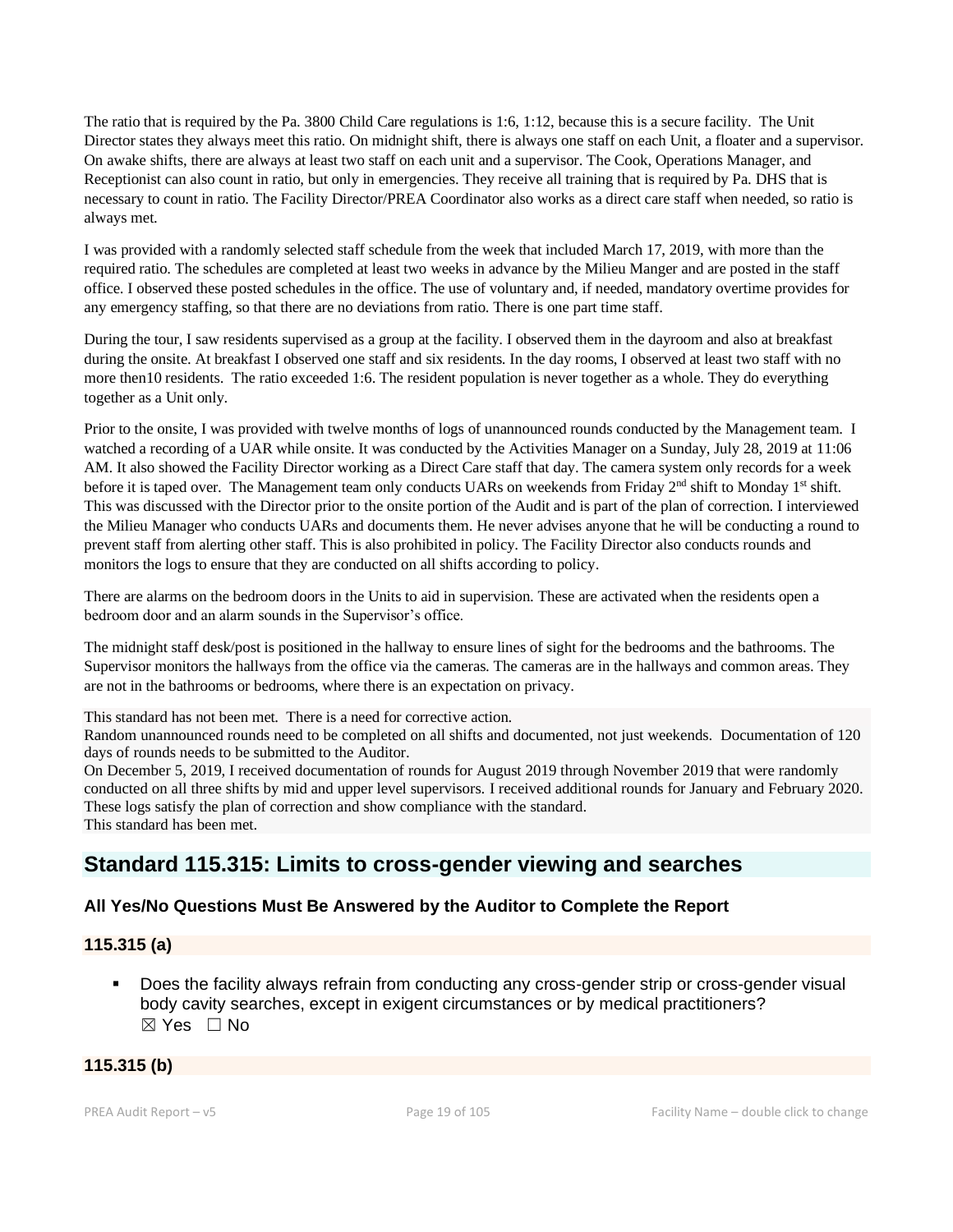■ Does the facility always refrain from conducting cross-gender pat-down searches in non-exigent circumstances? ☒ Yes ☐ No ☐ NA

#### **115.315 (c)**

- Does the facility document and justify all cross-gender strip searches and cross-gender visual body cavity searches?  $\boxtimes$  Yes  $\Box$  No
- Does the facility document all cross-gender pat-down searches?  $\boxtimes$  Yes  $\Box$  No

#### **115.315 (d)**

- Does the facility have policies that enable residents to shower, perform bodily functions, and change clothing without nonmedical staff of the opposite gender viewing their breasts, buttocks, or genitalia, except in exigent circumstances or when such viewing is incidental to routine cell checks? ☒ Yes ☐ No
- Does the facility have procedures that enable residents to shower, perform bodily functions, and change clothing without nonmedical staff of the opposite gender viewing their breasts, buttocks, or genitalia, except in exigent circumstances or when such viewing is incidental to routine cell checks? ☒ Yes ☐ No
- Does the facility require staff of the opposite gender to announce their presence when entering a resident housing unit?  $\boxtimes$  Yes  $\Box$  No
- In facilities (such as group homes) that do not contain discrete housing units, does the facility require staff of the opposite gender to announce their presence when entering an area where residents are likely to be showering, performing bodily functions, or changing clothing? (N/A for facilities with discrete housing units)  $\boxtimes$  Yes  $\Box$  No  $\Box$  NA

### **115.315 (e)**

- Does the facility always refrain from searching or physically examining transgender or intersex residents for the sole purpose of determining the resident's genital status?  $\boxtimes$  Yes  $\Box$  No
- **EXTE:** If a resident's genital status is unknown, does the facility determine genital status during conversations with the resident, by reviewing medical records, or, if necessary, by learning that information as part of a broader medical examination conducted in private by a medical practitioner? **⊠** Yes □ No

### **115.315 (f)**

▪ Does the facility/agency train security staff in how to conduct cross-gender pat down searches in a professional and respectful manner, and in the least intrusive manner possible, consistent with security needs?  $\boxtimes$  Yes  $\Box$  No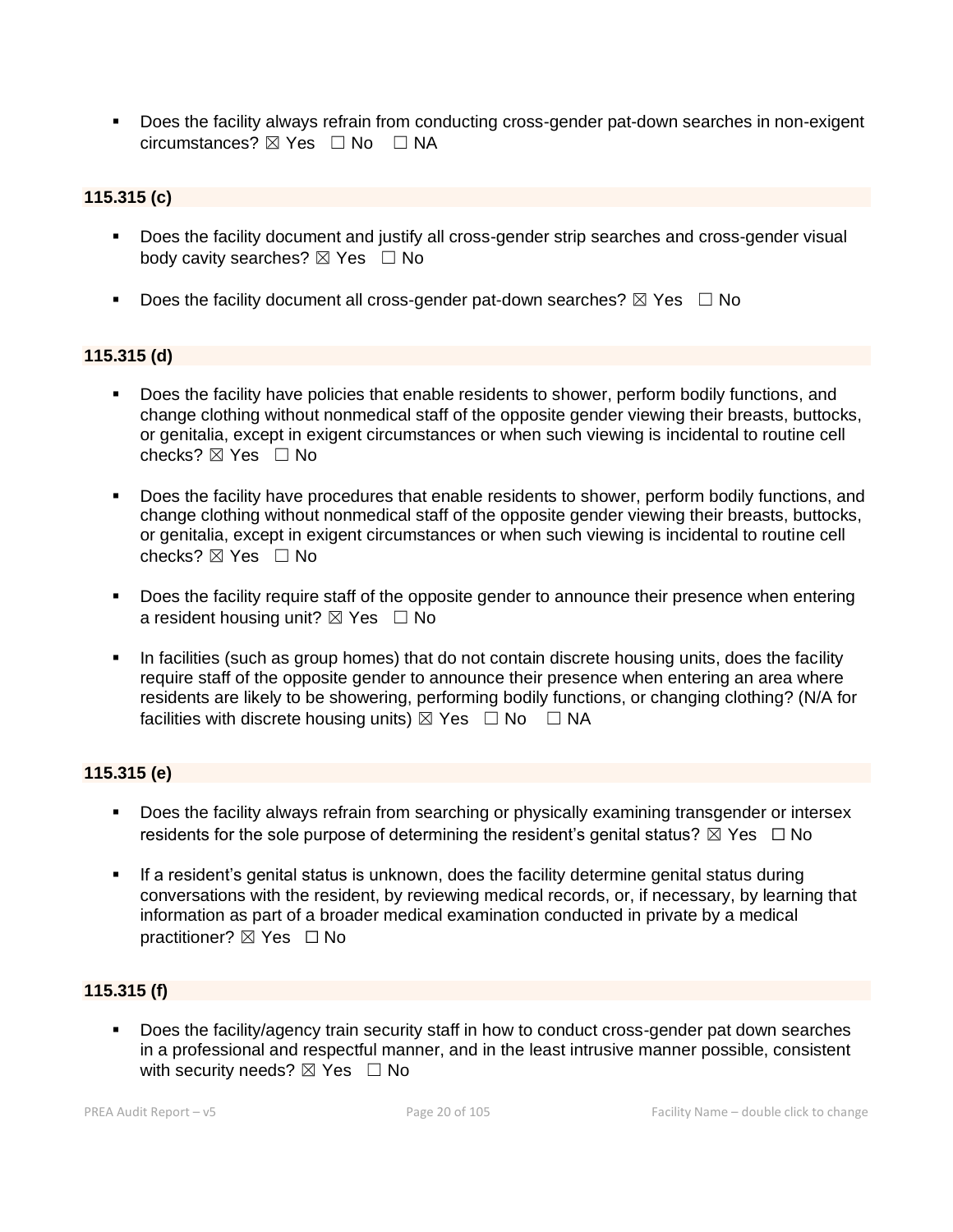▪ Does the facility/agency train security staff in how to conduct searches of transgender and intersex residents in a professional and respectful manner, and in the least intrusive manner possible, consistent with security needs?  $\boxtimes$  Yes  $\Box$  No

#### **Auditor Overall Compliance Determination**

- ☐ **Exceeds Standard** (*Substantially exceeds requirement of standards*)
- ☒ **Meets Standard** (*Substantial compliance; complies in all material ways with the standard for the relevant review period*)
- ☐ **Does Not Meet Standard** (*Requires Corrective Action*)

#### **Instructions for Overall Compliance Determination Narrative**

*The narrative below must include a comprehensive discussion of all the evidence relied upon in making the compliance or non-compliance determination, the auditor's analysis and reasoning, and the auditor's conclusions. This discussion must also include corrective action recommendations where the facility does not meet the standard. These recommendations must be included in the Final Report, accompanied by information on specific corrective actions taken by the facility.*

Documents Reviewed:

Cove Prep Zero Tolerance Policy

Cove Prep Policy: Search Procedure (updated and submitted as part of plan of correction)

Cove Prep Policy: Bathroom Procedure

Documentation of staff training regarding Transgender and Intersex searches

Pre Audit Questionnaire

Documentation of Training for all staff

Documentation of Transgender residents' notification of search policy

Interviews:

12 staff

10 Random residents including 2 residents who identified as Transgender girls and one resident who identified as other

Two staff by telephone as part of the plan of correction

Two Transgender residents by telephone as part of the plan of correction

The Cove Prep Zero Tolerance Policy was amended prior to the 45 day Interim report to contain the necessary requirements for this standard. It, along with the Cove Prep policy, prohibits any kind of cross gender search including cross gender pat down searches. The policy also prohibits the search or physical examination of a Transgender or Intersex resident for the sole purpose of determining that resident's genital status. Cove Prep is an all male facility. There have been no cross gender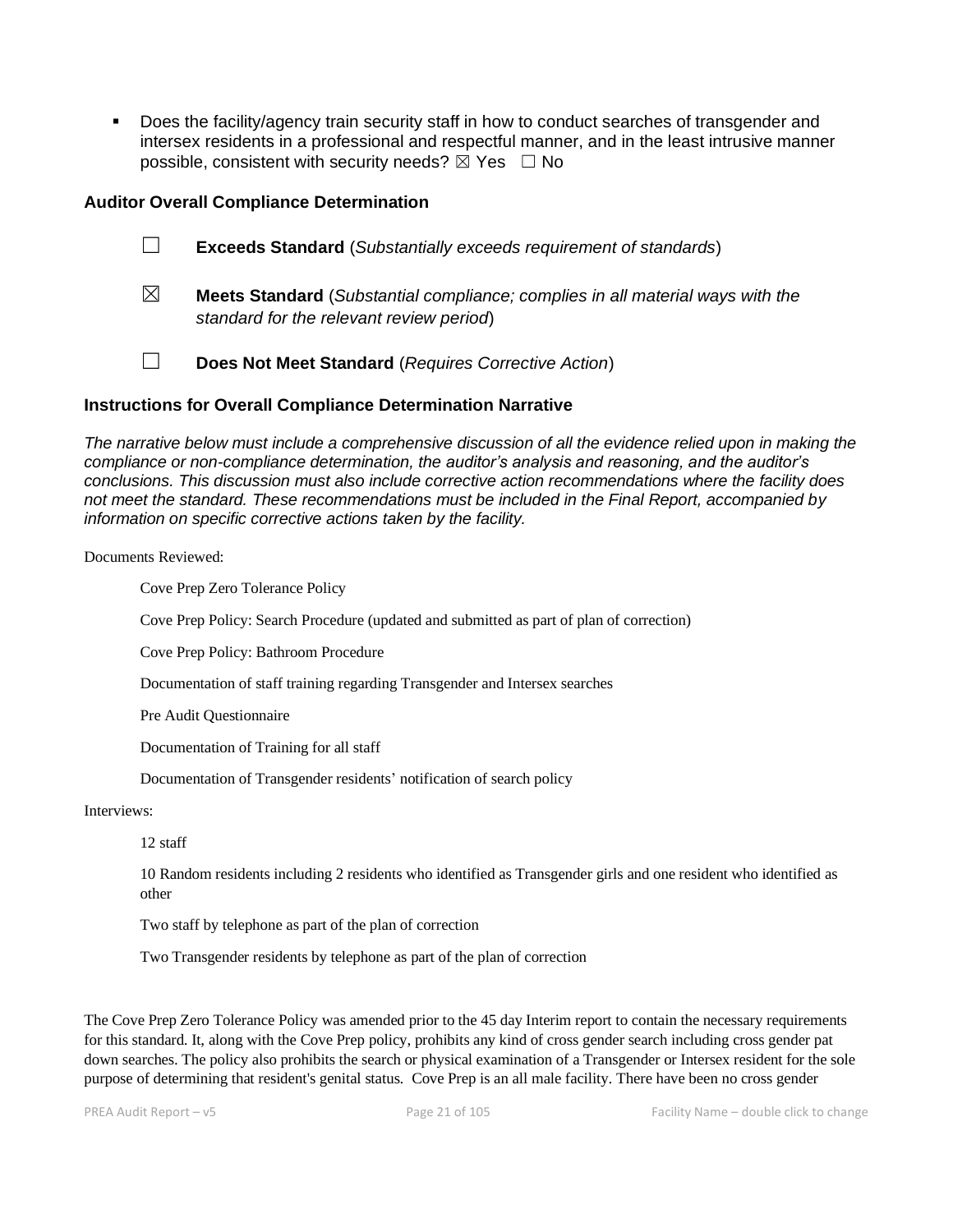searches of any kind. Staff state they do not conduct them and some staff stated that even in an emergency they believe that a same sex staff would conduct a pat down search. Residents state that they have never been subject to a cross gender pat down search at Cove Prep. No staff have received training regarding the search of a Transgender or Intersex resident in a respectful and dignified manner, because it was not in policy. Prior to the Audit, the Director stated that they did not accept Transgender or Intersex residents for admission. They also were not asking how a resident identified on the Risk Assessment. When they began to ask that question at Intake, they had two residents identify as Transgender girls and one resident who identified as "other".

In order to be in compliance with this standard, staff will be trained on how to conduct searches of Transgender and Intersex residents and the training log and curriculum will be submitted to the Auditor. The Auditor will interview staff to ensure compliance.

Prior to the 45 day Interim report, documentation of staff training was submitted. The training included review of the amended policy and viewing a video obtained from the PREA Resource Center entitled "Guidance on cross gender and Transgender searches". Two staff, who were randomly selected from those working and two Transgender residents were interviewed by phone to ensure that this policy and training are being practiced. The telephone interviews showed compliance with the standard. Documentation of notification of this policy signed by both the Transgender residents and the PREA Coordinator/Facility Director were also submitted.

Staff and residents both state that female staff practice "knock and announce" when entering a housing unit that houses residents of the opposite gender. The female staff announce themselves and both staff and residents were able to demonstrate how this is done. The resident bedrooms have a door with a window that has a flap over it on the outside. All staff must knock and announce before lifting the flap. Staff do not enter the bedrooms unless it is an emergency.

All residents shower separately. The bathrooms contain single showers with a curtain. Same sex staff conduct showers. There is a sign in and sign out sheet for the bathroom. The shower procedure was demonstrated for me during the tour. There is a bathroom policy delineating this sign in/out procedure.

All residents can shower, toilet, change clothes and perform bodily functions without being viewed by staff of the opposite gender according to interviews of both staff and residents. Staff state that residents are never viewed by any staff or resident.

This standard has been met. The corrective action was implemented and verified prior to the 45 day Interim report.

## **Standard 115.316: Residents with disabilities and residents who are limited English proficient**

### **All Yes/No Questions Must Be Answered by the Auditor to Complete the Report**

### **115.316 (a)**

- Does the agency take appropriate steps to ensure that residents with disabilities have an equal opportunity to participate in or benefit from all aspects of the agency's efforts to prevent, detect, and respond to sexual abuse and sexual harassment, including: Residents who are deaf or hard of hearing?  $\boxtimes$  Yes  $\Box$  No
- Does the agency take appropriate steps to ensure that residents with disabilities have an equal opportunity to participate in or benefit from all aspects of the agency's efforts to prevent, detect, and respond to sexual abuse and sexual harassment, including: Residents who are blind or have low vision?  $\boxtimes$  Yes  $\Box$  No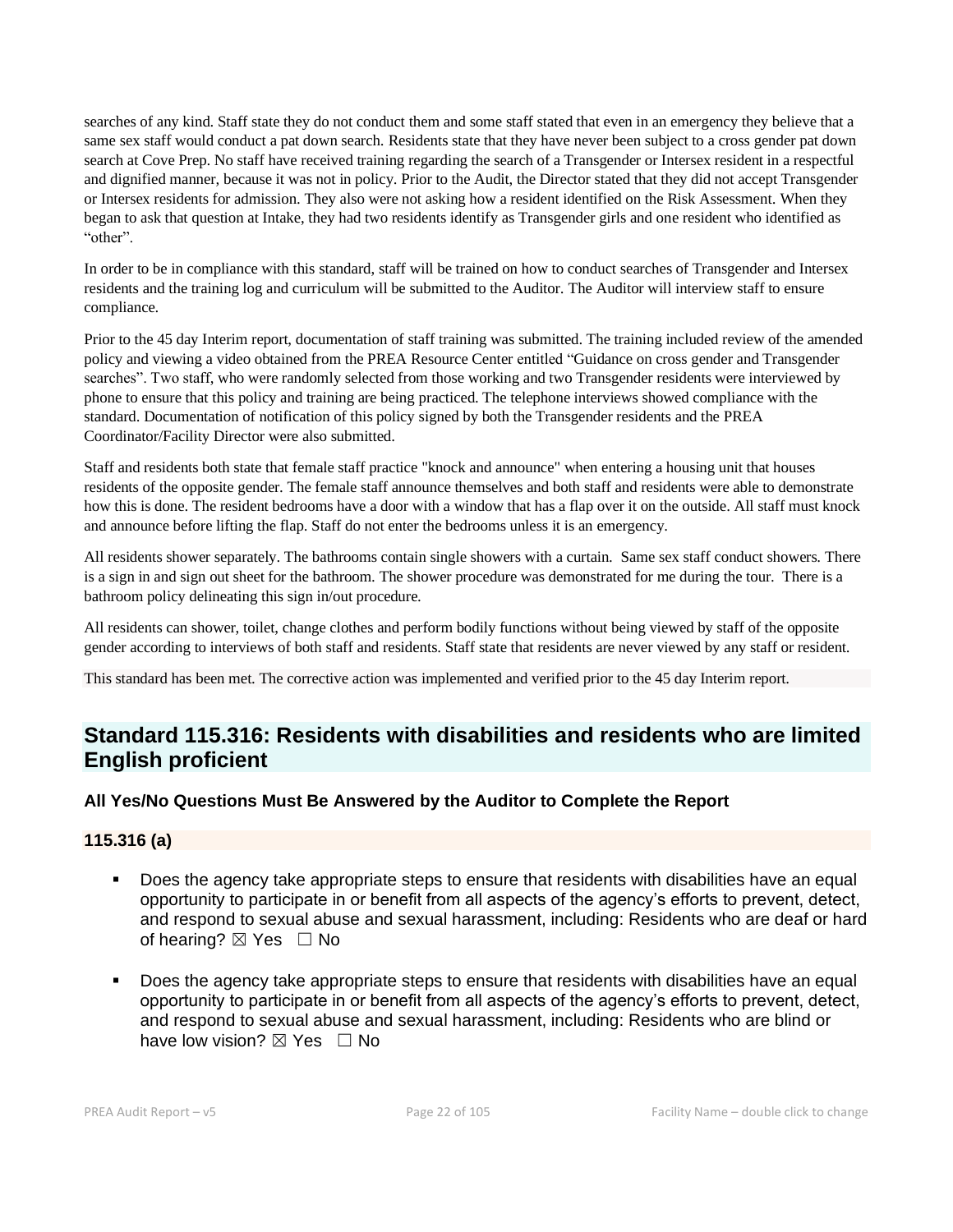- Does the agency take appropriate steps to ensure that residents with disabilities have an equal opportunity to participate in or benefit from all aspects of the agency's efforts to prevent, detect, and respond to sexual abuse and sexual harassment, including: Residents who have intellectual disabilities?  $\boxtimes$  Yes  $\Box$  No
- Does the agency take appropriate steps to ensure that residents with disabilities have an equal opportunity to participate in or benefit from all aspects of the agency's efforts to prevent, detect, and respond to sexual abuse and sexual harassment, including: Residents who have psychiatric disabilities? ⊠ Yes □ No
- Does the agency take appropriate steps to ensure that residents with disabilities have an equal opportunity to participate in or benefit from all aspects of the agency's efforts to prevent, detect, and respond to sexual abuse and sexual harassment, including: Residents who have speech disabilities? ☒ Yes ☐ No
- Does the agency take appropriate steps to ensure that residents with disabilities have an equal opportunity to participate in or benefit from all aspects of the agency's efforts to prevent, detect, and respond to sexual abuse and sexual harassment, including: Other? (if "other," please explain in overall determination notes.)  $\Box$  Yes  $\boxtimes$  No
- Do such steps include, when necessary, ensuring effective communication with residents who are deaf or hard of hearing?  $\boxtimes$  Yes  $\Box$  No
- Do such steps include, when necessary, providing access to interpreters who can interpret effectively, accurately, and impartially, both receptively and expressively, using any necessary specialized vocabulary? ⊠ Yes □ No
- **•** Does the agency ensure that written materials are provided in formats or through methods that ensure effective communication with residents with disabilities including residents who: Have intellectual disabilities?  $\boxtimes$  Yes  $\Box$  No
- **•** Does the agency ensure that written materials are provided in formats or through methods that ensure effective communication with residents with disabilities including residents who: Have limited reading skills?  $\boxtimes$  Yes  $\Box$  No
- **•** Does the agency ensure that written materials are provided in formats or through methods that ensure effective communication with residents with disabilities including residents who: Are blind or have low vision?  $\boxtimes$  Yes  $\Box$  No

### **115.316 (b)**

- Does the agency take reasonable steps to ensure meaningful access to all aspects of the agency's efforts to prevent, detect, and respond to sexual abuse and sexual harassment to residents who are limited English proficient?  $\boxtimes$  Yes  $\Box$  No
- Do these steps include providing interpreters who can interpret effectively, accurately, and impartially, both receptively and expressively, using any necessary specialized vocabulary?  $\boxtimes$  Yes  $\Box$  No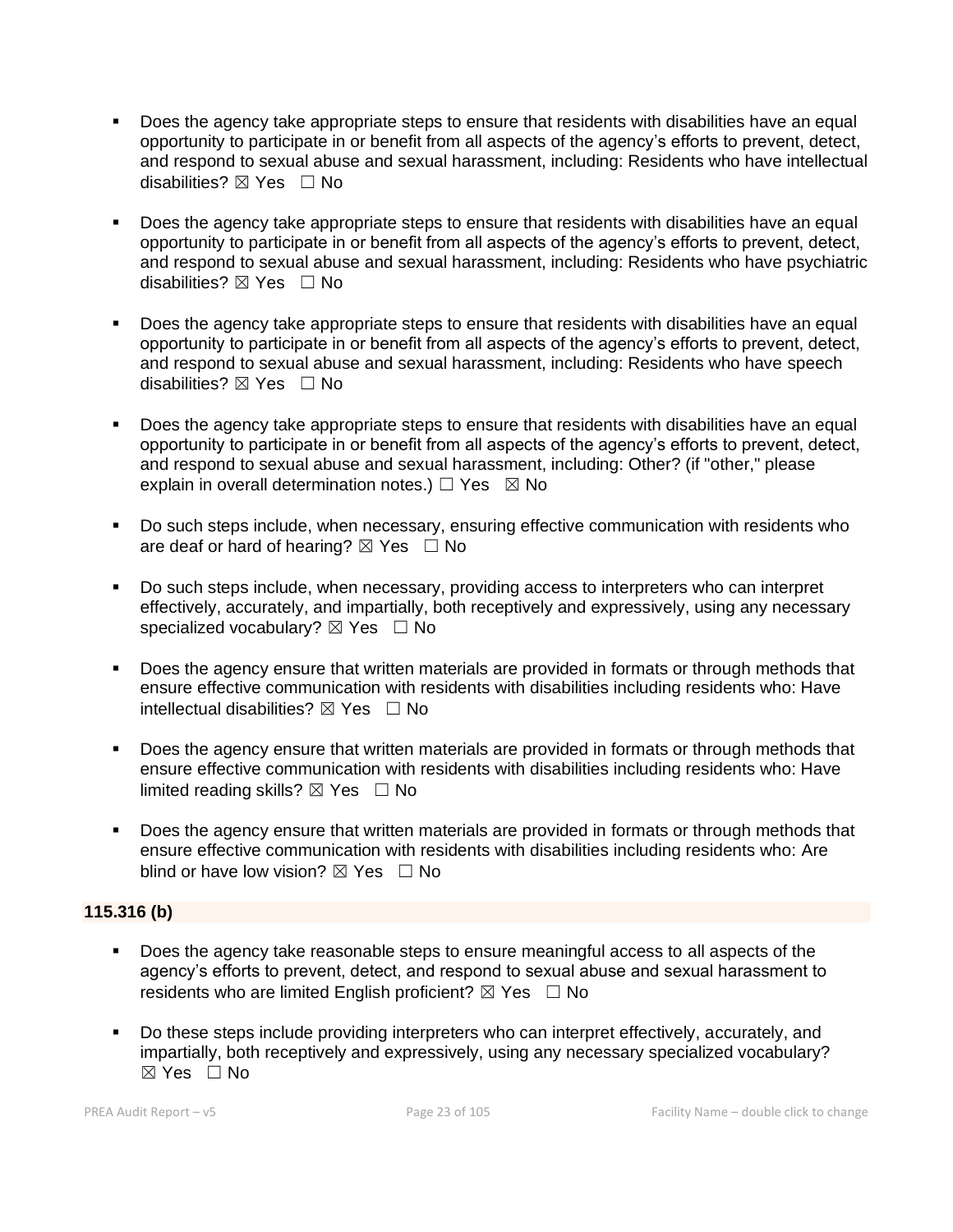#### **115.316 (c)**

Does the agency always refrain from relying on resident interpreters, resident readers, or other types of resident assistants except in limited circumstances where an extended delay in obtaining an effective interpreter could compromise the resident's safety, the performance of first-response duties under §115.364, or the investigation of the resident's allegations? ☒ Yes ☐ No

#### **Auditor Overall Compliance Determination**

- ☐ **Exceeds Standard** (*Substantially exceeds requirement of standards*)
- ☒ **Meets Standard** (*Substantial compliance; complies in all material ways with the standard for the relevant review period*)
- ☐ **Does Not Meet Standard** (*Requires Corrective Action*)

#### **Instructions for Overall Compliance Determination Narrative**

*The narrative below must include a comprehensive discussion of all the evidence relied upon in making the compliance or non-compliance determination, the auditor's analysis and reasoning, and the auditor's conclusions. This discussion must also include corrective action recommendations where the facility does not meet the standard. These recommendations must be included in the Final Report, accompanied by information on specific corrective actions taken by the facility.*

Documents Reviewed:

Cove Prep Zero Tolerance Policy

Spanish and English Reporting Posters

Contracts with Translator

Resident with Disabilities tracking sheet

Pre Audit Questionnaire

Interviews Conducted:

Facility Director/PREA Coordinator

Twelve random Staff

Four Residents with an Intellectual disability

During the Audit, there were 23 residents with intellectual disabilities. Four of these residents were interviewed. None of these residents stated that they needed special accommodations. There were no residents with physical disabilities. There were no residents who were not English proficient. During the tour, I saw all PREA postings in Spanish and English. There is a contract with a translator that was provided. A student who does not speak English would probably not be admitted to Cove Prep, because he would not be able to participate in the required group and individual therapy. It is more likely that a parent would need the services of the translator.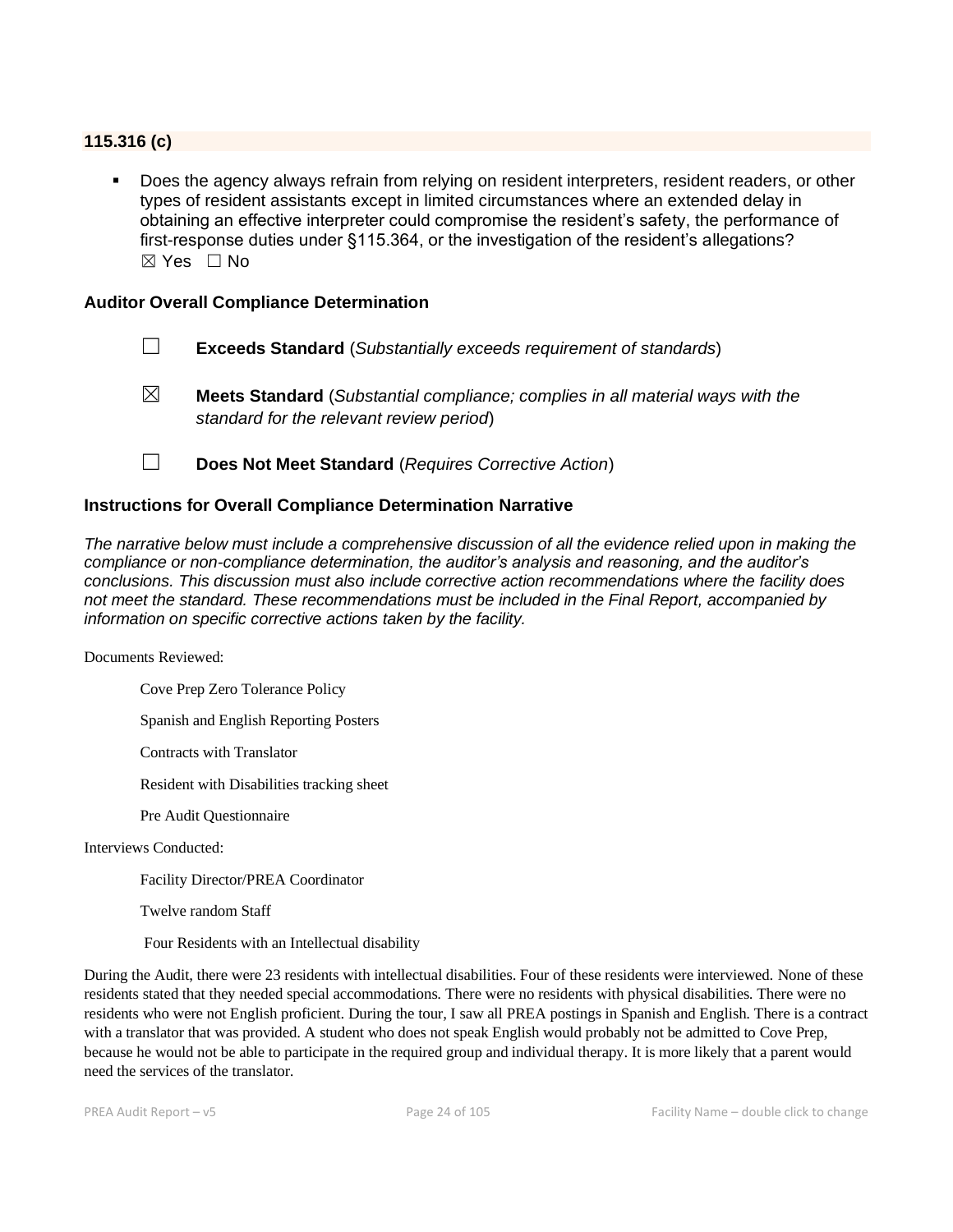The Director stated that all reasonable accommodations would be made for a resident with a disability. Cove Prep accepts residents with disabilities, both physical and mental, on a case by case basis, because they cannot accommodate them all and residents must participate in therapy and cognitive based programs. There is the capacity, through the Educational program, for all residents to receive PREA Education. The facility works in conjunction with the local school district to develop Individual Education Plans for any resident who receives special education.

The Director provided me with a tracking sheet of all residents who are identified as having a disability.

The PREA policy requires these accommodations and was updated prior to the 45 day Interim report to include all verbiage required by the standard.

This standard has been met. There is no need for corrective action.

## **Standard 115.317: Hiring and promotion decisions**

### **All Yes/No Questions Must Be Answered by the Auditor to Complete the Report**

## **115.317 (a)**

- **•** Does the agency prohibit the hiring or promotion of anyone who may have contact with residents who: Has engaged in sexual abuse in a prison, jail, lockup, community confinement facility, juvenile facility, or other institution (as defined in 42 U.S.C. 1997)?  $\boxtimes$  Yes  $\Box$  No
- Does the agency prohibit the hiring or promotion of anyone who may have contact with residents who: Has been convicted of engaging or attempting to engage in sexual activity in the community facilitated by force, overt or implied threats of force, or coercion, or if the victim did not consent or was unable to consent or refuse?  $\boxtimes$  Yes  $\Box$  No
- Does the agency prohibit the hiring or promotion of anyone who may have contact with residents who: Has been civilly or administratively adjudicated to have engaged in the activity described in the question immediately above?  $\boxtimes$  Yes  $\Box$  No
- Does the agency prohibit the enlistment of services of any contractor who may have contact with residents who: Has engaged in sexual abuse in a prison, jail, lockup, community confinement facility, juvenile facility, or other institution (as defined in 42 U.S.C. 1997)?  $\boxtimes$  Yes  $\Box$  No
- Does the agency prohibit the enlistment of services of any contractor who may have contact with residents who: Has been convicted of engaging or attempting to engage in sexual activity in the community facilitated by force, overt or implied threats of force, or coercion, or if the victim did not consent or was unable to consent or refuse?  $\boxtimes$  Yes  $\Box$  No
- Does the agency prohibit the enlistment of services of any contractor who may have contact with residents who: Has been civilly or administratively adjudicated to have engaged in the activity described in the question immediately above?  $\boxtimes$  Yes  $\Box$  No

### **115.317 (b)**

▪ Does the agency consider any incidents of sexual harassment in determining whether to hire or promote anyone who may have contact with residents?  $\boxtimes$  Yes  $\Box$  No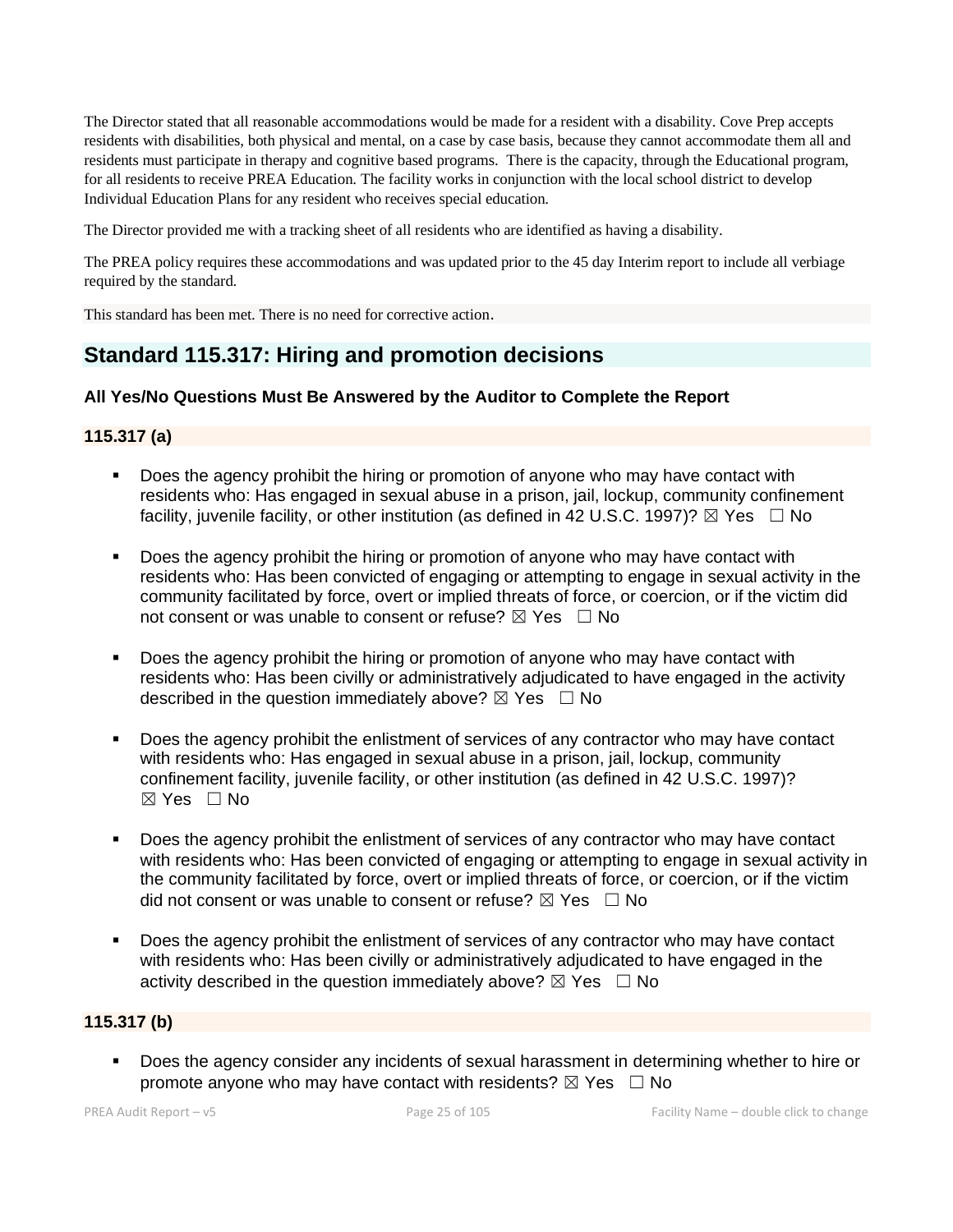Does the agency consider any incidents of sexual harassment in determining whether to enlist the services of any contractor who may have contact with residents?  $\boxtimes$  Yes  $\Box$  No

## **115.317 (c)**

- **EXEL Before hiring new employees, who may have contact with residents, does the agency perform a** criminal background records check?  $\boxtimes$  Yes  $\Box$  No
- **EXEL Before hiring new employees, who may have contact with residents, does the agency consult** any child abuse registry maintained by the State or locality in which the employee would work? ☒ Yes ☐ No
- Before hiring new employees who may have contact with residents, does the agency, consistent with Federal, State, and local law, make its best efforts to contact all prior institutional employers for information on substantiated allegations of sexual abuse or any resignation during a pending investigation of an allegation of sexual abuse?  $\boxtimes$  Yes  $\Box$  No

## **115.317 (d)**

- Does the agency perform a criminal background records check before enlisting the services of any contractor who may have contact with residents?  $\boxtimes$  Yes  $\Box$  No
- **•** Does the agency consult applicable child abuse registries before enlisting the services of any contractor who may have contact with residents?  $\boxtimes$  Yes  $\Box$  No

## **115.317 (e)**

▪ Does the agency either conduct criminal background records checks at least every five years of current employees and contractors who may have contact with residents or have in place a system for otherwise capturing such information for current employees?  $\boxtimes$  Yes  $\Box$  No

### **115.317 (f)**

- Does the agency ask all applicants and employees who may have contact with residents directly about previous misconduct described in paragraph (a) of this section in written applications or interviews for hiring or promotions?  $\boxtimes$  Yes  $\Box$  No
- Does the agency ask all applicants and employees who may have contact with residents directly about previous misconduct described in paragraph (a) of this section in any interviews or written self-evaluations conducted as part of reviews of current employees?  $\boxtimes$  Yes  $\Box$  No
- Does the agency impose upon employees a continuing affirmative duty to disclose any such misconduct?  $\boxtimes$  Yes  $\Box$  No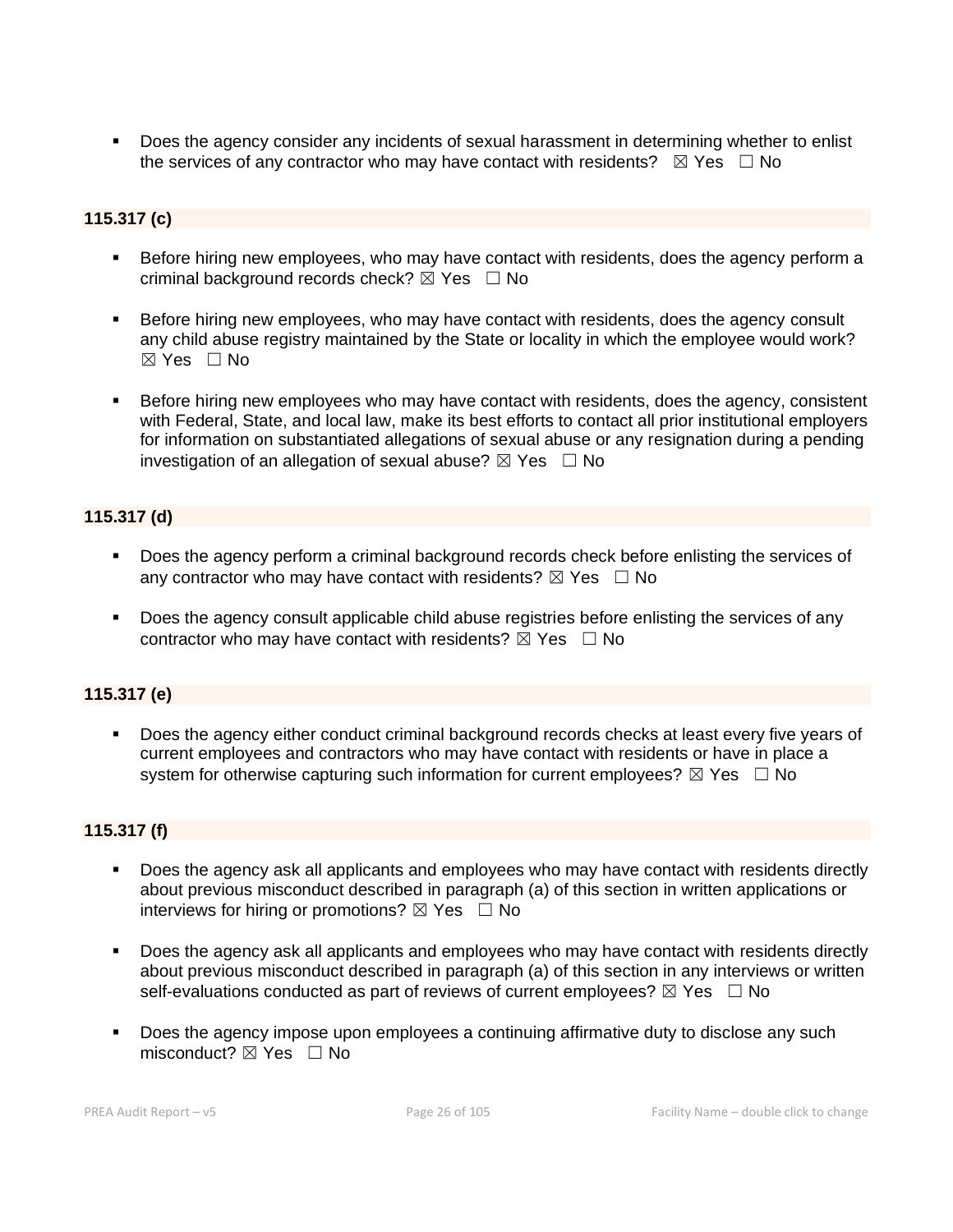#### **115.317 (g)**

Does the agency consider material omissions regarding such misconduct, or the provision of materially false information, grounds for termination?  $\boxtimes$  Yes  $\Box$  No

#### **115.317 (h)**

Does the agency provide information on substantiated allegations of sexual abuse or sexual harassment involving a former employee upon receiving a request from an institutional employer for whom such employee has applied to work? (N/A if providing information on substantiated allegations of sexual abuse or sexual harassment involving a former employee is prohibited by law.)  $\boxtimes$  Yes  $\Box$  No  $\Box$  NA

#### **Auditor Overall Compliance Determination**

- ☐ **Meets Standard** (*Substantial compliance; complies in all material ways with the standard for the relevant review period*)
- ☐ **Does Not Meet Standard** (*Requires Corrective Action*)

#### **Instructions for Overall Compliance Determination Narrative**

*The narrative below must include a comprehensive discussion of all the evidence relied upon in making the compliance or non-compliance determination, the auditor's analysis and reasoning, and the auditor's conclusions. This discussion must also include corrective action recommendations where the facility does not meet the standard. These recommendations must be included in the Final Report, accompanied by information on specific corrective actions taken by the facility.*

Documentation Reviewed:

- Pa. Department of Human Services 3800 Child Care Regulations
- Pa. Department of Human Services Licensing and Inspection Summary
- Pa. Child Protective Services Law

Cove Prep Zero Tolerance Policy

Files of 9 staff including one who had been recently promoted and 5 new hires

Files of two contractors

Pre Audit Questionnaire

#### Interviews:

Human Resources/Administrative Specialist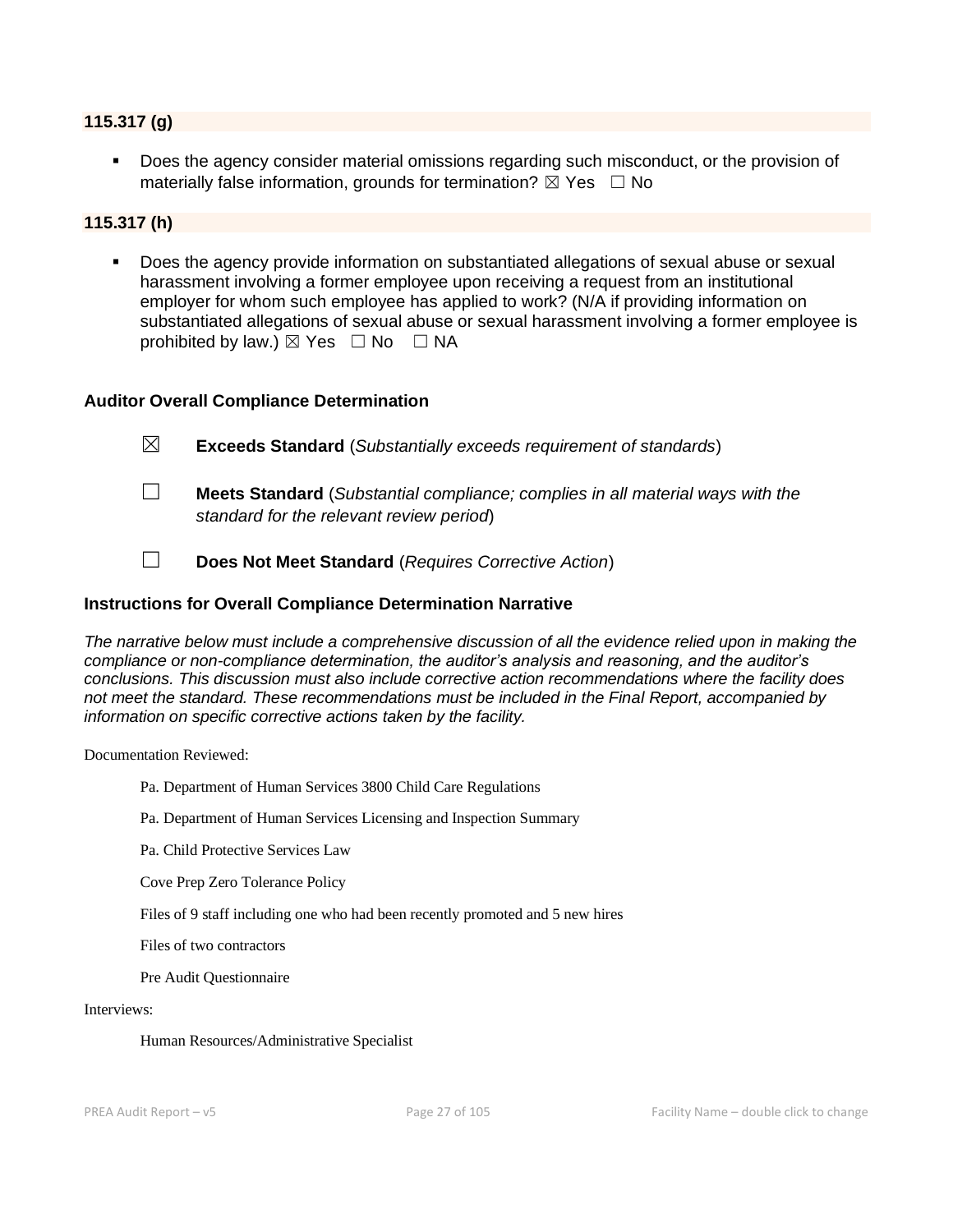The Cove Prep Zero Tolerance Policy and the Pa. Child Protective Services Law require Criminal History Checks, FBI clearances, and Pa. Child Abuse Checks for employees and contractors prior to employment. The Cove Prep policy requires a continuing affirmative duty to report prohibited conduct and this information is requested on the employment application and in interviews. There is Zero Tolerance for this behavior when seeking a promotion at Cove Prep.

The Pa. Child Protective Services Law requires these clearances prior to employment and all new employee files are inspected during the annual licensing inspection as well as those of contractors and volunteers. A percentage of random employee files are inspected by DHS as well. There have been no citations for non-compliance in this area.

I reviewed the files of 9 staff, including one who had been promoted in the past 12 months and five new hires. All required documentation was in the files.

I reviewed the files of two contractors, who were randomly chosen and they had all necessary clearances.

The policy and the interview with the HR staff state that a Criminal History check, Child Abuse Clearance and FBI clearance of all employees will be conducted every three years by Cove Prep. I saw timely re-checks in the two employee files that required them.

The Pa. CPSL and the PREA standards require 5 year re-checks, so the Cove Prep policy is more stringent. The HR staff stated that Cove Prep pays for all clearances. During the employment process and every three years the clearances are obtained online with the HR staff to ensure timely compliance. The HR staff maintains a system where she is reminded when a due date is approaching. These files were excellent.

This standard has been exceeded. There is no need for corrective action.

## **Standard 115.318: Upgrades to facilities and technologies**

## **All Yes/No Questions Must Be Answered by the Auditor to Complete the Report**

### **115.318 (a)**

If the agency designed or acquired any new facility or planned any substantial expansion or modification of existing facilities, did the agency consider the effect of the design, acquisition, expansion, or modification upon the agency's ability to protect residents from sexual abuse? (N/A if agency/facility has not acquired a new facility or made a substantial expansion to existing facilities since August 20, 2012, or since the last PREA audit, whichever is later.)  $\Box$  Yes  $\Box$  No  $\boxtimes$  NA

### **115.318 (b)**

If the agency installed or updated a video monitoring system, electronic surveillance system, or other monitoring technology, did the agency consider how such technology may enhance the agency's ability to protect residents from sexual abuse? (N/A if agency/facility has not installed or updated a video monitoring system, electronic surveillance system, or other monitoring technology since August 20, 2012, or since the last PREA audit, whichever is later.)  $\boxtimes$  Yes  $\Box$  No  $\Box$  NA

### **Auditor Overall Compliance Determination**

☐ **Exceeds Standard** (*Substantially exceeds requirement of standards*)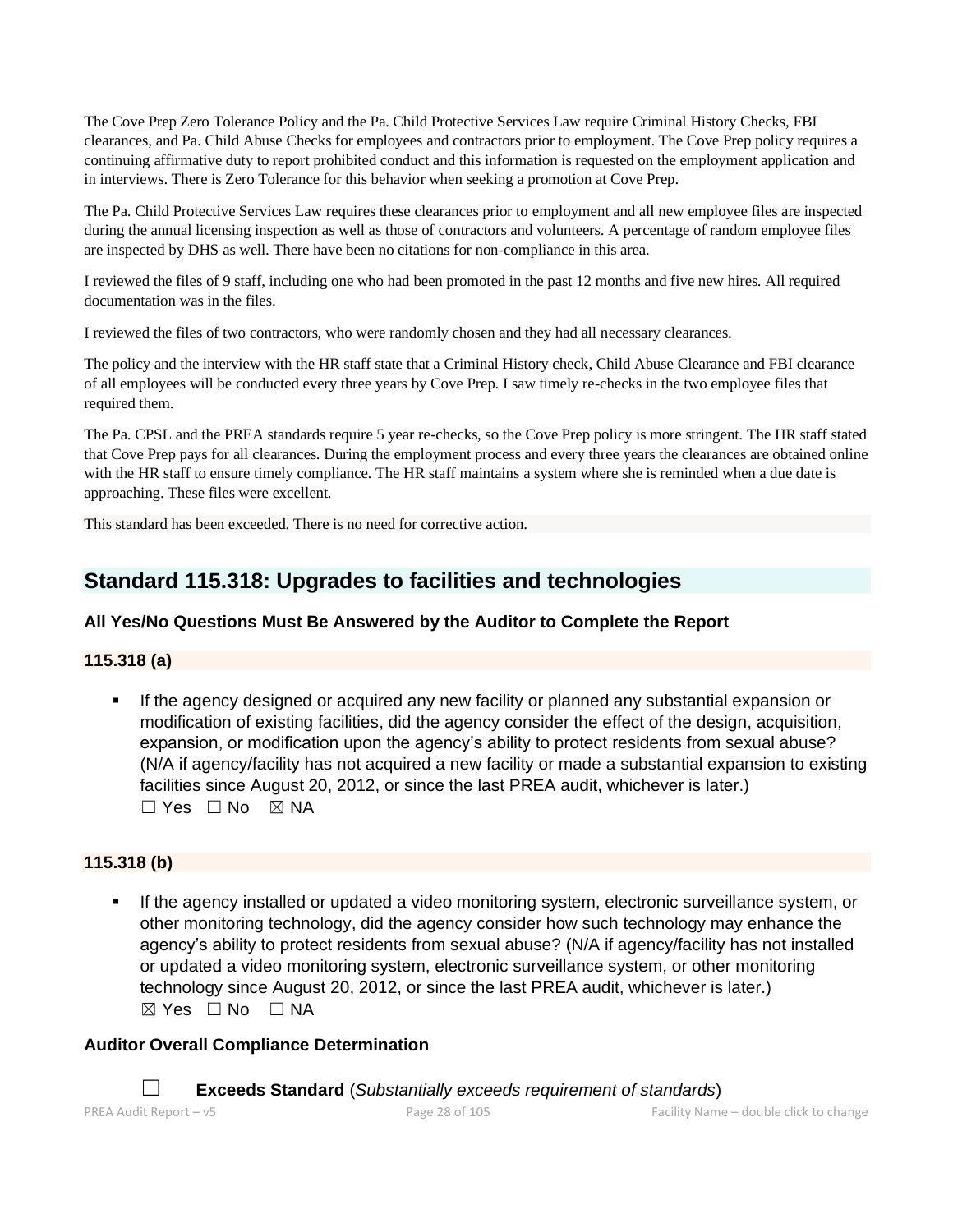☒ **Meets Standard** (*Substantial compliance; complies in all material ways with the standard for the relevant review period*)

☐ **Does Not Meet Standard** (*Requires Corrective Action*)

#### **Instructions for Overall Compliance Determination Narrative**

*The narrative below must include a comprehensive discussion of all the evidence relied upon in making the compliance or non-compliance determination, the auditor's analysis and reasoning, and the auditor's conclusions. This discussion must also include corrective action recommendations where the facility does not meet the standard. These recommendations must be included in the Final Report, accompanied by information on specific corrective actions taken by the facility.*

Documentation Reviewed: Cove PREP PREA Policy Risk Management Meeting Minutes dated 6-27-18 Pre Audit Questionnaire

Interviews Conducted: Facility Director/PREA Coordinator

The facility has not undergone significant expansion or renovation since the last PREA Audit in 2016. Two cameras were added to the dining area to enhance supervision. Risk Management Meeting Minutes, dated 6-27-18, document the need for cameras to supplement the supervision of residents for safety reasons. These minutes were submitted prior to the onsite visit. The PREA Zero Tolerance Policy contains all necessary verbiage.

This standard has been met. There is no need for corrective action.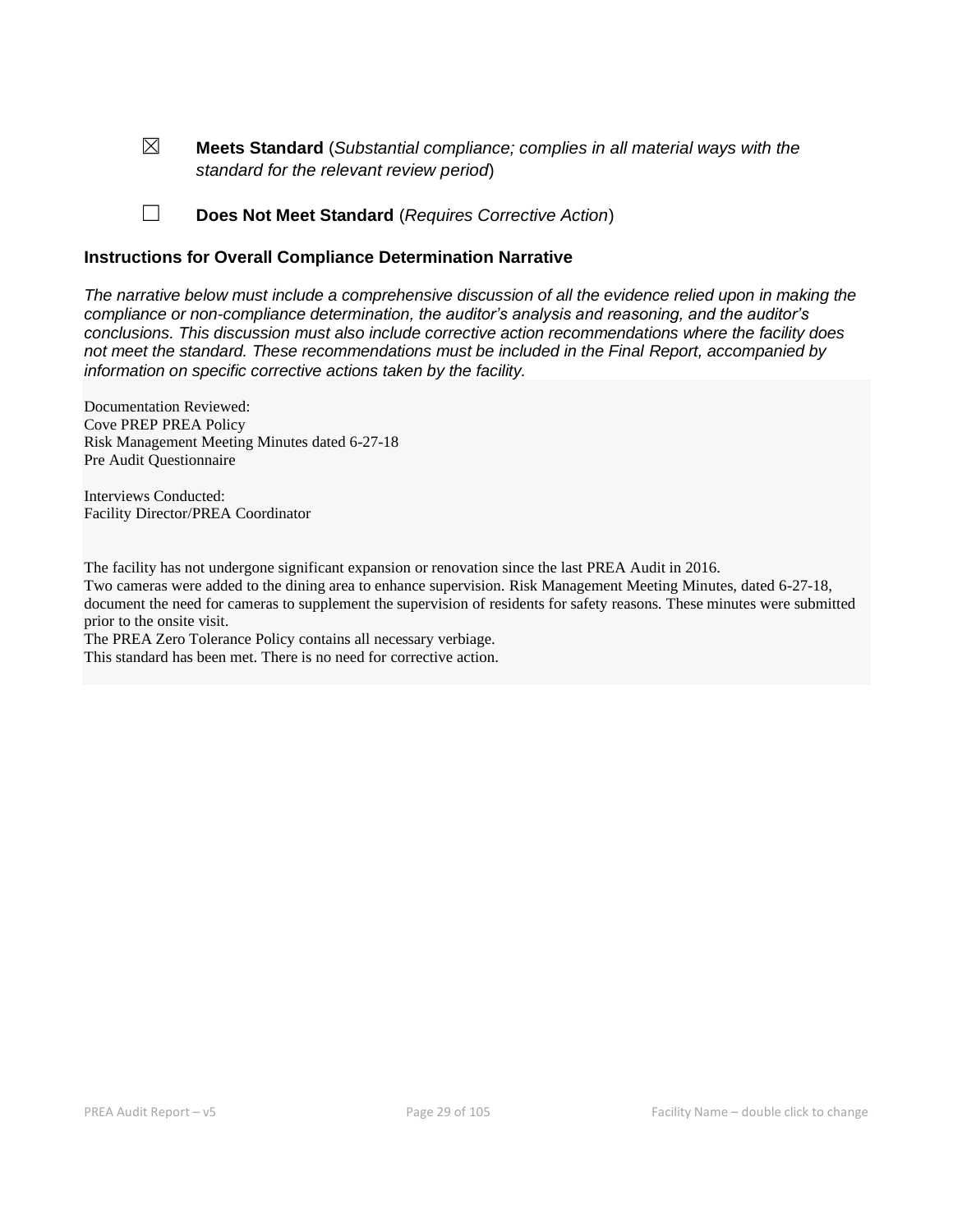# **RESPONSIVE PLANNING**

## **Standard 115.321: Evidence protocol and forensic medical examinations**

## **All Yes/No Questions Must Be Answered by the Auditor to Complete the Report**

## **115.321 (a)**

**.** If the agency is responsible for investigating allegations of sexual abuse, does the agency follow a uniform evidence protocol that maximizes the potential for obtaining usable physical evidence for administrative proceedings and criminal prosecutions? (N/A if the agency/facility is not responsible for conducting any form of criminal OR administrative sexual abuse investigations.)  $\Box$  Yes  $\Box$  No  $\boxtimes$  NA

### **115.321 (b)**

- **EXECT** Is this protocol developmentally appropriate for youth where applicable? (N/A if the agency/facility is not responsible for conducting any form of criminal OR administrative sexual abuse investigations.)  $\Box$  Yes  $\Box$  No  $\boxtimes$  NA
- Is this protocol, as appropriate, adapted from or otherwise based on the most recent edition of the U.S. Department of Justice's Office on Violence Against Women publication, "A National Protocol for Sexual Assault Medical Forensic Examinations, Adults/Adolescents," or similarly comprehensive and authoritative protocols developed after 2011? (N/A if the agency/facility is not responsible for conducting any form of criminal OR administrative sexual abuse investigations.) ☐ Yes ☐ No ☒ NA

### **115.321 (c)**

- Does the agency offer all residents who experience sexual abuse access to forensic medical examinations, whether on-site or at an outside facility, without financial cost, where evidentiarily or medically appropriate?  $\boxtimes$  Yes  $\Box$  No
- Are such examinations performed by Sexual Assault Forensic Examiners (SAFEs) or Sexual Assault Nurse Examiners (SANEs) where possible?  $\boxtimes$  Yes  $\Box$  No
- **.** If SAFEs or SANEs cannot be made available, is the examination performed by other qualified medical practitioners (they must have been specifically trained to conduct sexual assault forensic exams)?  $\boxtimes$  Yes  $\Box$  No
- **■** Has the agency documented its efforts to provide SAFEs or SANEs?  $\boxtimes$  Yes  $\Box$  No

#### **115.321 (d)**

▪ Does the agency attempt to make available to the victim a victim advocate from a rape crisis center? ⊠ Yes □ No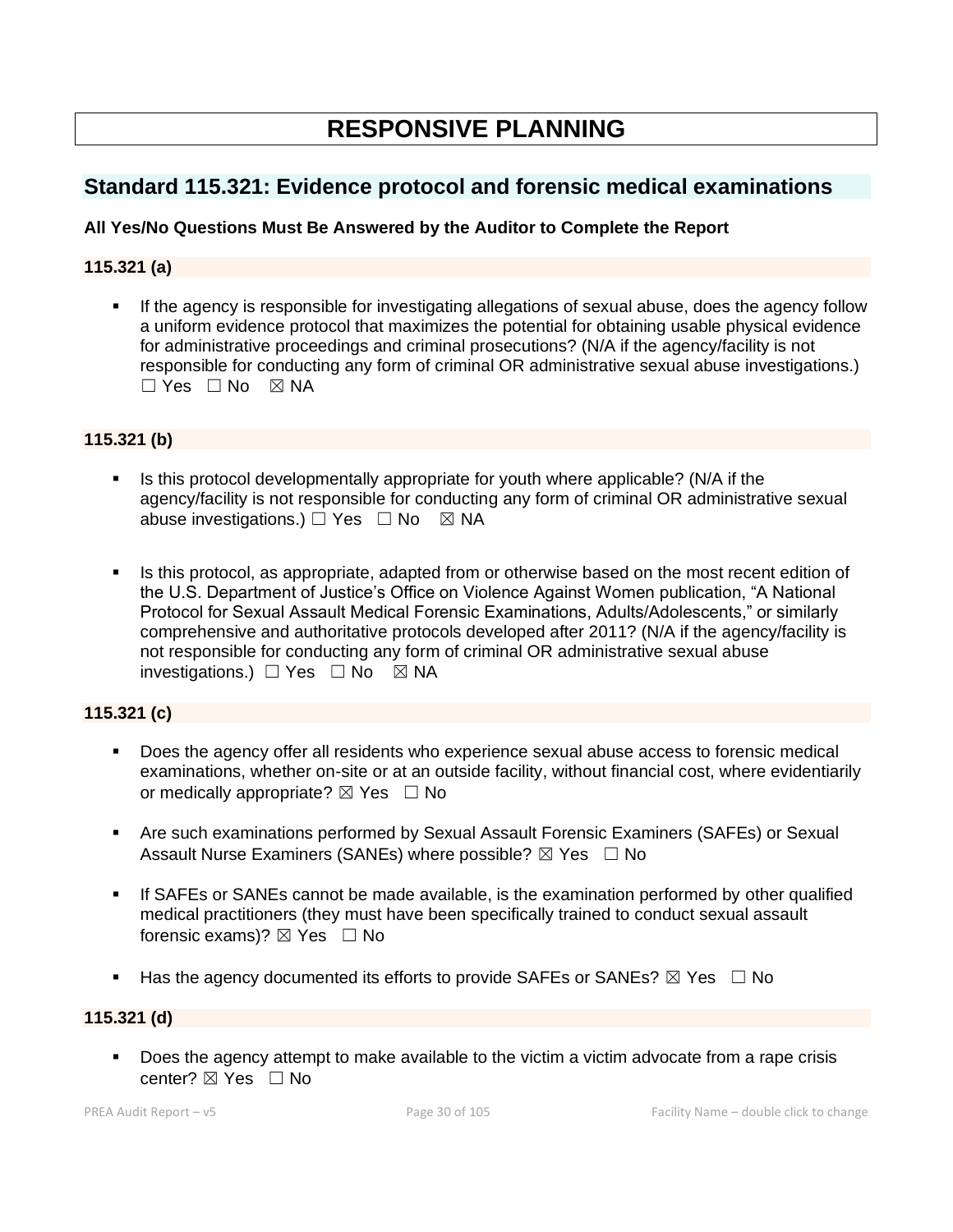- **EXECT** If a rape crisis center is not available to provide victim advocate services, does the agency make available to provide these services a qualified staff member from a community-based organization, or a qualified agency staff member? (N/A if the agency *always* makes a victim advocate from a rape crisis center available to victims.)  $\Box$  Yes  $\Box$  No  $\Box$  NA
- Has the agency documented its efforts to secure services from rape crisis centers?  $\boxtimes$  Yes  $\Box$  No

## **115.321 (e)**

- As requested by the victim, does the victim advocate, qualified agency staff member, or qualified community-based organization staff member accompany and support the victim through the forensic medical examination process and investigatory interviews?  $\boxtimes$  Yes  $\Box$  No
- As requested by the victim, does this person provide emotional support, crisis intervention, information, and referrals?  $\boxtimes$  Yes  $\Box$  No

### **115.321 (f)**

If the agency itself is not responsible for investigating allegations of sexual abuse, has the agency requested that the investigating agency follow the requirements of paragraphs (a) through (e) of this section? (N/A if the agency/facility is responsible for conducting criminal AND administrative sexual abuse investigations.)  $\boxtimes$  Yes  $\Box$  No  $\Box$  NA

#### **115.321 (g)**

■ Auditor is not required to audit this provision.

#### **115.321 (h)**

▪ If the agency uses a qualified agency staff member or a qualified community-based staff member for the purposes of this section, has the individual been screened for appropriateness to serve in this role and received education concerning sexual assault and forensic examination issues in general? (N/A if agency *always* makes a victim advocate from a rape crisis center available to victims.)  $\Box$  Yes  $\Box$  No  $\boxtimes$  NA

#### **Auditor Overall Compliance Determination**

- ☐ **Exceeds Standard** (*Substantially exceeds requirement of standards*)
- ☒ **Meets Standard** (*Substantial compliance; complies in all material ways with the standard for the relevant review period*)
- ☐ **Does Not Meet Standard** (*Requires Corrective Action*)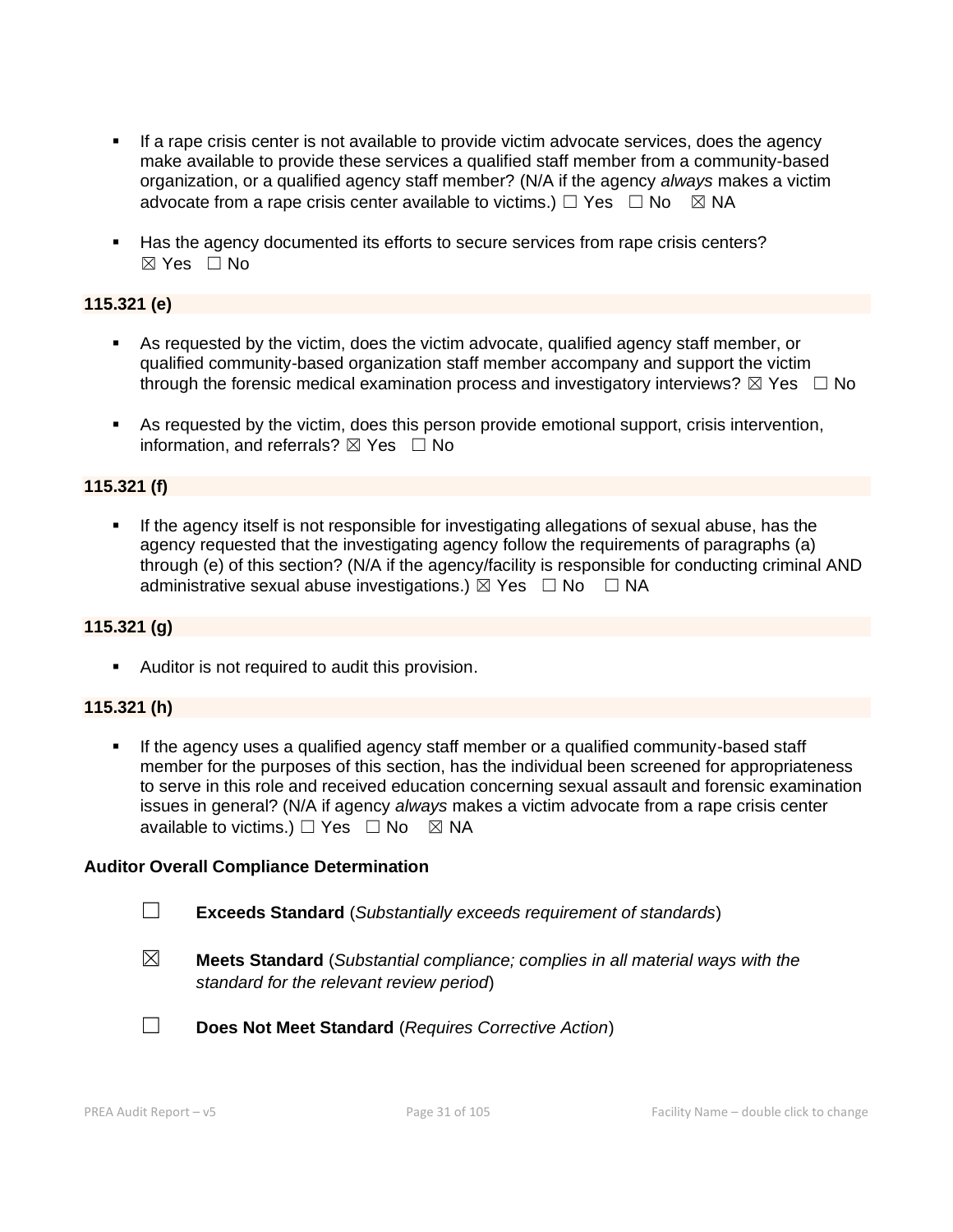#### **Instructions for Overall Compliance Determination Narrative**

*The narrative below must include a comprehensive discussion of all the evidence relied upon in making the compliance or non-compliance determination, the auditor's analysis and reasoning, and the auditor's conclusions. This discussion must also include corrective action recommendations where the facility does not meet the standard. These recommendations must be included in the Final Report, accompanied by information on specific corrective actions taken by the facility.*

Documents Reviewed:

Cove Prep Zero Tolerance Policy

MOU with the Blackburn Center (a member of the Pa. Coalition Against Rape, PCAR)

MOU with Excela Health Latrobe

MOU with the Pa. State Police, Kiski Barracks

Pre Audit Questionnaire

Interviews:

Facility Director/PREA Coordinator

Phone Interview with a staff person from the Blackburn Center (a PCAR) prior to onsite

The PREA Zero Tolerance Policy contains all necessary provisions to meet this standard. Forensic Exams are conducted by SAFE/SANE at Excela Health Latrobe. A MOU with the hospital was provided to the Auditor subsequent to the onsite portion of the Audit. The Pa. State Police, Kiski Barracks conduct Criminal Investigations. There is a MOU in place with the Pa. State Police and it was provided to the Auditor subsequent to the onsite portion of the Audit and prior to the 45 day Interim report. A MOU is in place with the Blackburn Center, a member of the Pennsylvania Coalition Against Rape (PCAR), which provides a victim advocate and crisis intervention, emotional support, information and referrals. The Blackburn Center will always provide a Victim Advocate for a Forensic Medical Exam and for emotional support.

I spoke to a staff person from Blackburn prior to the onsite portion of the Audit by telephone and she confirmed the services stated in the MOU. She also stated that she conducts classes twice a year at Cove Prep for all residents and employees regarding the services that are offered by the Blackburn Center. The Director of the Blackburn Center left a message confirming the services in the MOU.

There have been no alleged incidents that have required forensic medical exams.

This standard has been met. The corrective action was completed prior to the 45 day Interim report.

## **Standard 115.322: Policies to ensure referrals of allegations for investigations**

### **All Yes/No Questions Must Be Answered by the Auditor to Complete the Report**

#### **115.322 (a)**

▪ Does the agency ensure an administrative or criminal investigation is completed for all allegations of sexual abuse?  $\boxtimes$  Yes  $\Box$  No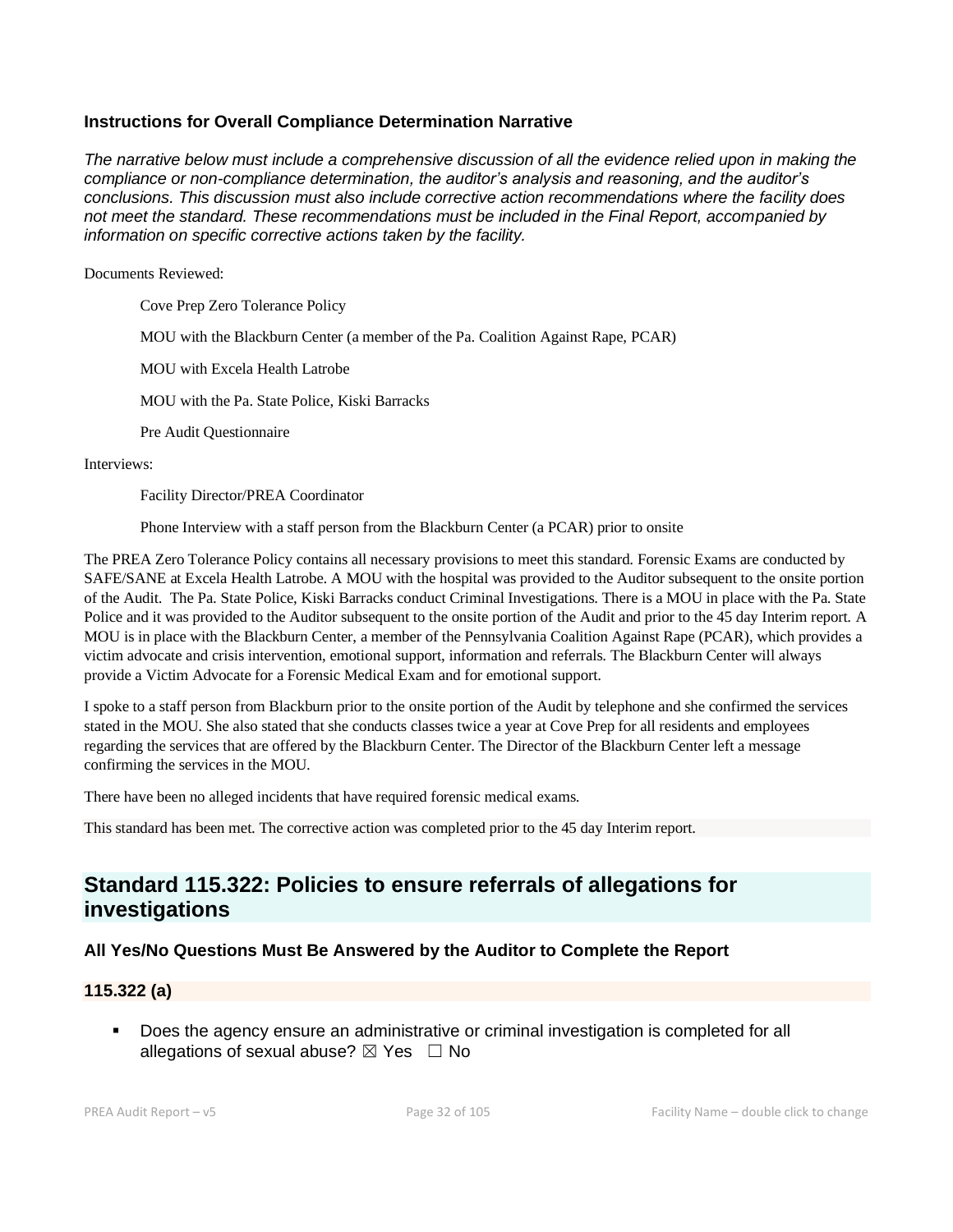■ Does the agency ensure an administrative or criminal investigation is completed for all allegations of sexual harassment?  $\boxtimes$  Yes  $\Box$  No

## **115.322 (b)**

- Does the agency have a policy and practice in place to ensure that allegations of sexual abuse or sexual harassment are referred for investigation to an agency with the legal authority to conduct criminal investigations, unless the allegation does not involve potentially criminal behavior? **⊠** Yes □ No
- Has the agency published such policy on its website or, if it does not have one, made the policy available through other means?  $\boxtimes$  Yes  $\Box$  No
- **•** Does the agency document all such referrals?  $\boxtimes$  Yes  $\Box$  No

## **115.322 (c)**

**•** If a separate entity is responsible for conducting criminal investigations, does the policy describe the responsibilities of both the agency and the investigating entity? (N/A if the agency/facility is responsible for criminal investigations. See 115.321(a).)  $\boxtimes$  Yes  $\Box$  No  $\Box$  NA

#### **115.322 (d)**

■ Auditor is not required to audit this provision.

#### **115.322 (e)**

■ Auditor is not required to audit this provision.

#### **Auditor Overall Compliance Determination**

- ☐ **Exceeds Standard** (*Substantially exceeds requirement of standards*)
- ☒ **Meets Standard** (*Substantial compliance; complies in all material ways with the standard for the relevant review period*)
- ☐ **Does Not Meet Standard** (*Requires Corrective Action*)

#### **Instructions for Overall Compliance Determination Narrative**

*The narrative below must include a comprehensive discussion of all the evidence relied upon in making the compliance or non-compliance determination, the auditor's analysis and reasoning, and the auditor's conclusions. This discussion must also include corrective action recommendations where the facility does not meet the standard. These recommendations must be included in the Final Report, accompanied by information on specific corrective actions taken by the facility.*

Documents Reviewed:

Cove Prep PREA Zero Tolerance Policy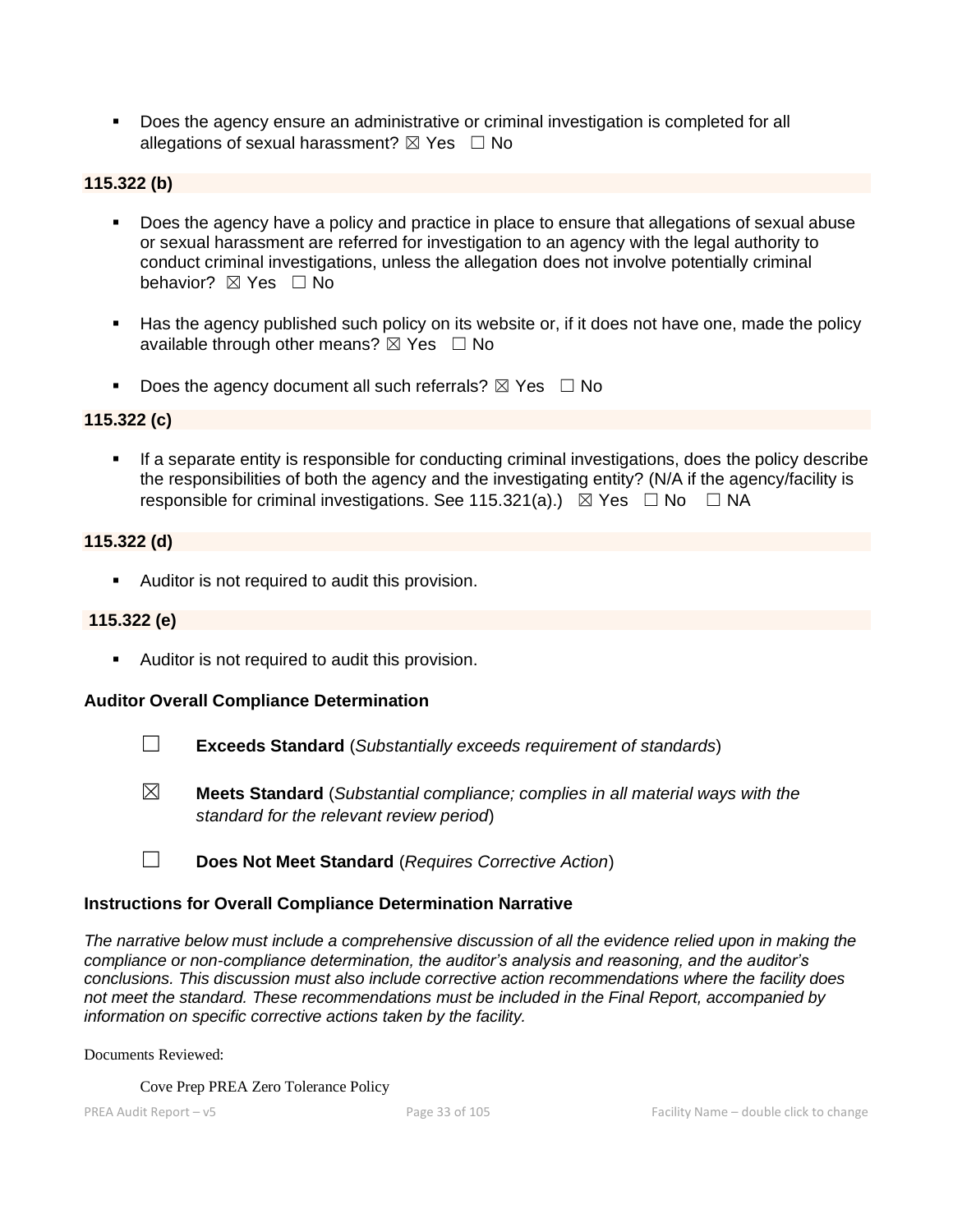Pennsylvania Child Protective Services Law (CPSL)

Cove Prep website

Pre Audit Questionnaire

Interviews:

Facility Director/PREA Coordinator

I interviewed the Facility Director and reviewed the PREA Policy. All policies and procedures required by both PREA and the Pa. Child Protective Services Law are in place. The Director states that all incidents are reported and documented. I also verified that the website includes reporting information. Cove Prep staff do not investigate allegations but report all of them.

The Cove Prep Zero Tolerance Policy requires a report to Child Line and/or the Pa. State Police for all alleged incidents.

There have been no reports of sexual abuse or sexual harassment in the past 12 months at Cove Prep.

This standard has been met. There is no need for corrective action.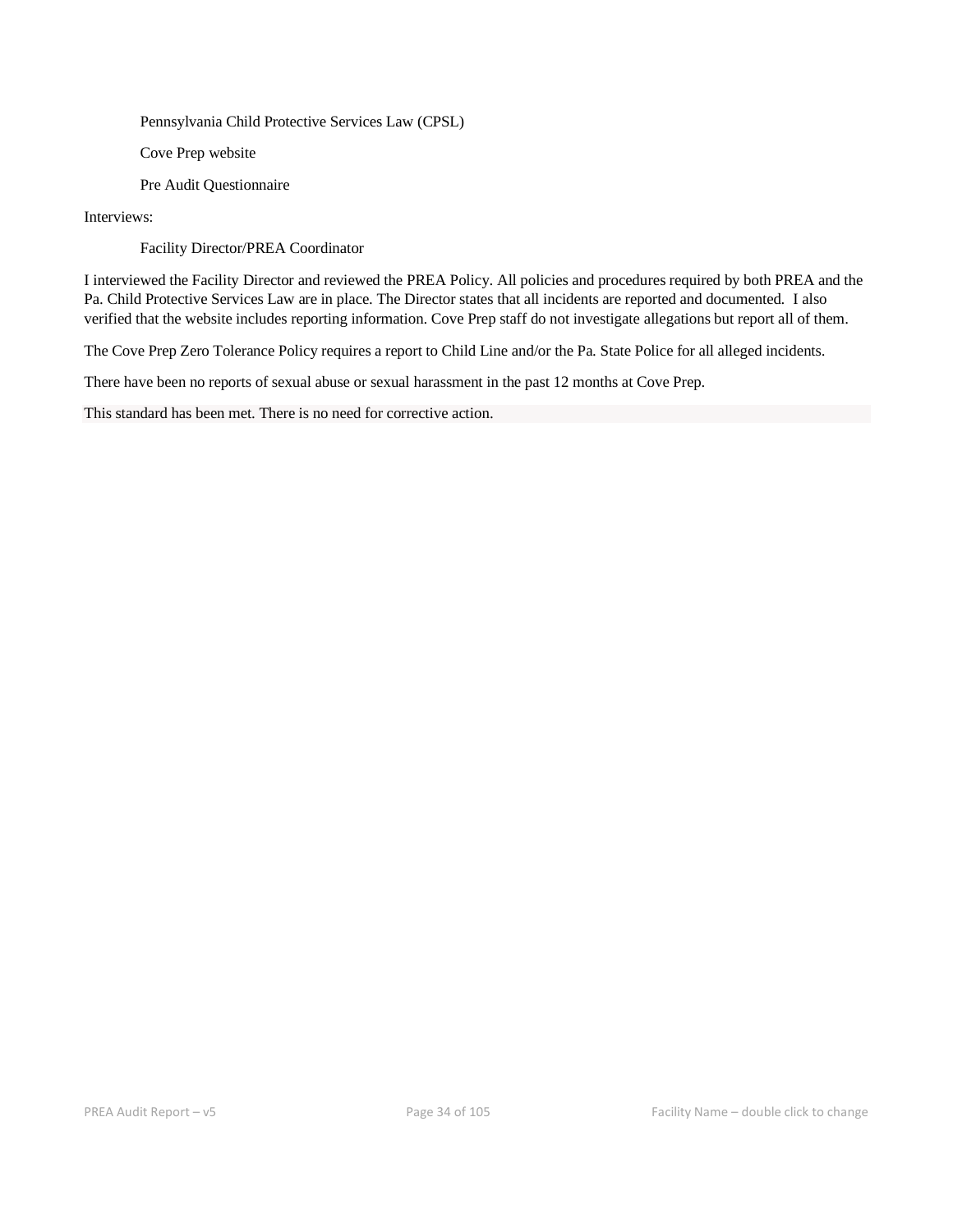# **TRAINING AND EDUCATION**

## **Standard 115.331: Employee training**

## **All Yes/No Questions Must Be Answered by the Auditor to Complete the Report**

## **115.331 (a)**

- Does the agency train all employees who may have contact with residents on its zero-tolerance policy for sexual abuse and sexual harassment?  $\boxtimes$  Yes  $\Box$  No
- Does the agency train all employees who may have contact with residents on how to fulfill their responsibilities under agency sexual abuse and sexual harassment prevention, detection, reporting, and response policies and procedures?  $\boxtimes$  Yes  $\Box$  No
- Does the agency train all employees who may have contact with residents on residents' right to be free from sexual abuse and sexual harassment  $\boxtimes$  Yes  $\Box$  No
- Does the agency train all employees who may have contact with residents on the right of residents and employees to be free from retaliation for reporting sexual abuse and sexual harassment? **⊠** Yes □ No
- Does the agency train all employees who may have contact with residents on the dynamics of sexual abuse and sexual harassment in juvenile facilities?  $\boxtimes$  Yes  $\Box$  No
- **•** Does the agency train all employees who may have contact with residents on the common reactions of juvenile victims of sexual abuse and sexual harassment?  $\boxtimes$  Yes  $\Box$  No
- **•** Does the agency train all employees who may have contact with residents on how to detect and respond to signs of threatened and actual sexual abuse and how to distinguish between consensual sexual contact and sexual abuse between residents?  $\boxtimes$  Yes  $\Box$  No
- Does the agency train all employees who may have contact with residents on how to avoid inappropriate relationships with residents?  $\boxtimes$  Yes  $\Box$  No
- Does the agency train all employees who may have contact with residents on how to communicate effectively and professionally with residents, including lesbian, gay, bisexual, transgender, intersex, or gender nonconforming residents?  $\boxtimes$  Yes  $\Box$  No
- Does the agency train all employees who may have contact with residents on how to comply with relevant laws related to mandatory reporting of sexual abuse to outside authorities?  $\boxtimes$  Yes  $\Box$  No
- Does the agency train all employees who may have contact with residents on relevant laws regarding the applicable age of consent?  $\boxtimes$  Yes  $\Box$  No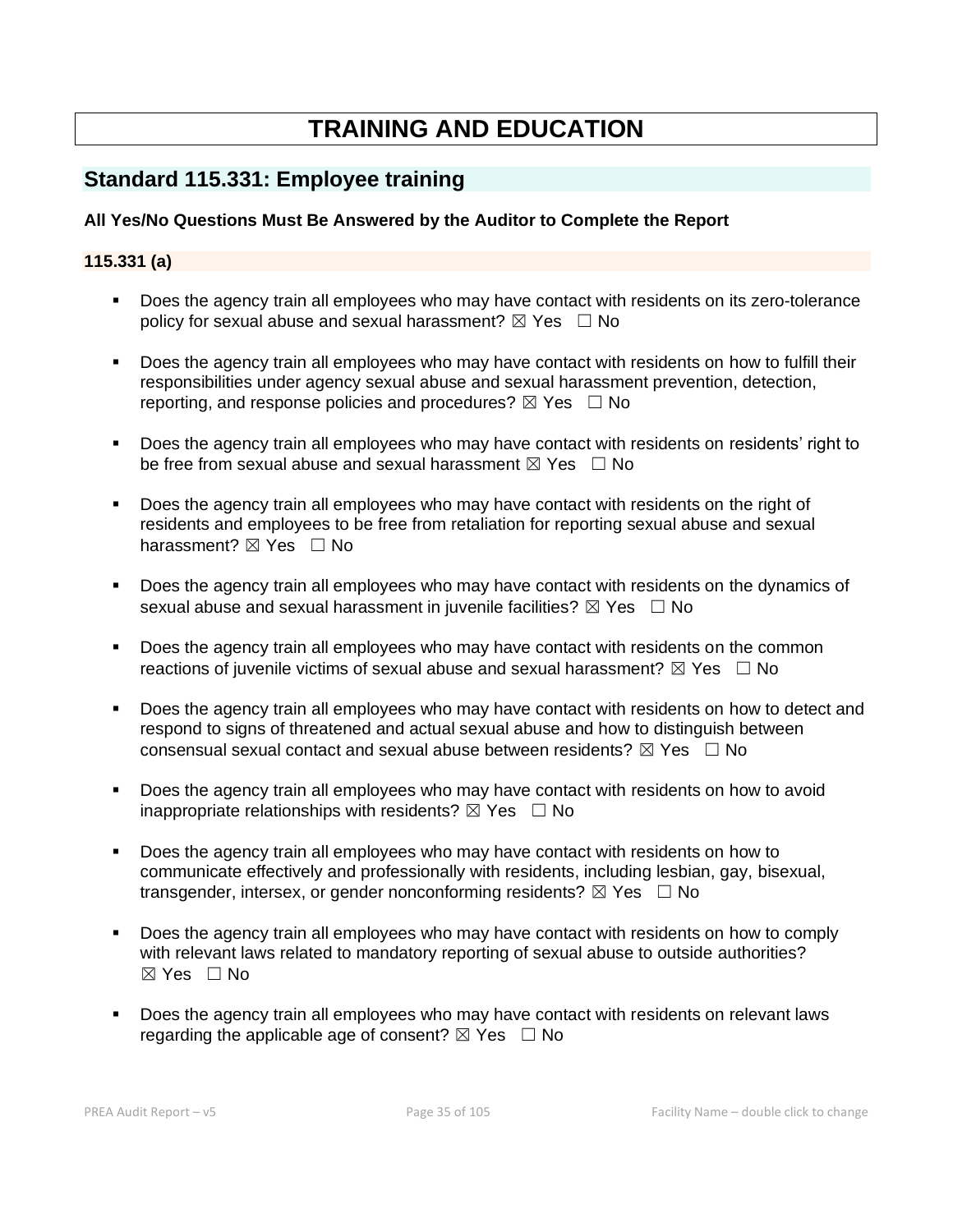#### **115.331 (b)**

- **•** Is such training tailored to the unique needs and attributes of residents of juvenile facilities?  $\boxtimes$  Yes  $\Box$  No
- **■** Is such training tailored to the gender of the residents at the employee's facility?  $\boxtimes$  Yes  $\Box$  No
- Have employees received additional training if reassigned from a facility that houses only male residents to a facility that houses only female residents, or vice versa?  $\Box$  Yes  $\boxtimes$  No

#### **115.331 (c)**

- Have all current employees who may have contact with residents received such training?  $\boxtimes$  Yes  $\Box$  No
- **Does the agency provide each employee with refresher training every two years to ensure that** all employees know the agency's current sexual abuse and sexual harassment policies and procedures?  $\boxtimes$  Yes  $\Box$  No
- In years in which an employee does not receive refresher training, does the agency provide refresher information on current sexual abuse and sexual harassment policies?  $\boxtimes$  Yes  $\Box$  No

#### **115.331 (d)**

**•** Does the agency document, through employee signature or electronic verification, that employees understand the training they have received?  $\boxtimes$  Yes  $\Box$  No

#### **Auditor Overall Compliance Determination**

- ☐ **Exceeds Standard** (*Substantially exceeds requirement of standards*)
- ☒ **Meets Standard** (*Substantial compliance; complies in all material ways with the standard for the relevant review period*)
- ☐ **Does Not Meet Standard** (*Requires Corrective Action*)

#### **Instructions for Overall Compliance Determination Narrative**

*The narrative below must include a comprehensive discussion of all the evidence relied upon in making the compliance or non-compliance determination, the auditor's analysis and reasoning, and the auditor's conclusions. This discussion must also include corrective action recommendations where the facility does not meet the standard. These recommendations must be included in the Final Report, accompanied by information on specific corrective actions taken by the facility.*

Documents Reviewed:

Cove Prep PREA Policy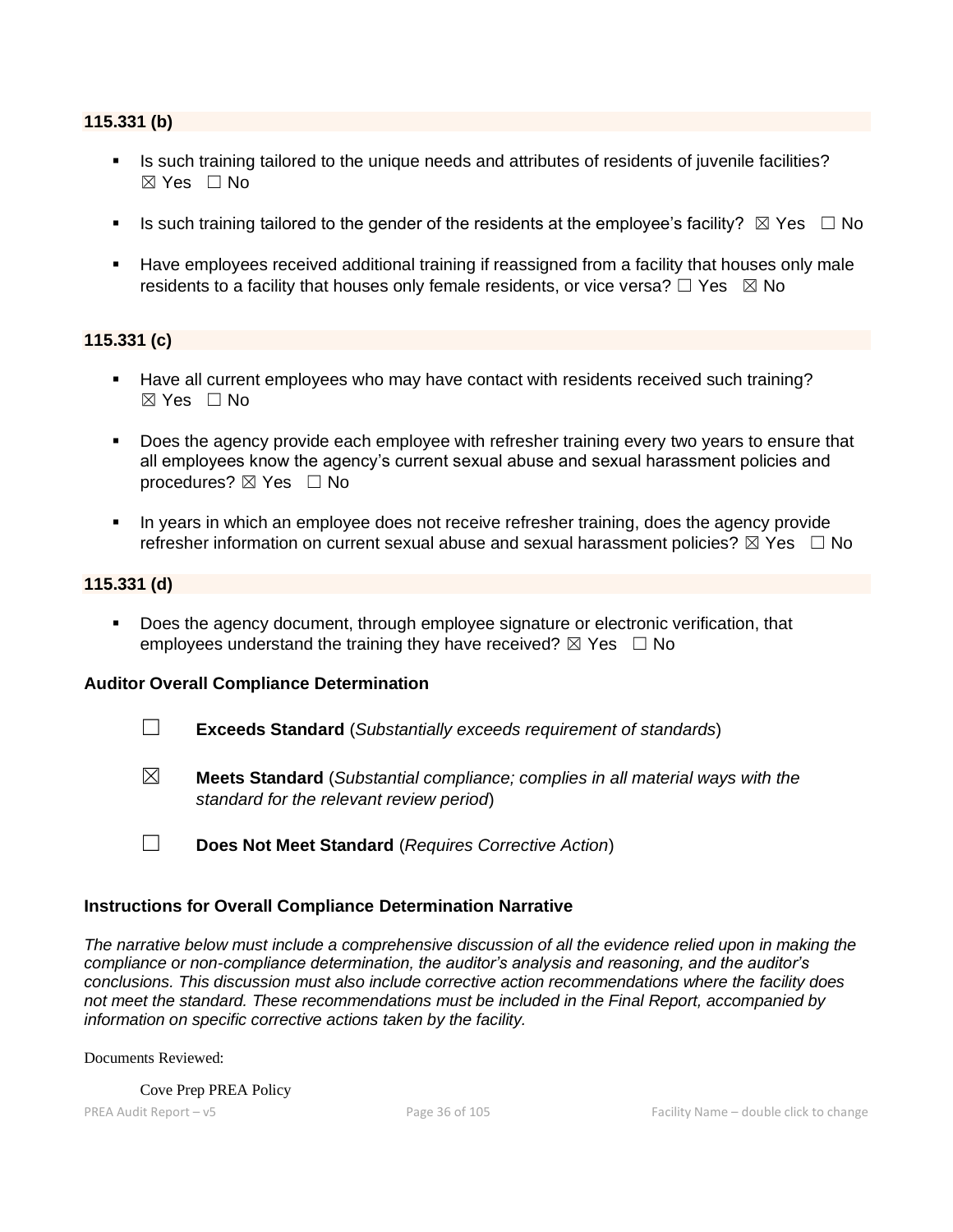Cove Prep PREA Curriculum for Employees Pa. Dept. of Human Services 3800 Child Care Regulations Logs of employee training Nine Random employee files Pre Audit Questionnaire

Interviews:

Facility Director/PREA Coordinator

Twelve Random Staff

I reviewed the PREA Zero Tolerance Policy which requires all staff to receive PREA Training. Existing staff received it when PREA was first implemented in 2015 and any staff who were hired after that date receive this training during orientation. The staff receive training every year. Staff take a post test and the new online system provides a certificate. All staff receive yearly refreshers, with online reminders of when it is due. I reviewed 9 random staff files to ensure yearly training that is appropriate. All staff reviewed had received initial and refresher training if required. When staff receive initial training, they sign a form acknowledging receipt and understanding. It is kept in their personnel file.

The training includes how to detect, prevent, report and respond to allegations of sexual abuse and sexual harassment according to the agencies policies and procedures. The twelve staff who were interviewed were able to candidly discuss their training which included signs and symptoms of sexual harassment victims, the dynamics of sexual abuse in a confinement setting, how to avoid inappropriate interactions with residents, how to interact with all residents in a respectful and professional manner, including those who may identify as LGBTI. All staff could tell me that they received initial training and annual refresher training.

All line staff receive mandated reporter training as per the Pa. Department of Human Services 3800 Child Care Regulations and they were able to discuss their mandated reporter responsibilities as well as their first responder responsibilities. The staff at Cove Prep also receive specialized training, because this is a sex offender treatment program.

The training contains all provisions and the review of files showed all staff receive it and the interviews demonstrate that staff understand it.

This standard has been met. There is no corrective action needed.

## **Standard 115.332: Volunteer and contractor training**

## **All Yes/No Questions Must Be Answered by the Auditor to Complete the Report**

#### **115.332 (a)**

Has the agency ensured that all volunteers and contractors who have contact with residents have been trained on their responsibilities under the agency's sexual abuse and sexual harassment prevention, detection, and response policies and procedures?  $\boxtimes$  Yes  $\Box$  No

### **115.332 (b)**

Have all volunteers and contractors who have contact with residents been notified of the agency's zero-tolerance policy regarding sexual abuse and sexual harassment and informed how to report such incidents (the level and type of training provided to volunteers and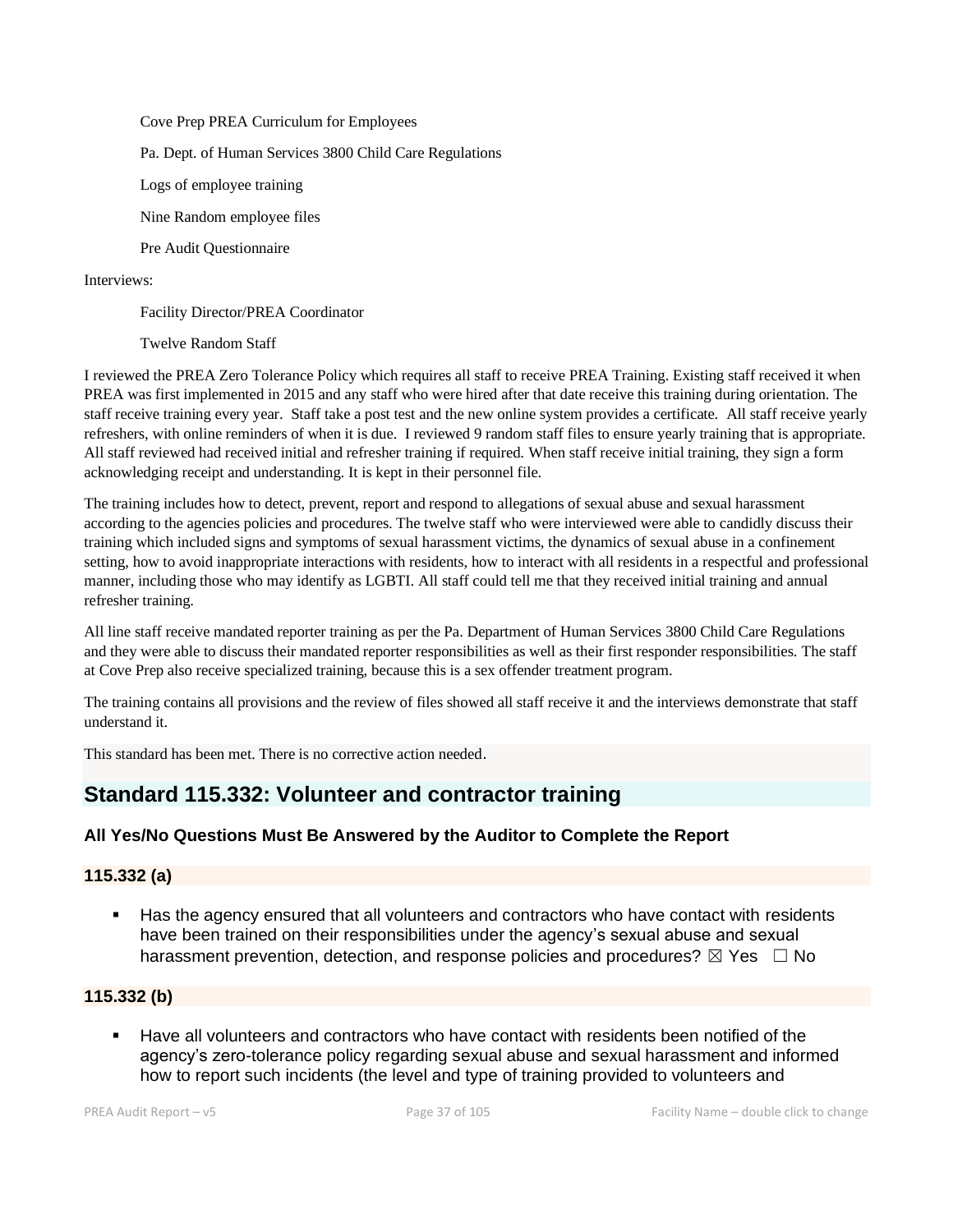contractors shall be based on the services they provide and level of contact they have with residents)?  $\boxtimes$  Yes  $\Box$  No

#### **115.332 (c)**

■ Does the agency maintain documentation confirming that volunteers and contractors understand the training they have received?  $\boxtimes$  Yes  $\Box$  No

#### **Auditor Overall Compliance Determination**

- ☐ **Exceeds Standard** (*Substantially exceeds requirement of standards*)
- ☒ **Meets Standard** (*Substantial compliance; complies in all material ways with the standard for the relevant review period*)
- ☐ **Does Not Meet Standard** (*Requires Corrective Action*)

#### **Instructions for Overall Compliance Determination Narrative**

*The narrative below must include a comprehensive discussion of all the evidence relied upon in making the compliance or non-compliance determination, the auditor's analysis and reasoning, and the auditor's conclusions. This discussion must also include corrective action recommendations where the facility does not meet the standard. These recommendations must be included in the Final Report, accompanied by information on specific corrective actions taken by the facility.*

Documents Reviewed:

Cove Prep Zero Tolerance Policy

Pa. Child Protective Services Law (CPSL)

PREA Brochure for Contractors

Signed Training Acknowledgement of 5 Contracted Employees

Pre Audit Questionnaire

Interviews:

Contracted Employee (CRNP)

There are currently no volunteers at Cove Prep. There are five contracted employees who have contact with children at Cove Prep. Three of the employees are Medical employees, one is a barber and one works for the local school district and conducts IEPs. A contractor receives a PREA brochure that describes the Zero Tolerance Policy. The recipient of the brochure signs off acknowledging receipt. I was provided with their signed acknowledgements. Only one contractor was available for interview during the onsite. She is a CRNP who is employed by Western Pa. Behavioral Health Resources. She completes physicals on all new Intakes. She stated that she received the brochure, reviewed it and signed and acknowledgement. She states that she is a mandated reporter and must complete mandated reporter training every 5 years for her licensure. She stated that she would report to the facility director if she became aware of any sexual abuse or harassment.

All contracted employees except the barber are mandated reporters under the Pa. Child Protective Services Law (CPSL).

This standard has been met. There is no need for corrective action.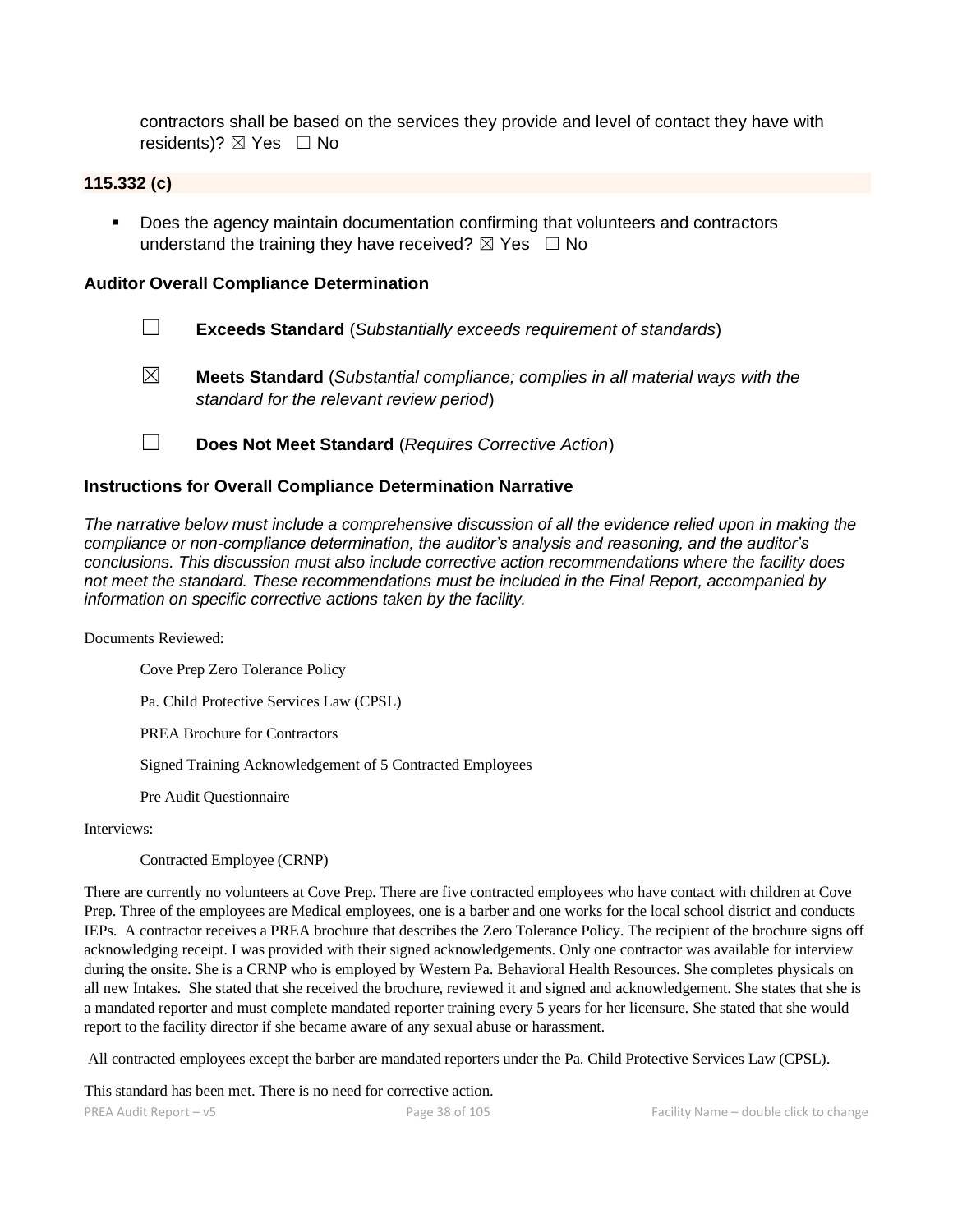## **Standard 115.333: Resident education**

## **All Yes/No Questions Must Be Answered by the Auditor to Complete the Report**

## **115.333 (a)**

- **E** During intake, do residents receive information explaining the agency's zero-tolerance policy regarding sexual abuse and sexual harassment?  $\boxtimes$  Yes  $\Box$  No
- During intake, do residents receive information explaining how to report incidents or suspicions of sexual abuse or sexual harassment?  $\boxtimes$  Yes  $\Box$  No
- **■** Is this information presented in an age-appropriate fashion?  $\boxtimes$  Yes  $\Box$  No

## **115.333 (b)**

- Within 10 days of intake, does the agency provide age-appropriate comprehensive education to residents either in person or through video regarding: Their rights to be free from sexual abuse and sexual harassment?  $\boxtimes$  Yes  $\Box$  No
- **■** Within 10 days of intake, does the agency provide age-appropriate comprehensive education to residents either in person or through video regarding: Their rights to be free from retaliation for reporting such incidents?  $\boxtimes$  Yes  $\Box$  No
- Within 10 days of intake, does the agency provide age-appropriate comprehensive education to residents either in person or through video regarding: Agency policies and procedures for responding to such incidents?  $\boxtimes$  Yes  $\Box$  No

## **115.333 (c)**

- Have all residents received the comprehensive education referenced in 115.333(b)?  $\boxtimes$  Yes  $\Box$  No
- Do residents receive education upon transfer to a different facility to the extent that the policies and procedures of the resident's new facility differ from those of the previous facility?  $\boxtimes$  Yes  $\Box$  No

## **115.333 (d)**

- Does the agency provide resident education in formats accessible to all residents including those who: Are limited English proficient?  $\boxtimes$  Yes  $\Box$  No
- Does the agency provide resident education in formats accessible to all residents including those who: Are deaf?  $\boxtimes$  Yes  $\Box$  No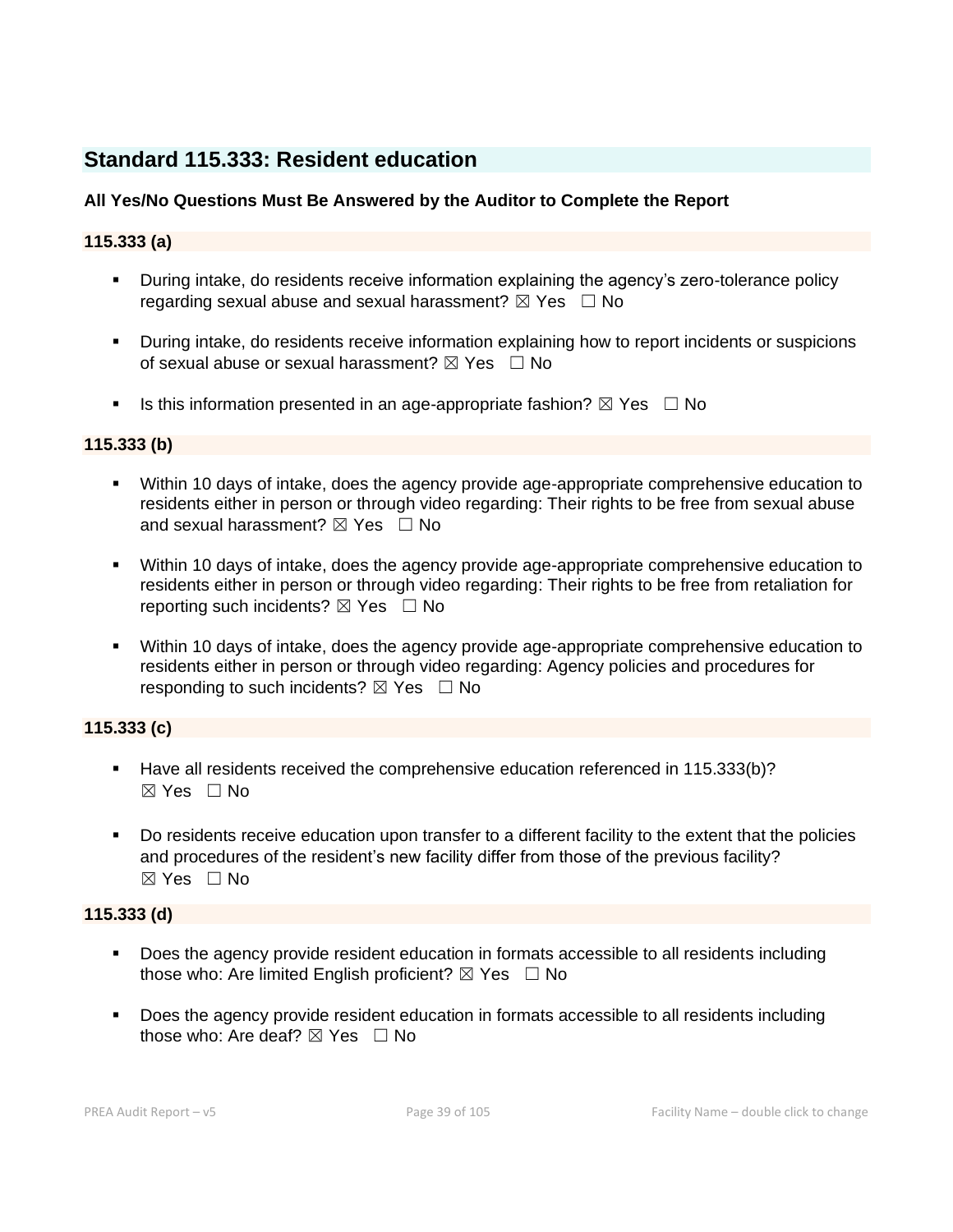- Does the agency provide resident education in formats accessible to all residents including those who: Are visually impaired?  $\boxtimes$  Yes  $\Box$  No
- Does the agency provide resident education in formats accessible to all residents including those who: Are otherwise disabled?  $\boxtimes$  Yes  $\Box$  No
- Does the agency provide resident education in formats accessible to all residents including those who: Have limited reading skills?  $\boxtimes$  Yes  $\Box$  No

### **115.333 (e)**

▪ Does the agency maintain documentation of resident participation in these education sessions? ☒ Yes ☐ No

#### **115.333 (f)**

In addition to providing such education, does the agency ensure that key information is continuously and readily available or visible to residents through posters, resident handbooks, or other written formats?  $\boxtimes$  Yes  $\Box$  No

#### **Auditor Overall Compliance Determination**

- ☐ **Exceeds Standard** (*Substantially exceeds requirement of standards*)
- ☒ **Meets Standard** (*Substantial compliance; complies in all material ways with the standard for the relevant review period*)
- ☐ **Does Not Meet Standard** (*Requires Corrective Action*)

#### **Instructions for Overall Compliance Determination Narrative**

*The narrative below must include a comprehensive discussion of all the evidence relied upon in making the compliance or non-compliance determination, the auditor's analysis and reasoning, and the auditor's conclusions. This discussion must also include corrective action recommendations where the facility does not meet the standard. These recommendations must be included in the Final Report, accompanied by information on specific corrective actions taken by the facility.*

#### Documents Reviewed:

Cove Prep PREA Zero Tolerance Policy

Resident Handbook

Blackburn Packet Information

Resident PREA Orientation Acknowledgement Form

Posters for Reporting and Education in Spanish and English

12 Resident Files (10 active and two discharges)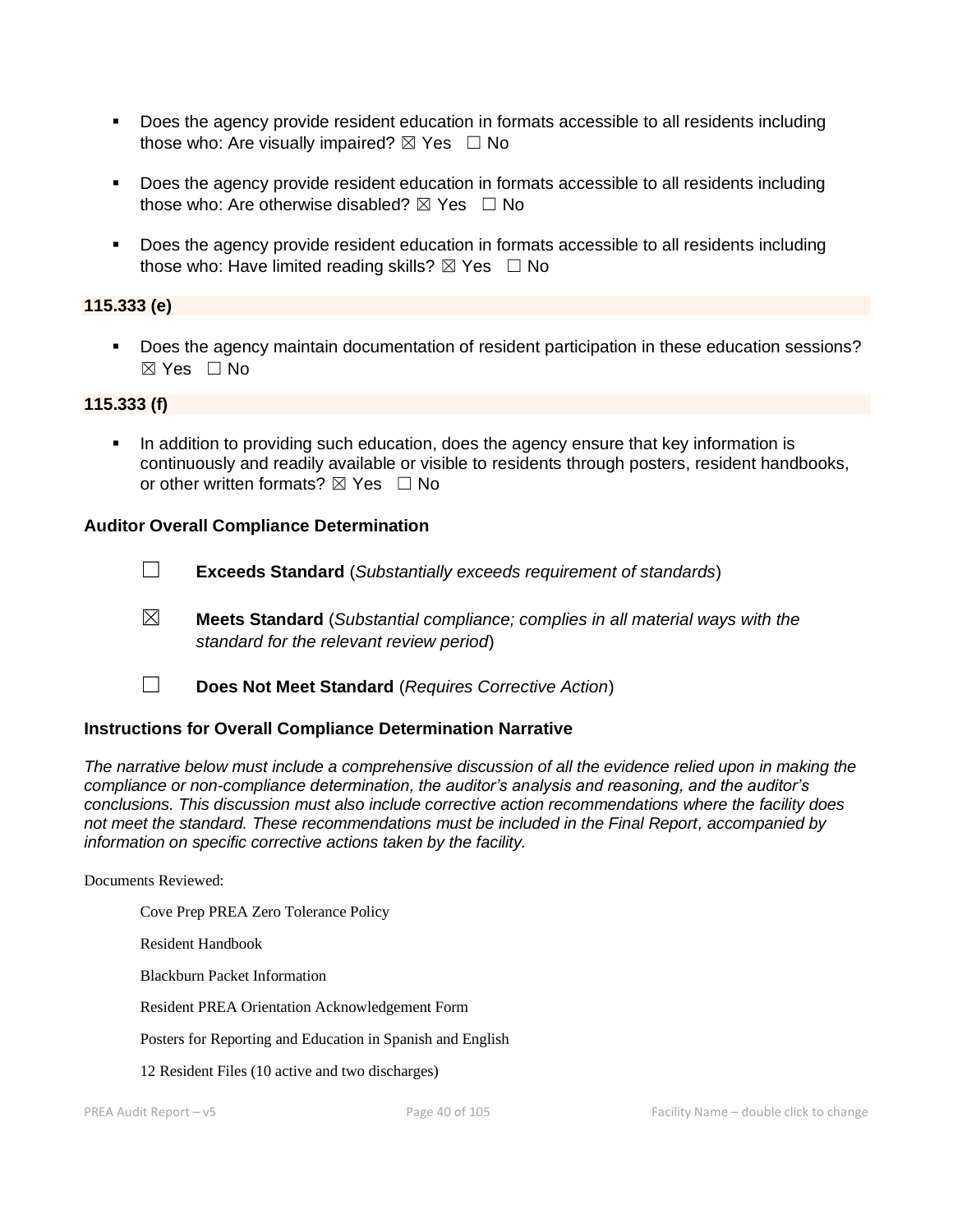Resident Log of Continuing Education

Pre Audit Questionnaire

Interviews:

Staff person who provides PREA Education as part of the Intake process

Facility Director/PREA Coordinator

10 random residents

Blackburn Center Staff Person by telephone prior to onsite.

Cove Prep conducts all PREA education including what is required at Intake as well as the more comprehensive education as part of the Intake process. As part of Intake, the new resident receives a rule packet, a handbook and a Blackburn packet, describing sexual abuse and sexual harassment and how to report, including the hotline. All staff conduct Intakes. The staff person interviewed stated that he questions the residents to see if they understand the information and if necessary, he will give examples. He states that when he goes over the packet from the Blackburn Center, he re-assures them that they will not be retaliated against if they report. He specifically discusses reporting and advises them they can use their individual therapy sessions to report. He states that he conducts Intake as soon as the resident arrives and requires them to sign an acknowledgement. I saw signed acknowledgement of timely education in all12 files reviewed.

There are reporting posters throughout the facility that serve as long term education. A staff person from the Blackburn Center stated during a telephone interview that she conducts an educational session twice a year for all residents and staff at Cove Prep regarding sexual abuse and the services that her agency offers. I was provided with sign in sheets for the session that was conducted in June, one month prior to the onsite.

All residents could tell me that they received education during the first few days at the facility. Many residents have been in multiple juvenile facilities, prior to Cove Prep. Therefore, many residents had PREA education several times. Nine of the residents interviewed could tell me about services offered outside of the facility at Blackburn but all were aware of the reporting hotline through this Agency. Five of the residents referenced the Blackburn education session in June.

The PREA policy was updated to include all required verbiage prior to the 45 day Interim report.

This standard has been met. There is no need for corrective action.

## **Standard 115.334: Specialized training: Investigations**

## **All Yes/No Questions Must Be Answered by the Auditor to Complete the Report**

## **115.334 (a)**

In addition to the general training provided to all employees pursuant to §115.331, does the agency ensure that, to the extent the agency itself conducts sexual abuse investigations, its investigators have received training in conducting such investigations in confinement settings? (N/A if the agency does not conduct any form of administrative or criminal sexual abuse investigations. See 115.321(a).) ☐ Yes ☐ No ☒ NA

**115.334 (b)**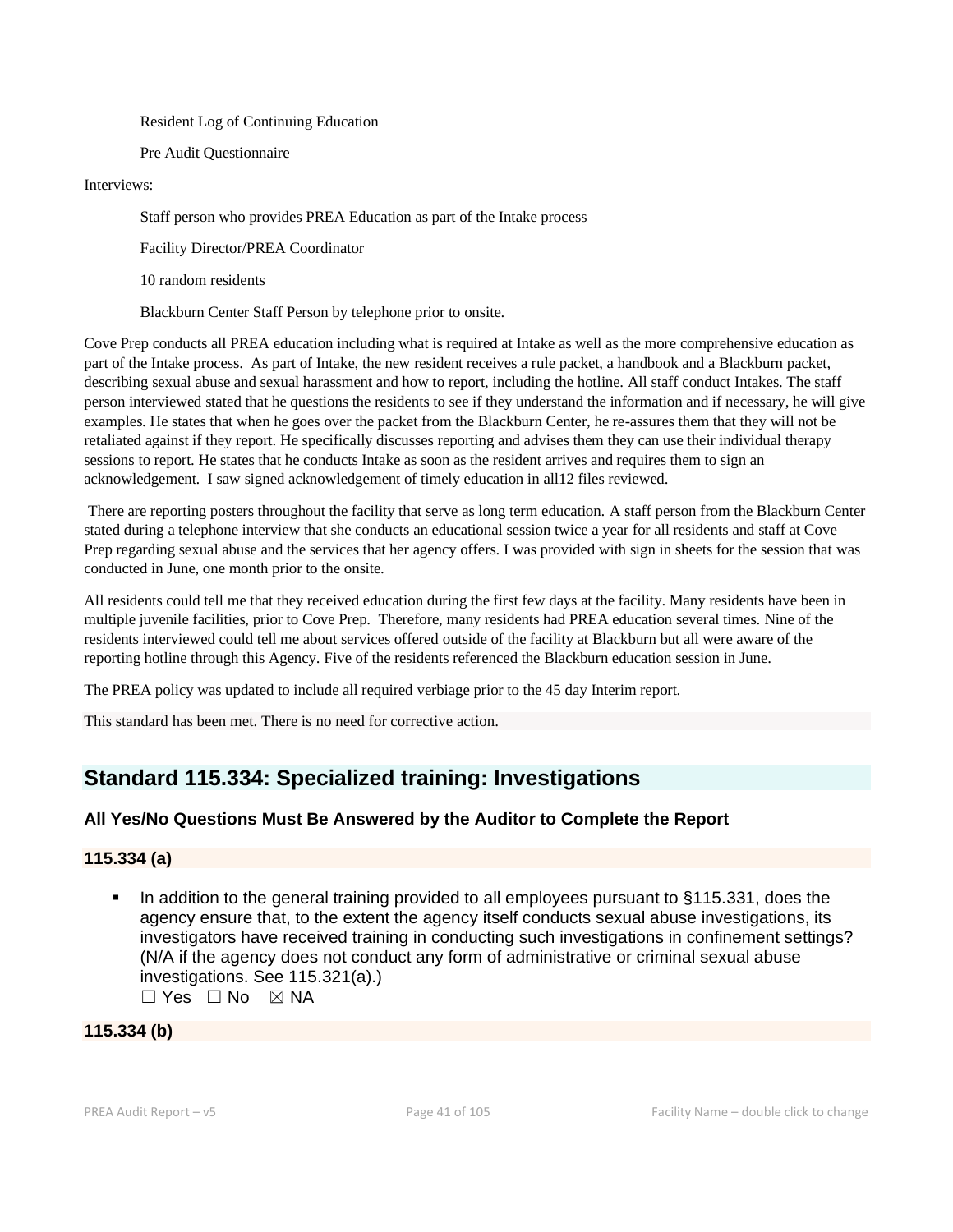- Does this specialized training include techniques for interviewing juvenile sexual abuse victims? (N/A if the agency does not conduct any form of administrative or criminal sexual abuse investigations. See 115.321(a).)  $\Box$  Yes  $\Box$  No  $\boxtimes$  NA
- Does this specialized training include proper use of Miranda and Garrity warnings? (N/A if the agency does not conduct any form of administrative or criminal sexual abuse investigations. See 115.321(a).)  $\Box$  Yes  $\Box$  No  $\boxtimes$  NA
- Does this specialized training include sexual abuse evidence collection in confinement settings? (N/A if the agency does not conduct any form of administrative or criminal sexual abuse investigations. See 115.321(a).)  $\Box$  Yes  $\Box$  No  $\boxtimes$  NA
- Does this specialized training include the criteria and evidence required to substantiate a case for administrative action or prosecution referral? (N/A if the agency does not conduct any form of administrative or criminal sexual abuse investigations. See 115.321(a).)  $\Box$  Yes  $\Box$  No  $\boxtimes$  NA

## **115.334 (c)**

Does the agency maintain documentation that agency investigators have completed the required specialized training in conducting sexual abuse investigations? (N/A if the agency does not conduct any form of administrative or criminal sexual abuse investigations. See 115.321(a).) ☐ Yes ☐ No ☒ NA

### **115.334 (d)**

■ Auditor is not required to audit this provision.

## **Auditor Overall Compliance Determination**

- ☐ **Exceeds Standard** (*Substantially exceeds requirement of standards*)
- ☒ **Meets Standard** (*Substantial compliance; complies in all material ways with the standard for the relevant review period*)
- ☐ **Does Not Meet Standard** (*Requires Corrective Action*)

## **Instructions for Overall Compliance Determination Narrative**

*The narrative below must include a comprehensive discussion of all the evidence relied upon in making the compliance or non-compliance determination, the auditor's analysis and reasoning, and the auditor's conclusions. This discussion must also include corrective action recommendations where the facility does not meet the standard. These recommendations must be included in the Final Report, accompanied by information on specific corrective actions taken by the facility.*

This facility does not conduct any criminal investigations. Criminal investigations are conducted by the Pa. State Police. Pa. Child Line conducts administrative investigations.

This standard has been met.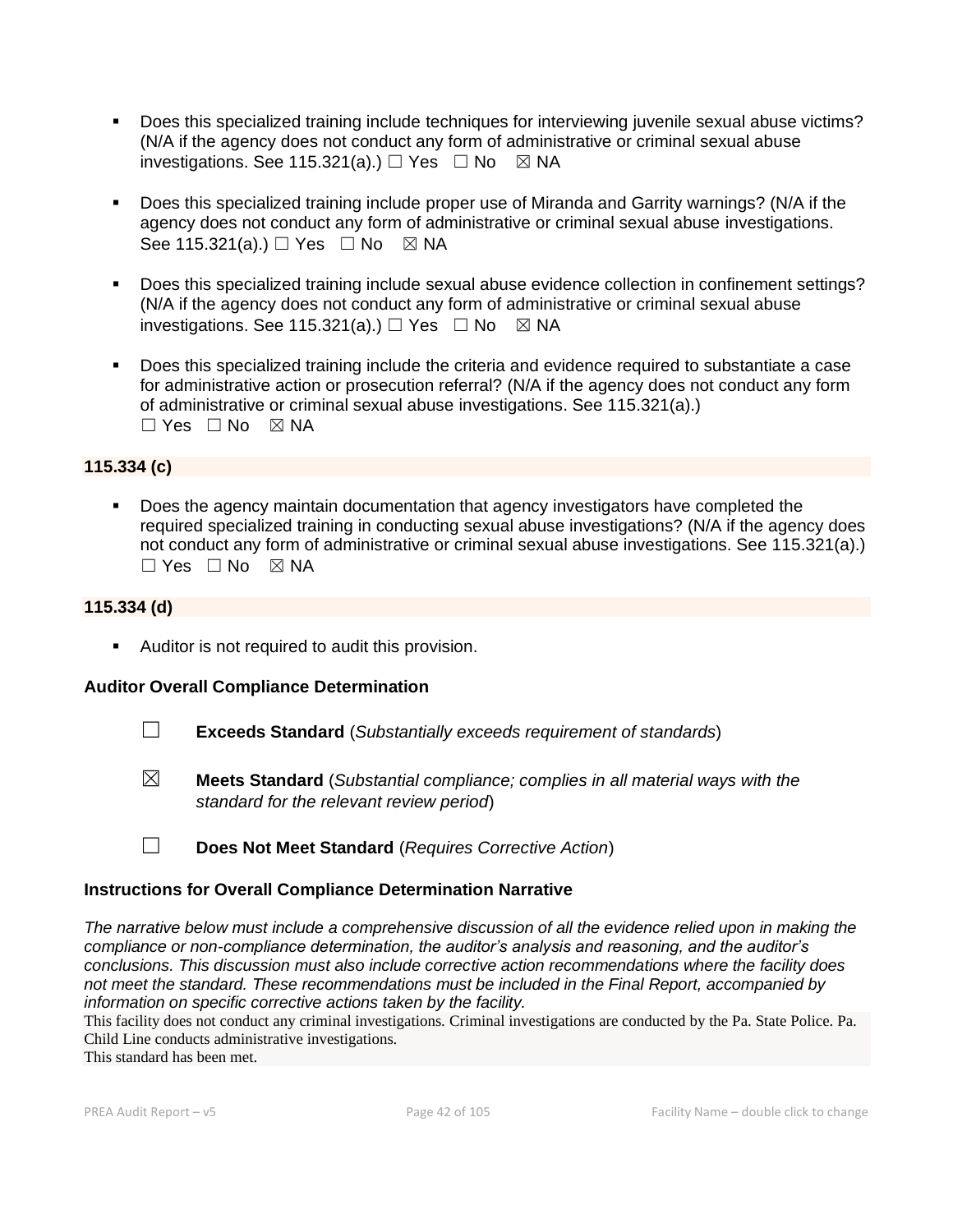## **Standard 115.335: Specialized training: Medical and mental health care**

## **All Yes/No Questions Must Be Answered by the Auditor to Complete the Report**

## **115.335 (a)**

- Does the agency ensure that all full- and part-time medical and mental health care practitioners who work regularly in its facilities have been trained in: How to detect and assess signs of sexual abuse and sexual harassment? (N/A if the agency does not have any full- or part-time medical or mental health care practitioners who work regularly in its facilities.)  $\boxtimes$  Yes  $\Box$  No  $\Box$  NA
- Does the agency ensure that all full- and part-time medical and mental health care practitioners who work regularly in its facilities have been trained in: How to preserve physical evidence of sexual abuse? (N/A if the agency does not have any full- or part-time medical or mental health care practitioners who work regularly in its facilities.)  $\boxtimes$  Yes  $\Box$  No  $\Box$  NA
- Does the agency ensure that all full- and part-time medical and mental health care practitioners who work regularly in its facilities have been trained in: How to respond effectively and professionally to juvenile victims of sexual abuse and sexual harassment? (N/A if the agency does not have any full- or part-time medical or mental health care practitioners who work regularly in its facilities.)  $\boxtimes$  Yes  $\Box$  No  $\Box$  NA
- Does the agency ensure that all full- and part-time medical and mental health care practitioners who work regularly in its facilities have been trained in: How and to whom to report allegations or suspicions of sexual abuse and sexual harassment? (N/A if the agency does not have any full- or part-time medical or mental health care practitioners who work regularly in its facilities.) ☒ Yes ☐ No ☐ NA

## **115.335 (b)**

If medical staff employed by the agency conduct forensic examinations, do such medical staff receive appropriate training to conduct such examinations? (N/A if agency medical staff at the facility do not conduct forensic exams *or* the agency does not employ medical staff.)  $\Box$  Yes  $\Box$  No  $\boxtimes$  NA

### **115.335 (c)**

Does the agency maintain documentation that medical and mental health practitioners have received the training referenced in this standard either from the agency or elsewhere? (N/A if the agency does not have any full- or part-time medical or mental health care practitioners who work regularly in its facilities.)  $\boxtimes$  Yes  $\Box$  No  $\Box$  NA

#### **115.335 (d)**

▪ Do medical and mental health care practitioners employed by the agency also receive training mandated for employees by §115.331? (N/A if the agency does not have any full- or part-time medical or mental health care practitioners who work regularly in its facilities.)  $\boxtimes$  Yes  $\Box$  No  $\Box$  NA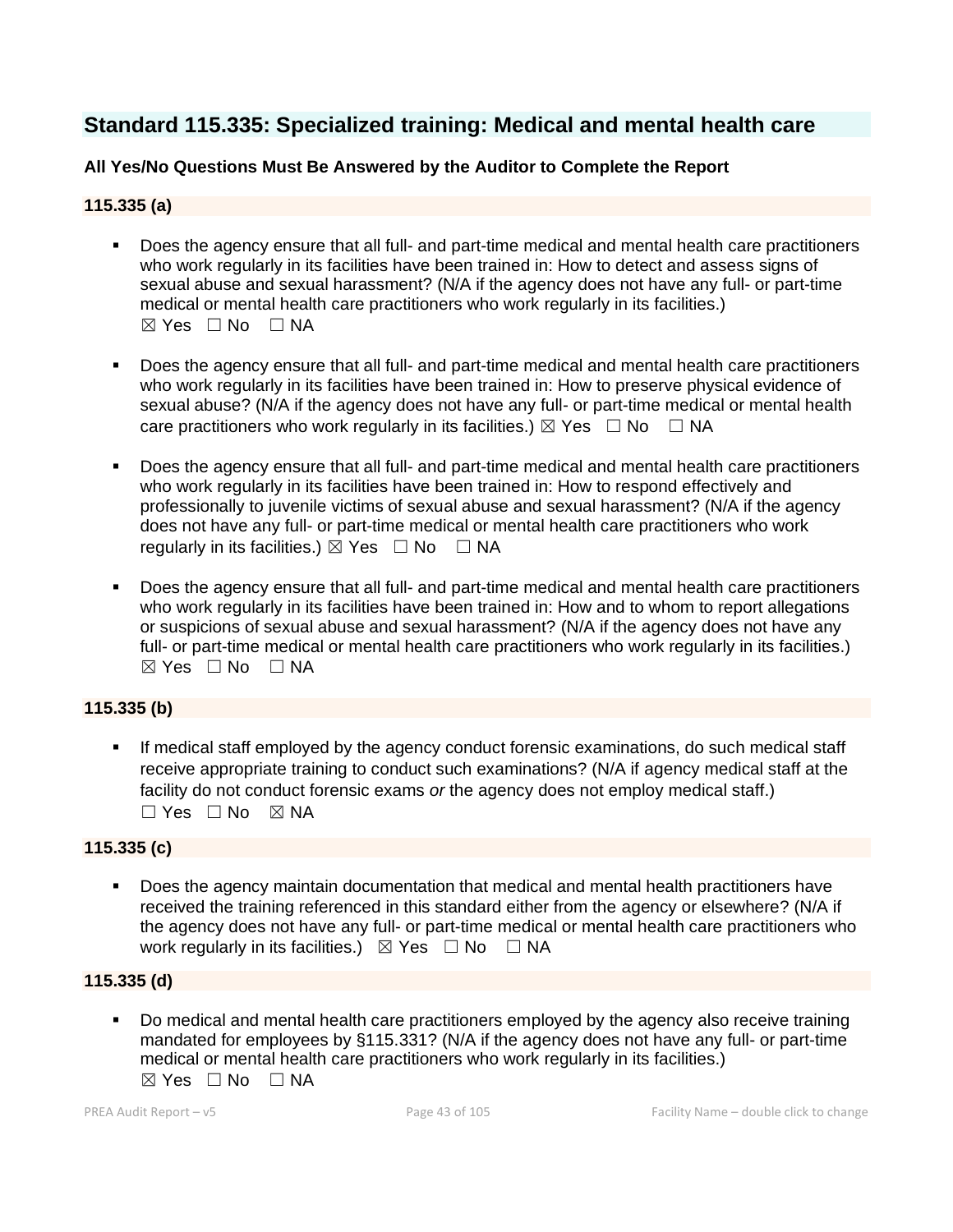Do medical and mental health care practitioners contracted by or volunteering for the agency also receive training mandated for contractors and volunteers by §115.332? (N/A if the agency does not have any full- or part-time medical or mental health care practitioners contracted by or volunteering for the agency.)  $\boxtimes$  Yes  $\Box$  No  $\Box$  NA

#### **Auditor Overall Compliance Determination**

|             | <b>Exceeds Standard</b> (Substantially exceeds requirement of standards)                                                          |
|-------------|-----------------------------------------------------------------------------------------------------------------------------------|
| $\boxtimes$ | <b>Meets Standard</b> (Substantial compliance; complies in all material ways with the<br>standard for the relevant review period) |
|             | Does Not Meet Standard (Requires Corrective Action)                                                                               |

#### **Instructions for Overall Compliance Determination Narrative**

*The narrative below must include a comprehensive discussion of all the evidence relied upon in making the compliance or non-compliance determination, the auditor's analysis and reasoning, and the auditor's conclusions. This discussion must also include corrective action recommendations where the facility does not meet the standard. These recommendations must be included in the Final Report, accompanied by information on specific corrective actions taken by the facility.*

#### Documents Reviewed

Cove PREP PREA Policy

Cove Prep Employee Training Curricula

NIC Specialized Medical Training Online Curricula

Training Logs

Certificates of Completion of NIC Medical Training (as part of the plan of correction)

Contracted Employee Signed Acknowledgement of Training.

Pre Audit Questionnaire

#### Interviews:

Nursing Coordinator

Clinical Manager

Contracted CRNP

**Therapist** 

Telephone interviews with a Medical staff and a Mental Health staff as part of the plan of correction

This facility does not perform forensic medical examinations. These are conducted at Excela Health Latrobe by SAFE/SANEs. There is a MOU with the hospital obtained subsequent to the onsite portion of the Audit but prior to the 45 day Interim report.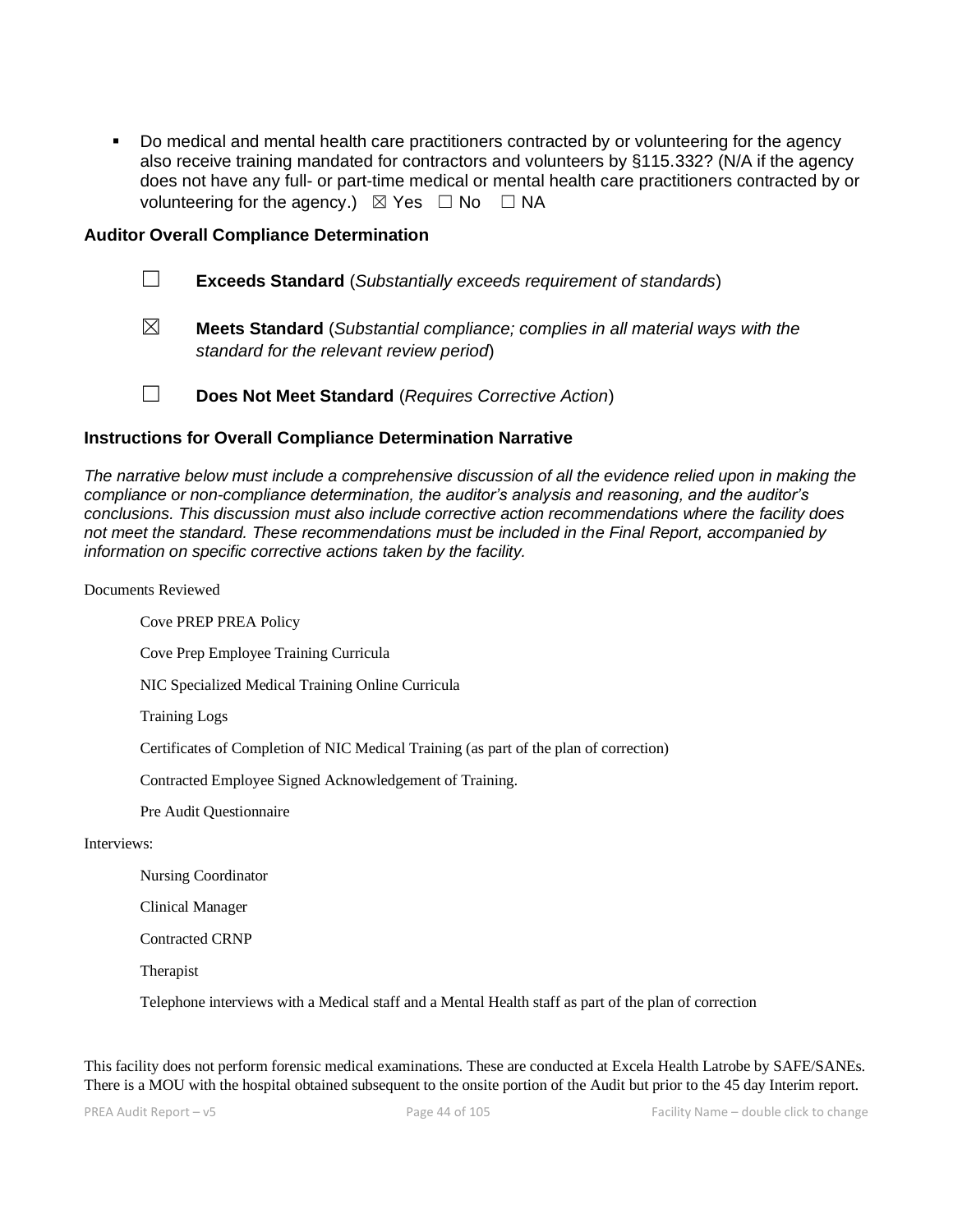There is a full time Nursing Coordinator, a contracted psychiatrist, psychologist and CRNP. There are four therapists and a Clinical Manager. All medical and mental health services are provided in the facility, except Dental services. Emergency Medical Services and Forensic Medical Examinations are obtained at Excela Health Latrobe.

I interviewed the Clinical Manager who receives extensive training regarding sexual abuse as a member of the Pa. Sexual Offender Assessment Board. She's receives this training quarterly. The Nursing Coordinator received the all employee PREA training and the mandated reporter training. He has not yet received the Specialized NIC training. He received it subsequent to the onsite and prior to the 45 day Interim report. Documentation of this training for him as well as all other Medical and Mental Health employees was submitted. Telephone interviews were conducted with the Nurse and a Mental Health staff to ensure compliance.

All Cove PREP Medical and Mental Health employees received the all employee PREA training that all employees receive. I saw documentation of this in two randomly selected Medical employee files and two randomly selected Mental Health employee files. The contracted employees, who have limited contact with the residents are all mandated reporters by law and receive this training for their licensure. They also received the contractor training. I saw signed acknowledgement for all contracted employees.

This standard has been met. The corrective action was completed and the PREA Policy was updated to include all required verbiage prior to the 45 day Interim report.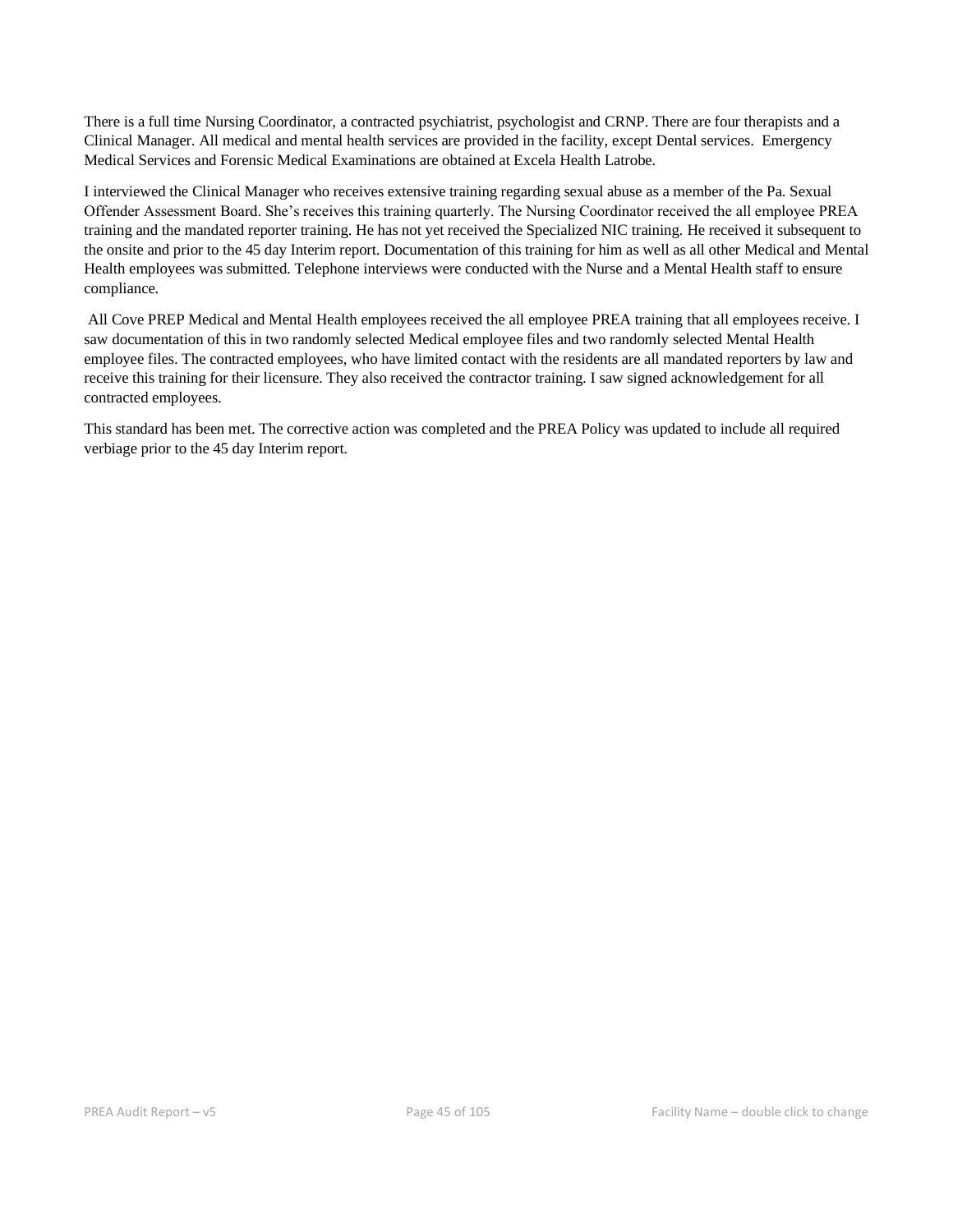# **SCREENING FOR RISK OF SEXUAL VICTIMIZATION AND ABUSIVENESS**

## **Standard 115.341: Screening for risk of victimization and abusiveness**

## **All Yes/No Questions Must Be Answered by the Auditor to Complete the Report**

### **115.341 (a)**

- Within 72 hours of the resident's arrival at the facility, does the agency obtain and use information about each resident's personal history and behavior to reduce risk of sexual abuse by or upon a resident?  $\boxtimes$  Yes  $\Box$  No
- Does the agency also obtain this information periodically throughout a resident's confinement? ☒ Yes ☐ No

### **115.341 (b)**

■ Are all PREA screening assessments conducted using an objective screening instrument? ☒ Yes ☐ No

## **115.341 (c)**

- **•** During these PREA screening assessments, at a minimum, does the agency attempt to ascertain information about: (1) Prior sexual victimization or abusiveness?  $\boxtimes$  Yes  $\Box$  No
- During these PREA screening assessments, at a minimum, does the agency attempt to ascertain information about: (2) Any gender nonconforming appearance or manner or identification as lesbian, gay, bisexual, transgender, or intersex, and whether the resident may therefore be vulnerable to sexual abuse?  $\boxtimes$  Yes  $\Box$  No
- During these PREA screening assessments, at a minimum, does the agency attempt to ascertain information about: (3) Current charges and offense history?  $\boxtimes$  Yes  $\Box$  No
- During these PREA screening assessments, at a minimum, does the agency attempt to ascertain information about: (4) Age?  $\boxtimes$  Yes  $\Box$  No
- During these PREA screening assessments, at a minimum, does the agency attempt to ascertain information about: (5) Level of emotional and cognitive development?  $\boxtimes$  Yes  $\Box$  No
- During these PREA screening assessments, at a minimum, does the agency attempt to ascertain information about: (6) Physical size and stature?  $\boxtimes$  Yes  $\Box$  No
- During these PREA screening assessments, at a minimum, does the agency attempt to ascertain information about: (7) Mental illness or mental disabilities?  $\boxtimes$  Yes  $\Box$  No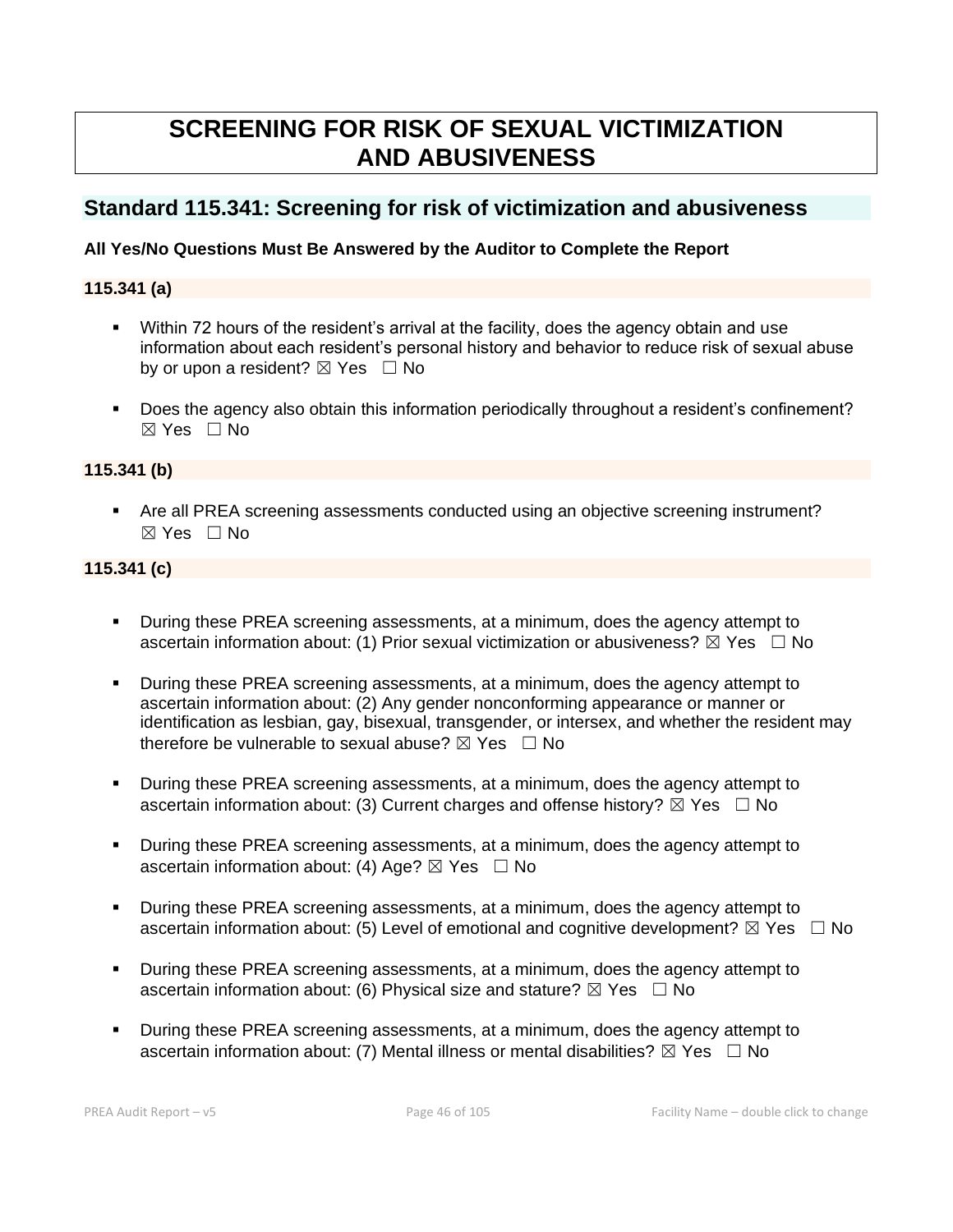- During these PREA screening assessments, at a minimum, does the agency attempt to ascertain information about: (8) Intellectual or developmental disabilities?  $\boxtimes$  Yes  $\Box$  No
- During these PREA screening assessments, at a minimum, does the agency attempt to ascertain information about: (9) Physical disabilities?  $\boxtimes$  Yes  $\Box$  No
- During these PREA screening assessments, at a minimum, does the agency attempt to ascertain information about: (10) The residents' own perception of vulnerability?  $\boxtimes$  Yes  $\Box$  No
- During these PREA screening assessments, at a minimum, does the agency attempt to ascertain information about: (11) Any other specific information about individual residents that may indicate heightened needs for supervision, additional safety precautions, or separation from certain other residents?  $\boxtimes$  Yes  $\Box$  No

## **115.341 (d)**

- **.** Is this information ascertained through conversations with the resident during the intake process and medical mental health screenings?  $\boxtimes$  Yes  $\Box$  No
- **■** Is this information ascertained during classification assessments?  $\boxtimes$  Yes  $\Box$  No
- **EXECT IS this information ascertained by reviewing court records, case files, facility behavioral records,** and other relevant documentation from the resident's files?  $\boxtimes$  Yes  $\Box$  No

#### **115.341 (e)**

**EXECT** Has the agency implemented appropriate controls on the dissemination within the facility of responses to questions asked pursuant to this standard in order to ensure that sensitive information is not exploited to the resident's detriment by staff or other residents?  $\boxtimes$  Yes  $\Box$  No

#### **Auditor Overall Compliance Determination**

- ☐ **Exceeds Standard** (*Substantially exceeds requirement of standards*)
- ☒ **Meets Standard** (*Substantial compliance; complies in all material ways with the standard for the relevant review period*)
- ☐ **Does Not Meet Standard** (*Requires Corrective Action*)

#### **Instructions for Overall Compliance Determination Narrative**

*The narrative below must include a comprehensive discussion of all the evidence relied upon in making the compliance or non-compliance determination, the auditor's analysis and reasoning, and the auditor's conclusions. This discussion must also include corrective action recommendations where the facility does*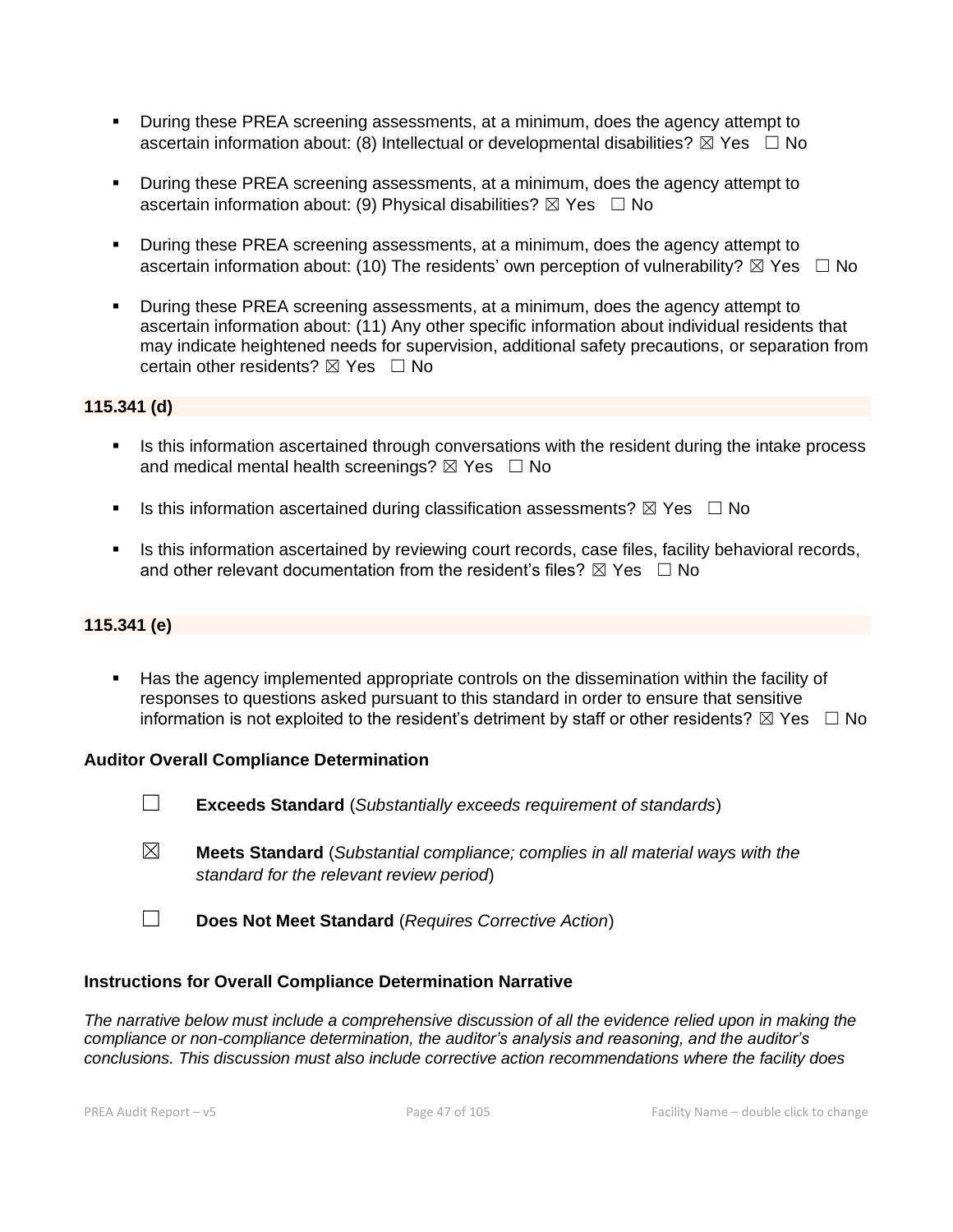*not meet the standard. These recommendations must be included in the Final Report, accompanied by information on specific corrective actions taken by the facility.*

Documents Reviewed:

Cove Prep PREA Zero Tolerance Policy

Vulnerability Assessment Instrument

Completed Vulnerability Assessment Instruments for 12 Residents (10 Active, 2 discharged)

Newly completed Vulnerability Assessments for all 34 residents

Pre-Audit Questionnaire

11 Vulnerability Assessments conducted at 6 and 12 months (as part of the plan of correction)

20 Vulnerability Assessments for new Admissions from October 2019 through February 2020 (as part of the plan of correction)

#### Interviews:

Facility Director/PREA Coordinator

Nursing Coordinator who completes Vulnerability Assessment

10 residents

The Vulnerability Assessment Instrument is a commonly used one that takes into account many variables including: age, physical size and appearance, physical or mental disabilities, prior victimization, charges, Mental illness, socialization issues, emotional issues, and the resident's own perception of vulnerability. LGBTI identification was not part of this instrument. It was added during the Pre-Audit time period.

The staff who administers the instrument, the Nursing Coordinator, takes into account the Intake packet, which may include psychiatric and psychological exams and any other information that may accompany the child. He asks the questions directly to the resident as they appear on the instrument and throughout the Medical Admission Screening.

All completed VAIs have restricted access. Only the Cove Prep Medical and Mental Health staff and administrative staff have access to the VAI. All other staff must be granted access by the EHR administrator. The direct care staff are treatment staff and carry caseloads. All pertinent information is recorded in a housing log and communicated to staff by the Therapist. I reviewed the files of 12 residents (10 active and 2 discharged). I chose two files randomly from those admitted during the past 12 months and reviewed the file of the 10 residents I interviewed. I also reviewed the newly administered VAIs for all 34 residents that were completed immediately prior to the onsite Audit. This VAI was amended to include LGBTI identification. All files reviewed showed timely admission (within 72 hours) of the instrument.

The policy did not contain a specific time period for a re-assessment and was amended to include a reassessment at 6 months. However, no resident had received a timely reassessment.

Ten residents were interviewed and all could state that they were asked some of the questions when they first arrived as to whether they had ever been sexually abused, if they had any disabilities, what their sexual identification is, or if they were fearful of sexual abuse at Cove Prep. Not all could state they were asked all the questions. However, the completed VAIs that they signed showed that they had.

This Standard has not been met. There is a need for corrective action. Documentation of 120 days of admissions using the revised VAI must be submitted. Documentation of the VAI being administered at six months needs to be submitted during the same time period.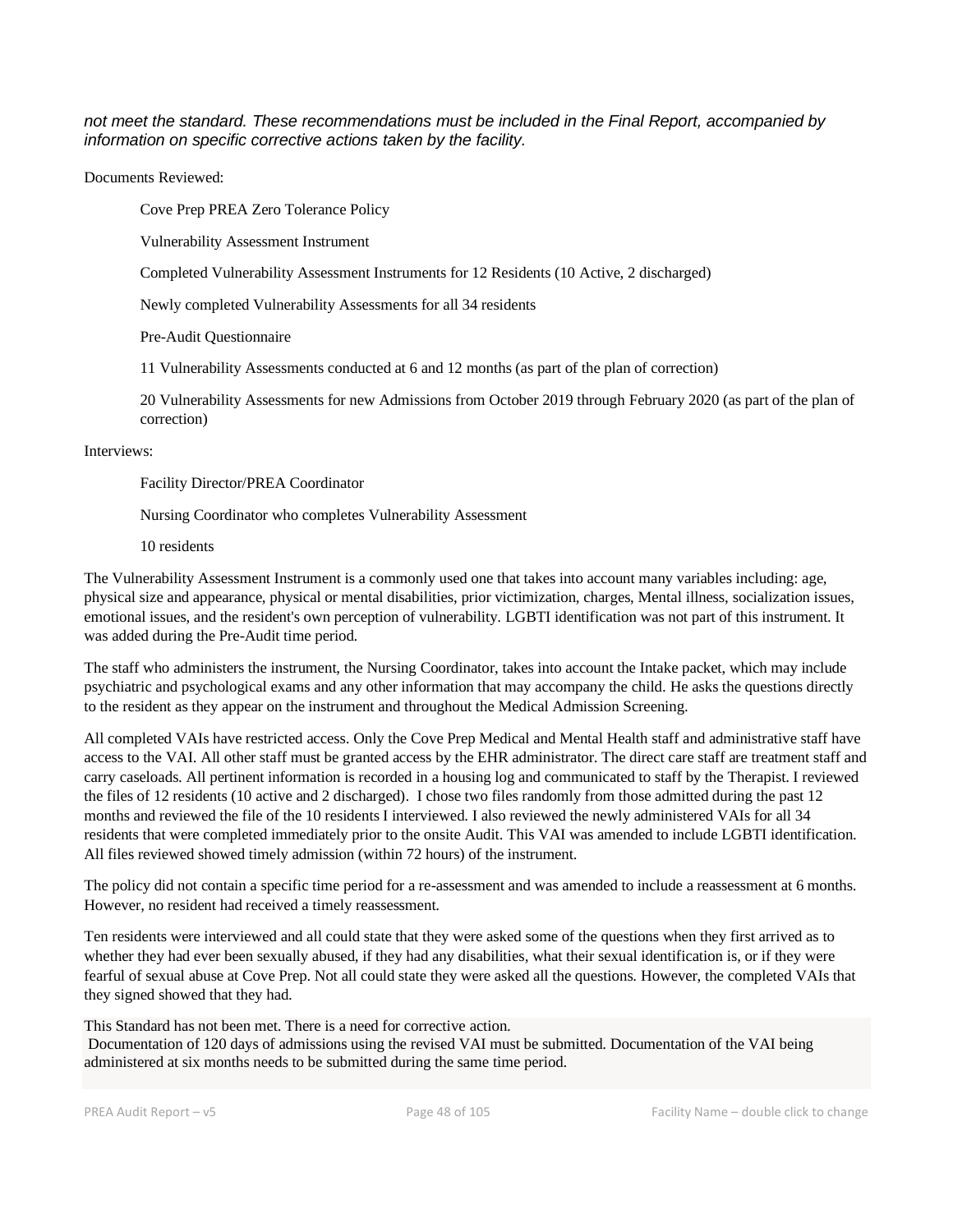Throughout the corrective action period, I received Vulnerability Assessments for new Admissions using the new VAI tool. There was a total of 20 new admissions from October 2019 through and including February 2020. In addition, there were 11 residents who required either a 6 or 12 month assessment and these were sent to the Auditor for review. All but one were done in a timely fashion. One 6 month reassessment was conducted two weeks late. However, I believe there is enough documentation to satisfy the plan of correction and demonstrate compliance with the standard This standard has been met.

## **Standard 115.342: Use of screening information**

## **All Yes/No Questions Must Be Answered by the Auditor to Complete the Report**

## **115.342 (a)**

- Does the agency use all of the information obtained pursuant to § 115.341 and subsequently, with the goal of keeping all residents safe and free from sexual abuse, to make: Housing Assignments? ⊠ Yes □ No
- Does the agency use all of the information obtained pursuant to § 115.341 and subsequently, with the goal of keeping all residents safe and free from sexual abuse, to make: Bed assignments? ⊠ Yes □ No
- Does the agency use all of the information obtained pursuant to § 115.341 and subsequently, with the goal of keeping all residents safe and free from sexual abuse, to make: Work Assignments?  $\boxtimes$  Yes  $\Box$  No
- Does the agency use all of the information obtained pursuant to  $\S$  115.341 and subsequently, with the goal of keeping all residents safe and free from sexual abuse, to make: Education Assignments?  $\boxtimes$  Yes  $\Box$  No
- Does the agency use all of the information obtained pursuant to § 115.341 and subsequently, with the goal of keeping all residents safe and free from sexual abuse, to make: Program Assignments?  $\boxtimes$  Yes  $\Box$  No

## **115.342 (b)**

- Are residents isolated from others only as a last resort when less restrictive measures are inadequate to keep them and other residents safe, and then only until an alternative means of keeping all residents safe can be arranged? (N/A if the facility *never* places residents in isolation for any reason.)  $\Box$  Yes  $\Box$  No  $\boxtimes$  NA
- **•** During any period of isolation, does the agency always refrain from denying residents daily large-muscle exercise? (N/A if the facility *never* places residents in isolation for any reason.)  $\Box$  Yes  $\Box$  No  $\boxtimes$  NA
- During any period of isolation, does the agency always refrain from denying residents any legally required educational programming or special education services? (N/A if the facility *never* places residents in isolation for any reason.)  $\Box$  Yes  $\Box$  No  $\boxtimes$  NA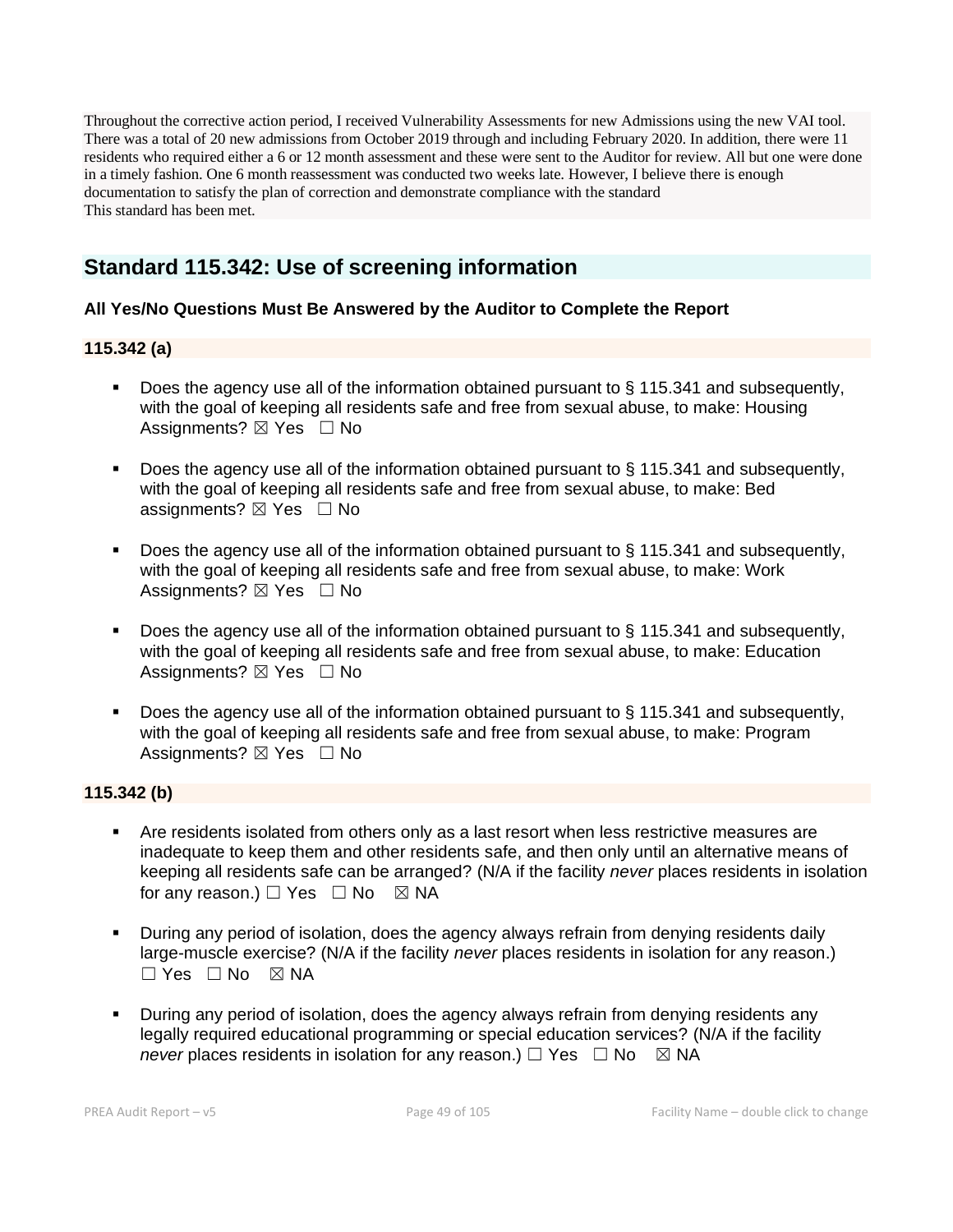- Do residents in isolation receive daily visits from a medical or mental health care clinician? (N/A if the facility *never* places residents in isolation for any reason.)  $\Box$  Yes  $\Box$  No  $\boxtimes$  NA
- Do residents in isolation also have access to other programs and work opportunities to the extent possible? (N/A if the facility *never* places residents in isolation for any reason.)  $\Box$  Yes  $\Box$  No  $\boxtimes$  NA

## **115.342 (c)**

- Does the agency always refrain from placing lesbian, gay, and bisexual (LGB) residents in particular housing, bed, or other assignments solely on the basis of such identification or status?  $\boxtimes$  Yes  $\Box$  No
- Does the agency always refrain from placing transgender residents in particular housing, bed, or other assignments solely on the basis of such identification or status?  $\boxtimes$  Yes  $\Box$  No
- Does the agency always refrain from placing intersex residents in particular housing, bed, or other assignments solely on the basis of such identification or status?  $\boxtimes$  Yes  $\Box$  No
- Does the agency always refrain from considering lesbian, gay, bisexual, transgender, or intersex (LGBTI) identification or status as an indicator or likelihood of being sexually abusive? ☒ Yes ☐ No

## **115.342 (d)**

- **•** When deciding whether to assign a transgender or intersex resident to a facility for male or female residents, does the agency consider, on a case-by-case basis, whether a placement would ensure the resident's health and safety, and whether a placement would present management or security problems (NOTE: if an agency by policy or practice assigns residents to a male or female facility on the basis of anatomy alone, that agency is not in compliance with this standard)?  $\boxtimes$  Yes  $\Box$  No
- **■** When making housing or other program assignments for transgender or intersex residents, does the agency consider, on a case-by-case basis, whether a placement would ensure the resident's health and safety, and whether a placement would present management or security problems? ⊠ Yes □ No

## **115.342 (e)**

**• Are placement and programming assignments for each transgender or intersex resident** reassessed at least twice each year to review any threats to safety experienced by the resident?  $\boxtimes$  Yes  $\Box$  No

## **115.342 (f)**

■ Are each transgender or intersex resident's own views with respect to his or her own safety given serious consideration when making facility and housing placement decisions and programming assignments?  $\boxtimes$  Yes  $\Box$  No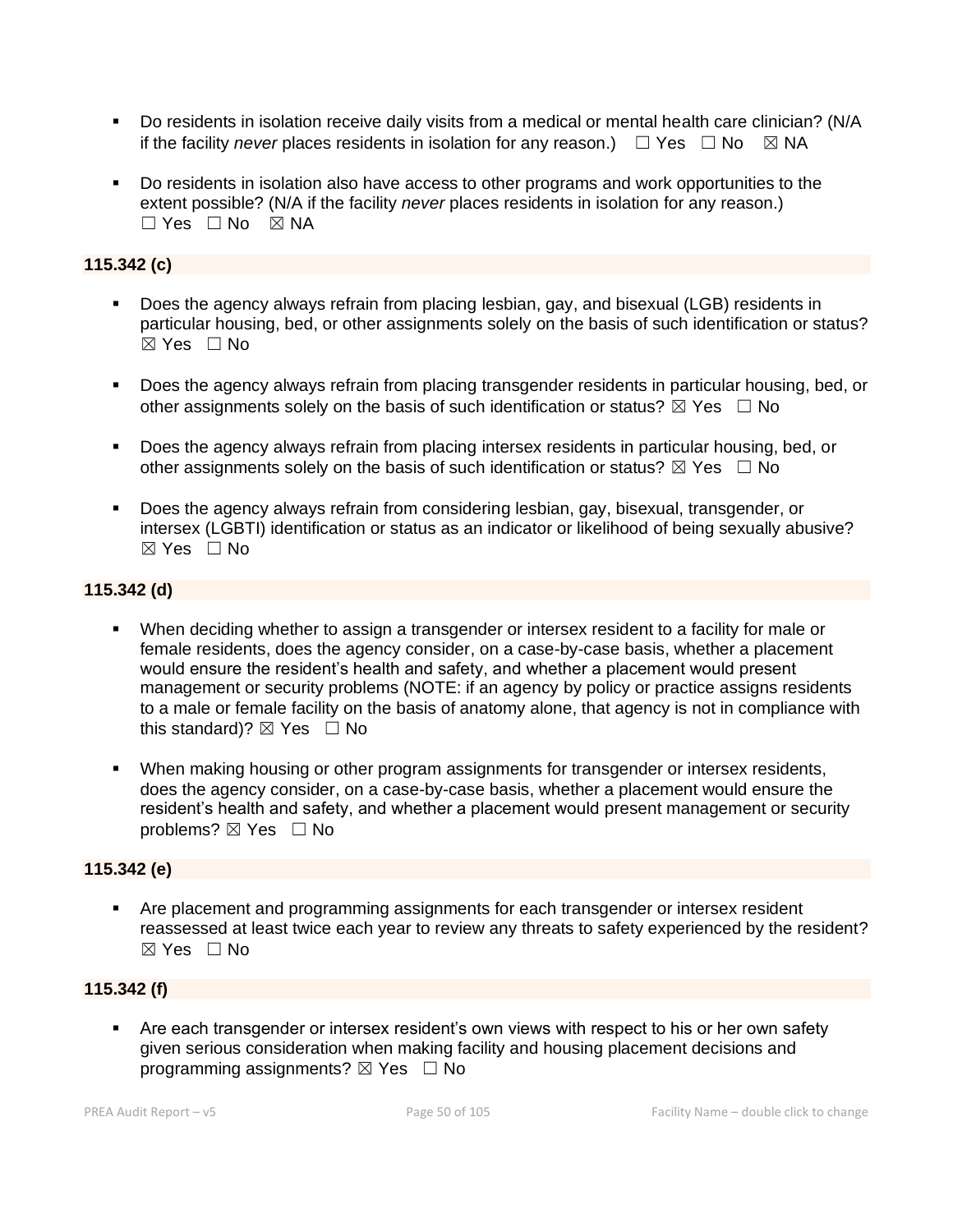#### **115.342 (g)**

**EXT** Are transgender and intersex residents given the opportunity to shower separately from other residents? ⊠ Yes □ No

#### **115.342 (h)**

- If a resident is isolated pursuant to provision (b) of this section, does the facility clearly document: The basis for the facility's concern for the resident's safety? (N/A if the facility *never*  places residents in isolation for any reason.)  $\Box$  Yes  $\Box$  No  $\boxtimes$  NA
- **•** If a resident is isolated pursuant to provision (b) of this section, does the facility clearly document: The reason why no alternative means of separation can be arranged? (N/A if the facility *never* places residents in isolation for any reason.) □ Yes □ No ∑ NA

### **115.342 (i)**

In the case of each resident who is isolated as a last resort when less restrictive measures are inadequate to keep them and other residents safe, does the facility afford a review to determine whether there is a continuing need for separation from the general population EVERY 30 DAYS? (N/A if the facility *never* places residents in isolation for any reason.)  $\square$  Yes  $\square$  No  $\square$  NA

#### **Auditor Overall Compliance Determination**

- ☐ **Exceeds Standard** (*Substantially exceeds requirement of standards*)
- ☒ **Meets Standard** (*Substantial compliance; complies in all material ways with the standard for the relevant review period*)
- ☐ **Does Not Meet Standard** (*Requires Corrective Action*)

#### **Instructions for Overall Compliance Determination Narrative**

*The narrative below must include a comprehensive discussion of all the evidence relied upon in making the compliance or non-compliance determination, the auditor's analysis and reasoning, and the auditor's conclusions. This discussion must also include corrective action recommendations where the facility does not meet the standard. These recommendations must be included in the Final Report, accompanied by information on specific corrective actions taken by the facility.*

Documents Reviewed:

Cove Prep PREA Zero Tolerance Policy

Pa. Department of Human Services 3800 Child Care Regulations

Bathroom Procedure

Vulnerability Assessments of 36 residents (34 active, 2 discharges)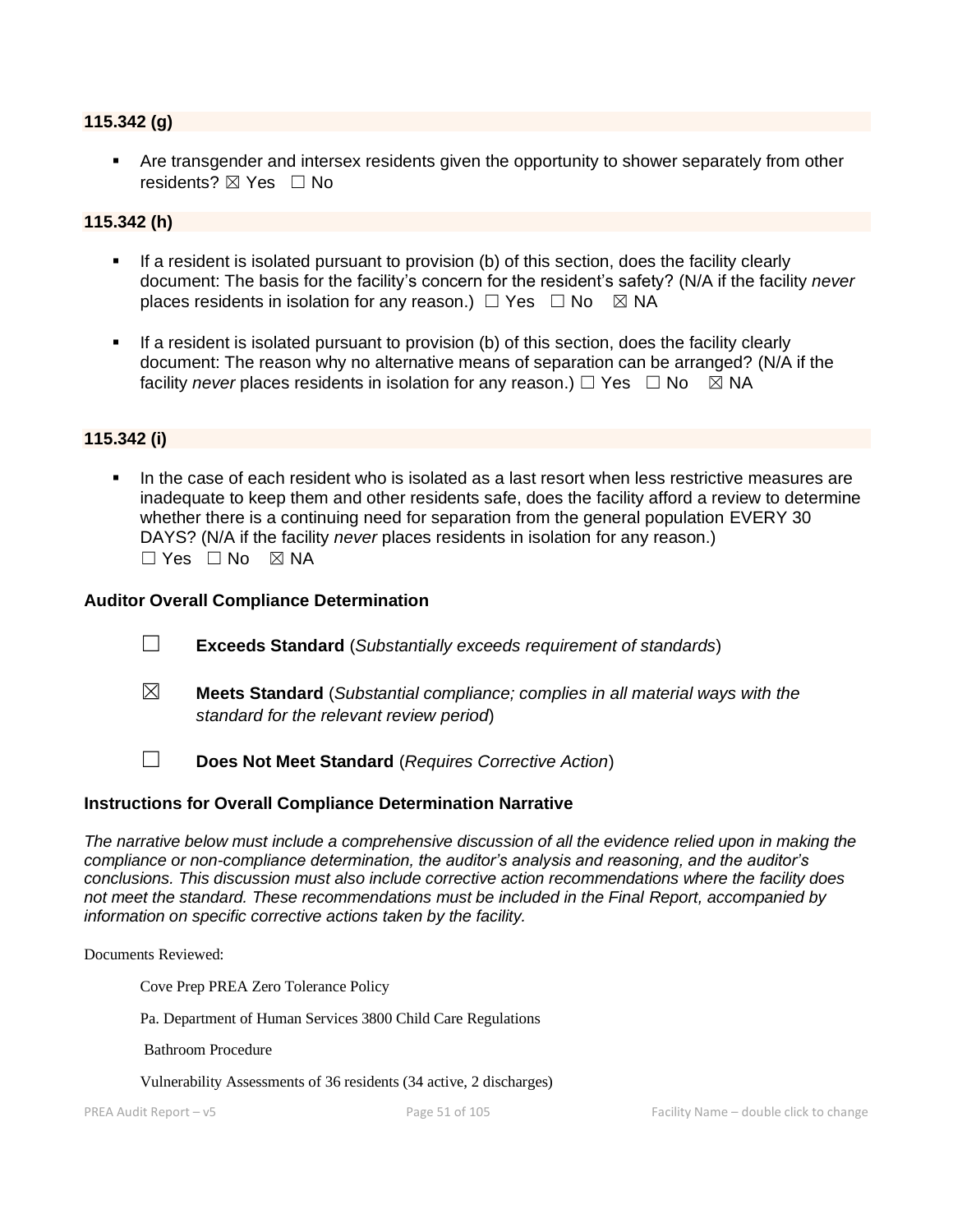Pre-Audit Questionnaire

Documentation of Risk Based Housing for 20 new admissions (part of the corrective action plan)

Interviews:

Facility Director/PREA Coordinator Clinical Coordinator Nursing Coordinator who conducts Risk Screening 7 Residents who identified as LGBTI (2 Transgender girls, 4 Bi-Sexual and 1 "other")

Isolation is not practiced and is prohibited by both Cove Prep Policy and by the Pa. Department of Human Services 3800 Child Care Regulations.

The Nursing Coordinator conducts the risk assessment and when complete submits it to the Floor Supervisor, who is responsible for assigning a room to the resident. The Clinical Manager and the Facility Director stated that prior to the resident arriving at the facility, the management team meets and decides what Unit a resident is going to be placed on. They review all referral information to make this determination. This is a Sex Offender Treatment program, so all residents score as sexually aggressive, but they may not be in this situation. The Clinical Manager conducts an extensive Bio/Psycho/Social Assessment of each new resident within 48-72 hours.

While on the tour, I saw the 4 separate Units. All residents have single rooms and all residents use the bathroom alone, including showers. There are some rooms that are closer to the staff post that can and are used for residents who require special supervision. Residents who are at the facility for a Diagnostic Assessment and those that are preparing for discharge are on Unit 4, which is the Unit by itself on the first floor. Younger residents, or those who are lower functioning are placed on Unit 1. More Aggressive residents are placed in a different Unit. Residents are also assigned seats in the dayroom, classroom and dining room. They can be placed in the front or back of the line for supervision.

There is no documentation of the housing decisions.

The staff state that there are no specific or segregated housing units for LGBTI residents. Transgender or Intersex resident housing would be determined on a case by case basis and would be formally reviewed twice a year or more often if needed. A resident who identified as Transgender or Intersex during an Admission interview would not be accepted according to the Director and that is why there was no LGBTI identification question on the VAI. However, when the question was added and all 34 residents had a new VAI administered, 7 residents identified as LGBTI: two transgender girls, 4 Bi-sexual and one "other". Staff would consider the residents' own views for their safety and would take them into account when making housing decisions as well as the safety and security of all the residents. A LGBTI resident is never identified as sexually aggressive based solely on their LGBTI status.

There were two Transgender residents in the population at the time of the onsite. There were four residents who identified as bi-sexual. There was one resident who identified as "other". He stated that it was no one's business what he identified as. He stated that "technically" he was not intersex, but that is how he identifies. These seven residents were interviewed and stated that they were not placed in any special room due to this identification nor where they discriminated against in any way.

I reviewed the files of 12 residents (10 active and 2 discharges). There was no documentation of risk based housing. Although risk based housing and programming decisions are being made to keep residents safe, there is no documentation of this decision.

This standard has not been met and corrective action is necessary.

Documentation of 120 days of admissions with consideration of risk based housing needs to be submitted. The Auditor will randomly select individual VAIs that require risk based housing consideration to ensure appropriate documentation.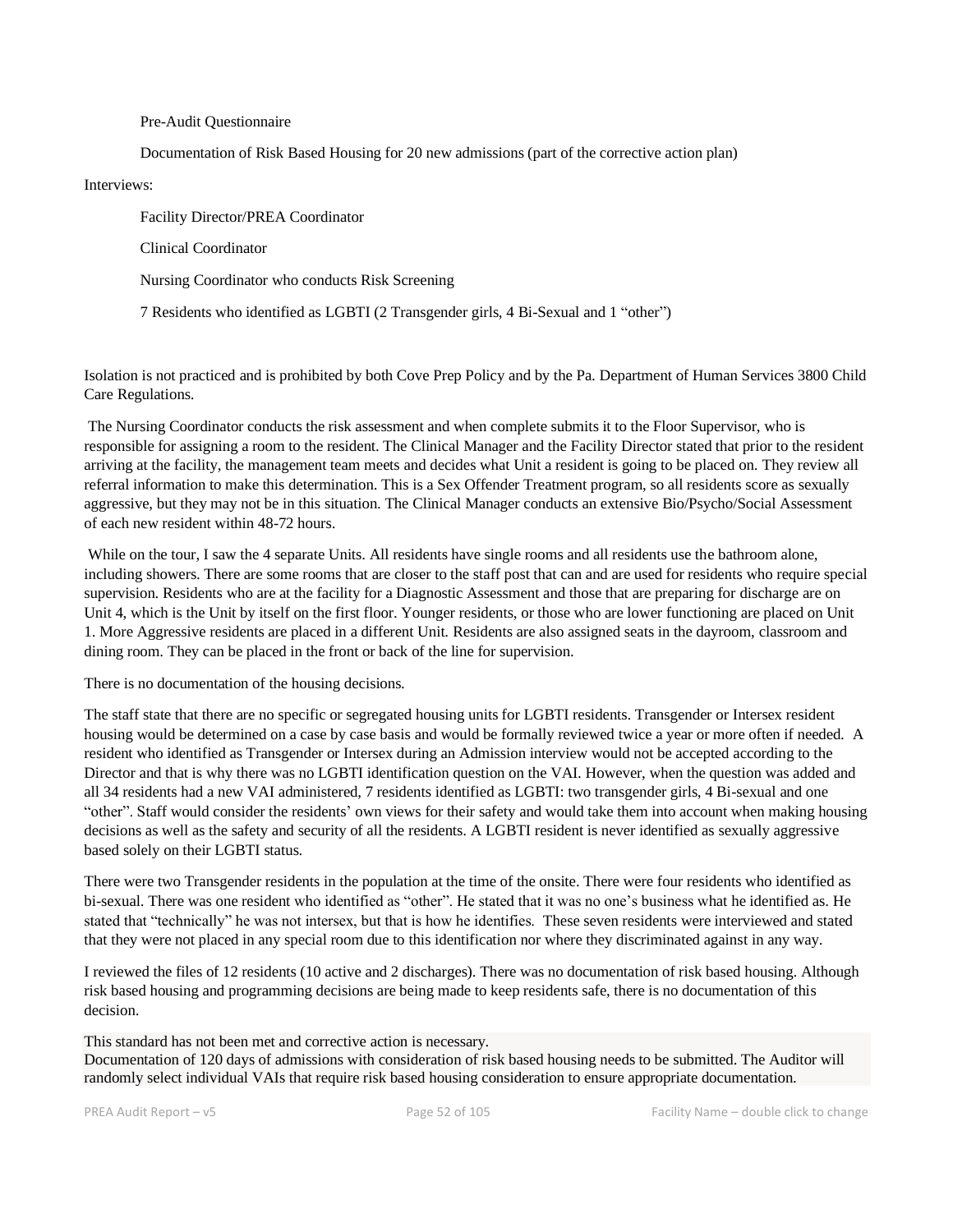As part of the plan of correction, VAIs for 20 new admissions from October 2019 through February 2020 were submitted along with documentation of risk based housing. The Clinical Director conducts an in-depth Bio-Psych-Social evaluation of each new admission within 72 hours. She reviews the VAI conducted at admission as part of this evaluation and notes whether there is a need for risk based housing that is different from what was determined by the Admission team. The documentation satisfies the plan of correction and demonstrates compliance with the standard.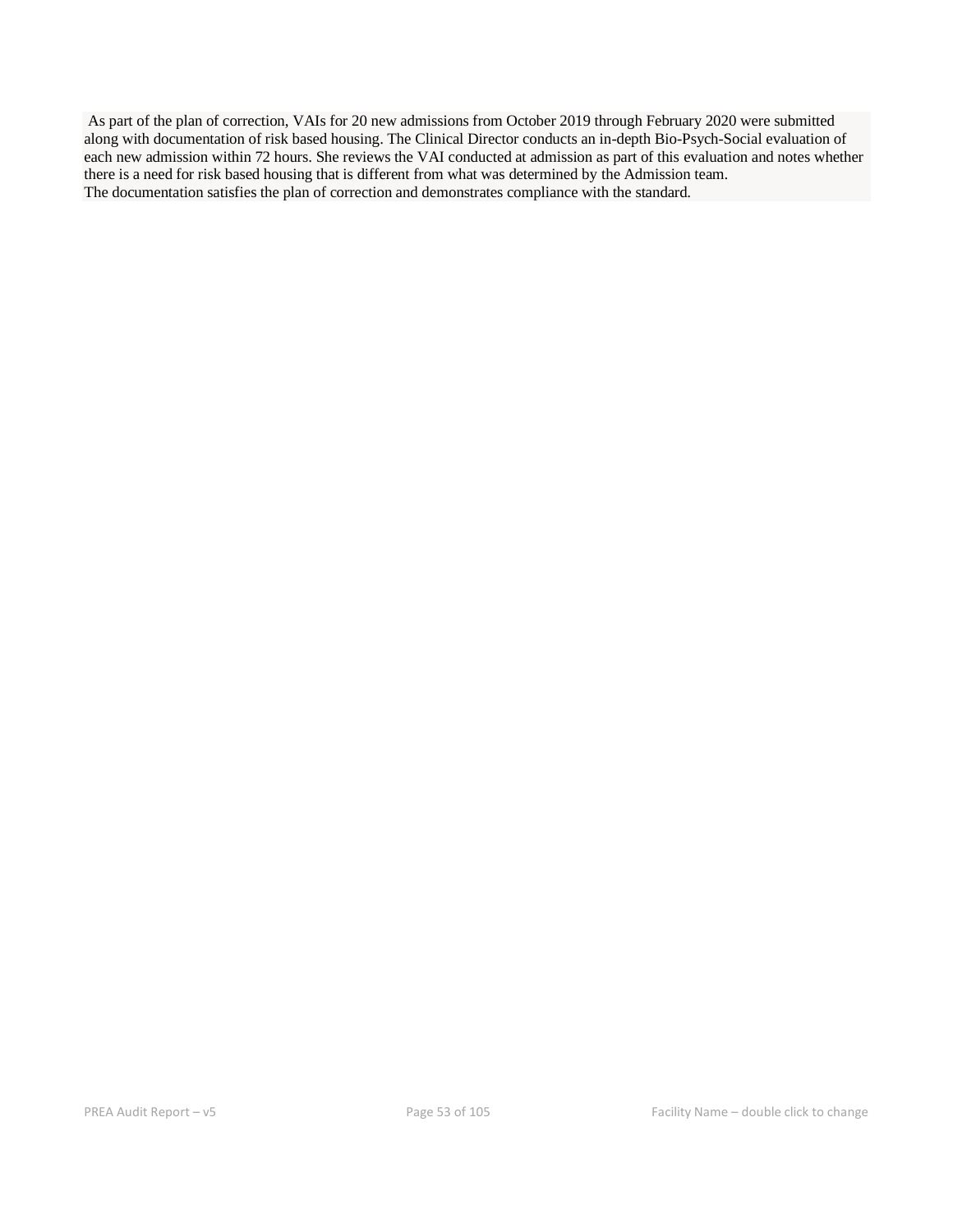# **REPORTING**

## **Standard 115.351: Resident reporting**

## **All Yes/No Questions Must Be Answered by the Auditor to Complete the Report**

### **115.351 (a)**

- Does the agency provide multiple internal ways for residents to privately report: Sexual abuse and sexual harassment?  $\boxtimes$  Yes  $\Box$  No
- Does the agency provide multiple internal ways for residents to privately report: Retaliation by other residents or staff for reporting sexual abuse and sexual harassment?  $\boxtimes$  Yes  $\Box$  No
- Does the agency provide multiple internal ways for residents to privately report: Staff neglect or violation of responsibilities that may have contributed to such incidents?  $\boxtimes$  Yes  $\Box$  No

### **115.351 (b)**

- Does the agency also provide at least one way for residents to report sexual abuse or sexual harassment to a public or private entity or office that is not part of the agency?  $\boxtimes$  Yes  $\Box$  No
- **.** Is that private entity or office able to receive and immediately forward resident reports of sexual abuse and sexual harassment to agency officials?  $\boxtimes$  Yes  $\Box$  No
- Does that private entity or office allow the resident to remain anonymous upon request? ☒ Yes ☐ No
- Are residents detained solely for civil immigration purposes provided information on how to contact relevant consular officials and relevant officials at the Department of Homeland Security to report sexual abuse or harassment? (N/A if the facility *never* houses residents detained solely for civil immigration purposes.)  $\Box$  Yes  $\Box$  No  $\boxtimes$  NA

#### **115.351 (c)**

- Do staff members accept reports of sexual abuse and sexual harassment made verbally, in writing, anonymously, and from third parties?  $\boxtimes$  Yes  $\Box$  No
- Do staff members promptly document any verbal reports of sexual abuse and sexual harassment? **⊠** Yes □ No

#### **115.351 (d)**

▪ Does the facility provide residents with access to tools necessary to make a written report?  $\boxtimes$  Yes  $\Box$  No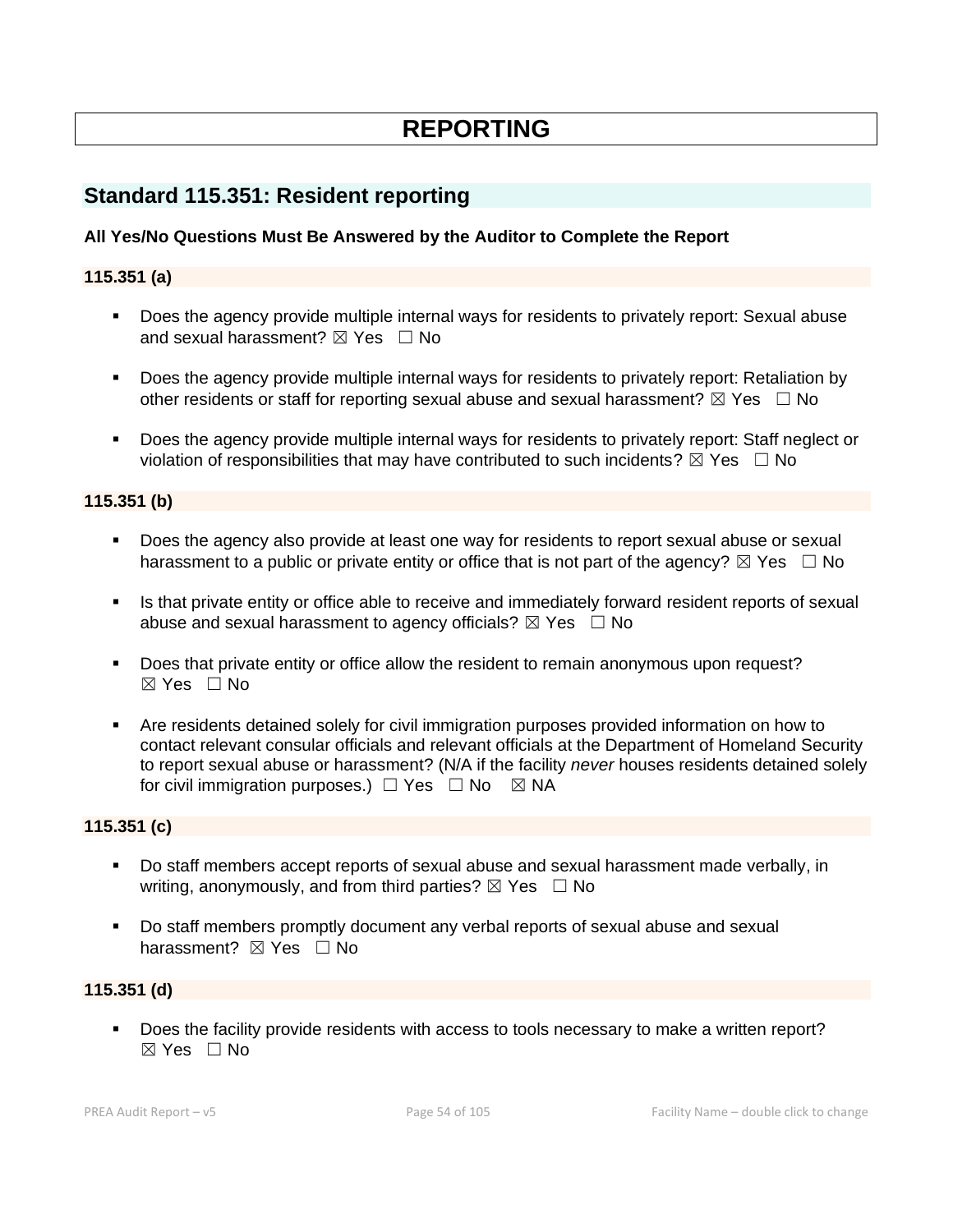Does the agency provide a method for staff to privately report sexual abuse and sexual harassment of residents?  $\boxtimes$  Yes  $\Box$  No

#### **Auditor Overall Compliance Determination**

☐ **Exceeds Standard** (*Substantially exceeds requirement of standards*)

☒ **Meets Standard** (*Substantial compliance; complies in all material ways with the standard for the relevant review period*)

☐ **Does Not Meet Standard** (*Requires Corrective Action*)

#### **Instructions for Overall Compliance Determination Narrative**

*The narrative below must include a comprehensive discussion of all the evidence relied upon in making the compliance or non-compliance determination, the auditor's analysis and reasoning, and the auditor's conclusions. This discussion must also include corrective action recommendations where the facility does not meet the standard. These recommendations must be included in the Final Report, accompanied by information on specific corrective actions taken by the facility.*

Documents Reviewed;

Cove Prep PREA Zero Tolerance Policy

Cove Prep Grievance Policy

Cove Prep Telephone Policy

Cove Prep Visiting Policy

Pa. Child Protective Services Law

Pa. Department of Human Services 3800 Child Care Regulations

Resident Rights' Form

MOU with Blackburn Center

Resident Brochure

Pre Audit Questionnaire

#### Interviews:

PREA Coordinator/Facility Director

Staff Person from the Blackburn Center, a PCAR (by phone, prior to Audit)

Twelve Random Staff

Ten Random Residents

I reviewed the PREA Zero Tolerance Policy and it contains all necessary information and provides for residents to make reports verbally, in writing, anonymously and through third parties. It mandates that staff accept resident reports in all these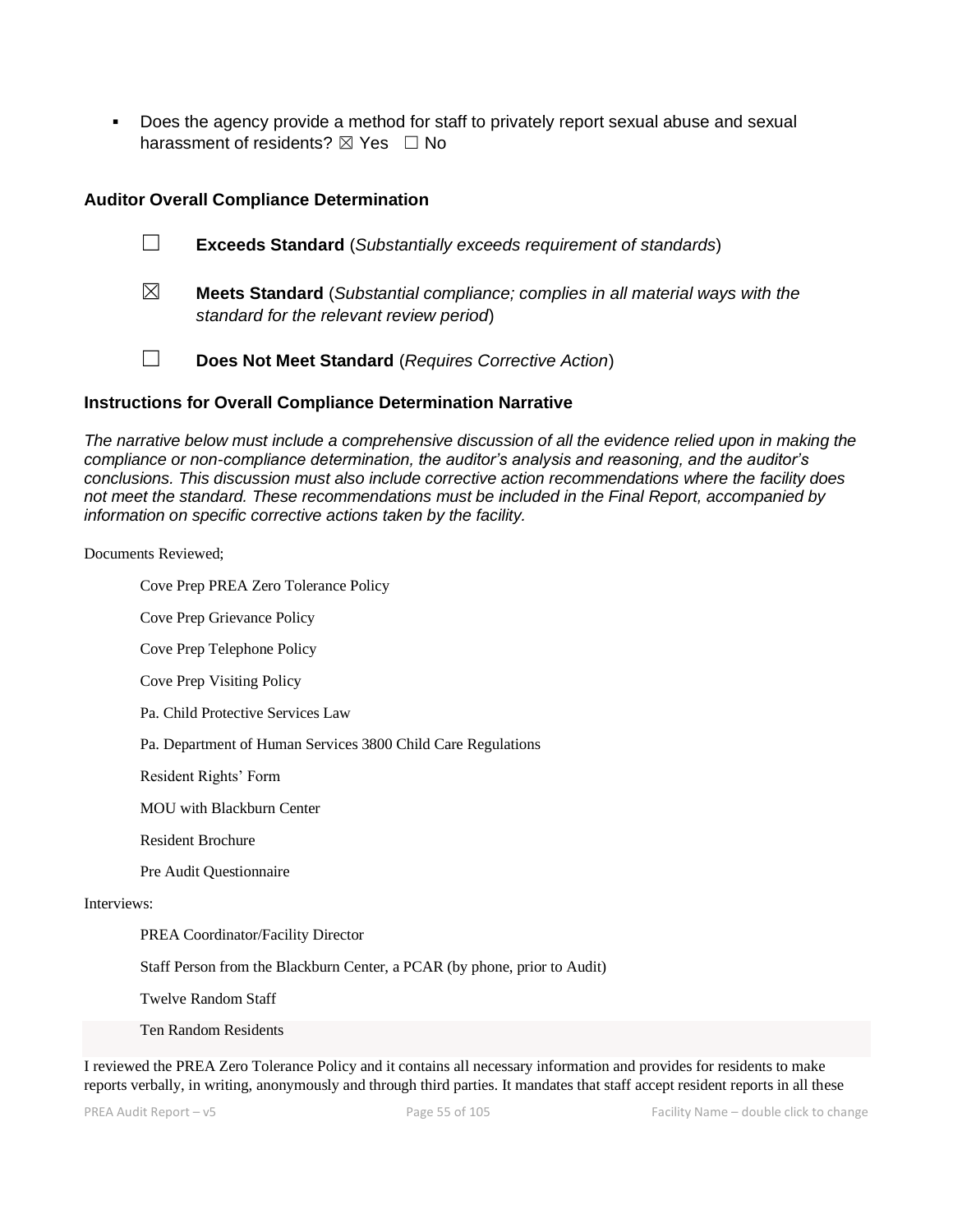formats and that they document and report to Pa. Child Line and their supervisors immediately. All residents and staff interviewed were able to tell me at least two ways a report could be made and most were able to tell me many ways a report could be made.

The primary reporting mechanism is to an outside agency, the Blackburn Center. There is an MOU with this agency and this "hotline" allows for receipt of the report and transmission to the facility anonymously if requested. Prior to the onsite, I conducted a telephone interview with a staff person from the Center and she confirmed the services outlined in the MOU. The Director of the Blackburn Center also left me a voicemail confirming the MOU content. This reporting method is posted throughout the facility. The "hotline" is located on every phone. There is a phone # and address for Blackburn posted above every phone. While on the tour, a resident volunteered to show me how to privately use this phone. He took me to the phone in the dayroom, followed the posted directions and dialed the Hotline; it went directly to the Blackburn Center Hotline. I asked him how he would do this privately and he stated he would ask his therapist. The residents can also call Child Line and the staff must call Child Line, as mandated reporters. During the tour, I observed that residents had access to pencils and paper. The residents "journal" The PREA Coordinator/Facility Director confirmed that residents have access to pencil and paper, but not pens. There are grievance forms and sick call slips on the wall of every Unit. I saw these during the tour.

The Pa. Department of Human Services 3800 Child Care Regulations requires a Grievance Policy and that all residents and their parents receive it and acknowledge it. This is another avenue for reporting and is contained in every child's file and is audited by PA. DHS.

Residents can call home at least one and as many as four times a week, depending on "phase" according to resident interviews and the informational packet for residents and families. Residents can also receive visits from parents, grandparents, guardians, once a week on Saturday or Sunday and special accommodations can be made for parents to visit during the week. Those that cannot afford to travel can be provided with bus or train tickets, gas cards and hotel lodging if needed. The Director stated that a resident from Hawaii saw his parents quarterly. They were flown in by the facility.

Visits by Probation Officers, Caseworkers, and Attorneys are not limited and residents confirm they receive them. Public Defenders from some Pa. Counties visit every month or every other month. Some lawyers video chat privately with the residents according to resident and staff interviews. Several probation officers visit their clients monthly.

Some residents, who are transitioning home are permitted to have Court Ordered home visits. Others sometimes have day passes in the community with their families.

Every possible avenue has been provided for residents to confidentially report sexual abuse, harassment or retaliation. All staff and residents were able to provide me with at least two avenues.

This standard has been exceeded. No corrective action is needed.

## **Standard 115.352: Exhaustion of administrative remedies**

## **All Yes/No Questions Must Be Answered by the Auditor to Complete the Report**

## **115.352 (a)**

Is the agency exempt from this standard? NOTE: The agency is exempt ONLY if it does not have administrative procedures to address resident grievances regarding sexual abuse. This does not mean the agency is exempt simply because a resident does not have to or is not ordinarily expected to submit a grievance to report sexual abuse. This means that as a matter of explicit policy, the agency does not have an administrative remedies process to address sexual abuse. ☐ Yes ☒ No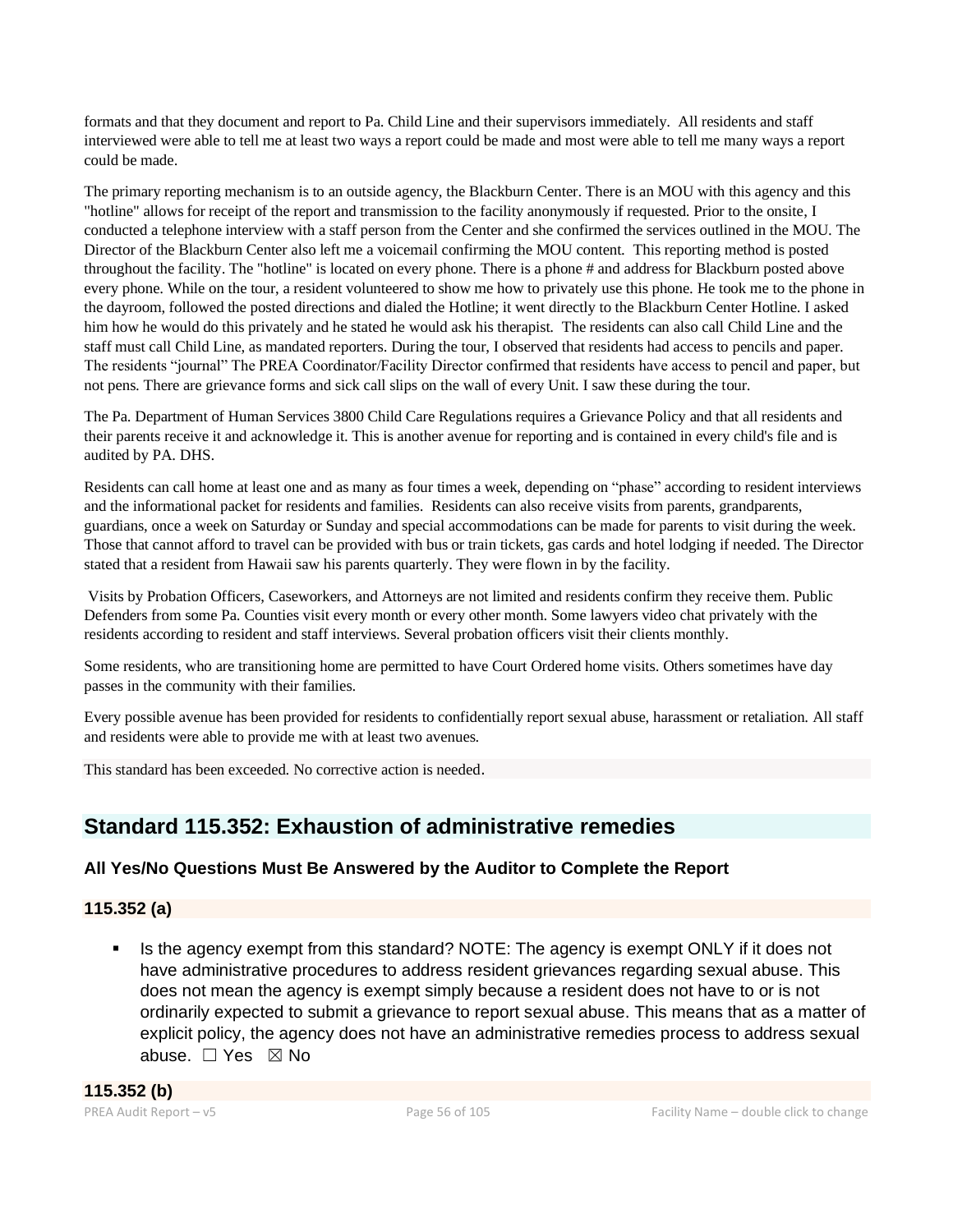- Does the agency permit residents to submit a grievance regarding an allegation of sexual abuse without any type of time limits? (The agency may apply otherwise-applicable time limits to any portion of a grievance that does not allege an incident of sexual abuse.) (N/A if agency is exempt from this standard.)  $\boxtimes$  Yes  $\Box$  No  $\Box$  NA
- Does the agency always refrain from requiring a resident to use any informal grievance process, or to otherwise attempt to resolve with staff, an alleged incident of sexual abuse? (N/A if agency is exempt from this standard.)  $\boxtimes$  Yes  $\Box$  No  $\Box$  NA

## **115.352 (c)**

- Does the agency ensure that: A resident who alleges sexual abuse may submit a grievance without submitting it to a staff member who is the subject of the complaint? (N/A if agency is exempt from this standard.)  $\boxtimes$  Yes  $\Box$  No  $\Box$  NA
- Does the agency ensure that: Such grievance is not referred to a staff member who is the subject of the complaint? (N/A if agency is exempt from this standard.)  $\boxtimes$  Yes  $\Box$  No  $\Box$  NA

## **115.352 (d)**

- Does the agency issue a final agency decision on the merits of any portion of a grievance alleging sexual abuse within 90 days of the initial filing of the grievance? (Computation of the 90-day time period does not include time consumed by residents in preparing any administrative appeal.) (N/A if agency is exempt from this standard.)  $\boxtimes$  Yes  $\Box$  No  $\Box$  NA
- If the agency determines that the 90-day timeframe is insufficient to make an appropriate decision and claims an extension of time [the maximum allowable extension of time to respond is 70 days per 115.352(d)(3)], does the agency notify the resident in writing of any such extension and provide a date by which a decision will be made? (N/A if agency is exempt from this standard.)  $\boxtimes$  Yes  $\Box$  No  $\Box$  NA
- At any level of the administrative process, including the final level, if the resident does not receive a response within the time allotted for reply, including any properly noticed extension, may a resident consider the absence of a response to be a denial at that level? (N/A if agency is exempt from this standard.)  $\boxtimes$  Yes  $\Box$  No  $\Box$  NA

#### **115.352 (e)**

- **•** Are third parties, including fellow residents, staff members, family members, attorneys, and outside advocates, permitted to assist residents in filing requests for administrative remedies relating to allegations of sexual abuse? (N/A if agency is exempt from this standard.)  $⊠ Yes ⊡ No ⊡ NA$
- Are those third parties also permitted to file such requests on behalf of residents? (If a third party, other than a parent or legal guardian, files such a request on behalf of a resident, the facility may require as a condition of processing the request that the alleged victim agree to have the request filed on his or her behalf, and may also require the alleged victim to personally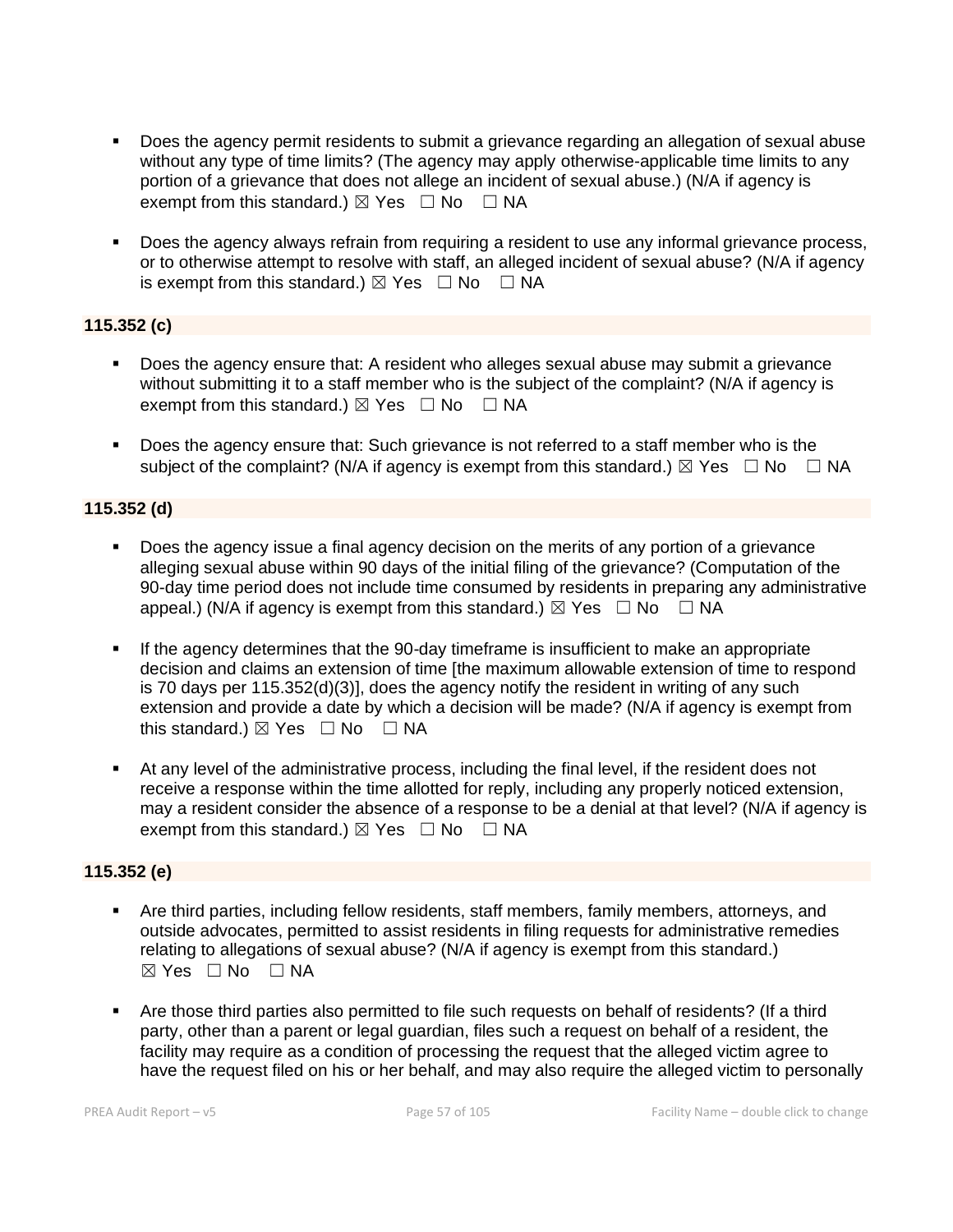pursue any subsequent steps in the administrative remedy process.) (N/A if agency is exempt from this standard.)  $\boxtimes$  Yes  $\Box$  No  $\Box$  NA

- If the resident declines to have the request processed on his or her behalf, does the agency document the resident's decision? (N/A if agency is exempt from this standard.) ☒ Yes ☐ No ☐ NA
- Is a parent or legal guardian of a juvenile allowed to file a grievance regarding allegations of sexual abuse, including appeals, on behalf of such juvenile? (N/A if agency is exempt from this standard.)  $\boxtimes$  Yes  $\Box$  No  $\Box$  NA
- **.** If a parent or legal guardian of a juvenile files a grievance (or an appeal) on behalf of a juvenile regarding allegations of sexual abuse, is it the case that those grievances are not conditioned upon the juvenile agreeing to have the request filed on his or her behalf? (N/A if agency is exempt from this standard.)  $\boxtimes$  Yes  $\Box$  No  $\Box$  NA

## **115.352 (f)**

- Has the agency established procedures for the filing of an emergency grievance alleging that a resident is subject to a substantial risk of imminent sexual abuse? (N/A if agency is exempt from this standard.)  $\boxtimes$  Yes  $\Box$  No  $\Box$  NA
- **EXECT** After receiving an emergency grievance alleging a resident is subject to a substantial risk of imminent sexual abuse, does the agency immediately forward the grievance (or any portion thereof that alleges the substantial risk of imminent sexual abuse) to a level of review at which immediate corrective action may be taken? (N/A if agency is exempt from this standard.).  $\boxtimes$  Yes  $\Box$  No  $\Box$  NA
- **EXECT** After receiving an emergency grievance described above, does the agency provide an initial response within 48 hours? (N/A if agency is exempt from this standard.)  $\boxtimes$  Yes  $\Box$  No  $\Box$  NA
- After receiving an emergency grievance described above, does the agency issue a final agency decision within 5 calendar days? (N/A if agency is exempt from this standard.)  $⊠ Yes ⊡ No ⊡ NA$
- Does the initial response and final agency decision document the agency's determination whether the resident is in substantial risk of imminent sexual abuse? (N/A if agency is exempt from this standard.)  $\boxtimes$  Yes  $\Box$  No  $\Box$  NA
- Does the initial response document the agency's action(s) taken in response to the emergency grievance? (N/A if agency is exempt from this standard.)  $\boxtimes$  Yes  $\Box$  No  $\Box$  NA
- Does the agency's final decision document the agency's action(s) taken in response to the emergency grievance? (N/A if agency is exempt from this standard.)  $\boxtimes$  Yes  $\Box$  No  $\Box$  NA

#### **115.352 (g)**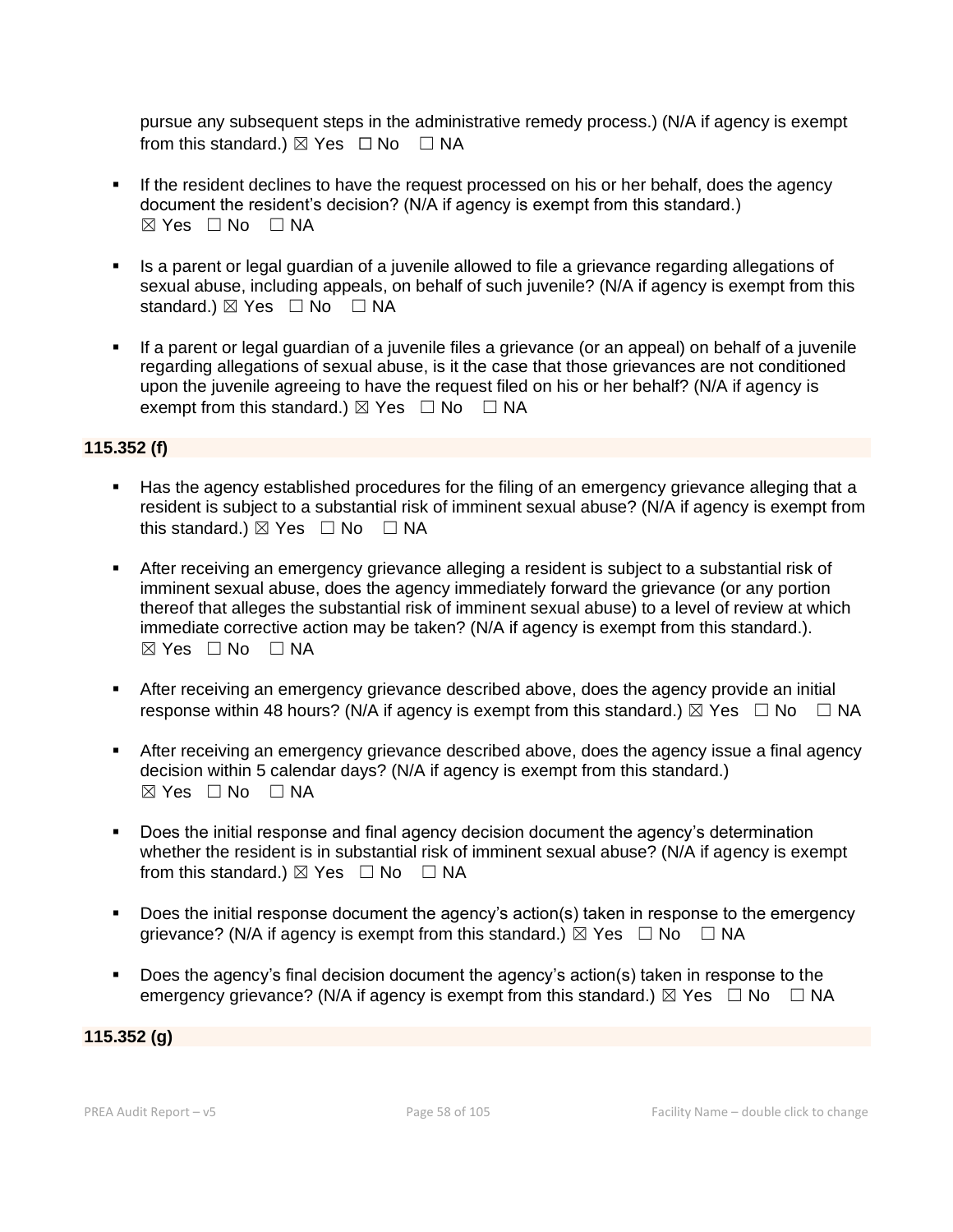▪ If the agency disciplines a resident for filing a grievance related to alleged sexual abuse, does it do so ONLY where the agency demonstrates that the resident filed the grievance in bad faith? (N/A if agency is exempt from this standard.)  $\boxtimes$  Yes  $\Box$  No  $\Box$  NA

#### **Auditor Overall Compliance Determination**

- ☐ **Exceeds Standard** (*Substantially exceeds requirement of standards*)
- ☒ **Meets Standard** (*Substantial compliance; complies in all material ways with the standard for the relevant review period*)
- ☐ **Does Not Meet Standard** (*Requires Corrective Action*)

### **Instructions for Overall Compliance Determination Narrative**

*The narrative below must include a comprehensive discussion of all the evidence relied upon in making the compliance or non-compliance determination, the auditor's analysis and reasoning, and the auditor's conclusions. This discussion must also include corrective action recommendations where the facility does not meet the standard. These recommendations must be included in the Final Report, accompanied by information on specific corrective actions taken by the facility.*

Documents Reviewed:

Cove Prep PREA Policy Cove Prep Grievance Policy Pa. Department of Human Services 3800 Child Care Regulations Pa. Department of Human Service Licensing Annual Licensing and Inspection Summary Child's Rights' Form Grievance Form Files of 12 residents (10 Active, 2 discharges) Pre Audit Questionnaire Interviews Conducted: PREA Coordinator/Facility Director

There were no grievances filed alleging sexual abuse, harassment or retaliation by residents or third parties. The Policy needed to be amended because it did not contain the verbiage in the PREA Standard. The amended policy requires that grievances can be used to report sexual abuse or harassment, but residents are not required to use a grievance. If they do, they can do so without having to submit or refer to the staff involved in the grievance. The timelines for the resolution of the grievance are outlined in the policy and are within 48 hours if it is an emergency grievance. Residents cannot be disciplined for filing a grievance.

The Pa. Department of Human Services 3800 regulations require a grievance policy and notification and acknowledgement of such by both the resident and their parent/guardian. The Pa. DHS during their annual licensing inspection inspects resident files for this signed acknowledgement by both parent and resident. Additionally, the most recent Licensing and Inspection Summary did not contain citations for not notifying of the grievance process.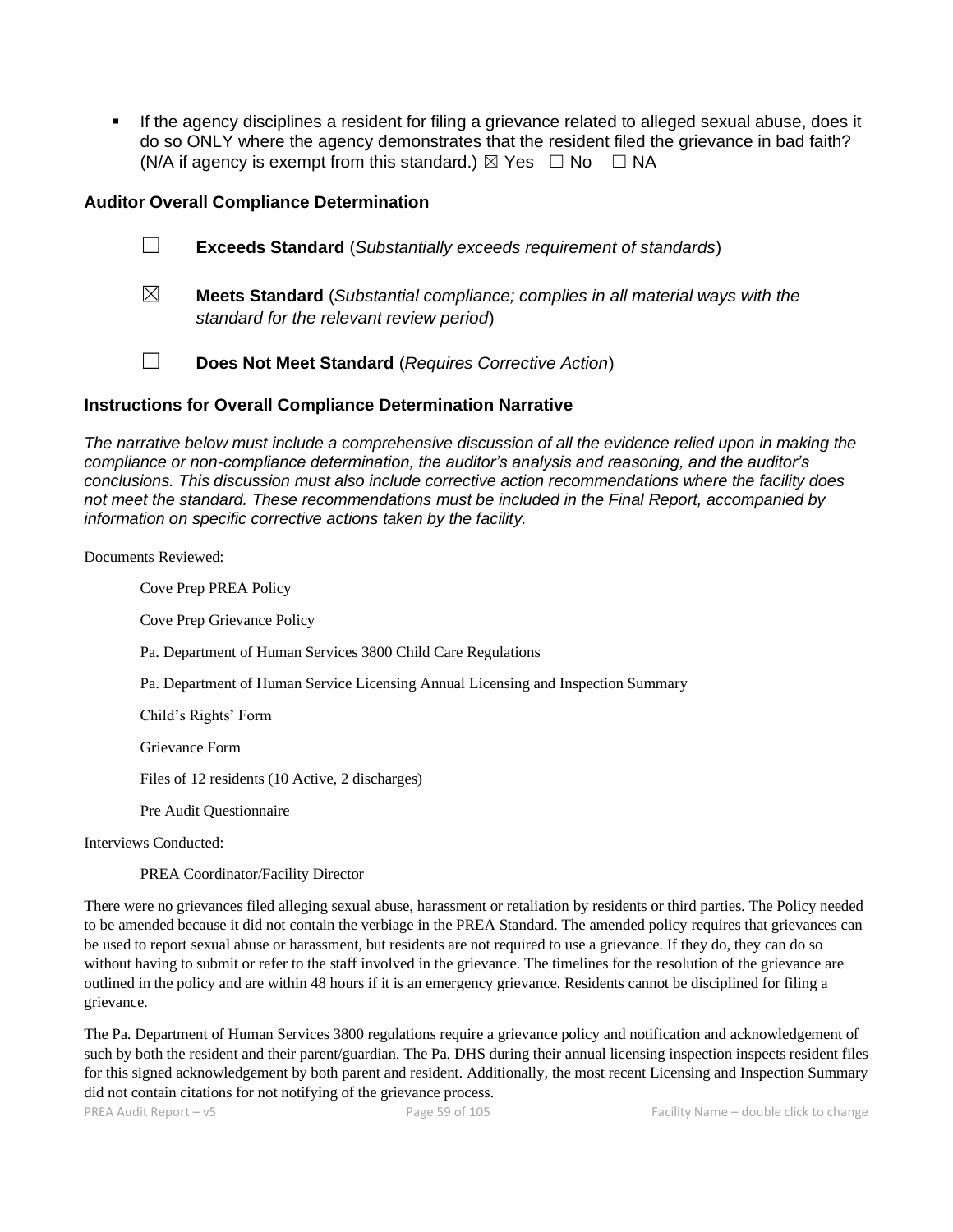The grievance process was not mentioned as often as the "hotline" or "telling a staff" by either residents or staff interviewed, but it is available to all residents. During the tour, I observed grievance forms in a box on the wall in each Unit.

This standard has been met and does not require corrective action.

## **Standard 115.353: Resident access to outside confidential support services and legal representation**

### **All Yes/No Questions Must Be Answered by the Auditor to Complete the Report**

## **115.353 (a)**

- Does the facility provide residents with access to outside victim advocates for emotional support services related to sexual abuse by providing, posting, or otherwise making assessible mailing addresses and telephone numbers, including toll-free hotline numbers where available, of local, State, or national victim advocacy or rape crisis organizations?  $\boxtimes$  Yes  $\Box$  No
- Does the facility provide persons detained solely for civil immigration purposes mailing addresses and telephone numbers, including toll-free hotline numbers where available of local, State, or national immigrant services agencies? (N/A if the facility *never* has persons detained solely for civil immigration purposes.)  $\Box$  Yes  $\Box$  No  $\boxtimes$  NA
- Does the facility enable reasonable communication between residents and these organizations and agencies, in as confidential a manner as possible?  $\boxtimes$  Yes  $\Box$  No

## **115.353 (b)**

**•** Does the facility inform residents, prior to giving them access, of the extent to which such communications will be monitored and the extent to which reports of abuse will be forwarded to authorities in accordance with mandatory reporting laws?  $\boxtimes$  Yes  $\Box$  No

#### **115.353 (c)**

- **Does the agency maintain or attempt to enter into memoranda of understanding or other** agreements with community service providers that are able to provide residents with confidential emotional support services related to sexual abuse?  $\boxtimes$  Yes  $\Box$  No
- Does the agency maintain copies of agreements or documentation showing attempts to enter into such agreements?  $\boxtimes$  Yes  $\Box$  No

#### **115.353 (d)**

- Does the facility provide residents with reasonable and confidential access to their attorneys or other legal representation?  $\boxtimes$  Yes  $\Box$  No
- Does the facility provide residents with reasonable access to parents or legal guardians?  $\boxtimes$  Yes  $\Box$  No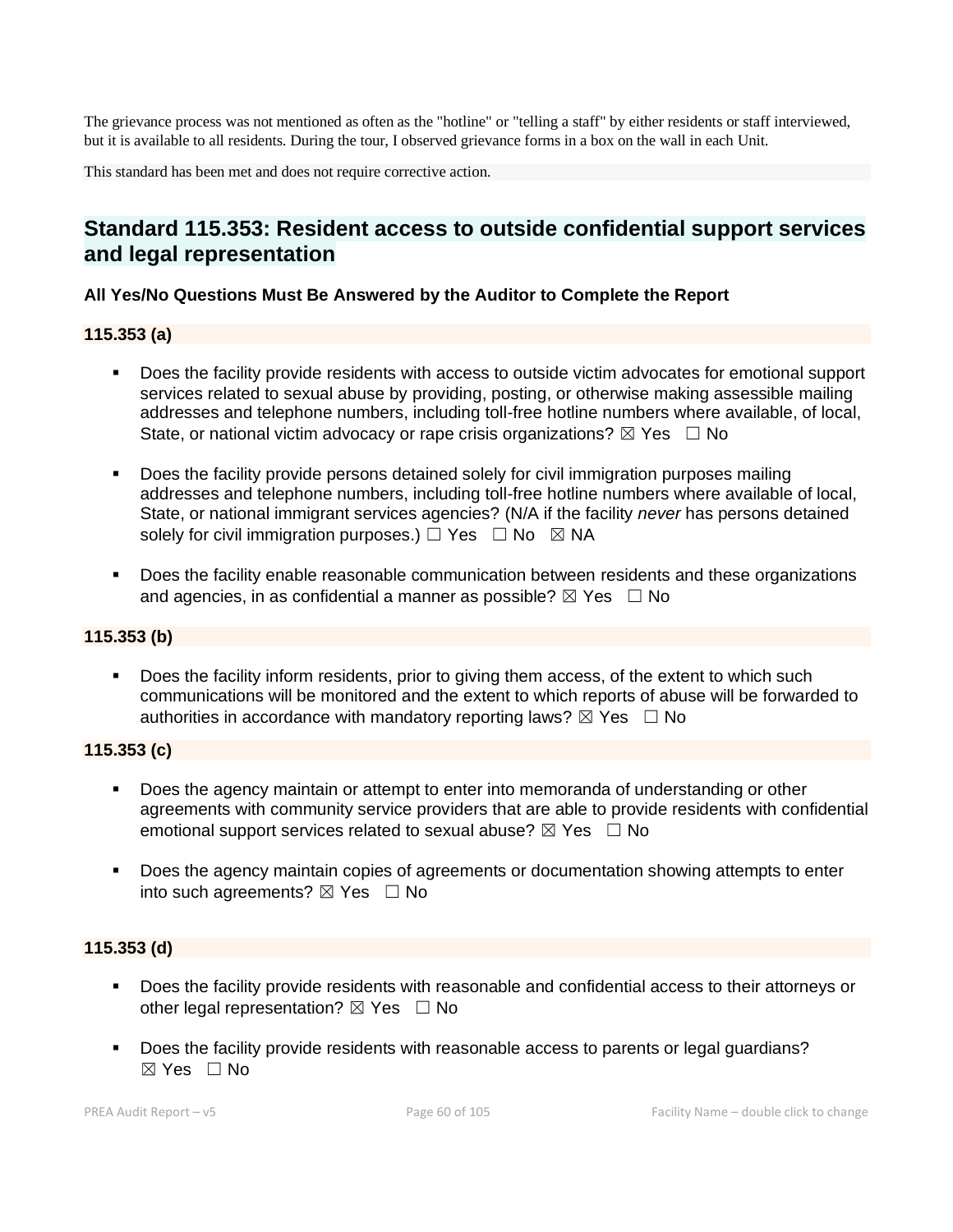#### **Auditor Overall Compliance Determination**



- ☒ **Meets Standard** (*Substantial compliance; complies in all material ways with the standard for the relevant review period*)
- 

☐ **Does Not Meet Standard** (*Requires Corrective Action*)

#### **Instructions for Overall Compliance Determination Narrative**

*The narrative below must include a comprehensive discussion of all the evidence relied upon in making the compliance or non-compliance determination, the auditor's analysis and reasoning, and the auditor's conclusions. This discussion must also include corrective action recommendations where the facility does not meet the standard. These recommendations must be included in the Final Report, accompanied by information on specific corrective actions taken by the facility.*

Documents Reviewed:

Cove Prep PREA Policy Visiting Policy Telephone Policy Spanish and English Posters for Blackburn Center in the Facility Child's Intake Packet MOU with the Blackburn Center (a member of the Pa. Coalition against Rape, PCAR) Documentation of Attendance at Blackburn Informational Session Pre Audit Questionnaire

Interviews:

Facility Director/PREA Coordinator

Ten Random residents

Blackburn Center staff (by phone prior to onsite)

The PREA Policy was amended prior to the 45 day Interim report to include all required verbiage and outlines that the Facility will provide residents with access to confidential emotional support services through the Blackburn Center. Posters in both Spanish and English are posted throughout the facility with the name, phone number and address for this service. The Hotline to Blackburn, has directions posted on the wall above the phone, including the address and phone number.

The PREA Coordinator described the MOU with the Blackburn Center, a member of the Pa. Coalition Against Rape (PCAR), and the services that they offer. The MOU was reviewed and I received a voice mail from the Director and spoke to a Blackburn staff person who conducts education at Cove Prep by telephone prior to the Audit to confirm the services offered in the MOU. This Agency will always provide a Victim Advocate. The Blackburn staff states that twice a year she conducts an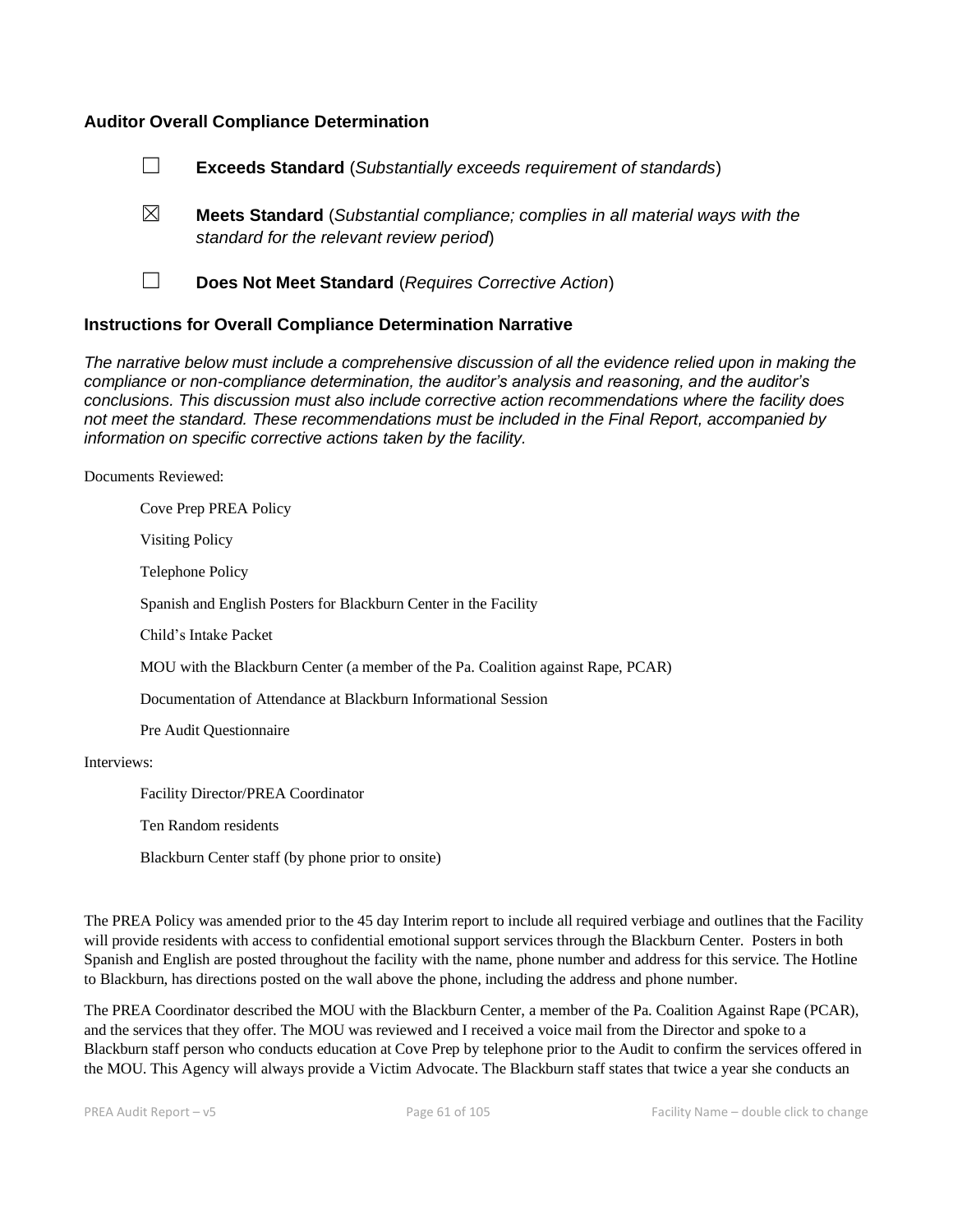informational session for all residents and staff at Cove Prep. This occurred as recently as June 2019. I received documentation of attendance by residents at this session.

The residents who were interviewed state that they can make and receive phone calls one to four times a week. Visiting by parents/grandparents/guardians is once a week on Saturday and Sunday Accommodations are made for those who live far away or can't afford to visit by providing bus, train tickets, airfare, gas cards and hotel arrangements. Not all residents receive visits, but all are entitled to them.

Probation officers, caseworkers, and attorneys are not subject to the visiting or telephone policy and can visit when it is convenient. All residents stated that they could see or call their lawyer if they wanted to. Some Public Defenders visit their clients once a month, or every other month. Several probation officers visit their clients monthly.

Seven out of the ten residents interviewed were able to tell me about the counseling services offered through Blackburn. All ten residents could tell me about the Hotline.

This standard has been met and does not require corrective action.

## **Standard 115.354: Third-party reporting**

### **All Yes/No Questions Must Be Answered by the Auditor to Complete the Report**

#### **115.354 (a)**

- Has the agency established a method to receive third-party reports of sexual abuse and sexual harassment? **⊠** Yes □ No
- Has the agency distributed publicly information on how to report sexual abuse and sexual harassment on behalf of a resident?  $\boxtimes$  Yes  $\Box$  No

#### **Auditor Overall Compliance Determination**

- ☐ **Exceeds Standard** (*Substantially exceeds requirement of standards*)
- ☒ **Meets Standard** (*Substantial compliance; complies in all material ways with the standard for the relevant review period*)

☐ **Does Not Meet Standard** (*Requires Corrective Action*)

#### **Instructions for Overall Compliance Determination Narrative**

*The narrative below must include a comprehensive discussion of all the evidence relied upon in making the compliance or non-compliance determination, the auditor's analysis and reasoning, and the auditor's conclusions. This discussion must also include corrective action recommendations where the facility does not meet the standard. These recommendations must be included in the Final Report, accompanied by information on specific corrective actions taken by the facility.*

Documents Reviewed:

Cove Prep PREA Zero Tolerance Policy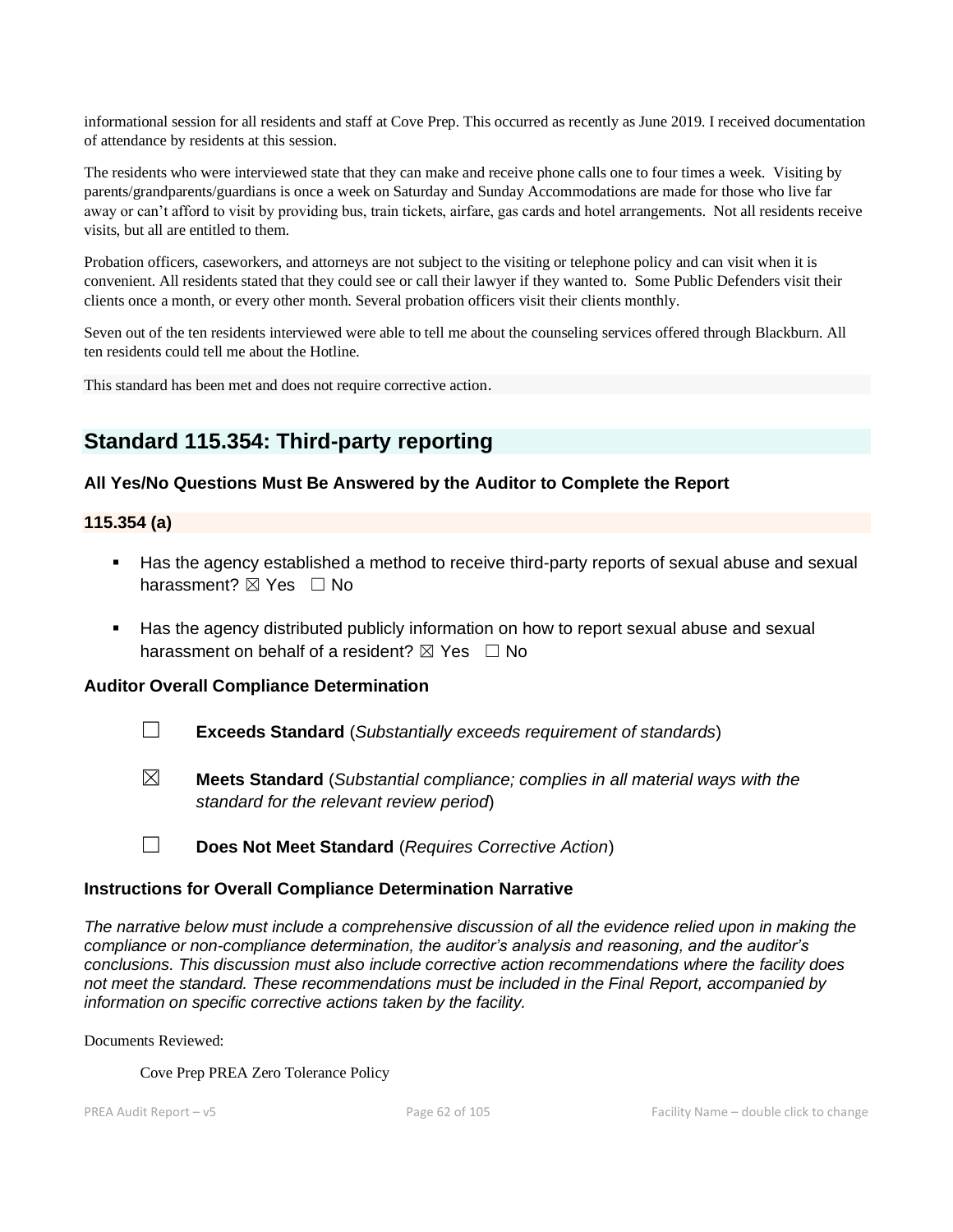Cove Prep website

Pre Audit Questionnaire

The policy was updated prior to the 45 day Interim report to include all required verbiage and requires third party reporting avenues. This information on how to report is publicly disseminated by Cove Prep via the website, which was verified, and it is posted in the facility in the two areas where parents and guardians visit. Parents also receive notification of the grievance process via the Family handbook. There were no third party reports of sexual abuse or sexual harassment in the past 12 months.

This standard has been met and requires no corrective action.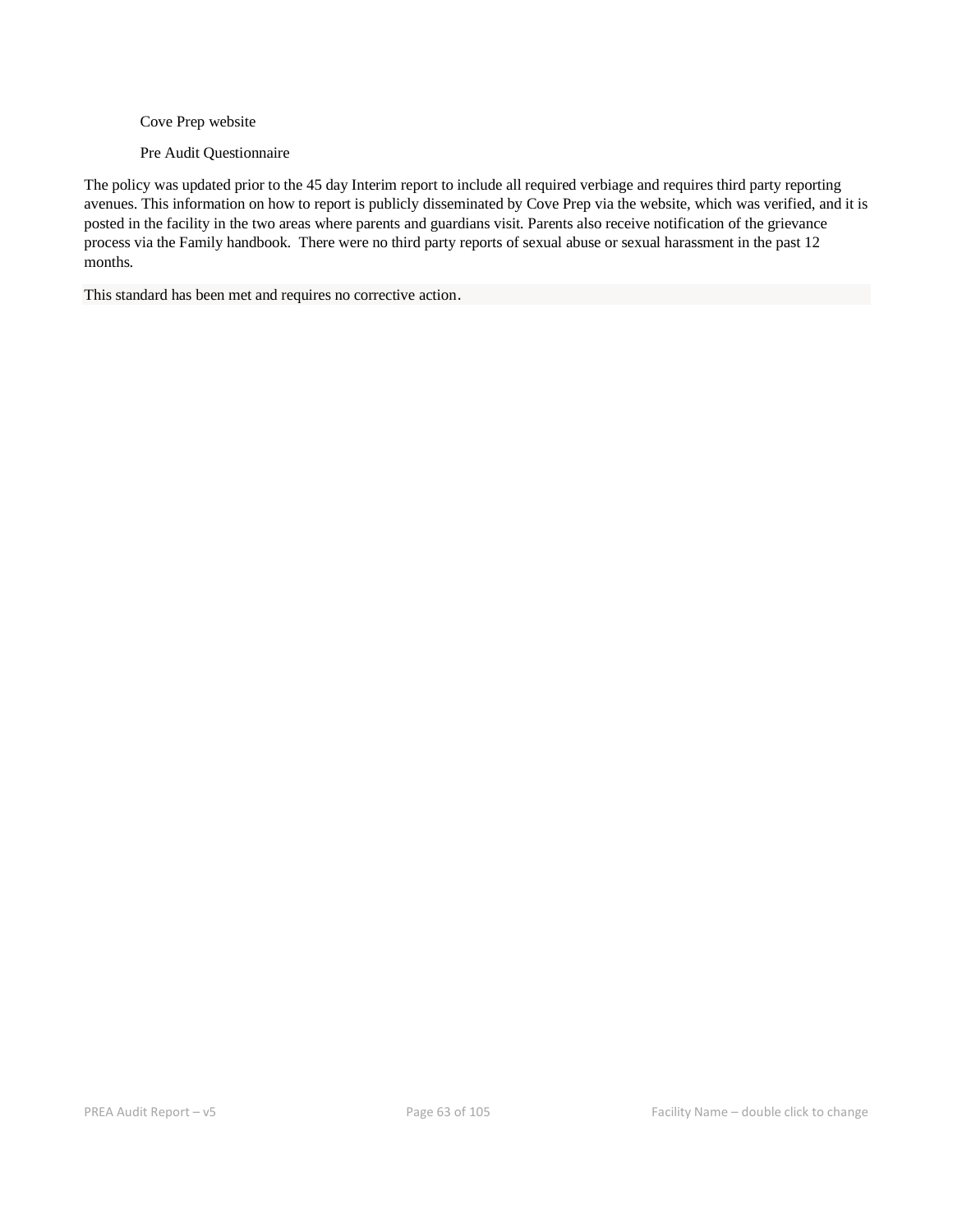# **OFFICIAL RESPONSE FOLLOWING A RESIDENT REPORT**

## **Standard 115.361: Staff and agency reporting duties**

## **All Yes/No Questions Must Be Answered by the Auditor to Complete the Report**

### **115.361 (a)**

- Does the agency require all staff to report immediately and according to agency policy any knowledge, suspicion, or information regarding an incident of sexual abuse or sexual harassment that occurred in a facility, whether or not it is part of the agency?  $\boxtimes$  Yes  $\Box$  No
- Does the agency require all staff to report immediately and according to agency policy any knowledge, suspicion, or information regarding retaliation against residents or staff who reported an incident of sexual abuse or sexual harassment?  $\boxtimes$  Yes  $\Box$  No
- Boes the agency require all staff to report immediately and according to agency policy any knowledge, suspicion, or information regarding any staff neglect or violation of responsibilities that may have contributed to an incident of sexual abuse or sexual harassment or retaliation?  $\boxtimes$  Yes  $\Box$  No

### **115.361 (b)**

■ Does the agency require all staff to comply with any applicable mandatory child abuse reporting laws? ⊠ Yes □ No

#### **115.361 (c)**

Apart from reporting to designated supervisors or officials and designated State or local services agencies, are staff prohibited from revealing any information related to a sexual abuse report to anyone other than to the extent necessary, as specified in agency policy, to make treatment, investigation, and other security and management decisions?  $\boxtimes$  Yes  $\Box$  No

#### **115.361 (d)**

- Are medical and mental health practitioners required to report sexual abuse to designated supervisors and officials pursuant to paragraph (a) of this section as well as to the designated State or local services agency where required by mandatory reporting laws?  $\boxtimes$  Yes  $\Box$  No
- Are medical and mental health practitioners required to inform residents of their duty to report, and the limitations of confidentiality, at the initiation of services?  $\boxtimes$  Yes  $\Box$  No

#### **115.361 (e)**

▪ Upon receiving any allegation of sexual abuse, does the facility head or his or her designee promptly report the allegation to the appropriate office?  $\boxtimes$  Yes  $\Box$  No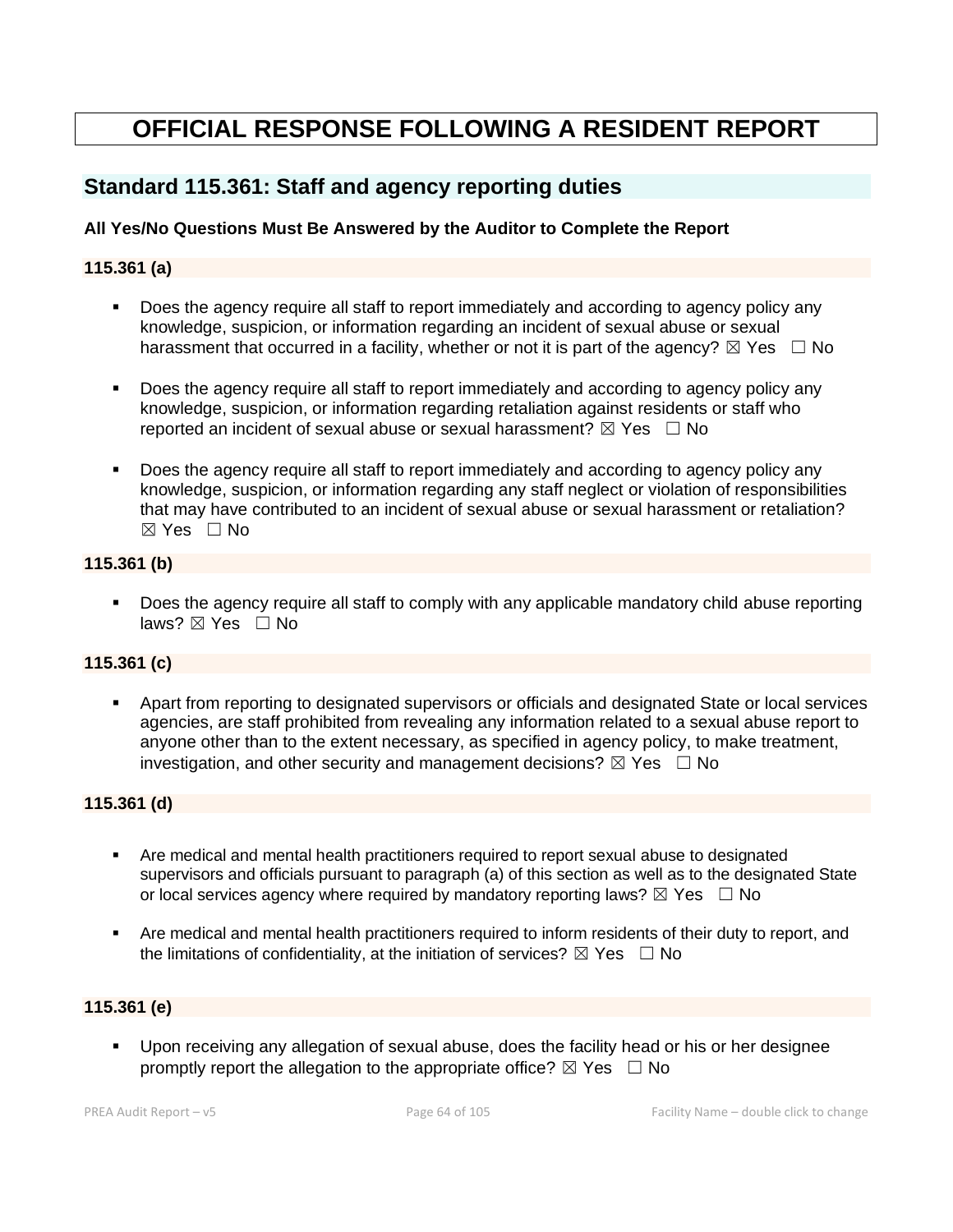- Upon receiving any allegation of sexual abuse, does the facility head or his or her designee promptly report the allegation to the alleged victim's parents or legal guardians unless the facility has official documentation showing the parents or legal guardians should not be notified?  $\boxtimes$  Yes  $\Box$  No
- **.** If an alleged victim is under the guardianship of the child welfare system, does the facility head or his or her designee promptly report the allegation to the alleged victim's caseworker instead of the parents or legal guardians?  $\boxtimes$  Yes  $\Box$  No
- **•** If a juvenile court retains jurisdiction over the alleged victim, does the facility head or designee also report the allegation to the juvenile's attorney or other legal representative of record within 14 days of receiving the allegation?  $\boxtimes$  Yes  $\Box$  No

### **115.361 (f)**

▪ Does the facility report all allegations of sexual abuse and sexual harassment, including thirdparty and anonymous reports, to the facility's designated investigators?  $\Box$  Yes  $\boxtimes$  No

#### **Auditor Overall Compliance Determination**

- ☐ **Exceeds Standard** (*Substantially exceeds requirement of standards*)
- ☒ **Meets Standard** (*Substantial compliance; complies in all material ways with the standard for the relevant review period*)
- ☐ **Does Not Meet Standard** (*Requires Corrective Action*)

#### **Instructions for Overall Compliance Determination Narrative**

*The narrative below must include a comprehensive discussion of all the evidence relied upon in making the compliance or non-compliance determination, the auditor's analysis and reasoning, and the auditor's conclusions. This discussion must also include corrective action recommendations where the facility does not meet the standard. These recommendations must be included in the Final Report, accompanied by information on specific corrective actions taken by the facility.*

Documents Reviewed:

Cove Prep PREA Policy

Pa. Child Protective Services Law

Training Logs

Pa. Department of Human Services 3800 Residential Child Care Regulations

Pre Audit Questionnaire

#### Interviews: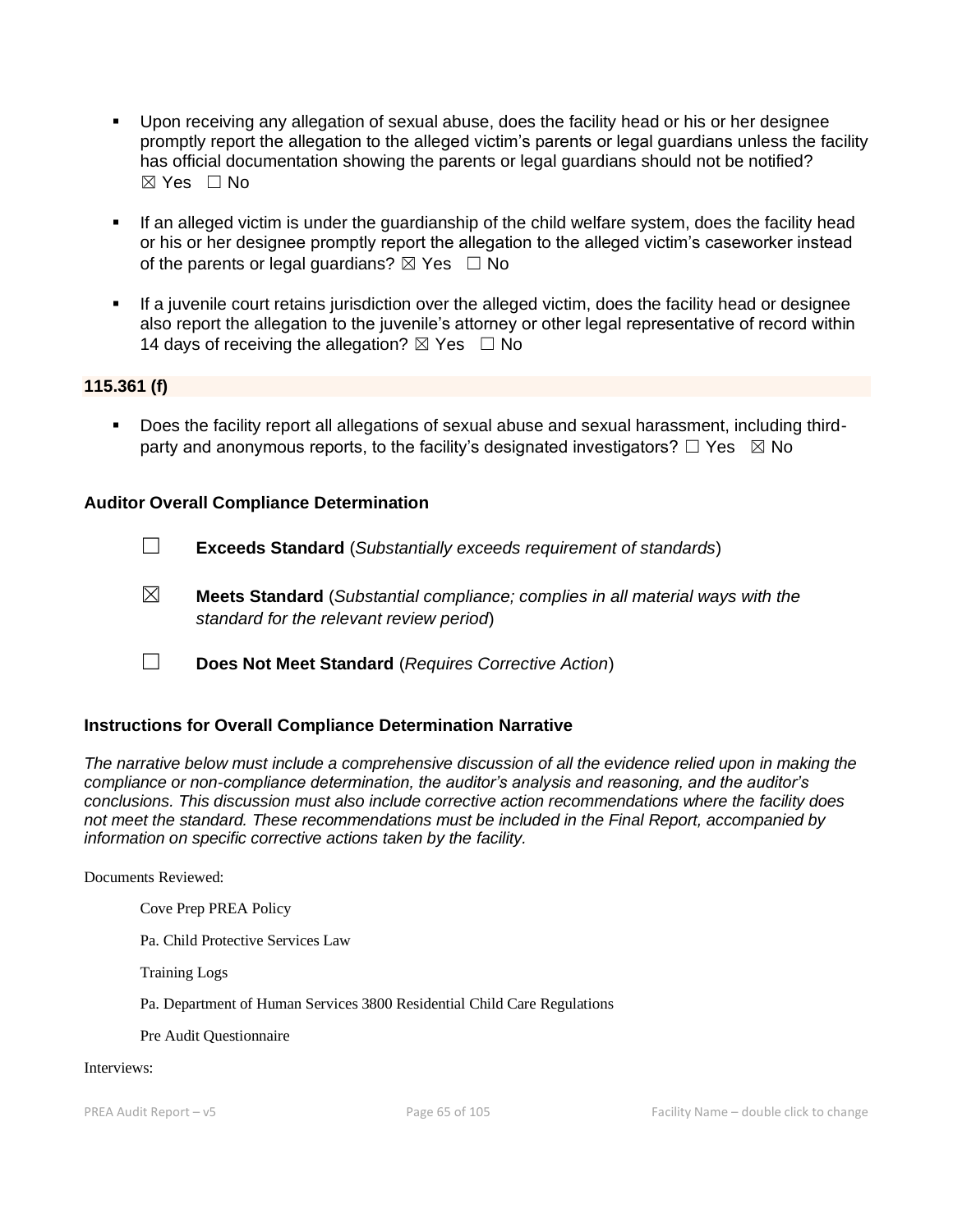PREA Coordinator/Facility Director Twelve Contracted Staff Nursing Coordinator Clinical Manager

The PREA policy as well as the Pennsylvania Child Protective Services Act requires that all staff immediately report any knowledge or suspicion of sexual abuse, sexual harassment, or retaliation. All staff are mandated reporters. All staff receive mandated reporter training as per the Pa. DHS 3800 Residential Child Care Regulations. All staff interviewed knew that they must report to Pa. Child Line under penalty of Law. The contracted employees, who are Medical staff and the School District employee are also mandated reporters and must receive Mandated reporter training on a regular basis for licensure.

The Facility Director states that the PA. 3800 regulations require a report within 24 hours, documenting notification of the parent, guardian, probation officer, caseworker and court. He stated that if there is an attorney of record, they would also be notified and if there was a court order prohibiting a parent from notification, they would contact a guardian. This information is contained on what is called a HCSIS report. This is an acronym for a Pa. DHS notification requirement that must be completed within 24 hours of the incident.

The Clinical Manager and the Nursing Coordinator both stated that residents sign an informed consent as part of the Intake process, but are reminded "when things come up" of the mandated reporting responsibility.

The PREA Policy was updated prior to the 45 day Interim report to include all required verbiage.

This standard has been met and there is no need for corrective action.

## **Standard 115.362: Agency protection duties**

## **All Yes/No Questions Must Be Answered by the Auditor to Complete the Report**

#### **115.362 (a)**

▪ When the agency learns that a resident is subject to a substantial risk of imminent sexual abuse, does it take immediate action to protect the resident?  $\boxtimes$  Yes  $\Box$  No

#### **Auditor Overall Compliance Determination**

- ☐ **Exceeds Standard** (*Substantially exceeds requirement of standards*)
- ☒ **Meets Standard** (*Substantial compliance; complies in all material ways with the standard for the relevant review period*)
- ☐ **Does Not Meet Standard** (*Requires Corrective Action*)

#### **Instructions for Overall Compliance Determination Narrative**

*The narrative below must include a comprehensive discussion of all the evidence relied upon in making the compliance or non-compliance determination, the auditor's analysis and reasoning, and the auditor's conclusions. This discussion must also include corrective action recommendations where the facility does*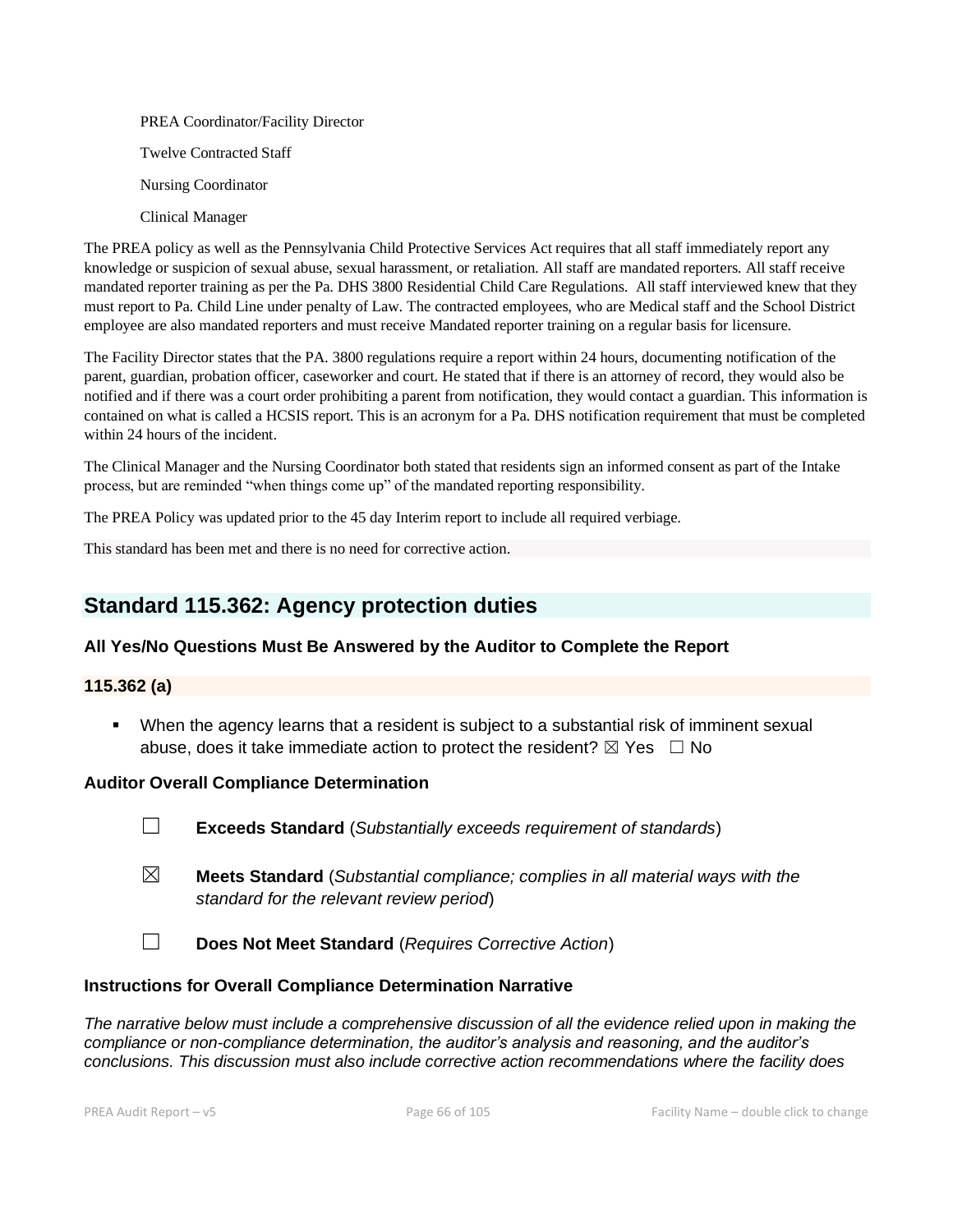*not meet the standard. These recommendations must be included in the Final Report, accompanied by information on specific corrective actions taken by the facility.*

Documents Reviewed:

Cove Prep PREA Zero Tolerance policy

Pre Audit Questionnaire

Interviews:

PREA Coordinator/Facility Director

Twelve random staff

There have been no incidents in the past twelve months where a resident was at substantial risk of imminent sexual abuse.

After reviewing the policy and interviewing the 12 random staff and the PREA Coordinator/Facility Director, I believe that any report of imminent sexual abuse would be handled immediately and properly as outlined in the policy and required by the Standard. This would include a safety plan that could remove a child from their room, change their roommates or remove the child from the facility if need be.

The policy was updated prior to the 45 day Interim report to include all required verbiage for this standard.

This standard has been met. There is no corrective action necessary.

## **Standard 115.363: Reporting to other confinement facilities**

## **All Yes/No Questions Must Be Answered by the Auditor to Complete the Report**

#### **115.363 (a)**

- Upon receiving an allegation that a resident was sexually abused while confined at another facility, does the head of the facility that received the allegation notify the head of the facility or appropriate office of the agency where the alleged abuse occurred?  $\boxtimes$  Yes  $\Box$  No
- Does the head of the facility that received the allegation also notify the appropriate investigative agency? ⊠ Yes □ No

## **115.363 (b)**

**EXT** Is such notification provided as soon as possible, but no later than 72 hours after receiving the allegation?  $\boxtimes$  Yes  $\Box$  No

#### **115.363 (c)**

**•** Does the agency document that it has provided such notification?  $\boxtimes$  Yes  $\Box$  No

## **115.363 (d)**

■ Does the facility head or agency office that receives such notification ensure that the allegation is investigated in accordance with these standards?  $\boxtimes$  Yes  $\Box$  No

## **Auditor Overall Compliance Determination**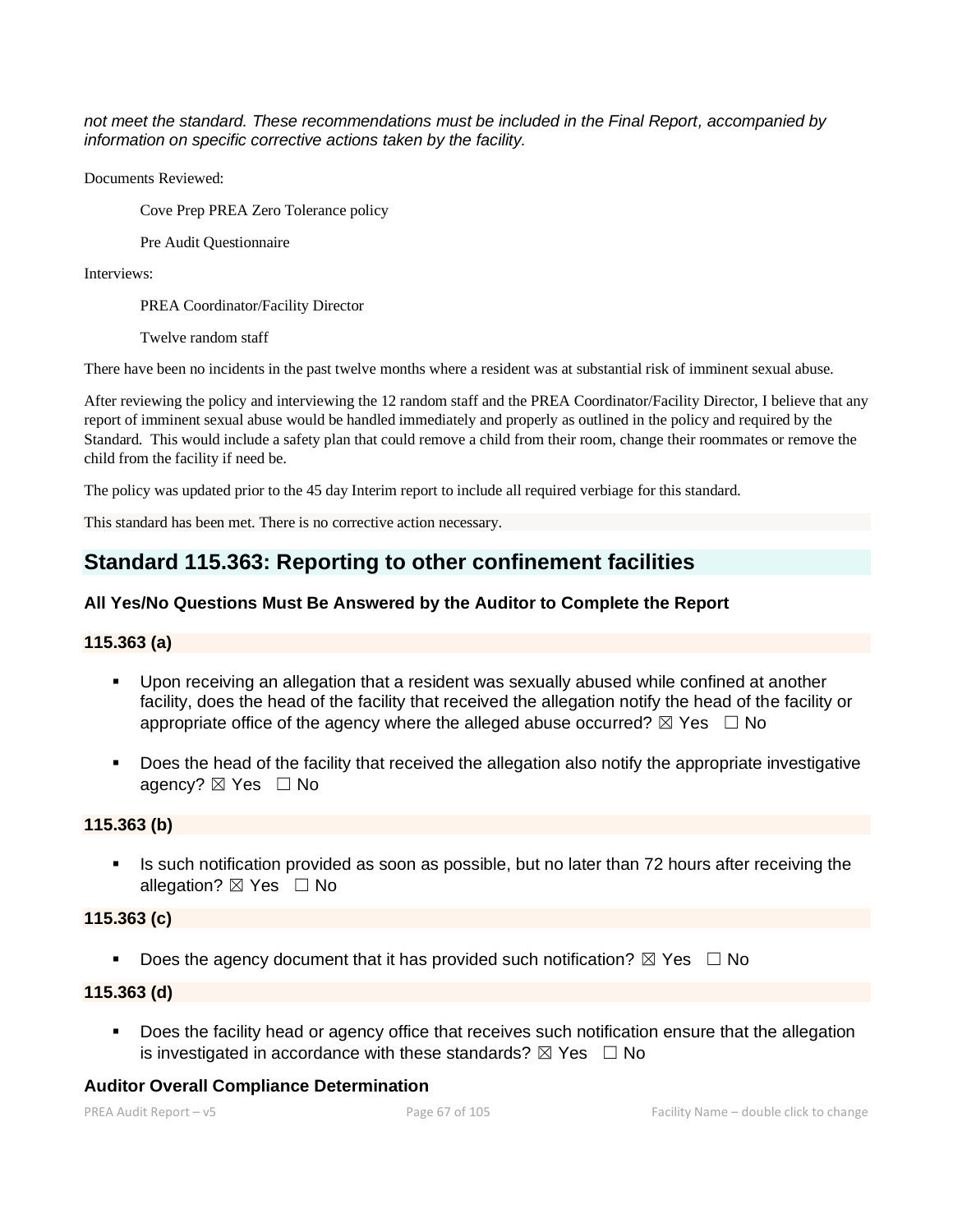- ☐ **Exceeds Standard** (*Substantially exceeds requirement of standards*)
- ☒ **Meets Standard** (*Substantial compliance; complies in all material ways with the standard for the relevant review period*)
- ☐ **Does Not Meet Standard** (*Requires Corrective Action*)

#### **Instructions for Overall Compliance Determination Narrative**

*The narrative below must include a comprehensive discussion of all the evidence relied upon in making the compliance or non-compliance determination, the auditor's analysis and reasoning, and the auditor's conclusions. This discussion must also include corrective action recommendations where the facility does not meet the standard. These recommendations must be included in the Final Report, accompanied by information on specific corrective actions taken by the facility.*

Documents Reviewed:

Cove Prep PREA Policy

Pa. Child Protective Services Law

Pre Audit Questionnaire

Interview:

Facility Director

There have been no incidents that have required reports to other facilities within the past twelve months. Cove Prep has not received any reports of incidents that have occurred at other facilities.

The policy clearly states that if a resident reports a sexual abuse that occurred at another facility to a staff person, it will be reported to Child Line and documented. The Facility Director or Clinical Manager will notify the Director at the facility where the alleged abuse occurred and will document that notification. This will occur within 24 hours.

If a report is made at another facility regarding an allegation that occurred at Cove Prep, it will be reported to the PREA Coordinator/Facility Director or Clinical Manager, who will contact Child Line and the Pa. State Police and will document within 24 hours of receiving the report. All other parties, parents, guardians, POs, and caseworkers, will also be notified within 24 hours.

This standard has been met. There is no need for corrective action.

## **Standard 115.364: Staff first responder duties**

## **All Yes/No Questions Must Be Answered by the Auditor to Complete the Report**

**115.364 (a)**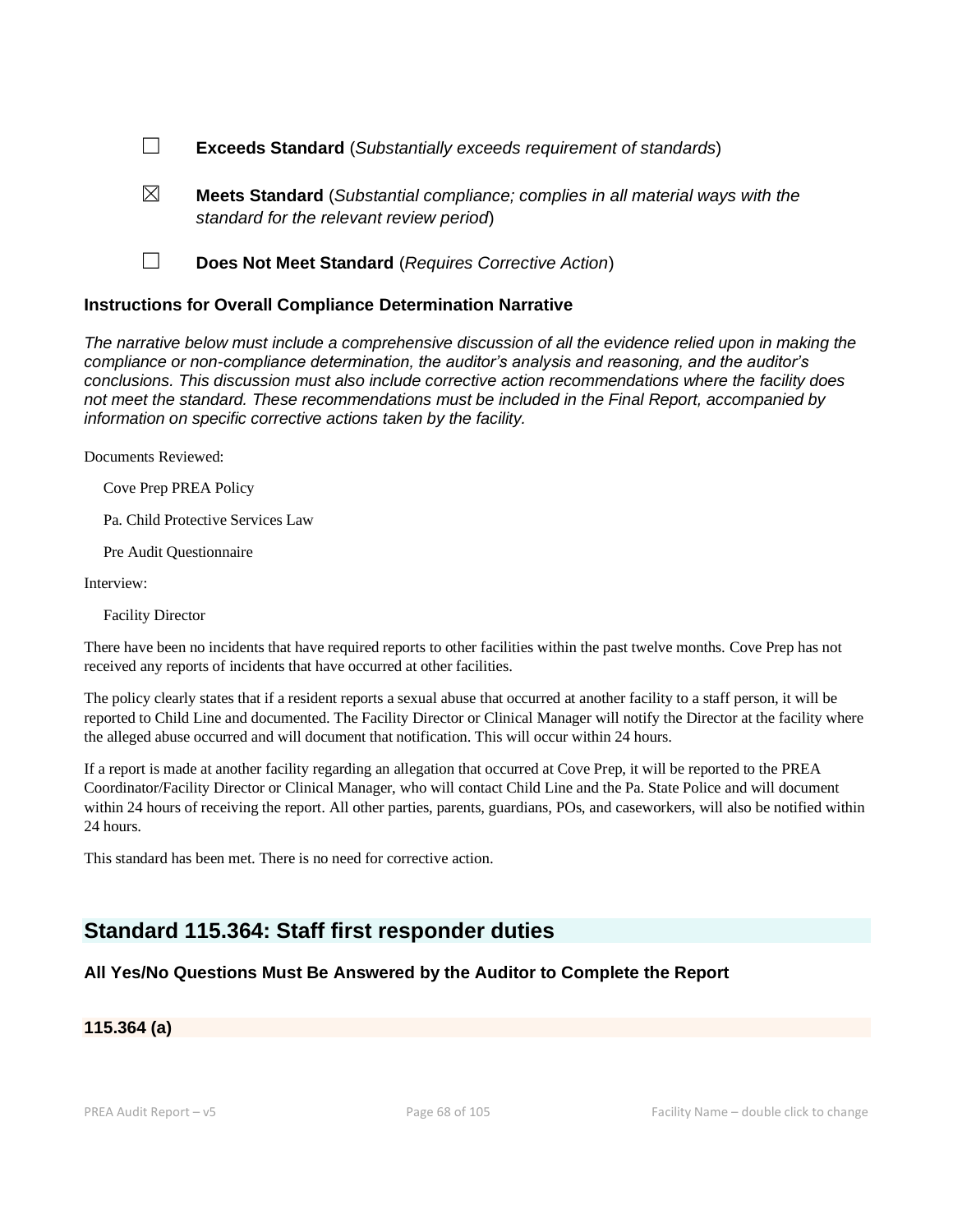- Upon learning of an allegation that a resident was sexually abused, is the first security staff member to respond to the report required to: Separate the alleged victim and abuser? ☒ Yes ☐ No
- Upon learning of an allegation that a resident was sexually abused, is the first security staff member to respond to the report required to: Preserve and protect any crime scene until appropriate steps can be taken to collect any evidence?  $\boxtimes$  Yes  $\Box$  No
- Upon learning of an allegation that a resident was sexually abused, is the first security staff member to respond to the report required to: Request that the alleged victim not take any actions that could destroy physical evidence, including, as appropriate, washing, brushing teeth, changing clothes, urinating, defecating, smoking, drinking, or eating, if the abuse occurred within a time period that still allows for the collection of physical evidence?  $\boxtimes$  Yes  $\Box$  No
- Upon learning of an allegation that a resident was sexually abused, is the first security staff member to respond to the report required to: Ensure that the alleged abuser does not take any actions that could destroy physical evidence, including, as appropriate, washing, brushing teeth, changing clothes, urinating, defecating, smoking, drinking, or eating, if the abuse occurred within a time period that still allows for the collection of physical evidence?  $\boxtimes$  Yes  $\Box$  No

## **115.364 (b)**

**.** If the first staff responder is not a security staff member, is the responder required to request that the alleged victim not take any actions that could destroy physical evidence, and then notify security staff?  $\boxtimes$  Yes  $\Box$  No

## **Auditor Overall Compliance Determination**

- ☐ **Exceeds Standard** (*Substantially exceeds requirement of standards*)
- ☒ **Meets Standard** (*Substantial compliance; complies in all material ways with the standard for the relevant review period*)
- 
- ☐ **Does Not Meet Standard** (*Requires Corrective Action*)

## **Instructions for Overall Compliance Determination Narrative**

*The narrative below must include a comprehensive discussion of all the evidence relied upon in making the compliance or non-compliance determination, the auditor's analysis and reasoning, and the auditor's conclusions. This discussion must also include corrective action recommendations where the facility does not meet the standard. These recommendations must be included in the Final Report, accompanied by information on specific corrective actions taken by the facility.*

Documents Reviewed:

Cove Prep PREA Policy

Pre Audit Questionnaire

Interviews: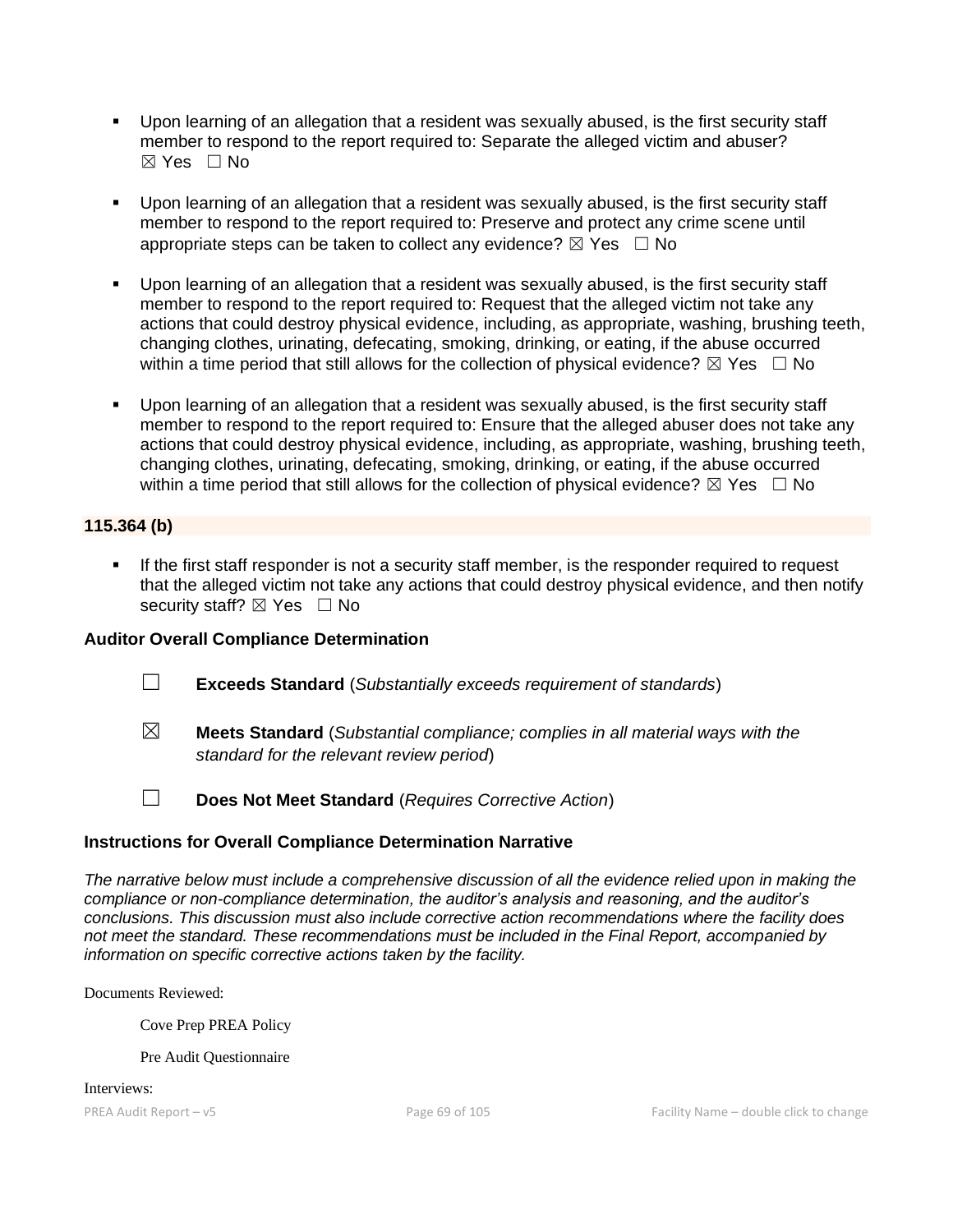#### Twelve Random Staff

There have been no incidents in the past twelve months that have required first responder actions.

The policy contains the following first responder duties: Seek assistance, separate the victims, Secure the Scene, Report to your Supervisor and Document. This is contained in the staff training curriculum. When interviewed, the twelve random staff were able to discuss their first responder duties although they have not had to practice them.

The policy also contains the provision that, if a first responder is not a child care staff, they are to protect the scene and immediately notify a child care staff.

The policy was updated prior to the 45 day Interim report to include all required verbiage for this standard.

This standard has been met. There is no need for corrective action.

## **Standard 115.365: Coordinated response**

### **All Yes/No Questions Must Be Answered by the Auditor to Complete the Report**

#### **115.365 (a)**

■ Has the facility developed a written institutional plan to coordinate actions among staff first responders, medical and mental health practitioners, investigators, and facility leadership taken in response to an incident of sexual abuse?  $\boxtimes$  Yes  $\Box$  No

#### **Auditor Overall Compliance Determination**

- ☐ **Exceeds Standard** (*Substantially exceeds requirement of standards*)
- ☒ **Meets Standard** (*Substantial compliance; complies in all material ways with the standard for the relevant review period*)
- ☐ **Does Not Meet Standard** (*Requires Corrective Action*)

#### **Instructions for Overall Compliance Determination Narrative**

*The narrative below must include a comprehensive discussion of all the evidence relied upon in making the compliance or non-compliance determination, the auditor's analysis and reasoning, and the auditor's conclusions. This discussion must also include corrective action recommendations where the facility does not meet the standard. These recommendations must be included in the Final Report, accompanied by information on specific corrective actions taken by the facility.*

Documents Reviewed:

Cove Prep PREA policy

Pre Audit Questionnaire

Interviews:

PREA Coordinator/Facility Director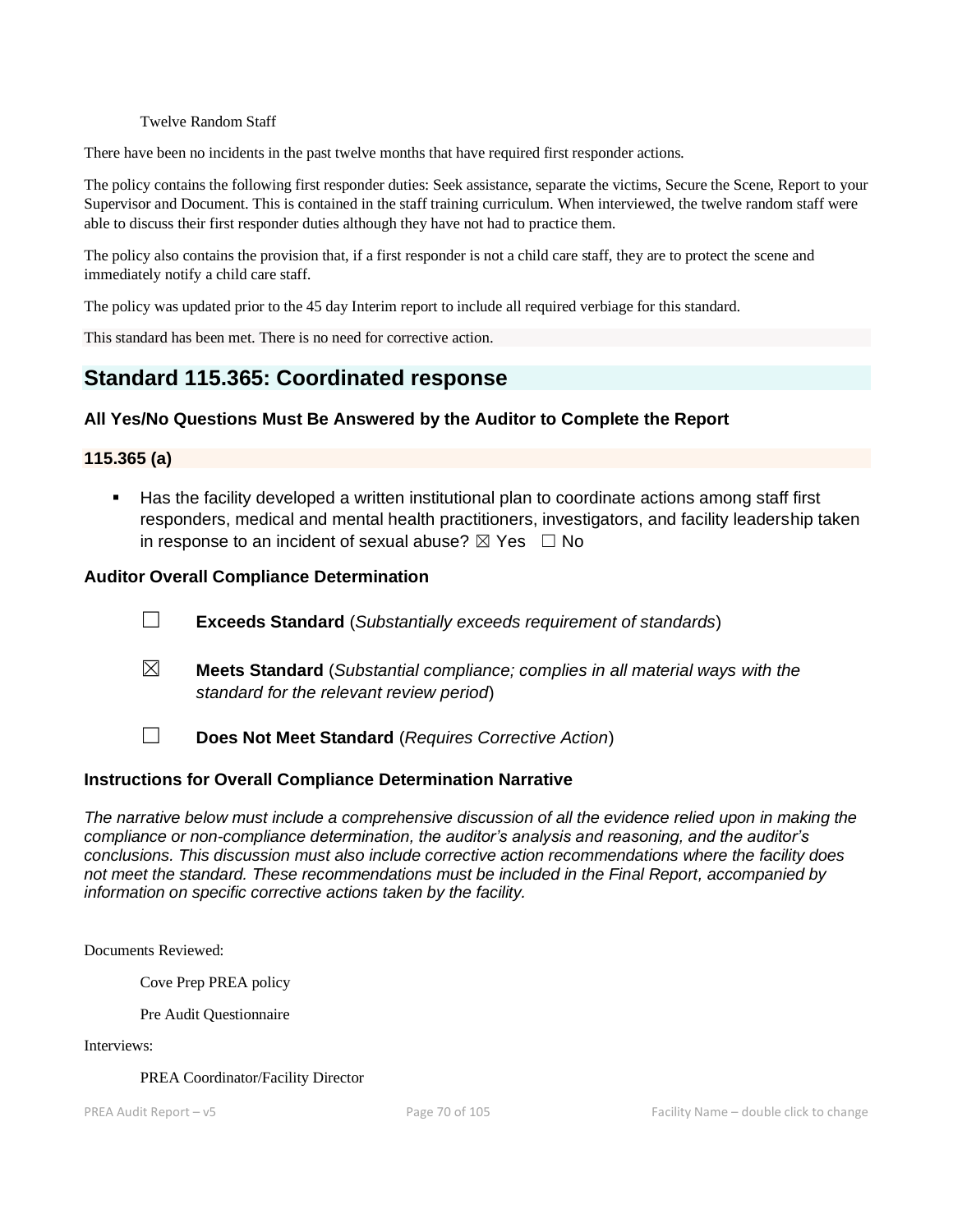There have been no incidents in the past twelve months that have required the use of the Coordinated Response, which is described in the Zero tolerance policy. The Facility Director states that he would be notified, as he is for many other kinds of incidents, and he would respond to the facility.

The policy and procedure meet the standard. The policy was updated prior to the 45 day Interim report to include required verbiage for this standard.

This standard has been met. There is no need for corrective action.

## **Standard 115.366: Preservation of ability to protect residents from contact with abusers**

### **All Yes/No Questions Must Be Answered by the Auditor to Complete the Report**

#### **115.366 (a)**

■ Are both the agency and any other governmental entities responsible for collective bargaining on the agency's behalf prohibited from entering into or renewing any collective bargaining agreement or other agreement that limits the agency's ability to remove alleged staff sexual abusers from contact with any residents pending the outcome of an investigation or of a determination of whether and to what extent discipline is warranted?  $\boxtimes$  Yes  $\Box$  No

#### **115.366 (b)**

■ Auditor is not required to audit this provision.

## **Auditor Overall Compliance Determination**

- ☐ **Exceeds Standard** (*Substantially exceeds requirement of standards*)
- ☒ **Meets Standard** (*Substantial compliance; complies in all material ways with the standard for the relevant review period*)
- 
- ☐ **Does Not Meet Standard** (*Requires Corrective Action*)

#### **Instructions for Overall Compliance Determination Narrative**

*The narrative below must include a comprehensive discussion of all the evidence relied upon in making the compliance or non-compliance determination, the auditor's analysis and reasoning, and the auditor's conclusions. This discussion must also include corrective action recommendations where the facility does not meet the standard. These recommendations must be included in the Final Report, accompanied by information on specific corrective actions taken by the facility.*

Documents Reviewed:

Cove Prep PREA Policy

Pa. Child Protective Services Law

Pre Audit Questionnaire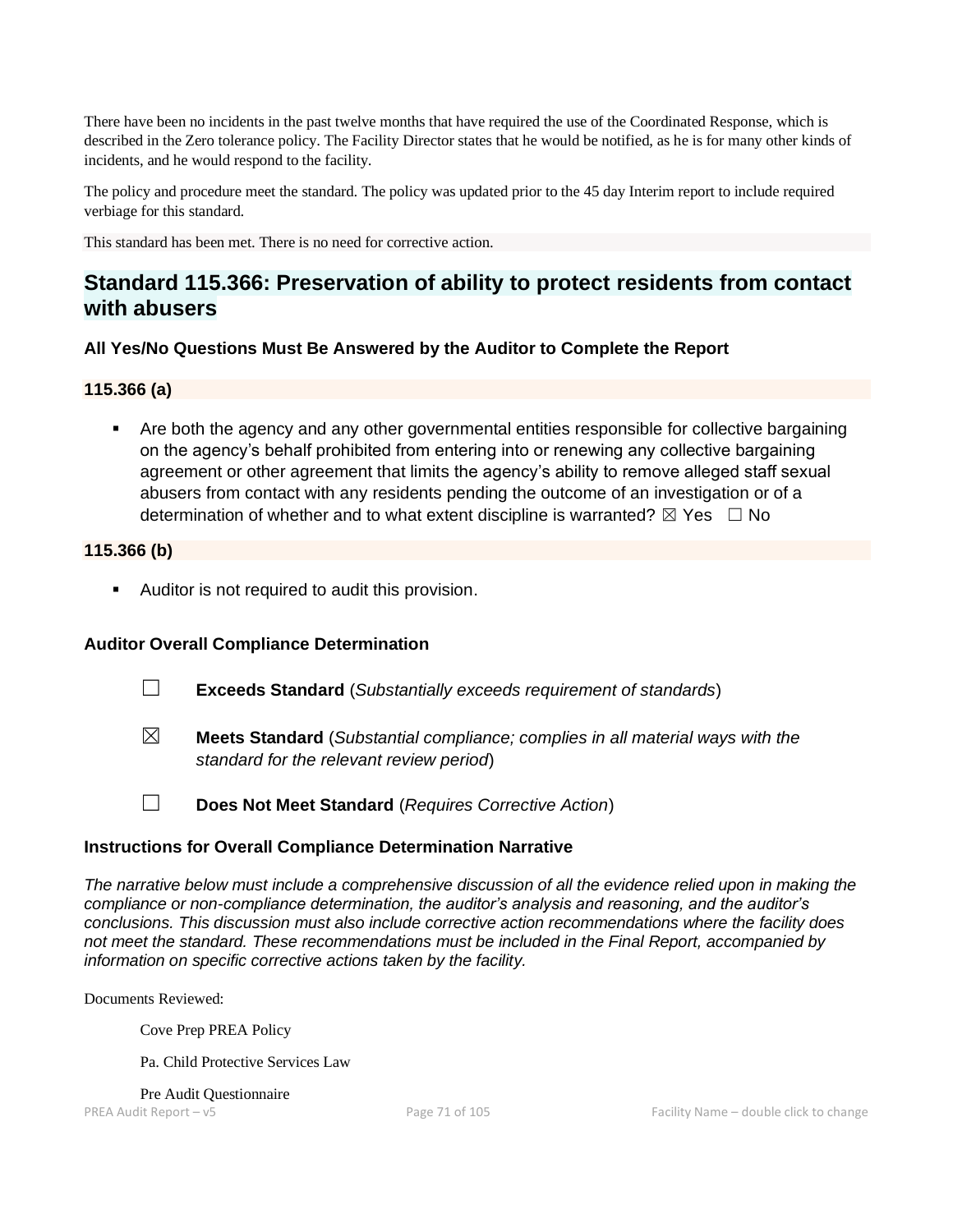Interviews:

Facility Director

There are no Unions or bargaining units at Cove Prep. The PREA policy states that there is nothing that prohibits the facility from removing the offender from contact with the residents during a sexual abuse investigation.

An interview with the Director, shows that any time there is an allegation, a plan of safety for the specific resident and all the residents is put in place and this always includes removing the staff person from contact with the resident or residents, depending upon the allegation. This is required by the Pa. CPSL.

This standard has been met. There is no corrective action that is needed.

## **Standard 115.367: Agency protection against retaliation**

## **All Yes/No Questions Must Be Answered by the Auditor to Complete the Report**

### **115.367 (a)**

- Has the agency established a policy to protect all residents and staff who report sexual abuse or sexual harassment or cooperate with sexual abuse or sexual harassment investigations from retaliation by other residents or staff?  $\boxtimes$  Yes  $\Box$  No
- Has the agency designated which staff members or departments are charged with monitoring retaliation? **⊠** Yes □ No

#### **115.367 (b)**

**• Does the agency employ multiple protection measures, such as housing changes or transfers** for resident victims or abusers, removal of alleged staff or resident abusers from contact with victims, and emotional support services, for residents or staff who fear retaliation for reporting sexual abuse or sexual harassment or for cooperating with investigations,?  $\boxtimes$  Yes  $\Box$  No

#### **115.367 (c)**

- Except in instances where the agency determines that a report of sexual abuse is unfounded, for at least 90 days following a report of sexual abuse, does the agency monitor: The conduct and treatment of residents or staff who reported the sexual abuse to see if there are changes that may suggest possible retaliation by residents or staff?  $\boxtimes$  Yes  $\Box$  No
- **Except in instances where the agency determines that a report of sexual abuse is unfounded,** for at least 90 days following a report of sexual abuse, does the agency monitor: The conduct and treatment of residents who were reported to have suffered sexual abuse to see if there are changes that may suggest possible retaliation by residents or staff?  $\boxtimes$  Yes  $\Box$  No
- **Except in instances where the agency determines that a report of sexual abuse is unfounded,** for at least 90 days following a report of sexual abuse, does the agency: Act promptly to remedy any such retaliation?  $\boxtimes$  Yes  $\Box$  No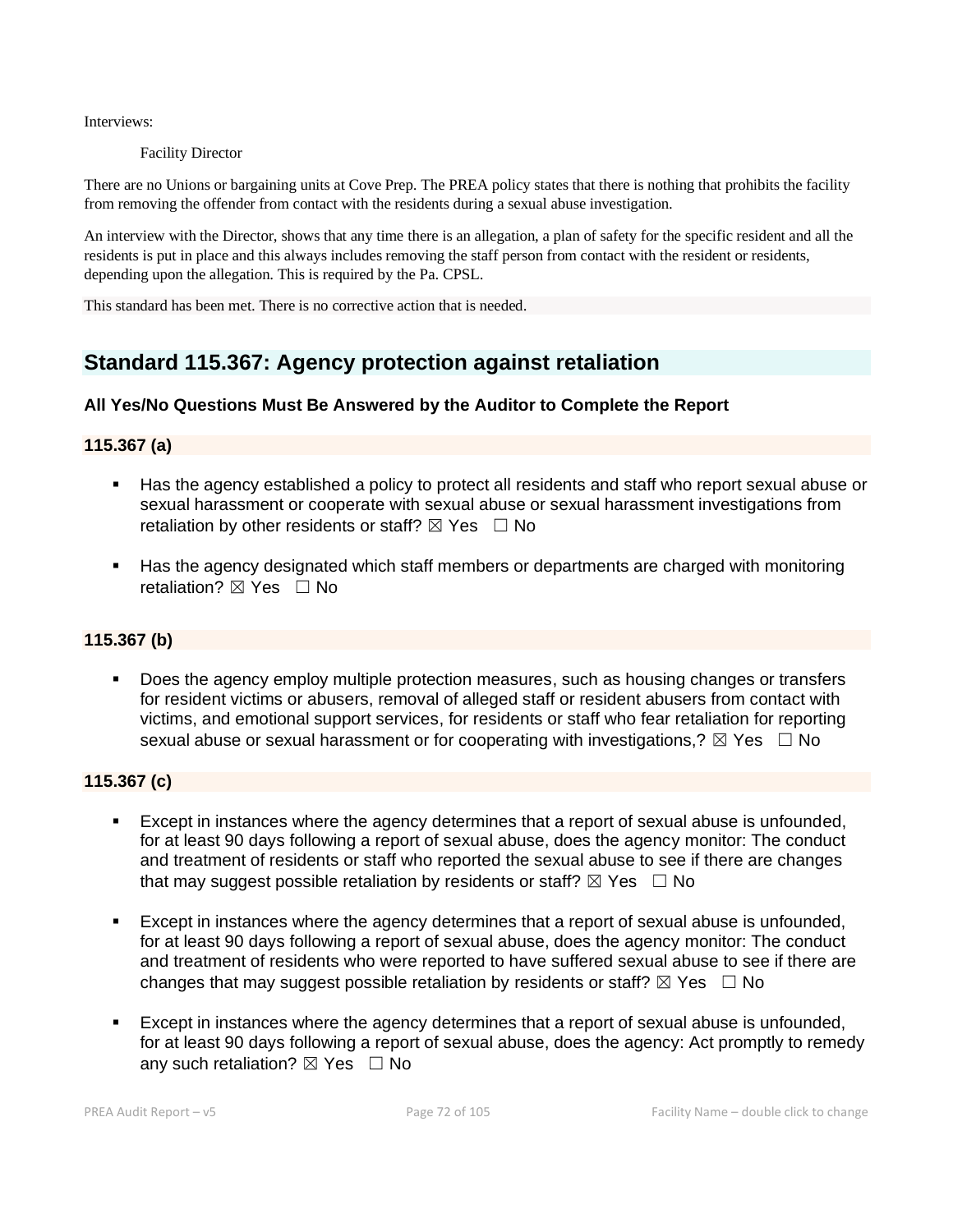- Except in instances where the agency determines that a report of sexual abuse is unfounded, for at least 90 days following a report of sexual abuse, does the agency monitor: Any resident disciplinary reports?  $\boxtimes$  Yes  $\Box$  No
- Except in instances where the agency determines that a report of sexual abuse is unfounded, for at least 90 days following a report of sexual abuse, does the agency monitor: Resident housing changes?  $\boxtimes$  Yes  $\Box$  No
- Except in instances where the agency determines that a report of sexual abuse is unfounded, for at least 90 days following a report of sexual abuse, does the agency monitor: Resident program changes?  $\boxtimes$  Yes  $\Box$  No
- **Except in instances where the agency determines that a report of sexual abuse is unfounded,** for at least 90 days following a report of sexual abuse, does the agency monitor: Negative performance reviews of staff?  $\boxtimes$  Yes  $\Box$  No
- Except in instances where the agency determines that a report of sexual abuse is unfounded, for at least 90 days following a report of sexual abuse, does the agency monitor: Reassignments of staff?  $\boxtimes$  Yes  $\Box$  No
- Does the agency continue such monitoring beyond 90 days if the initial monitoring indicates a continuing need? ☒ Yes ☐ No

# **115.367 (d)**

**.** In the case of residents, does such monitoring also include periodic status checks? ☒ Yes ☐ No

# **115.367 (e)**

**EXT** If any other individual who cooperates with an investigation expresses a fear of retaliation, does the agency take appropriate measures to protect that individual against retaliation?  $\boxtimes$  Yes  $\Box$  No

#### **115.367 (f)**

■ Auditor is not required to audit this provision.

# **Auditor Overall Compliance Determination**

- 
- ☐ **Exceeds Standard** (*Substantially exceeds requirement of standards*)
- ☒ **Meets Standard** (*Substantial compliance; complies in all material ways with the standard for the relevant review period*)
- ☐ **Does Not Meet Standard** (*Requires Corrective Action*)

#### **Instructions for Overall Compliance Determination Narrative**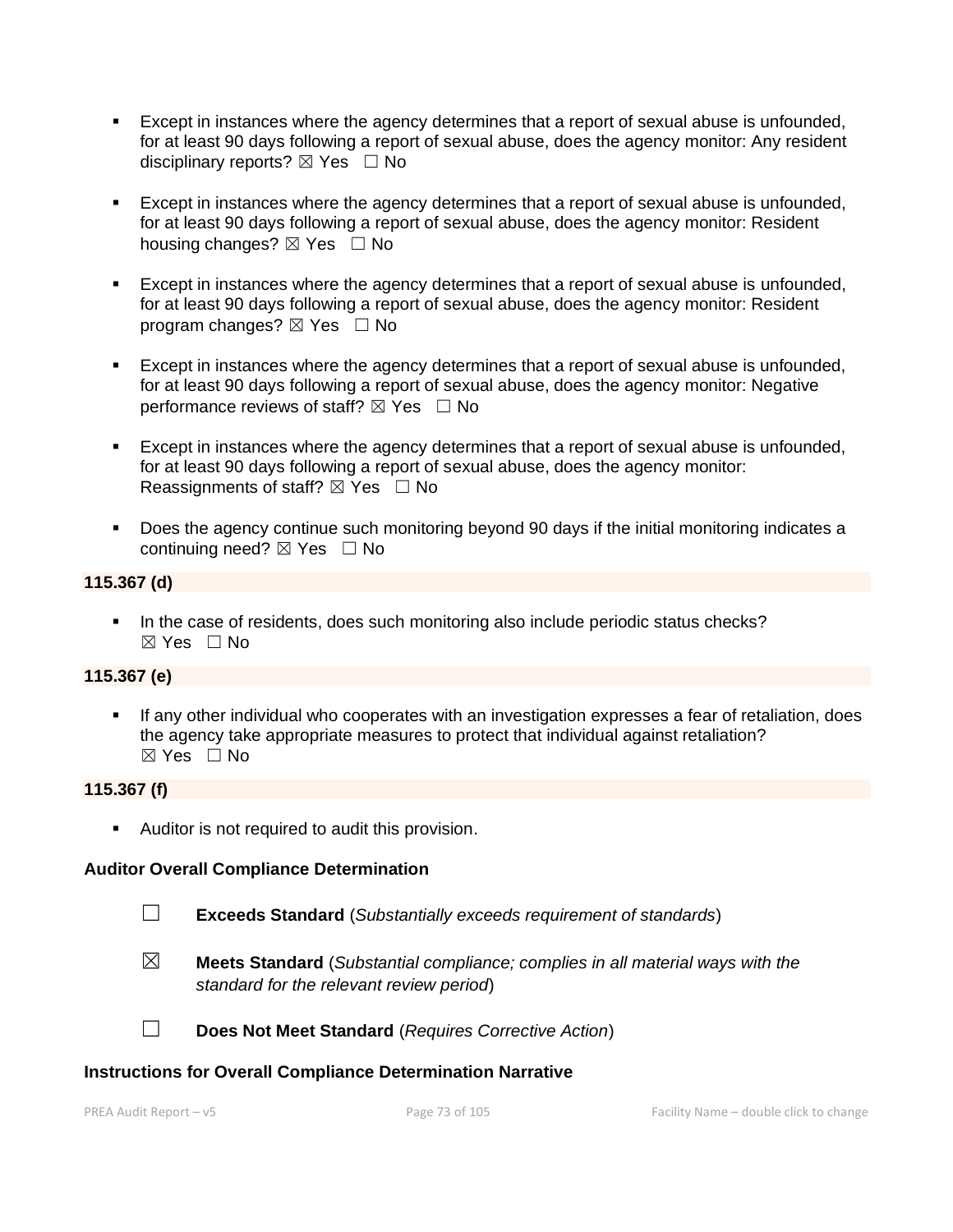*The narrative below must include a comprehensive discussion of all the evidence relied upon in making the compliance or non-compliance determination, the auditor's analysis and reasoning, and the auditor's conclusions. This discussion must also include corrective action recommendations where the facility does not meet the standard. These recommendations must be included in the Final Report, accompanied by information on specific corrective actions taken by the facility.*

Documents Reviewed:

Cove Prep PREA Zero Tolerance Policy

Retaliation Monitoring Form

Observation Form

Pre Audit Questionnaire

Interviews:

Facility Director/PREA Coordinator

#### Milieu Manager

The Cove Prep PREA policy requires that a staff person monitor retaliation of anyone who reports an incident of sexual abuse or sexual harassment or who cooperates in the investigation. The staff persons charged with monitoring retaliation at Cove Prep are the Shift Supervisors and the Milieu Manager. I interviewed the Milieu Manager who supervises all staff including the Shift Supervisors and the Residents. He states that he would prevent retaliation by advising the victim and everyone involved in an incident that "there will be no retaliation". He would institute a safety plan by changing a room or unit assignment, changing a "group" and changing a classroom. He would communicate with everyone to keep aware of the situation. He would also do a status check at least weekly and more often if need be and would do so for length of stay, which may exceed the 90 day requirement in policy. He would document this monitoring on the Retaliation Monitoring Form and on the observation form. He would monitor the kid's demeanor, out of normal behavior, isolation, refusing to meet expectations and staff reports. He would monitor work performance of staff, including tardiness, and decline in work.

He stated that anytime there is a report of sexual abuse, whether it is resident on resident or staff on resident, the Pa. 3800 child care regulations require a safety plan which includes separation of the alleged perpetrator and victim. This could include changing a staff's work assignment, or suspension. It could include moving the child's room, unit, or program. Any such incident requires a Safety Plan.

Ultimately, a staff person could be suspended or terminated and a resident could be discharged.

The policy was updated prior to the 45 day Interim report to include all verbiage for this standard.

This standard has been met. There is no need for corrective action.

# **Standard 115.368: Post-allegation protective custody**

# **All Yes/No Questions Must Be Answered by the Auditor to Complete the Report**

#### **115.368 (a)**

Is any and all use of segregated housing to protect a resident who is alleged to have suffered sexual abuse subject to the requirements of § 115.342?  $\Box$  Yes  $\boxtimes$  No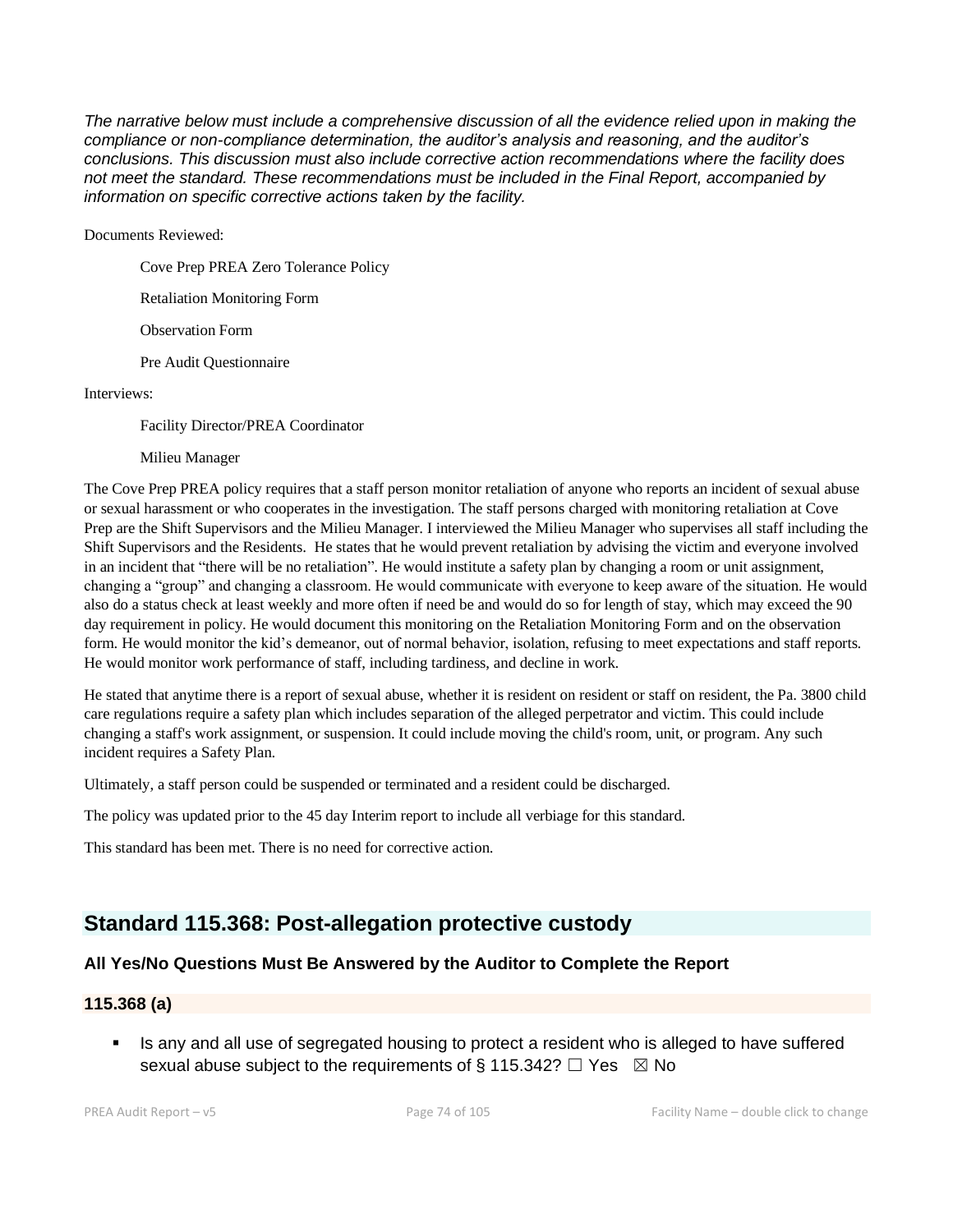#### **Auditor Overall Compliance Determination**



- ☒ **Meets Standard** (*Substantial compliance; complies in all material ways with the standard for the relevant review period*)
- 

☐ **Does Not Meet Standard** (*Requires Corrective Action*)

#### **Instructions for Overall Compliance Determination Narrative**

*The narrative below must include a comprehensive discussion of all the evidence relied upon in making the compliance or non-compliance determination, the auditor's analysis and reasoning, and the auditor's conclusions. This discussion must also include corrective action recommendations where the facility does not meet the standard. These recommendations must be included in the Final Report, accompanied by information on specific corrective actions taken by the facility.*

Documents Reviewed:

Cove Prep PREA Policy

Pennsylvania 3800 Child Care Regulations

Pre Audit Questionnaire

Interviews:

Facility Director

This standard does not apply. There is no use of isolation. It is prohibited by both Cove Prep Policy and the Pa. Department of Human Services 3800 Child Care Regulations.

This standard has been met.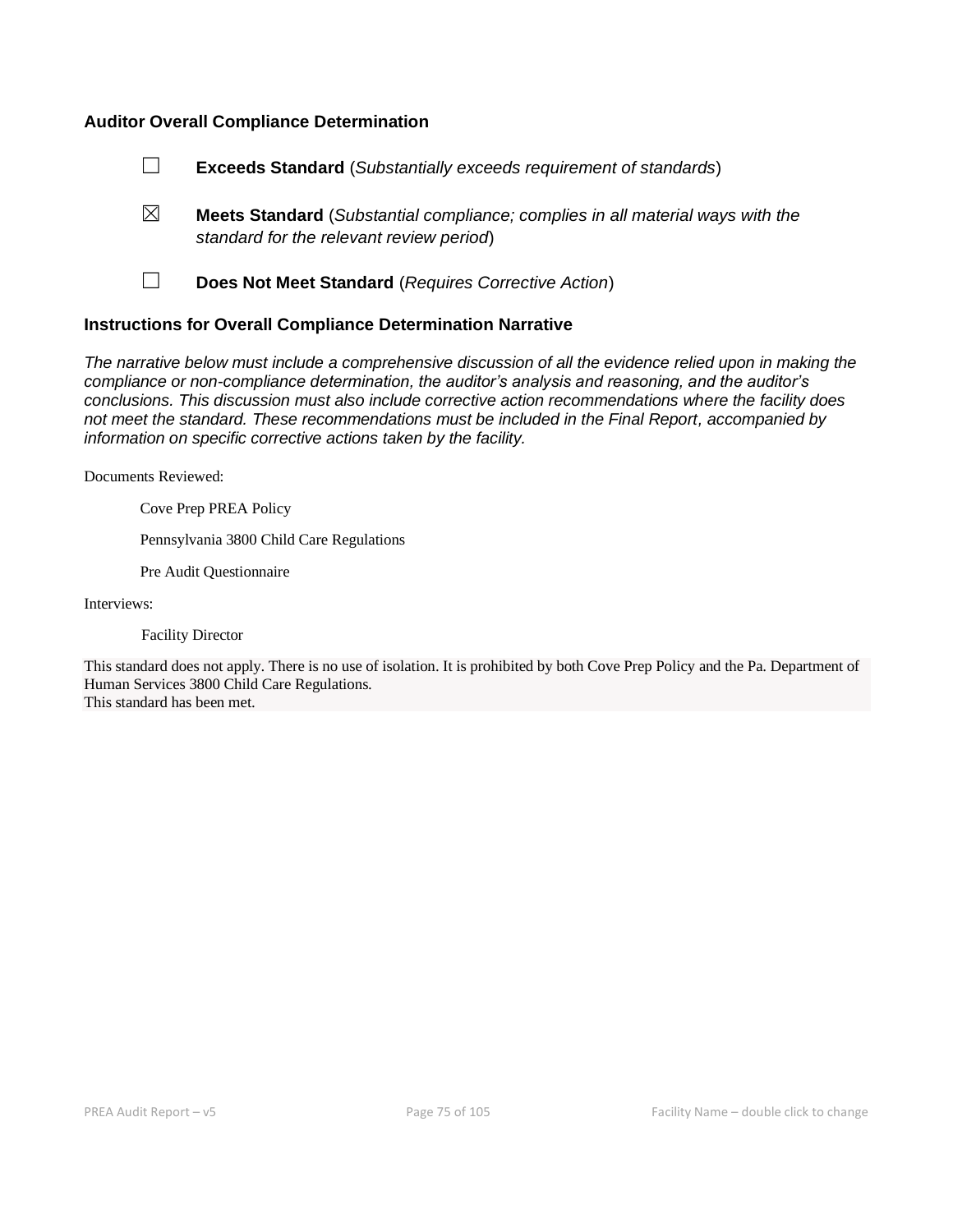# **INVESTIGATIONS**

# **Standard 115.371: Criminal and administrative agency investigations**

# **All Yes/No Questions Must Be Answered by the Auditor to Complete the Report**

# **115.371 (a)**

- **•** When the agency conducts its own investigations into allegations of sexual abuse and sexual harassment, does it do so promptly, thoroughly, and objectively? [N/A if the agency/facility is not responsible for conducting any form of criminal OR administrative sexual abuse investigations. See 115.321(a).] □ Yes □ No ⊠ NA
- Does the agency conduct such investigations for all allegations, including third party and anonymous reports? [N/A if the agency/facility is not responsible for conducting any form of criminal OR administrative sexual abuse investigations. See 115.321(a).]  $\Box$  Yes  $\Box$  No  $\boxtimes$  NA

### **115.371 (b)**

▪ Where sexual abuse is alleged, does the agency use investigators who have received specialized training in sexual abuse investigations involving juvenile victims as required by 115.334? □ Yes ⊠ No

### **115.371 (c)**

- Do investigators gather and preserve direct and circumstantial evidence, including any available physical and DNA evidence and any available electronic monitoring data?  $\Box$  Yes  $\boxtimes$  No
- Do investigators interview alleged victims, suspected perpetrators, and witnesses?  $\Box$  Yes  $\boxtimes$  No
- Do investigators review prior reports and complaints of sexual abuse involving the suspected perpetrator? □ Yes ⊠ No

# **115.371 (d)**

Does the agency always refrain from terminating an investigation solely because the source of the allegation recants the allegation?  $\boxtimes$  Yes  $\Box$  No

# **115.371 (e)**

▪ When the quality of evidence appears to support criminal prosecution, does the agency conduct compelled interviews only after consulting with prosecutors as to whether compelled interviews may be an obstacle for subsequent criminal prosecution?  $\Box$  Yes  $\boxtimes$  No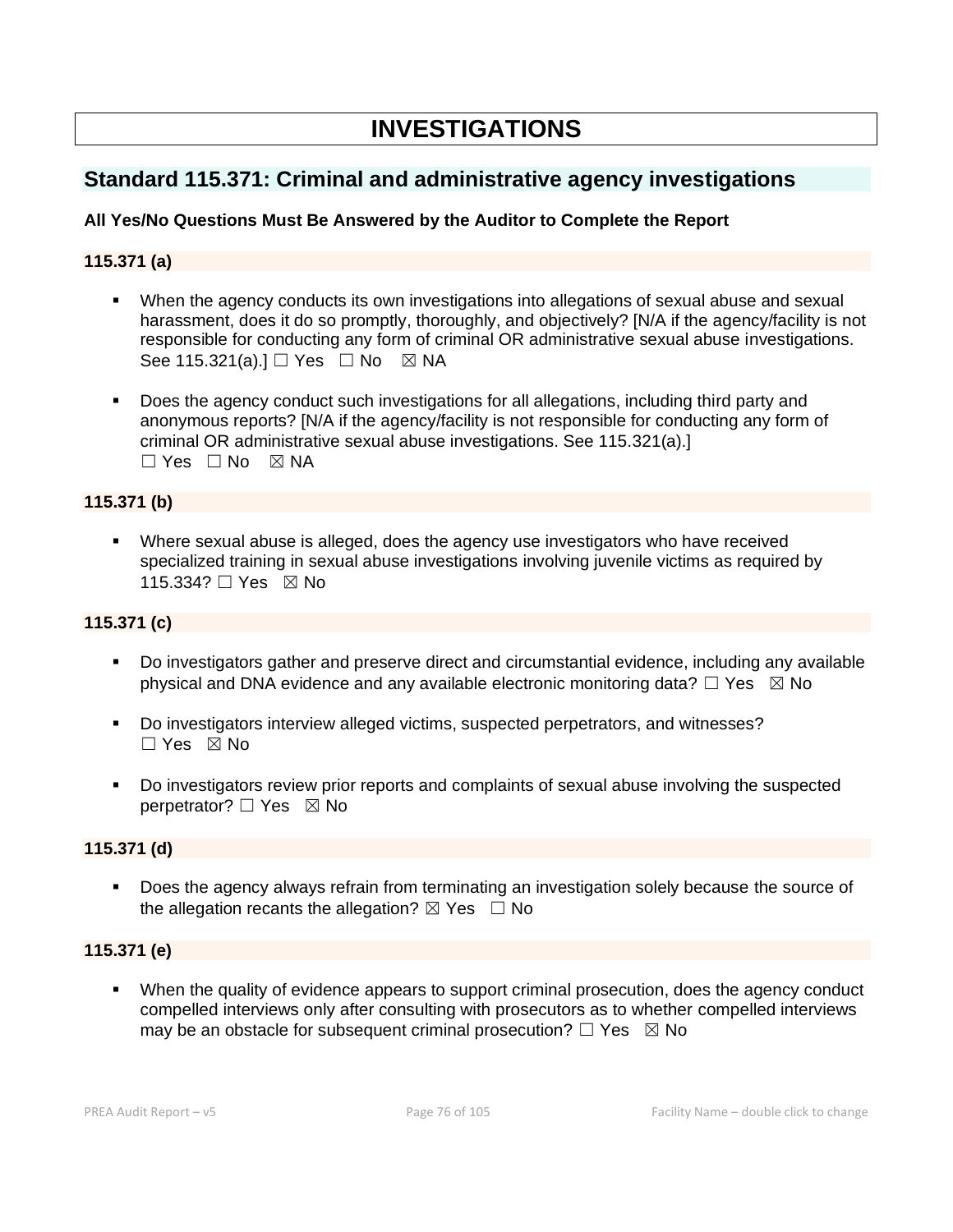### **115.371 (f)**

- Do agency investigators assess the credibility of an alleged victim, suspect, or witness on an individual basis and not on the basis of that individual's status as resident or staff?  $\boxtimes$  Yes  $\Box$  No
- Does the agency investigate allegations of sexual abuse without requiring a resident who alleges sexual abuse to submit to a polygraph examination or other truth-telling device as a condition for proceeding?  $\boxtimes$  Yes  $\Box$  No

### **115.371 (g)**

- Do administrative investigations include an effort to determine whether staff actions or failures to act contributed to the abuse?  $\boxtimes$  Yes  $\Box$  No
- Are administrative investigations documented in written reports that include a description of the physical evidence and testimonial evidence, the reasoning behind credibility assessments, and investigative facts and findings?  $\Box$  Yes  $\boxtimes$  No

# **115.371 (h)**

**•** Are criminal investigations documented in a written report that contains a thorough description of the physical, testimonial, and documentary evidence and attaches copies of all documentary evidence where feasible?  $\Box$  Yes  $\boxtimes$  No

# **115.371 (i)**

▪ Are all substantiated allegations of conduct that appears to be criminal referred for prosecution?  $\boxtimes$  Yes  $\Box$  No

# **115.371 (j)**

Does the agency retain all written reports referenced in  $115.371(g)$  and (h) for as long as the alleged abuser is incarcerated or employed by the agency, plus five years unless the abuse was committed by a juvenile resident and applicable law requires a shorter period of retention?  $\boxtimes$  Yes  $\Box$  No

### **115.371 (k)**

Does the agency ensure that the departure of an alleged abuser or victim from the employment or control of the agency does not provide a basis for terminating an investigation?  $\boxtimes$  Yes  $\Box$  No

#### **115.371 (l)**

■ Auditor is not required to audit this provision.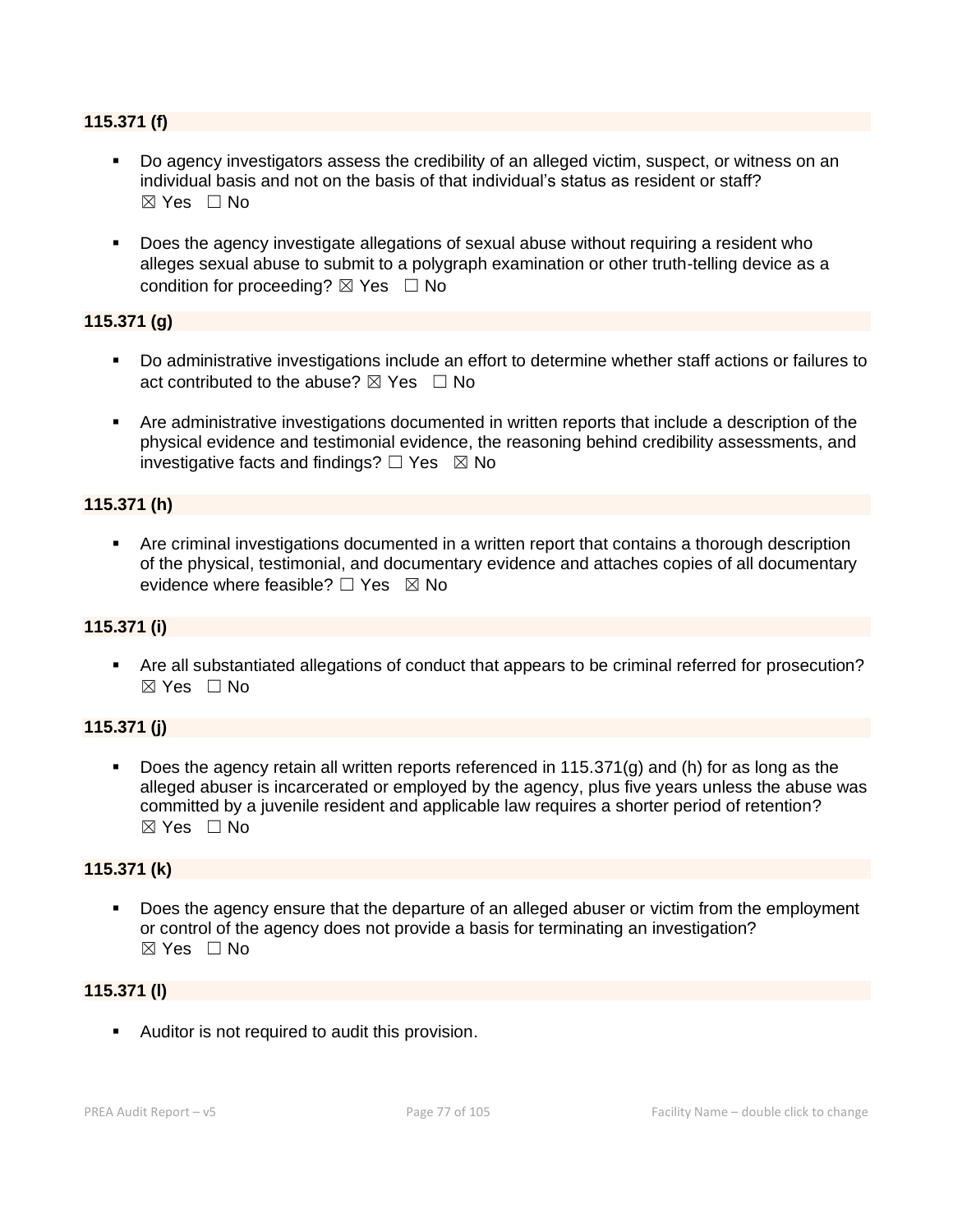#### **115.371 (m)**

When an outside agency investigates sexual abuse, does the facility cooperate with outside investigators and endeavor to remain informed about the progress of the investigation? (N/A if an outside agency does not conduct administrative or criminal sexual abuse investigations. See 115.321(a).) ⊠ Yes □ No □ NA

#### **Auditor Overall Compliance Determination**

- ☐ **Exceeds Standard** (*Substantially exceeds requirement of standards*)
- ☒ **Meets Standard** (*Substantial compliance; complies in all material ways with the standard for the relevant review period*)
- ☐ **Does Not Meet Standard** (*Requires Corrective Action*)

#### **Instructions for Overall Compliance Determination Narrative**

*The narrative below must include a comprehensive discussion of all the evidence relied upon in making the compliance or non-compliance determination, the auditor's analysis and reasoning, and the auditor's conclusions. This discussion must also include corrective action recommendations where the facility does not meet the standard. These recommendations must be included in the Final Report, accompanied by information on specific corrective actions taken by the facility.*

Documents Reviewed:

Cove Prep PREA Policy

MOU with the Pa. State Police, Kiski Barracks

Pa. Child Protective Services Law

Pre Audit Questionnaire

Interviews:

PREA Coordinator/Facility Director

The PREA Policy contains all necessary verbiage and provisions, however most of the sub-standards are the jurisdiction of the investigating agency, the Pa. State Police. Subsequent to the onsite visit but prior to the 45 day Interim report the Director provided the Auditor with a copy of the signed MOU with the Pa. State Police, Kiski Barracks. The facility does not conduct criminal or administrative investigations. Reports are made to law enforcement and Pa. Child Line. By law, the facility may not conduct or interfere with an investigation. The PREA Coordinator/Facility Director states that he would contact the lead investigator from the PSP to stay advised of the status of the investigation. He also states that he has a good relationship with the Pa. DHS Western Regional Office.

The facility would gather enough information to report and to institute a safety plan as required by the Pa. 3800 child care regulations and the Cove Prep Coordinated Response and would conduct an incident review after the investigation was completed.

By law, the facility reports all allegations, even if the victim has recanted. All reports, whether by a resident or staff, are reported. All allegations, even if a staff person is no longer employed at the facility, are reported.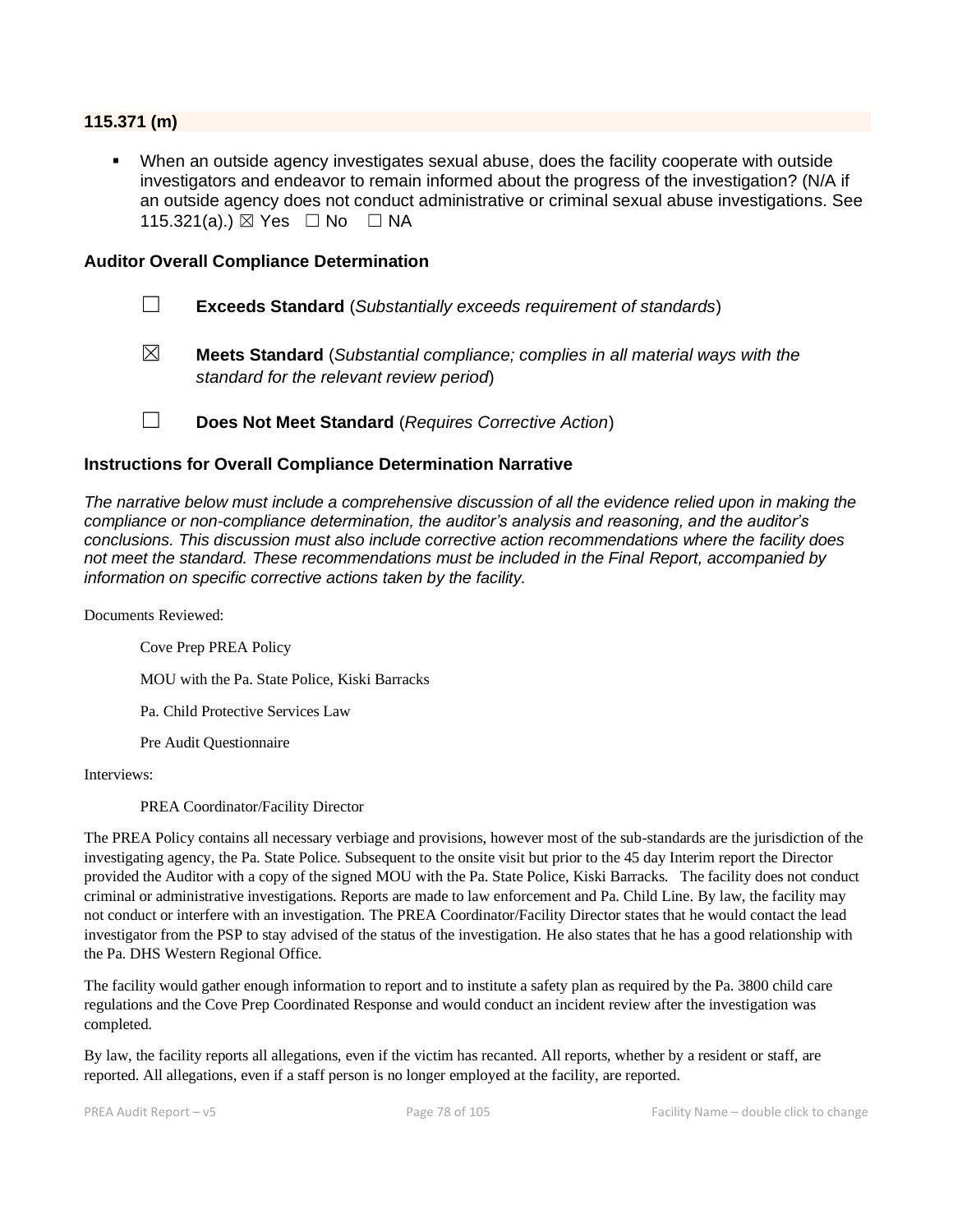There have been no allegations of sexual abuse or sexual harassment at Cove Prep in the past 12 months.

The policy was updated prior to the 45 day Interim report to include required verbiage for this standard.

The policy meets the standard and no corrective action is needed.

# **Standard 115.372: Evidentiary standard for administrative investigations**

### **All Yes/No Questions Must Be Answered by the Auditor to Complete the Report**

**115.372 (a)**

■ Is it true that the agency does not impose a standard higher than a preponderance of the evidence in determining whether allegations of sexual abuse or sexual harassment are substantiated?  $\boxtimes$  Yes  $\Box$  No

#### **Auditor Overall Compliance Determination**



☐ **Exceeds Standard** (*Substantially exceeds requirement of standards*)

- ☒ **Meets Standard** (*Substantial compliance; complies in all material ways with the standard for the relevant review period*)
	-

☐ **Does Not Meet Standard** (*Requires Corrective Action*)

#### **Instructions for Overall Compliance Determination Narrative**

*The narrative below must include a comprehensive discussion of all the evidence relied upon in making the compliance or non-compliance determination, the auditor's analysis and reasoning, and the auditor's conclusions. This discussion must also include corrective action recommendations where the facility does not meet the standard. These recommendations must be included in the Final Report, accompanied by information on specific corrective actions taken by the facility.*

Documents Reviewed:

Cove Prep PREA Policy

Pre Audit Questionnaire

The Standard of Proof is in the Cove Prep PREA policy; however, this facility does not conduct investigations, nor do they substantiate allegations of sexual abuse. This is the jurisdiction of Pa. Child Line and law enforcement.

This standard has been met.

# **Standard 115.373: Reporting to residents**

# **All Yes/No Questions Must Be Answered by the Auditor to Complete the Report**

# **115.373 (a)**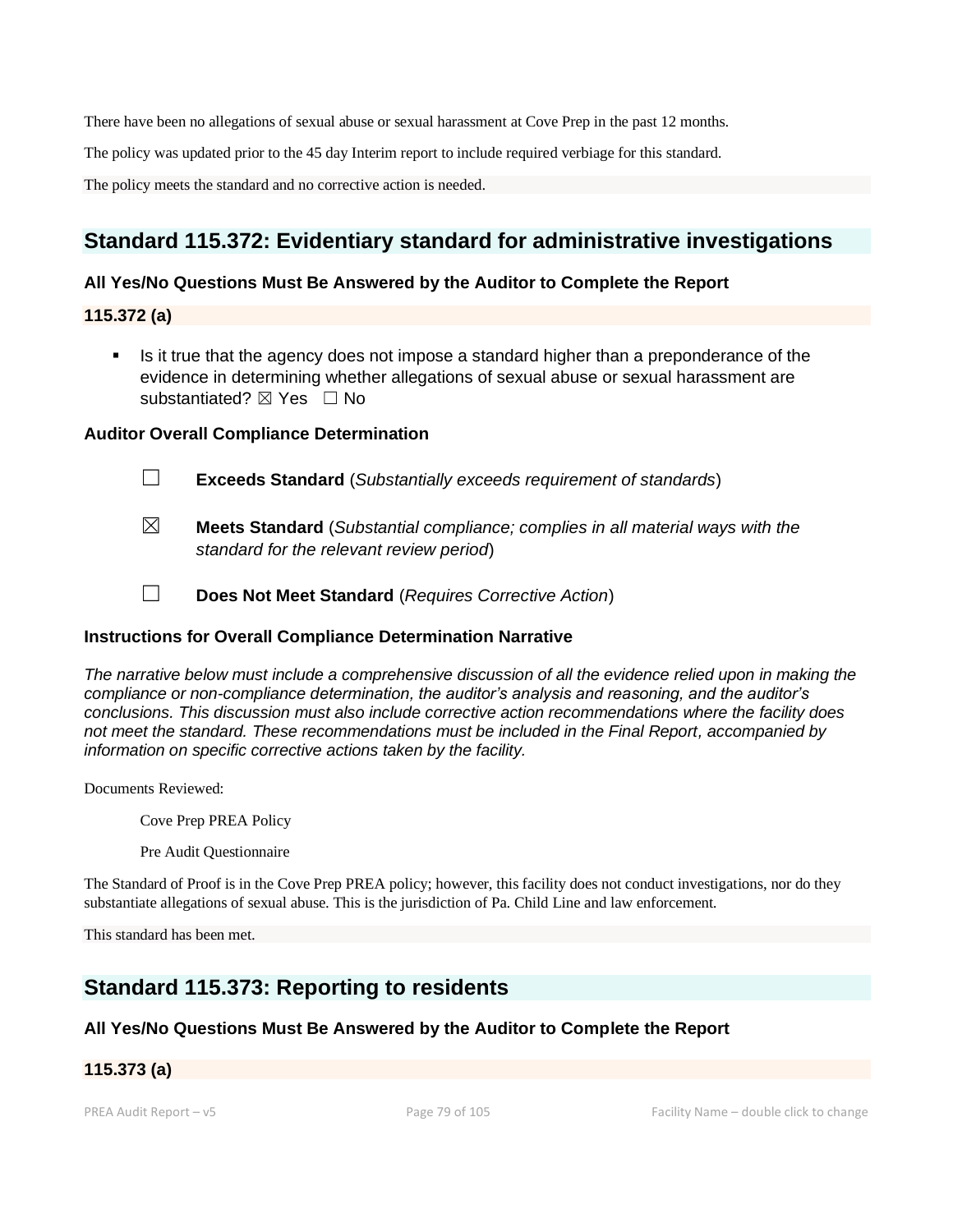▪ Following an investigation into a resident's allegation that he or she suffered sexual abuse in an agency facility, does the agency inform the resident as to whether the allegation has been determined to be substantiated, unsubstantiated, or unfounded?  $\boxtimes$  Yes  $\Box$  No

# **115.373 (b)**

If the agency did not conduct the investigation into a resident's allegation of sexual abuse in the agency's facility, does the agency request the relevant information from the investigative agency in order to inform the resident? (N/A if the agency/facility is responsible for conducting administrative and criminal investigations.)  $\boxtimes$  Yes  $\Box$  No  $\Box$  NA

# **115.373 (c)**

- Following a resident's allegation that a staff member has committed sexual abuse against the resident, unless the agency has determined that the allegation is unfounded, or unless the resident has been released from custody, does the agency subsequently inform the resident whenever: The staff member is no longer posted within the resident's unit?  $\boxtimes$  Yes  $\Box$  No
- Following a resident's allegation that a staff member has committed sexual abuse against the resident, unless the agency has determined that the allegation is unfounded, or unless the resident has been released from custody, does the agency subsequently inform the resident whenever: The staff member is no longer employed at the facility?  $\boxtimes$  Yes  $\Box$  No
- Following a resident's allegation that a staff member has committed sexual abuse against the resident, unless the agency has determined that the allegation is unfounded, or unless the resident has been released from custody, does the agency subsequently inform the resident whenever: The agency learns that the staff member has been indicted on a charge related to sexual abuse in the facility?  $\boxtimes$  Yes  $\Box$  No
- Following a resident's allegation that a staff member has committed sexual abuse against the resident, unless the agency has determined that the allegation is unfounded, or unless the resident has been released from custody, does the agency subsequently inform the resident whenever: The agency learns that the staff member has been convicted on a charge related to sexual abuse within the facility?  $\boxtimes$  Yes  $\Box$  No

# **115.373 (d)**

- Following a resident's allegation that he or she has been sexually abused by another resident, does the agency subsequently inform the alleged victim whenever: The agency learns that the alleged abuser has been indicted on a charge related to sexual abuse within the facility?  $\boxtimes$  Yes  $\Box$  No
- Following a resident's allegation that he or she has been sexually abused by another resident, does the agency subsequently inform the alleged victim whenever: The agency learns that the alleged abuser has been convicted on a charge related to sexual abuse within the facility? ☒ Yes ☐ No

#### **115.373 (e)**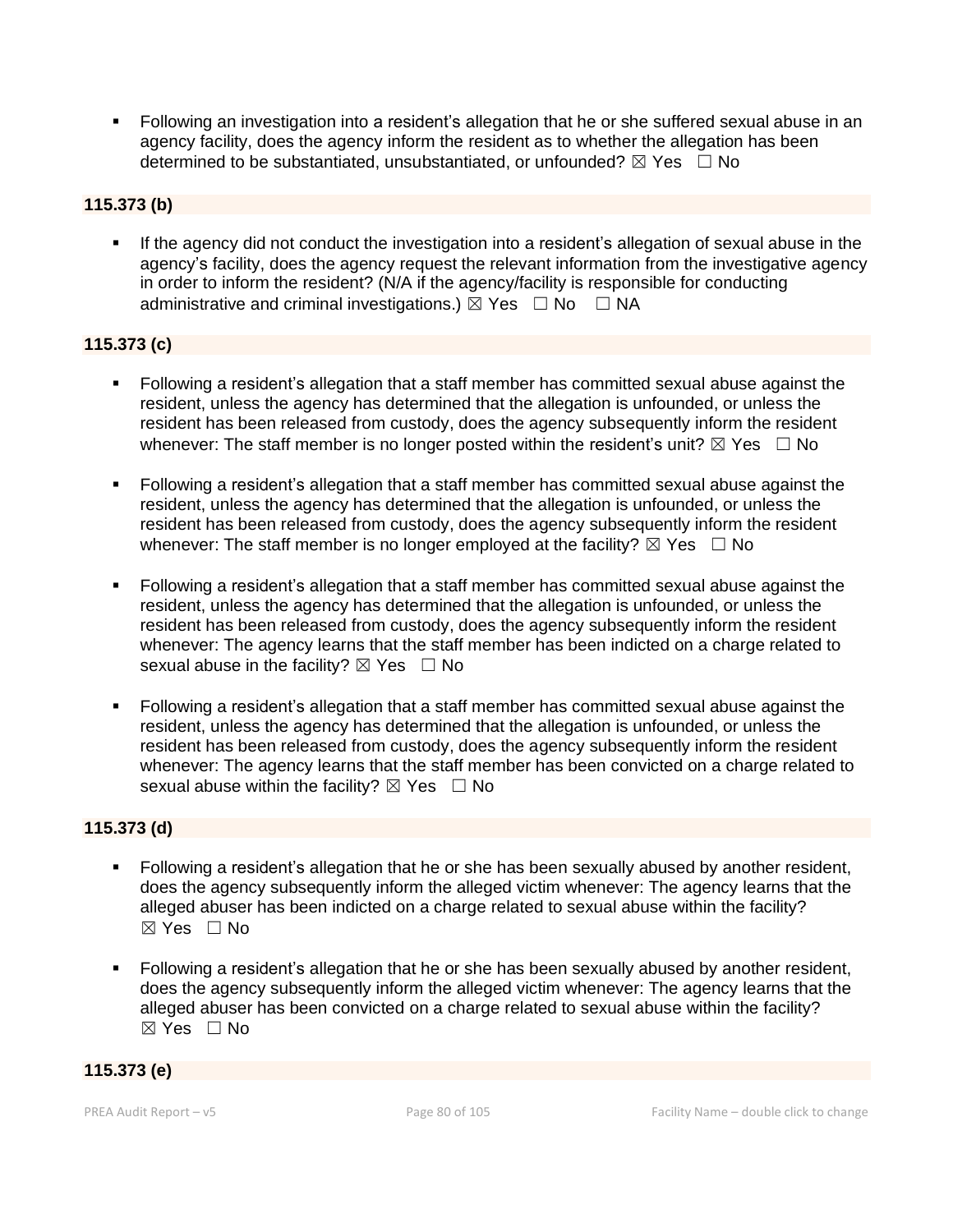**•** Does the agency document all such notifications or attempted notifications?  $\boxtimes$  Yes  $\Box$  No

# **115.373 (f)**

■ Auditor is not required to audit this provision.

### **Auditor Overall Compliance Determination**

- ☐ **Exceeds Standard** (*Substantially exceeds requirement of standards*)
- ☒ **Meets Standard** (*Substantial compliance; complies in all material ways with the standard for the relevant review period*)
- ☐ **Does Not Meet Standard** (*Requires Corrective Action*)

### **Instructions for Overall Compliance Determination Narrative**

*The narrative below must include a comprehensive discussion of all the evidence relied upon in making the compliance or non-compliance determination, the auditor's analysis and reasoning, and the auditor's conclusions. This discussion must also include corrective action recommendations where the facility does not meet the standard. These recommendations must be included in the Final Report, accompanied by information on specific corrective actions taken by the facility.*

Documents Reviewed:

Cove Prep PREA Policy

Pa. Department of Human Services 3800 Child Care Regulations

Abuse Allegation Policy

Pre Audit Questionnaire

Interviews:

PREA Coordinator/Facility Director

There have been no incidents of sexual abuse or sexual harassment that have required resident notification.

The PREA Policy requires the facility to notify the resident and the parent/guardian of the status of the report and who it is reported to. The required Safety Plan, under the Pa. 3800 Child Care regulations, describes how the victim and other residents will be kept separate from the staff alleged to have committed the abuse and the resident and parent/guardian are notified of this. The Director stated that the resident would be continually informed as to the ongoing status of the investigation, whether it was resident on resident or staff on resident. He states that Pa. Child Line notifies the resident, parent/guardian, and the facility upon the completion of the investigation of the outcome. If Child Line is not involved, the facility would notify the resident and parent and would document the notification. The Facility Director states he would personally notify the resident and document the notification.

The HCSIS reports (an acronym for a Pa. DHS required reporting form) show documentation that the parent/guardian, court, etc. are notified of the initial incident and the safety plan within 24 hours of the report. If Pa. DHS investigates the allegation, they will notify the resident, parent and facility of the outcome. Pa. DHS only investigates the Staff on resident sexual abuse or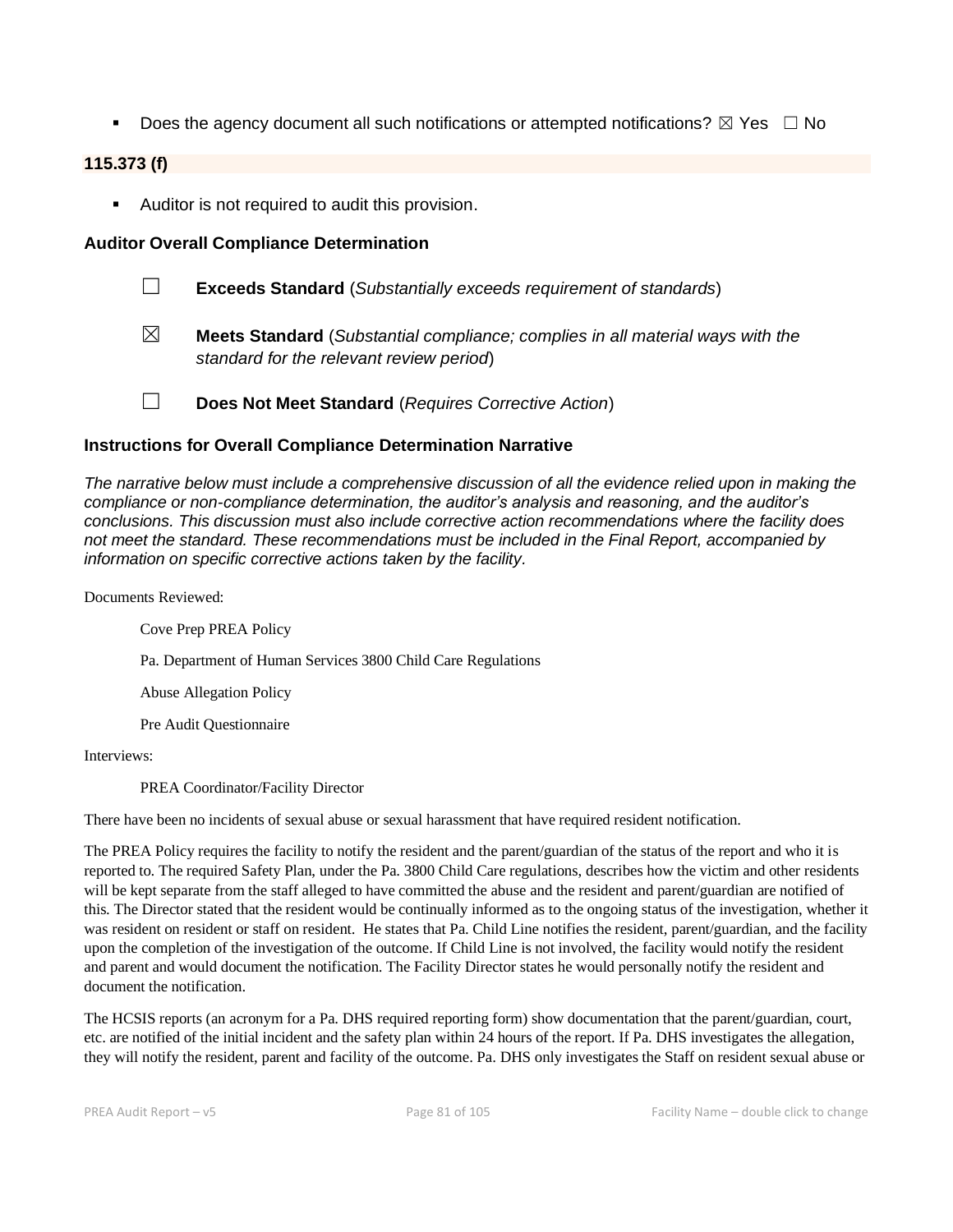sexual harassment allegations. Resident on resident allegations are reported to the Pa. State Police. The PSP conduct the investigation and the facility contacts the police for status updates and outcome, so they can advise the residents.

The policy was updated prior to the 45 day Interim report to include required verbiage for this standard.

This standard has been met. There is no need for corrective action.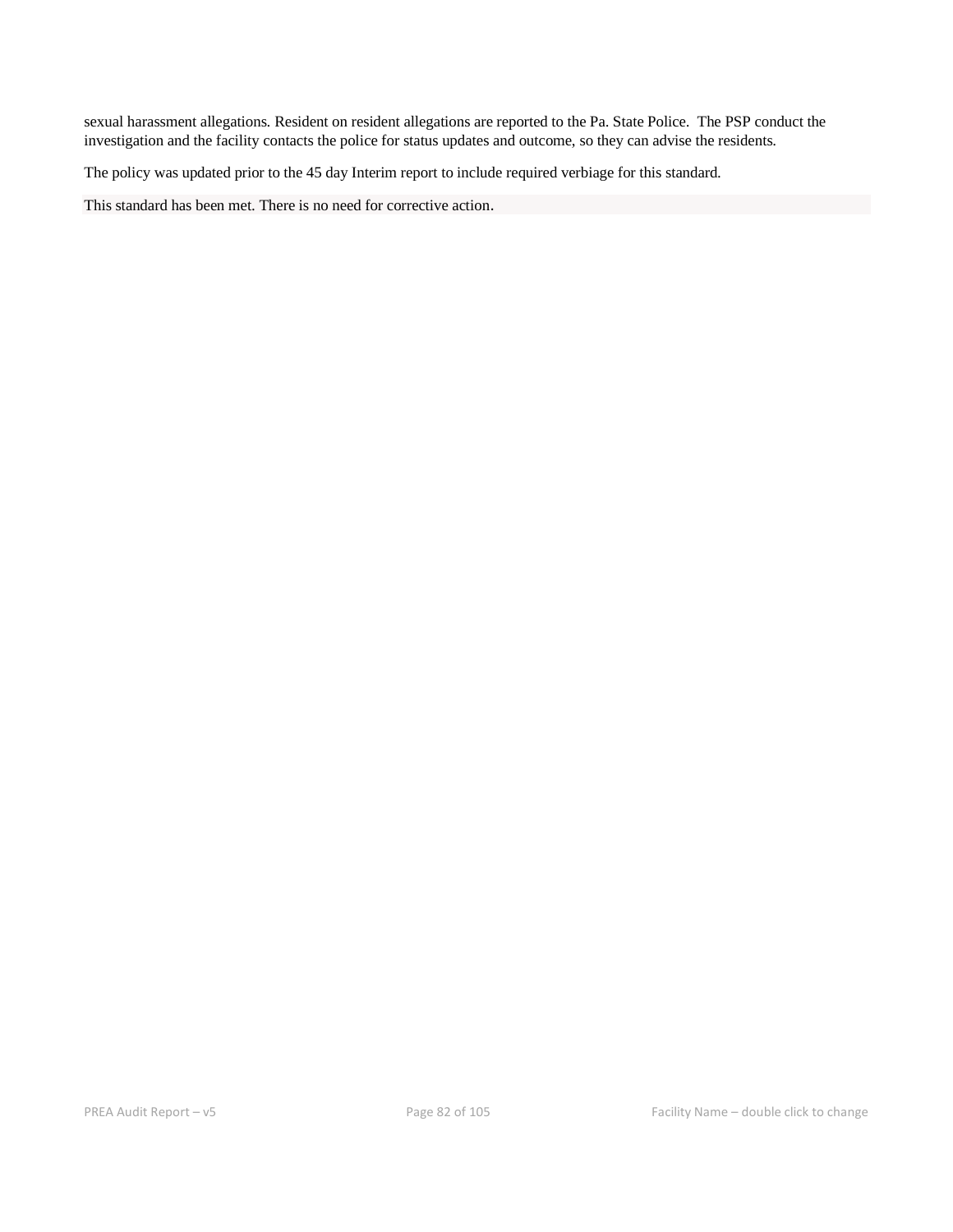# **DISCIPLINE**

# **Standard 115.376: Disciplinary sanctions for staff**

# **All Yes/No Questions Must Be Answered by the Auditor to Complete the Report**

### **115.376 (a)**

**•** Are staff subject to disciplinary sanctions up to and including termination for violating agency sexual abuse or sexual harassment policies?  $\boxtimes$  Yes  $\Box$  No

# **115.376 (b)**

**EXTE:** Is termination the presumptive disciplinary sanction for staff who have engaged in sexual abuse? ☒ Yes ☐ No

# **115.376 (c)**

■ Are disciplinary sanctions for violations of agency policies relating to sexual abuse or sexual harassment (other than actually engaging in sexual abuse) commensurate with the nature and circumstances of the acts committed, the staff member's disciplinary history, and the sanctions imposed for comparable offenses by other staff with similar histories?  $\boxtimes$  Yes  $\Box$  No

#### **115.376 (d)**

- Are all terminations for violations of agency sexual abuse or sexual harassment policies, or resignations by staff who would have been terminated if not for their resignation, reported to: Law enforcement agencies (unless the activity was clearly not criminal)?  $\boxtimes$  Yes  $\Box$  No
- Are all terminations for violations of agency sexual abuse or sexual harassment policies, or resignations by staff who would have been terminated if not for their resignation, reported to: Relevant licensing bodies?  $\boxtimes$  Yes  $\Box$  No

#### **Auditor Overall Compliance Determination**

- ☐ **Exceeds Standard** (*Substantially exceeds requirement of standards*)
- ☒ **Meets Standard** (*Substantial compliance; complies in all material ways with the standard for the relevant review period*)



☐ **Does Not Meet Standard** (*Requires Corrective Action*)

#### **Instructions for Overall Compliance Determination Narrative**

*The narrative below must include a comprehensive discussion of all the evidence relied upon in making the compliance or non-compliance determination, the auditor's analysis and reasoning, and the auditor's*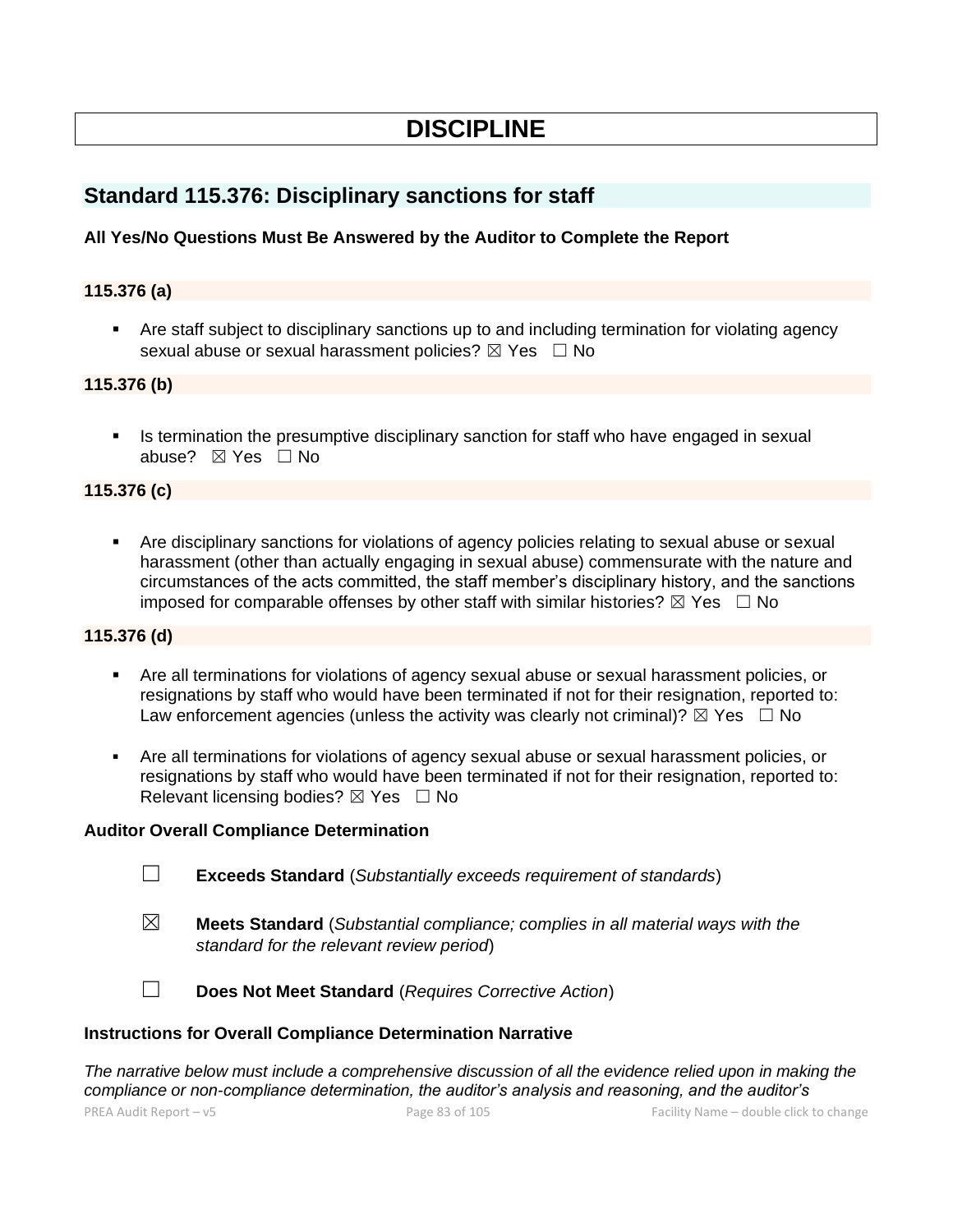*conclusions. This discussion must also include corrective action recommendations where the facility does not meet the standard. These recommendations must be included in the Final Report, accompanied by information on specific corrective actions taken by the facility.*

Documents Reviewed:

Cove Prep PREA Policy

Pa. Child Protective Services Law

Pre Audit Questionnaire

Interviews:

Facility Director/PREA Coordinator

There have been no incidents within the past twelve months that have required staff discipline for sexual abuse or sexual harassment.

The policy includes all provisions including discipline commensurate with the nature and severity of the incident. Termination is the presumptive discipline for a founded Child Abuse. A staff person may have no contact with children if they have an indicated or founded Child Abuse report. All acts that are criminal in nature are reported, even if a staff person resigns or is no longer employed.

This standard has been met and needs no corrective action.

# **Standard 115.377: Corrective action for contractors and volunteers**

# **All Yes/No Questions Must Be Answered by the Auditor to Complete the Report**

# **115.377 (a)**

- **EXECT** Is any contractor or volunteer who engages in sexual abuse prohibited from contact with residents? **⊠** Yes □ No
- **EXT** Is any contractor or volunteer who engages in sexual abuse reported to: Law enforcement agencies (unless the activity was clearly not criminal)?  $\boxtimes$  Yes  $\Box$  No
- **EXECT** Is any contractor or volunteer who engages in sexual abuse reported to: Relevant licensing bodies? ☒ Yes ☐ No

# **115.377 (b)**

In the case of any other violation of agency sexual abuse or sexual harassment policies by a contractor or volunteer, does the facility take appropriate remedial measures, and consider whether to prohibit further contact with residents?  $\boxtimes$  Yes  $\Box$  No

# **Auditor Overall Compliance Determination**



☐ **Exceeds Standard** (*Substantially exceeds requirement of standards*)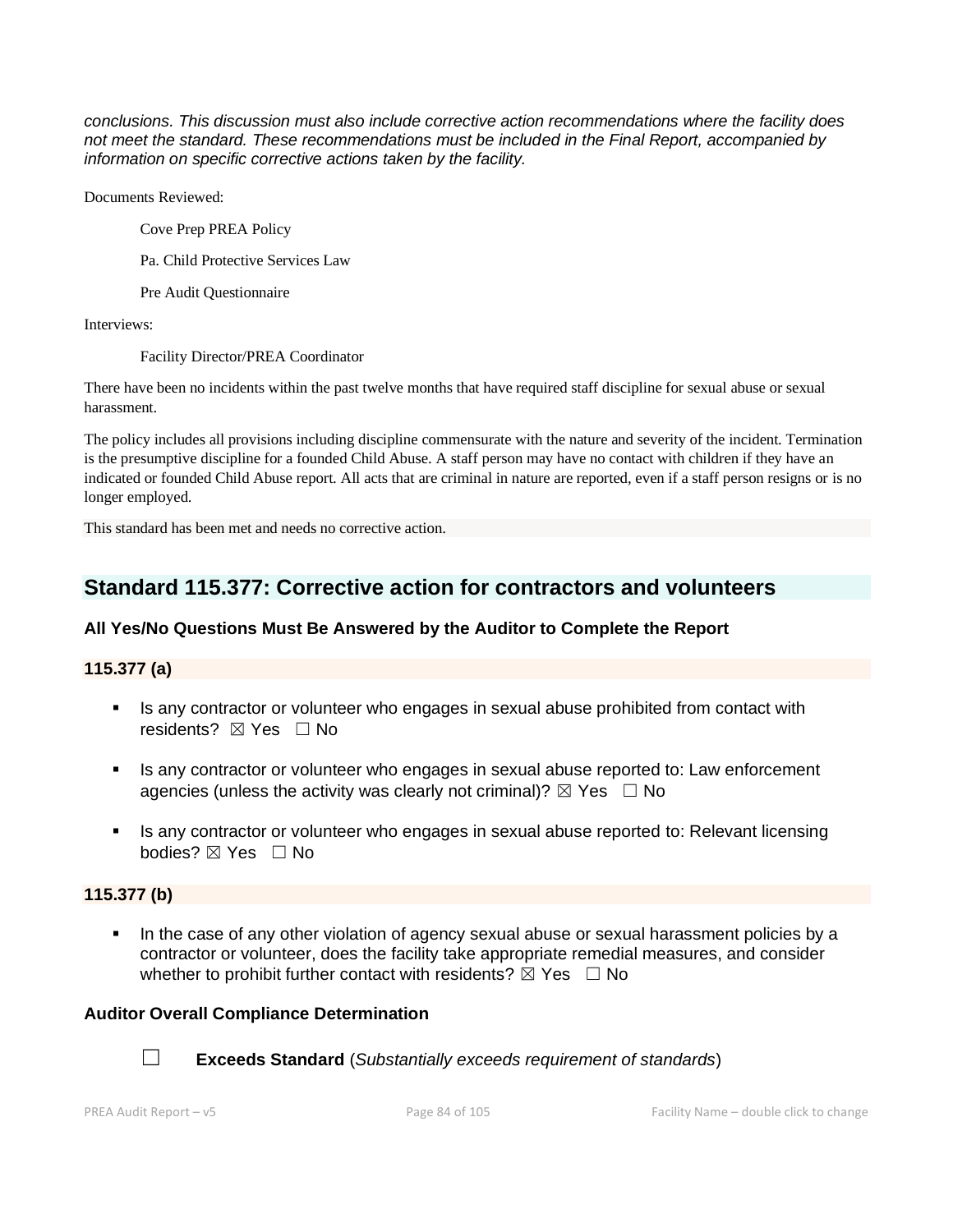☒ **Meets Standard** (*Substantial compliance; complies in all material ways with the standard for the relevant review period*)

☐ **Does Not Meet Standard** (*Requires Corrective Action*)

### **Instructions for Overall Compliance Determination Narrative**

*The narrative below must include a comprehensive discussion of all the evidence relied upon in making the compliance or non-compliance determination, the auditor's analysis and reasoning, and the auditor's conclusions. This discussion must also include corrective action recommendations where the facility does not meet the standard. These recommendations must be included in the Final Report, accompanied by information on specific corrective actions taken by the facility.*

Documents Reviewed:

Cove Prep PREA Policy

Pa. Child Protective Services Law

Pre Audit Questionnaire

Interviews:

PREA Coordinator/Facility Director

There have been no incidents of this nature in the past twelve months. There are no volunteers at Cove Prep. There are five contractors at Cove Prep that have contact with residents.

Both the PREA Policy and the Pa CPSL prohibit contact with residents if a contractor or volunteer has a founded or indicated child abuse. The Director states that he would prohibit a volunteer or contractor from entering the facility if they violated the facility zero tolerance policy. If the incident rose to a criminal level, it would be reported to Pa. Child Line and law enforcement. He states that the contractor would be terminated.

The policy and the interview confirm that this standard is met. No corrective action is needed.

# **Standard 115.378: Interventions and disciplinary sanctions for residents**

# **All Yes/No Questions Must Be Answered by the Auditor to Complete the Report**

# **115.378 (a)**

▪ Following an administrative finding that a resident engaged in resident-on-resident sexual abuse, or following a criminal finding of guilt for resident-on-resident sexual abuse, may residents be subject to disciplinary sanctions only pursuant to a formal disciplinary process? ☒ Yes ☐ No

# **115.378 (b)**

Are disciplinary sanctions commensurate with the nature and circumstances of the abuse committed, the resident's disciplinary history, and the sanctions imposed for comparable offenses by other residents with similar histories?  $\boxtimes$  Yes  $\Box$  No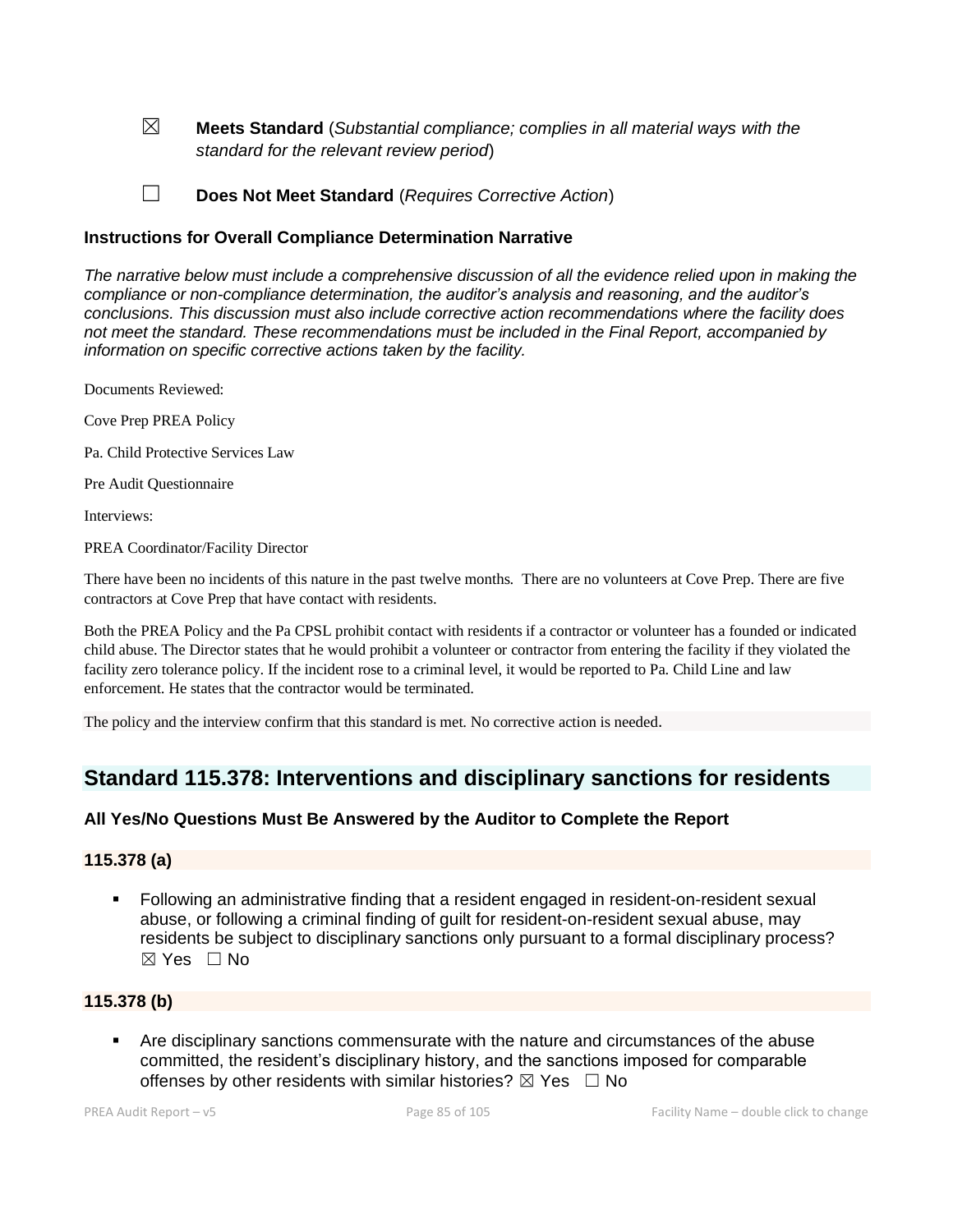- **•** In the event a disciplinary sanction results in the isolation of a resident, does the agency ensure the resident is not denied daily large-muscle exercise?  $\Box$  Yes  $\boxtimes$  No
- In the event a disciplinary sanction results in the isolation of a resident, does the agency ensure the resident is not denied access to any legally required educational programming or special education services?  $\Box$  Yes  $\boxtimes$  No
- **.** In the event a disciplinary sanction results in the isolation of a resident, does the agency ensure the resident receives daily visits from a medical or mental health care clinician?  $\Box$  Yes  $\boxtimes$  No
- In the event a disciplinary sanction results in the isolation of a resident, does the resident also have access to other programs and work opportunities to the extent possible?  $\Box$  Yes  $\boxtimes$  No

# **115.378 (c)**

▪ When determining what types of sanction, if any, should be imposed, does the disciplinary process consider whether a resident's mental disabilities or mental illness contributed to his or her behavior?  $\boxtimes$  Yes  $\Box$  No

### **115.378 (d)**

- If the facility offers therapy, counseling, or other interventions designed to address and correct underlying reasons or motivations for the abuse, does the facility consider whether to offer the offending resident participation in such interventions?  $\boxtimes$  Yes  $\Box$  No
- If the agency requires participation in such interventions as a condition of access to any rewards-based behavior management system or other behavior-based incentives, does it always refrain from requiring such participation as a condition to accessing general programming or education?  $\boxtimes$  Yes  $\Box$  No

# **115.378 (e)**

▪ Does the agency discipline a resident for sexual contact with staff only upon a finding that the staff member did not consent to such contact?  $\boxtimes$  Yes  $\Box$  No

# **115.378 (f)**

■ For the purpose of disciplinary action does a report of sexual abuse made in good faith based upon a reasonable belief that the alleged conduct occurred NOT constitute falsely reporting an incident or lying, even if an investigation does not establish evidence sufficient to substantiate the allegation?  $\boxtimes$  Yes  $\Box$  No

# **115.378 (g)**

If the agency prohibits all sexual activity between residents, does the agency always refrain from considering non-coercive sexual activity between residents to be sexual abuse? (N/A if the agency does not prohibit all sexual activity between residents.)  $\boxtimes$  Yes  $\Box$  No  $\Box$  NA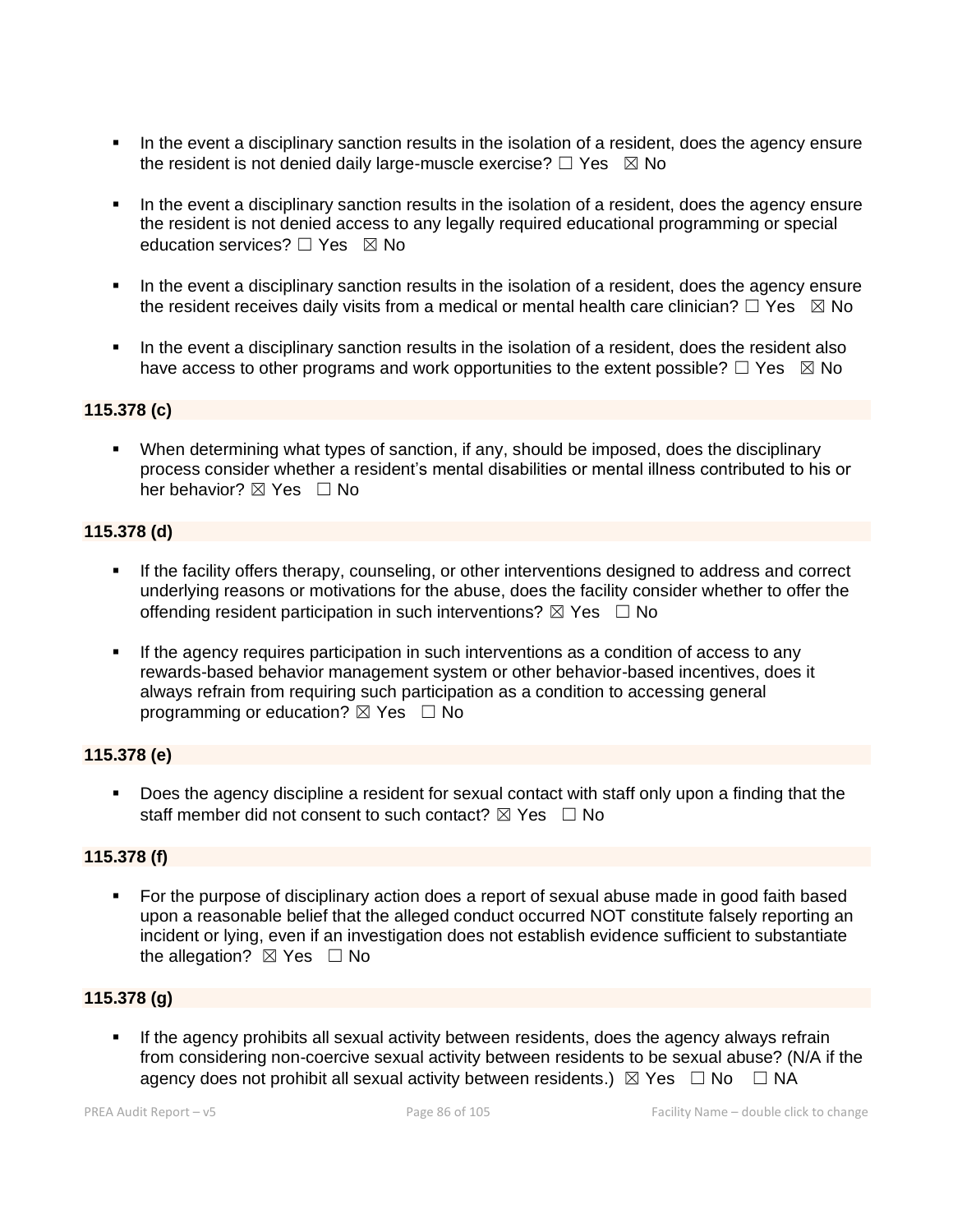#### **Auditor Overall Compliance Determination**

|                                                                    | <b>Exceeds Standard</b> (Substantially exceeds requirement of standards)                                                          |
|--------------------------------------------------------------------|-----------------------------------------------------------------------------------------------------------------------------------|
| ⊠                                                                  | <b>Meets Standard</b> (Substantial compliance; complies in all material ways with the<br>standard for the relevant review period) |
|                                                                    | Does Not Meet Standard (Requires Corrective Action)                                                                               |
| <b>Instructions for Overall Compliance Determination Narrative</b> |                                                                                                                                   |

*The narrative below must include a comprehensive discussion of all the evidence relied upon in making the compliance or non-compliance determination, the auditor's analysis and reasoning, and the auditor's conclusions. This discussion must also include corrective action recommendations where the facility does not meet the standard. These recommendations must be included in the Final Report, accompanied by information on specific corrective actions taken by the facility.*

Documents Reviewed:

Cove Prep PREA Policy

Pa. Child Protective Services Law

Pa. Department of Human Services 3800 Child Care regulations.

Pre Audit Questionnaire

Interviews:

Facility Director/PREA Coordinator

Clinical Manager

There have been no incidents of resident discipline for violation of the Zero Tolerance Policy in the past twelve months. The PREA Policy requires a formal disciplinary process for any child in violation of the agency's zero tolerance policy. The facility prohibits any sexual activity between residents or between residents and staff. The Pa. Department of Human Services 3800 Child Care regulations prohibits sexual activity between residents, however, if it is consensual, it is not reported as sexual abuse.

Any report made by a resident in good faith cannot be disciplined according to PREA Policy and the Pa. CPSL.

The PREA policy prohibits discipline of a resident for sexual activity with a staff person unless the staff person did not consent.

The Director states that the only sanctions for a violation of the policy are "phase" reduction and loss of privileges. He states that "treatment is never on hold". A resident could be discharged for violation of the policy. Isolation is prohibited by regulation. No other discipline is allowed and he states that age, mental illness or disability would be taken into account on a case by case basis for all residents.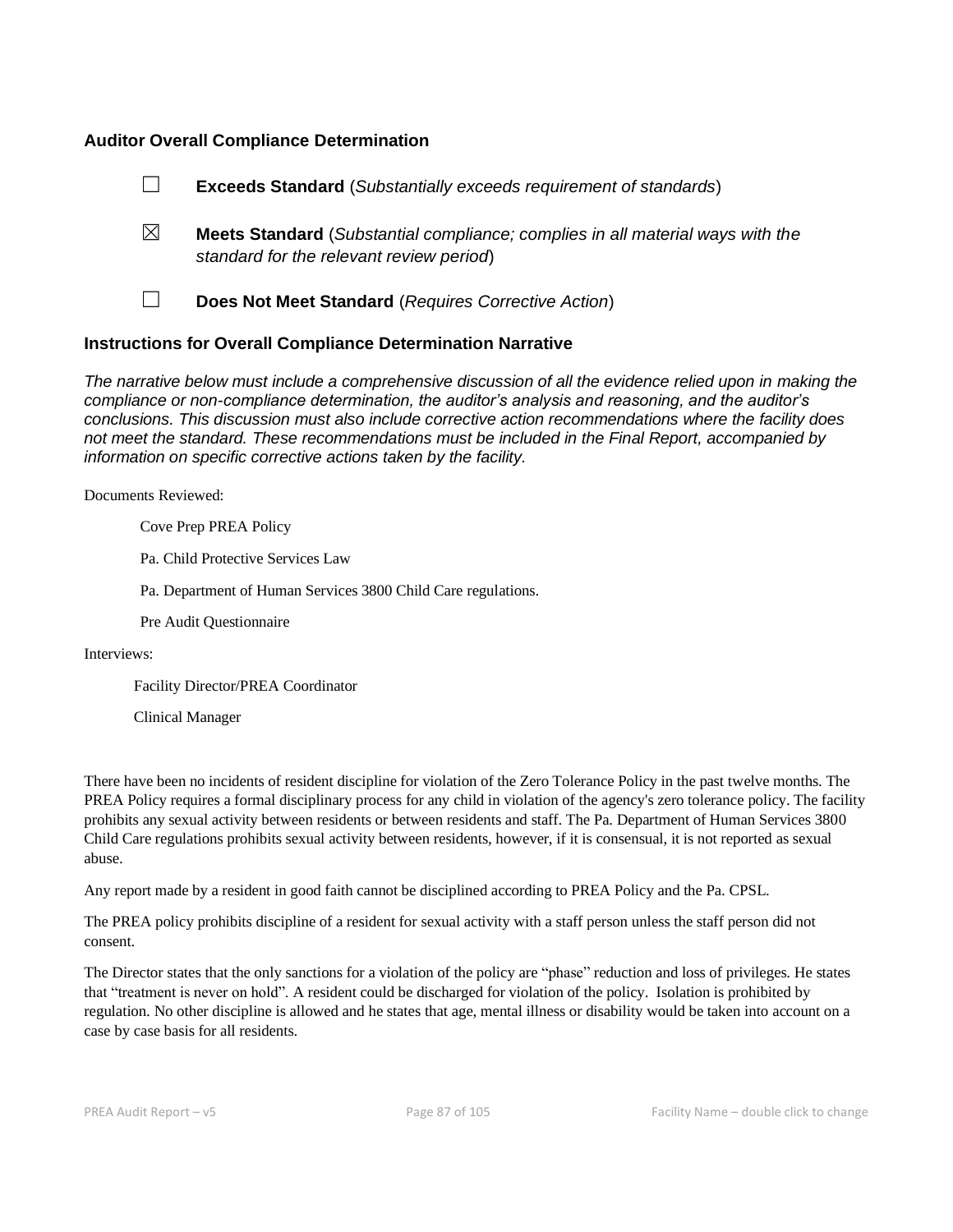The Clinical Manager stated that a resident would not be prohibited from recreation or educational participation. However, a resident is court committed to Cove Prep for therapy and may be removed by the committing agency if they refuse to participate.

The policy was updated prior to the 45 day Interim report to include required verbiage for this standard.

This standard has been met. There is no corrective action needed.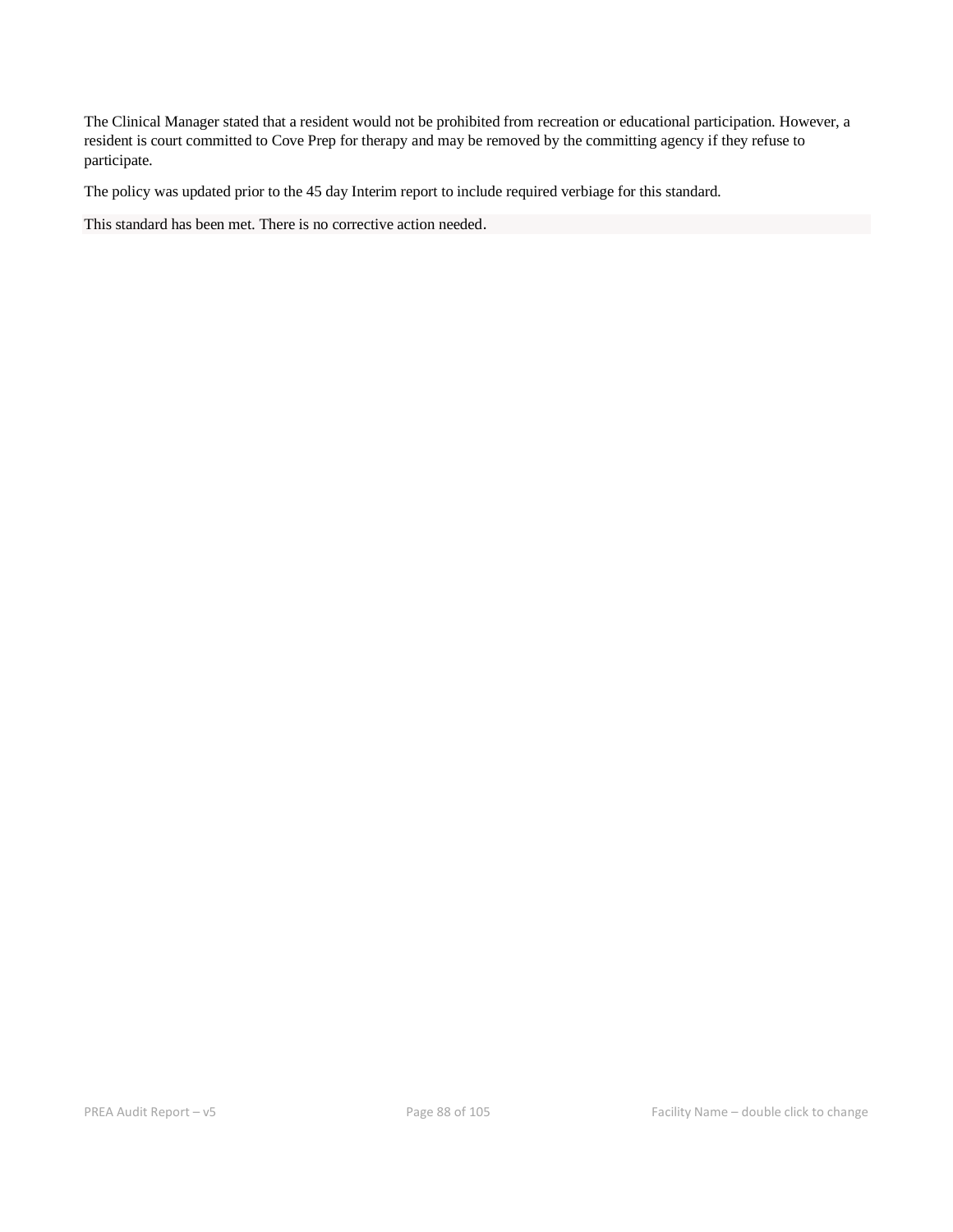# **MEDICAL AND MENTAL CARE**

# **Standard 115.381: Medical and mental health screenings; history of sexual abuse**

# **All Yes/No Questions Must Be Answered by the Auditor to Complete the Report**

# **115.381 (a)**

If the screening pursuant to  $\S$  115.341 indicates that a resident has experienced prior sexual victimization, whether it occurred in an institutional setting or in the community, do staff ensure that the resident is offered a follow-up meeting with a medical or mental health practitioner within 14 days of the intake screening?  $\boxtimes$  Yes  $\Box$  No

### **115.381 (b)**

■ If the screening pursuant to § 115.341 indicates that a resident has previously perpetrated sexual abuse, whether it occurred in an institutional setting or in the community, do staff ensure that the resident is offered a follow-up meeting with a mental health practitioner within 14 days of the intake screening?  $\boxtimes$  Yes  $\Box$  No

# **115.381 (c)**

**EXECT** Is any information related to sexual victimization or abusiveness that occurred in an institutional setting strictly limited to medical and mental health practitioners and other staff as necessary to inform treatment plans and security management decisions, including housing, bed, work, education, and program assignments, or as otherwise required by Federal, State, or local law?  $\boxtimes$  Yes  $\Box$  No

#### **115.381 (d)**

▪ Do medical and mental health practitioners obtain informed consent from residents before reporting information about prior sexual victimization that did not occur in an institutional setting, unless the resident is under the age of 18?  $\boxtimes$  Yes  $\Box$  No

#### **Auditor Overall Compliance Determination**

- ☐ **Exceeds Standard** (*Substantially exceeds requirement of standards*)
- 

☒ **Meets Standard** (*Substantial compliance; complies in all material ways with the standard for the relevant review period*)



☐ **Does Not Meet Standard** (*Requires Corrective Action*)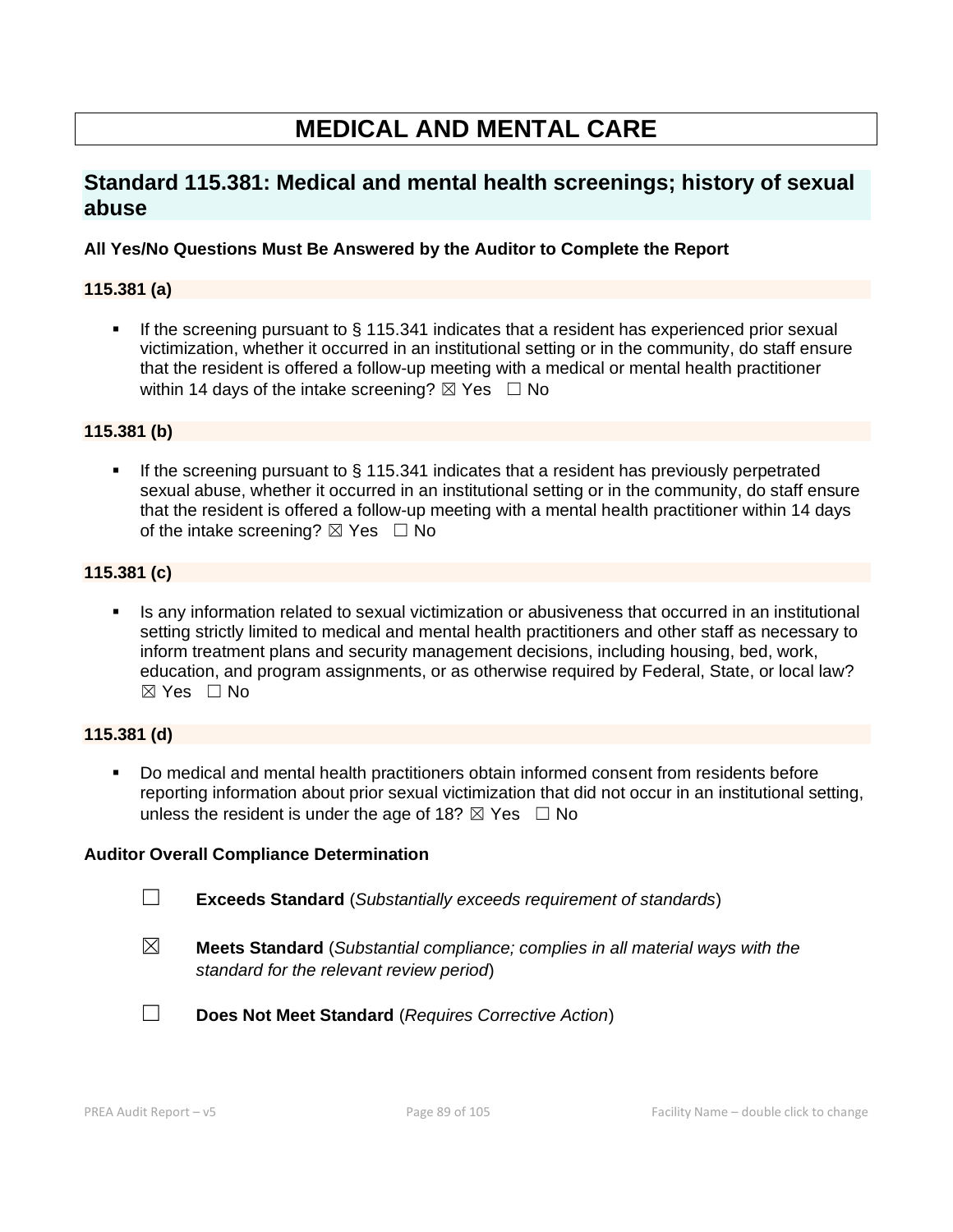### **Instructions for Overall Compliance Determination Narrative**

*The narrative below must include a comprehensive discussion of all the evidence relied upon in making the compliance or non-compliance determination, the auditor's analysis and reasoning, and the auditor's conclusions. This discussion must also include corrective action recommendations where the facility does not meet the standard. These recommendations must be included in the Final Report, accompanied by information on specific corrective actions taken by the facility.*

#### Documents Reviewed:

Cove Prep PREA Policy Vulnerability Assessment Instrument Logs of all Admissions for the past 12 months Secondary Medical Documentation Files of 12 residents (10 active, 2 discharges) Resident Tracking Log Pre Audit Questionnaire Interviews: Clinical Coordinator Nursing Coordinator who administers Risk Assessment

Facility Director

Five Residents who disclosed a prior victimization.

The policy requires the offer of a Medical or Mental health follow up within 14 days of disclosure for any resident who discloses a prior sexual abuse. The policy also requires an offer of a mental health follow up by a Mental health professional for any resident who has previously perpetrated a sexual abuse. All residents receive a physical within one week of admission, conducted by a CRNP. A health screen is conducted at Intake by the Nursing Coordinator, who also administers the Vulnerability Assessment at the same time.

The Clinical Coordinator, an LSW, conducts an extensive Bio/Psycho/Social Assessment of each resident within 48-72 hours of admission. This is used to determine the needs of the resident, who is then assigned to an individual therapist, and a group therapist. The resident is also referred to the contracted psychologist or psychiatrist, for further testing or medication evaluations.

In the current population, there were 24 residents who were identified as having disclosed a previous sexual abuse. I interviewed five of these residents. One resident told me he could not remember if he received either a medical or mental health evaluation. The other four residents told me they receive individual therapy weekly since the time of admission. One of the residents could tell me that the Clinical Manager conducted a lengthy assessment within 2-3 days of admission. All residents are sexual perpetrators and all receive a mental health evaluation as mentioned above.

I reviewed 12 resident files with the Clinical Manager and saw documentation of timely physicals for all residents and a Bio/Psycho/Social Assessment conducted on all residents within 48-72 hours.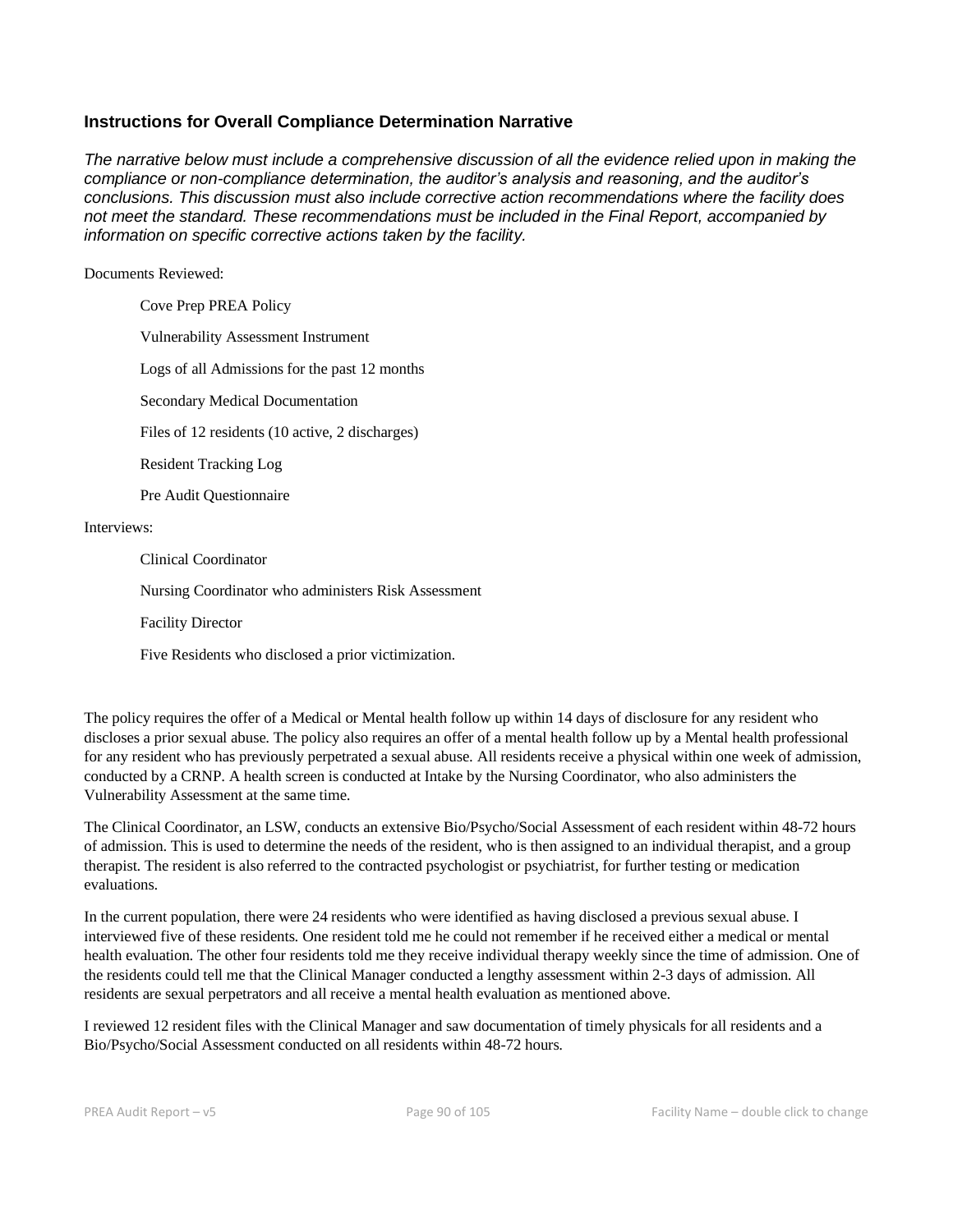The Nurse showed me where the medical files are kept in a locked closet in his office. This contains the secondary Medical documentation.

The policy was updated prior to the 45 day Interim report to include required verbiage for this standard.

Interviews and documentation demonstrate compliance with the standard. There is no corrective action needed.

# **Standard 115.382: Access to emergency medical and mental health services**

### **All Yes/No Questions Must Be Answered by the Auditor to Complete the Report**

#### **115.382 (a)**

▪ Do resident victims of sexual abuse receive timely, unimpeded access to emergency medical treatment and crisis intervention services, the nature and scope of which are determined by medical and mental health practitioners according to their professional judgment?  $\boxtimes$  Yes  $\Box$  No

### **115.382 (b)**

- If no qualified medical or mental health practitioners are on duty at the time a report of recent sexual abuse is made, do staff first responders take preliminary steps to protect the victim pursuant to § 115.362?  $\boxtimes$  Yes  $\Box$  No
- Do staff first responders immediately notify the appropriate medical and mental health practitioners? ⊠ Yes □ No

#### **115.382 (c)**

Are resident victims of sexual abuse offered timely information about and timely access to emergency contraception and sexually transmitted infections prophylaxis, in accordance with professionally accepted standards of care, where medically appropriate?  $\boxtimes$  Yes  $\Box$  No

#### **115.382 (d)**

Are treatment services provided to the victim without financial cost and regardless of whether the victim names the abuser or cooperates with any investigation arising out of the incident?  $\boxtimes$  Yes  $\Box$  No

#### **Auditor Overall Compliance Determination**



- ☐ **Exceeds Standard** (*Substantially exceeds requirement of standards*)
- 
- ☒ **Meets Standard** (*Substantial compliance; complies in all material ways with the standard for the relevant review period*)
- 

☐ **Does Not Meet Standard** (*Requires Corrective Action*)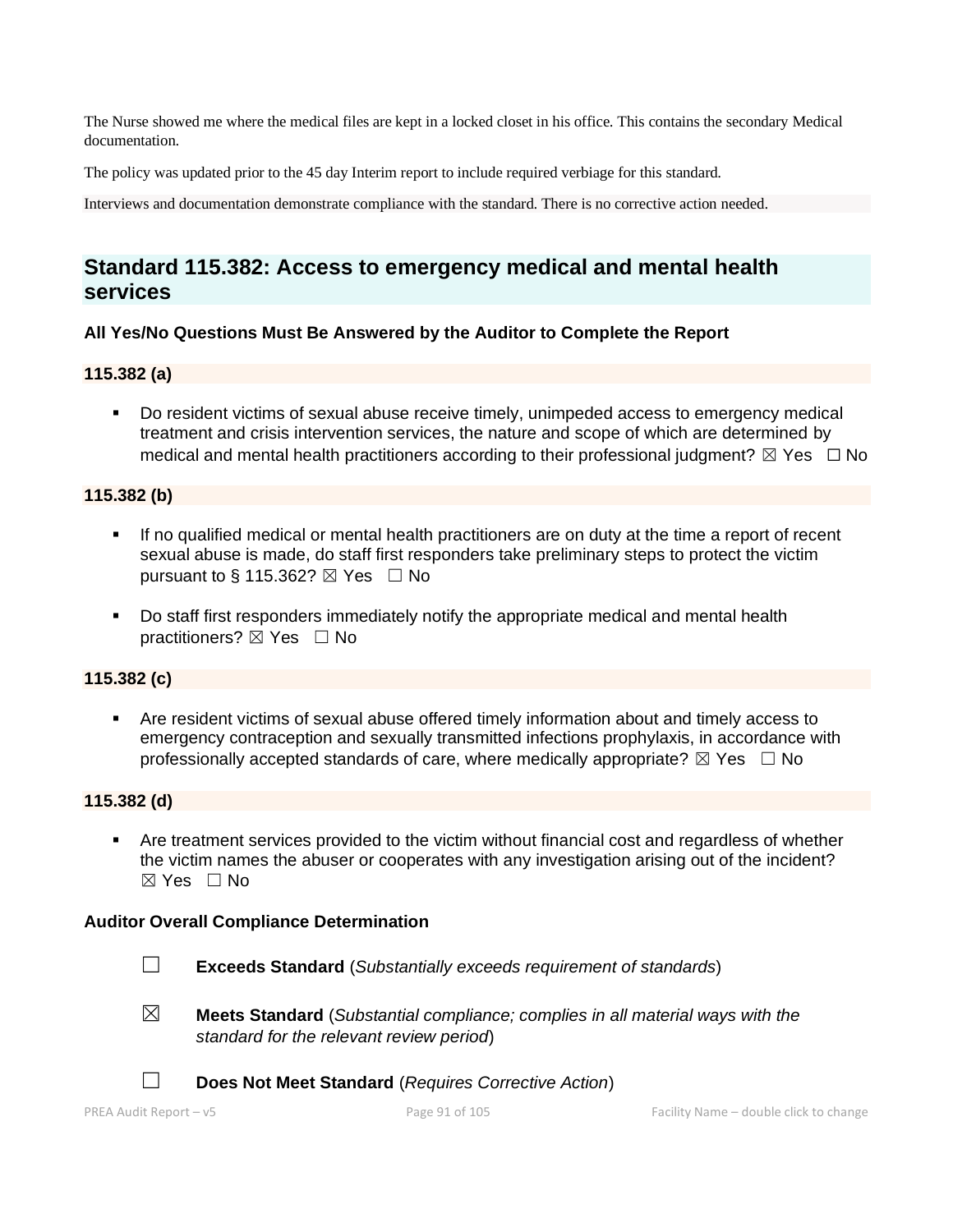# **Instructions for Overall Compliance Determination Narrative**

*The narrative below must include a comprehensive discussion of all the evidence relied upon in making the compliance or non-compliance determination, the auditor's analysis and reasoning, and the auditor's conclusions. This discussion must also include corrective action recommendations where the facility does not meet the standard. These recommendations must be included in the Final Report, accompanied by information on specific corrective actions taken by the facility.*

Documents Reviewed:

Cove Prep PREA Policy

Pre Audit Questionnaire

Interviews:

Twelve Staff

There have been no incidents that have required emergency medical services. The Policy requires that any resident who requires emergency services be taken to Excela Health Latrobe, either by staff or ambulance for a Forensic Medical Exam. These exams are conducted by SAFE/SANEs. This medical care would be free of charge for the resident. As part of the response, staff would first protect the resident and then immediately notify medical.

This is an all male facility and all residents are offered STD testing and follow up.

The policy was updated prior to the 45 day Interim report to include required verbiage for this standard.

This standard has been met. There is no need for corrective action.

# **Standard 115.383: Ongoing medical and mental health care for sexual abuse victims and abusers**

# **All Yes/No Questions Must Be Answered by the Auditor to Complete the Report**

#### **115.383 (a)**

▪ Does the facility offer medical and mental health evaluation and, as appropriate, treatment to all residents who have been victimized by sexual abuse in any prison, jail, lockup, or juvenile facility? ⊠ Yes □ No

# **115.383 (b)**

Does the evaluation and treatment of such victims include, as appropriate, follow-up services, treatment plans, and, when necessary, referrals for continued care following their transfer to, or placement in, other facilities, or their release from custody?  $\boxtimes$  Yes  $\Box$  No

# **115.383 (c)**

■ Does the facility provide such victims with medical and mental health services consistent with the community level of care?  $\boxtimes$  Yes  $\Box$  No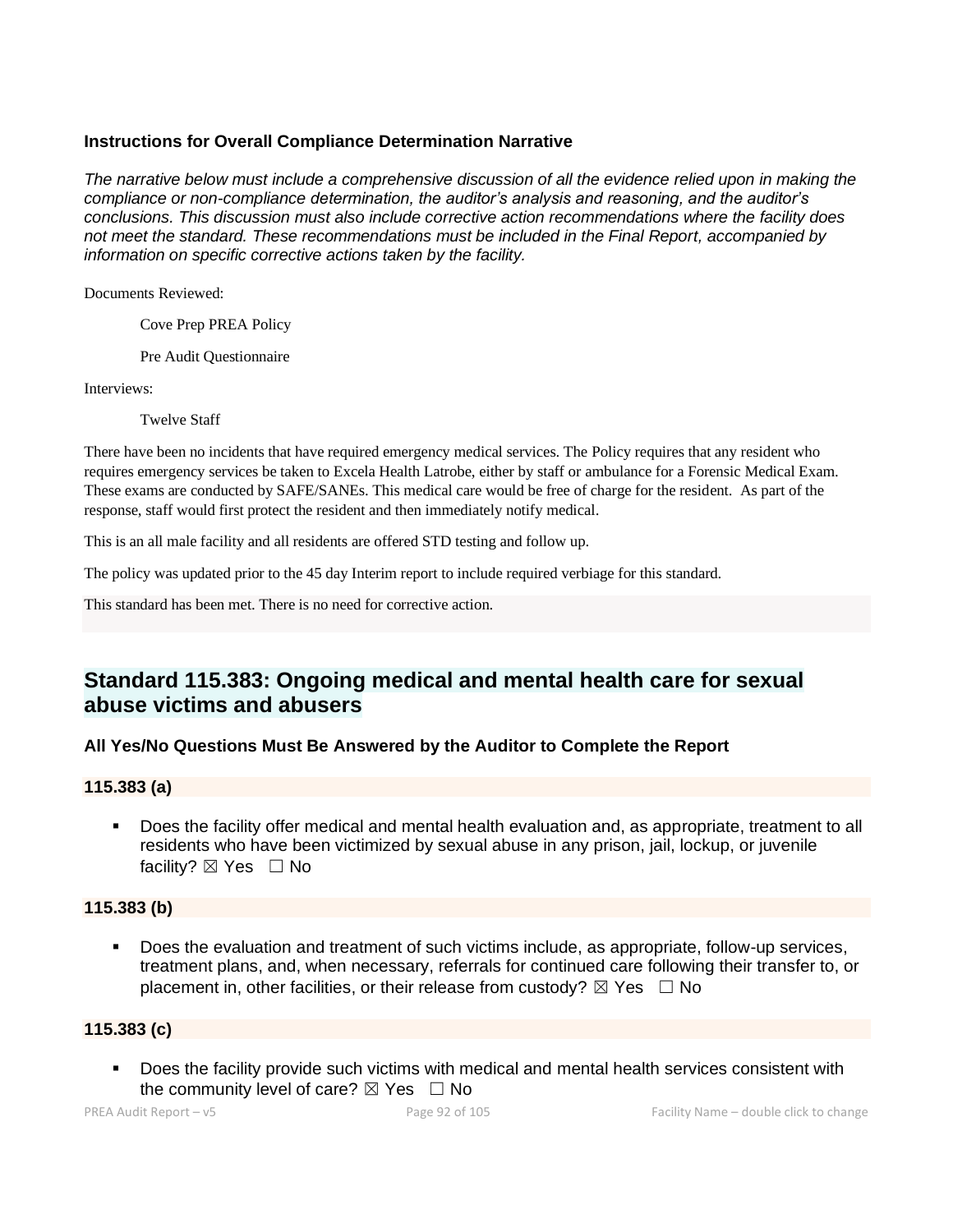### **115.383 (d)**

▪ Are resident victims of sexually abusive vaginal penetration while incarcerated offered pregnancy tests? (N/A if "all-male" facility. *Note: in "all-male" facilities, there may be residents who identify as transgender men who may have female genitalia. Auditors should be sure to know whether such individuals may be in the population and whether this provision may apply in*  specific circumstances.) □ Yes □ No ⊠ NA

### **115.383 (e)**

If pregnancy results from the conduct described in paragraph  $\S$  115.383(d), do such victims receive timely and comprehensive information about and timely access to all lawful pregnancyrelated medical services? (N/A if "all-male" facility. *Note: in "all-male" facilities, there may be residents who identify as transgender men who may have female genitalia. Auditors should be sure to know whether such individuals may be in the population and whether this provision may apply in specific circumstances.*)  $\Box$  Yes  $\Box$  No  $\boxtimes$  NA

#### **115.383 (f)**

▪ Are resident victims of sexual abuse while incarcerated offered tests for sexually transmitted infections as medically appropriate?  $\boxtimes$  Yes  $\Box$  No

#### **115.383 (g)**

**•** Are treatment services provided to the victim without financial cost and regardless of whether the victim names the abuser or cooperates with any investigation arising out of the incident?  $\boxtimes$  Yes  $\Box$  No

#### **115.383 (h)**

Does the facility attempt to conduct a mental health evaluation of all known resident-on-resident abusers within 60 days of learning of such abuse history and offer treatment when deemed appropriate by mental health practitioners?  $\boxtimes$  Yes  $\Box$  No

#### **Auditor Overall Compliance Determination**

- ☒ **Exceeds Standard** (*Substantially exceeds requirement of standards*)
- 
- ☐ **Meets Standard** (*Substantial compliance; complies in all material ways with the standard for the relevant review period*)



☐ **Does Not Meet Standard** (*Requires Corrective Action*)

#### **Instructions for Overall Compliance Determination Narrative**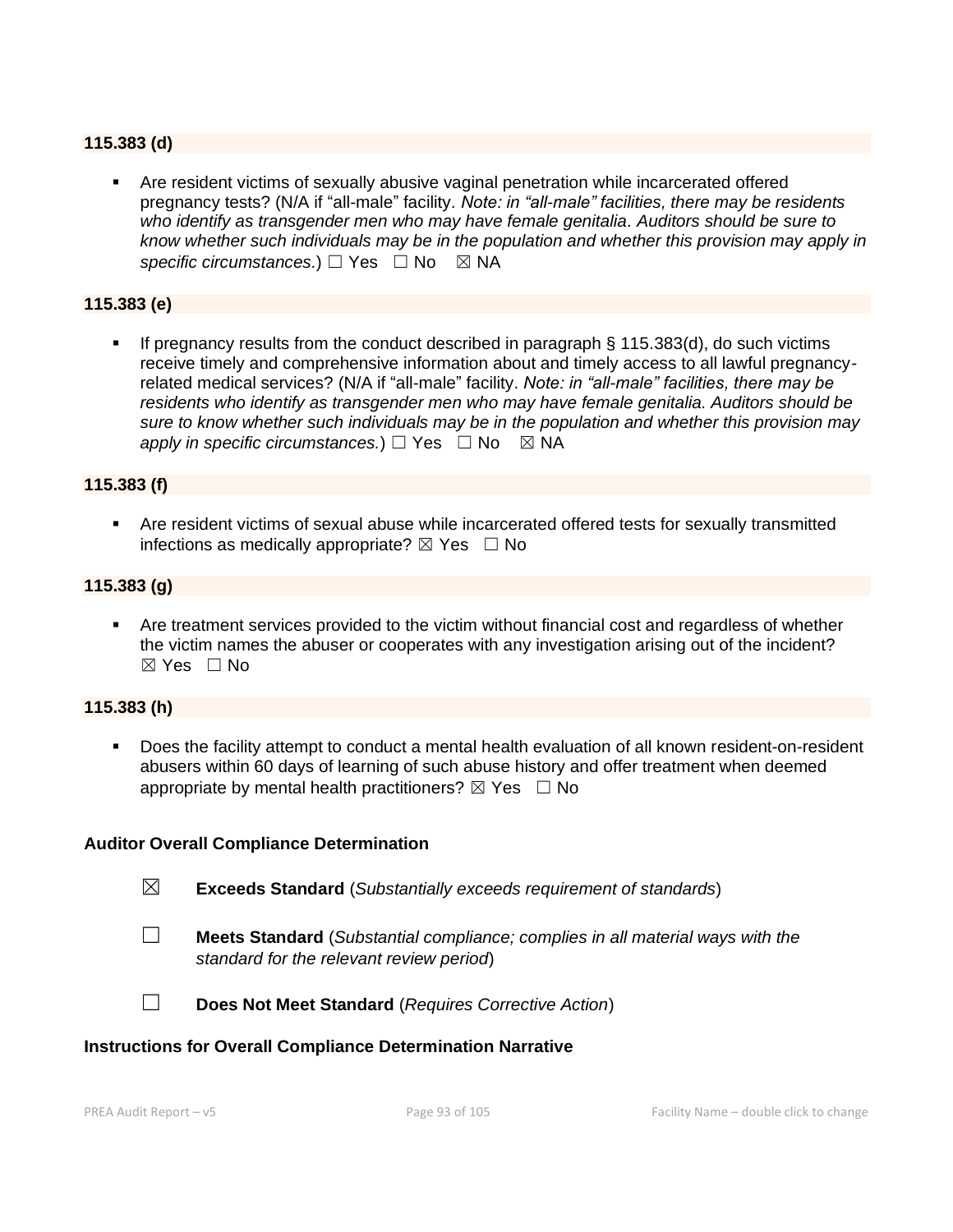*The narrative below must include a comprehensive discussion of all the evidence relied upon in making the compliance or non-compliance determination, the auditor's analysis and reasoning, and the auditor's conclusions. This discussion must also include corrective action recommendations where the facility does not meet the standard. These recommendations must be included in the Final Report, accompanied by information on specific corrective actions taken by the facility.*

Documents Reviewed:

Cove Prep PREA Policy

Pre Audit Questionnaire

Interviews:

PREA Coordinator/Facility Director

Clinical Manager

Nursing Coordinator

All Medical and Mental Health services are conducted at the facility by both facility employees and contracted employees. Dental services are obtained in the community. Forensic medical examinations would be received at Excela Health Latrobe.

All residents are offered STD testing during their Admission's physical or upon request.

Any resident on resident offender will be assessed and offered follow up counseling that will be ongoing within 60 days of learning of such an abuse history, but probably sooner than that.

Residents are court committed to Cove Prep for treatment and rehabilitation. They attend group and individual counseling weekly that includes treatment for sexual victimization and for sexual offending. This is a sex offender treatment program.

The Clinical Manager states that during the step down phase of treatment, there would be communication with either the family or the next placement regarding the residents needs and recommendations for treatment would be included in the discharge plan.

The Nursing Coordinator stated that continuing treatment for any STI would be included in the discharge plans.

The policy was updated prior to the 45 day Interim report to include required verbiage for this standard.

Due to the nature of this program and the kind and amount of treatment the residents receive, this standard has been exceeded.

This standard has been exceeded and there is no need for corrective action.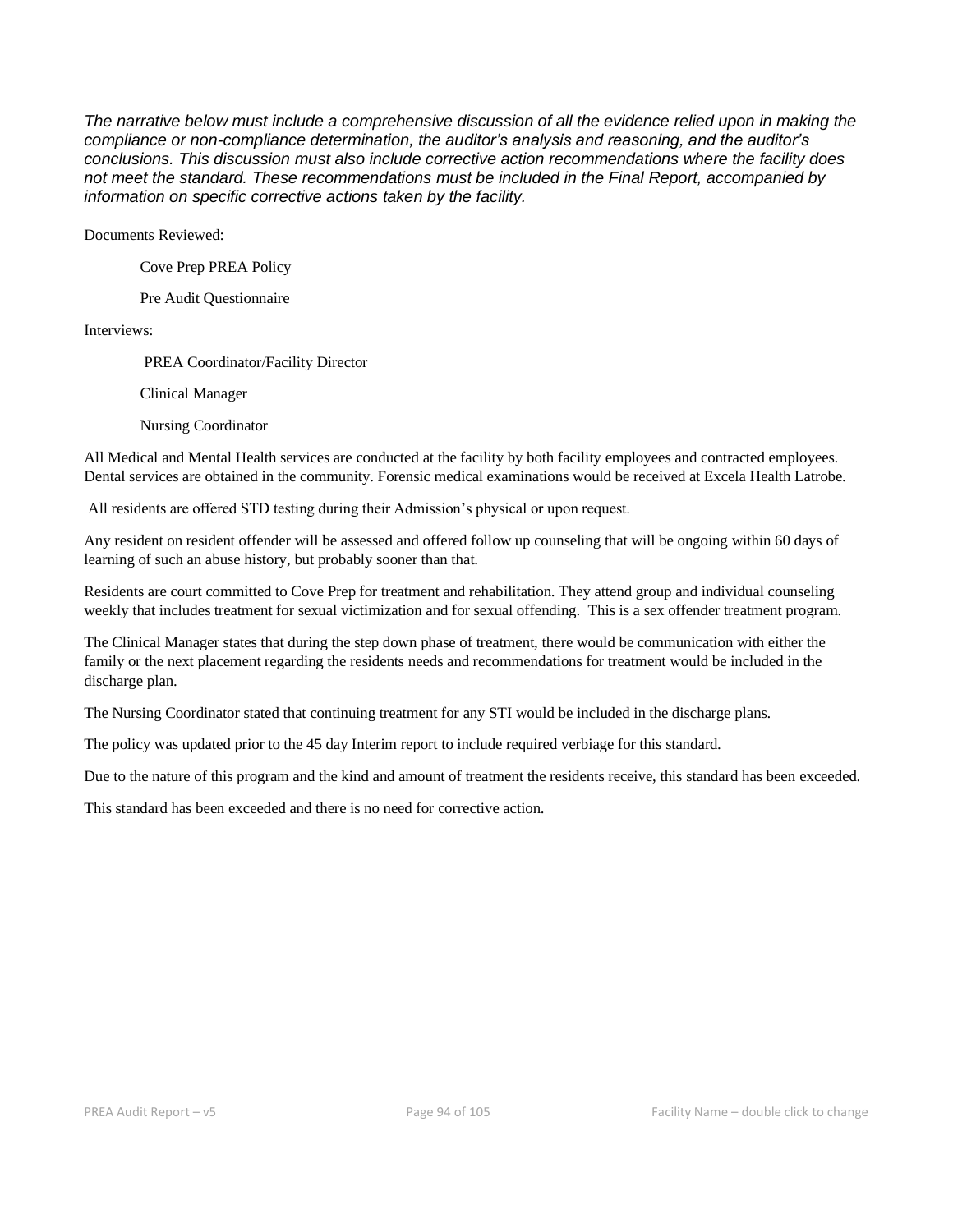# **DATA COLLECTION AND REVIEW**

# **Standard 115.386: Sexual abuse incident reviews**

# **All Yes/No Questions Must Be Answered by the Auditor to Complete the Report**

### **115.386 (a)**

▪ Does the facility conduct a sexual abuse incident review at the conclusion of every sexual abuse investigation, including where the allegation has not been substantiated, unless the allegation has been determined to be unfounded?  $\boxtimes$  Yes  $\Box$  No

### **115.386 (b)**

■ Does such review ordinarily occur within 30 days of the conclusion of the investigation?  $\boxtimes$  Yes  $\Box$  No

#### **115.386 (c)**

■ Does the review team include upper-level management officials, with input from line supervisors, investigators, and medical or mental health practitioners?  $\boxtimes$  Yes  $\Box$  No

### **115.386 (d)**

- Does the review team: Consider whether the allegation or investigation indicates a need to change policy or practice to better prevent, detect, or respond to sexual abuse?  $\boxtimes$  Yes  $\Box$  No
- Does the review team: Consider whether the incident or allegation was motivated by race; ethnicity; gender identity; lesbian, gay, bisexual, transgender, or intersex identification, status, or perceived status; gang affiliation; or other group dynamics at the facility?  $\boxtimes$  Yes  $\Box$  No
- Does the review team: Examine the area in the facility where the incident allegedly occurred to assess whether physical barriers in the area may enable abuse?  $\boxtimes$  Yes  $\Box$  No
- Does the review team: Assess the adequacy of staffing levels in that area during different shifts? ⊠ Yes □ No
- Does the review team: Assess whether monitoring technology should be deployed or augmented to supplement supervision by staff?  $\boxtimes$  Yes  $\Box$  No
- Does the review team: Prepare a report of its findings, including but not necessarily limited to determinations made pursuant to §§ 115.386(d)(1) - (d)(5), and any recommendations for improvement and submit such report to the facility head and PREA compliance manager? ☒ Yes ☐ No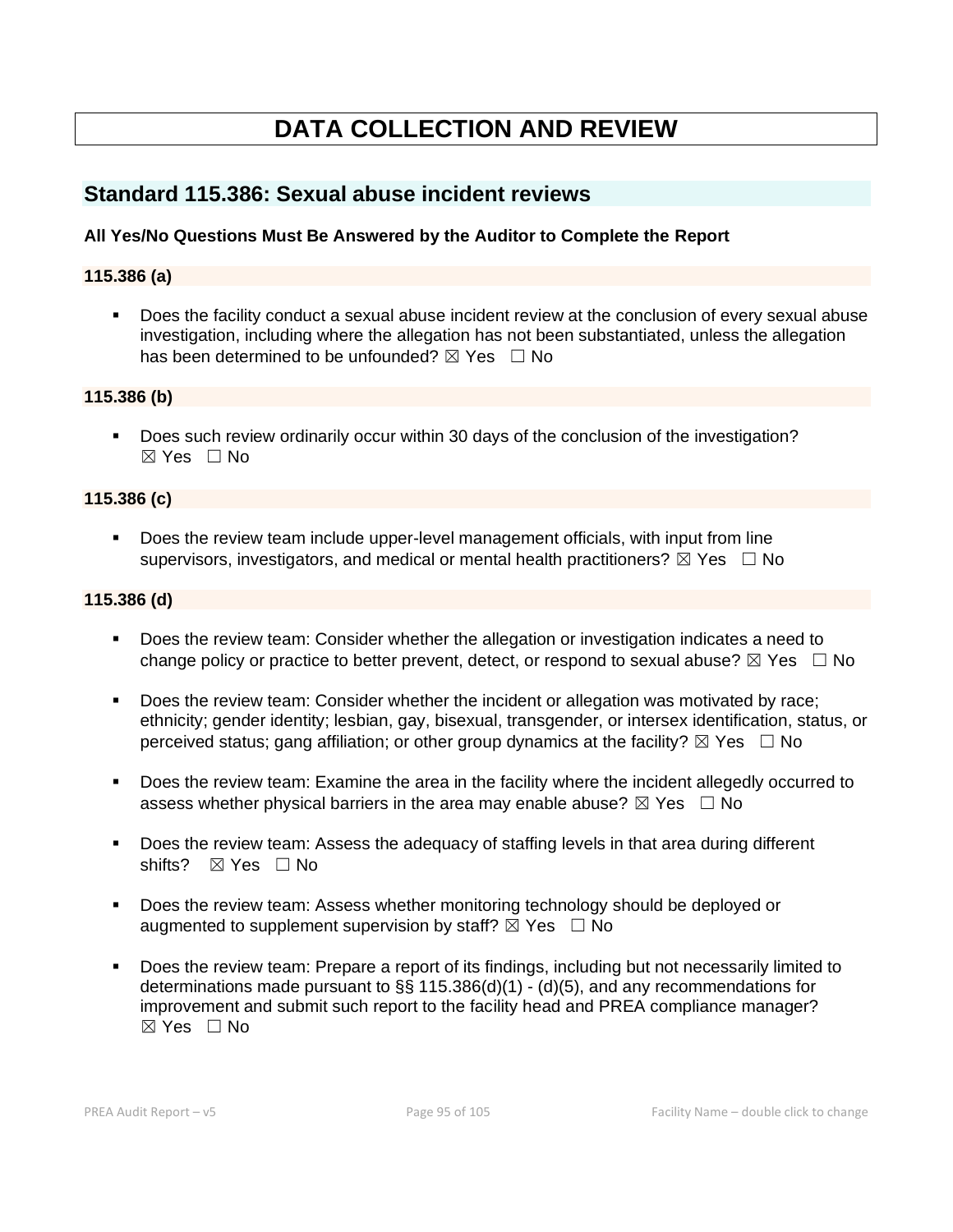#### **115.386 (e)**

Does the facility implement the recommendations for improvement, or document its reasons for not doing so? ⊠ Yes □ No

#### **Auditor Overall Compliance Determination**

- ☐ **Exceeds Standard** (*Substantially exceeds requirement of standards*)
- ☒ **Meets Standard** (*Substantial compliance; complies in all material ways with the standard for the relevant review period*)
- ☐ **Does Not Meet Standard** (*Requires Corrective Action*)

#### **Instructions for Overall Compliance Determination Narrative**

*The narrative below must include a comprehensive discussion of all the evidence relied upon in making the compliance or non-compliance determination, the auditor's analysis and reasoning, and the auditor's conclusions. This discussion must also include corrective action recommendations where the facility does not meet the standard. These recommendations must be included in the Final Report, accompanied by information on specific corrective actions taken by the facility.*

Documents Reviewed:

Cove Prep PREA Policy Sexual Abuse Incident Review Form Pre Audit Questionnaire

Interviews:

Facility Director/PREA Coordinator

Clinical Manager who is a Member of the Sexual Incident Review Team

There have been no incidents within the past 12 months that have required a SAIR. The policy states that an incident review team will convene within 30 days of the completion of the investigation for any substantiated or founded allegation. The team is comprised of the Management Team: Facility Director, Clinical Manager, Milieu Manager, Nursing Coordinator, Facilities Manager, and the Activities Manager with input from any other staff person involved. This team will look at any LGBTI identification, gang status or affiliation, other group dynamics, staffing, training, policy and will physically examine where it occurred. The team will complete a report with a recommendation. The recommendation would be followed or the reason for not doing so would be documented. The SAIR form used for documentation is excellent.

I interviewed the Clinical Manager, who is a permanent member of the SAIR team.

This standard has been met. There is no need for corrective action.

# **Standard 115.387: Data collection**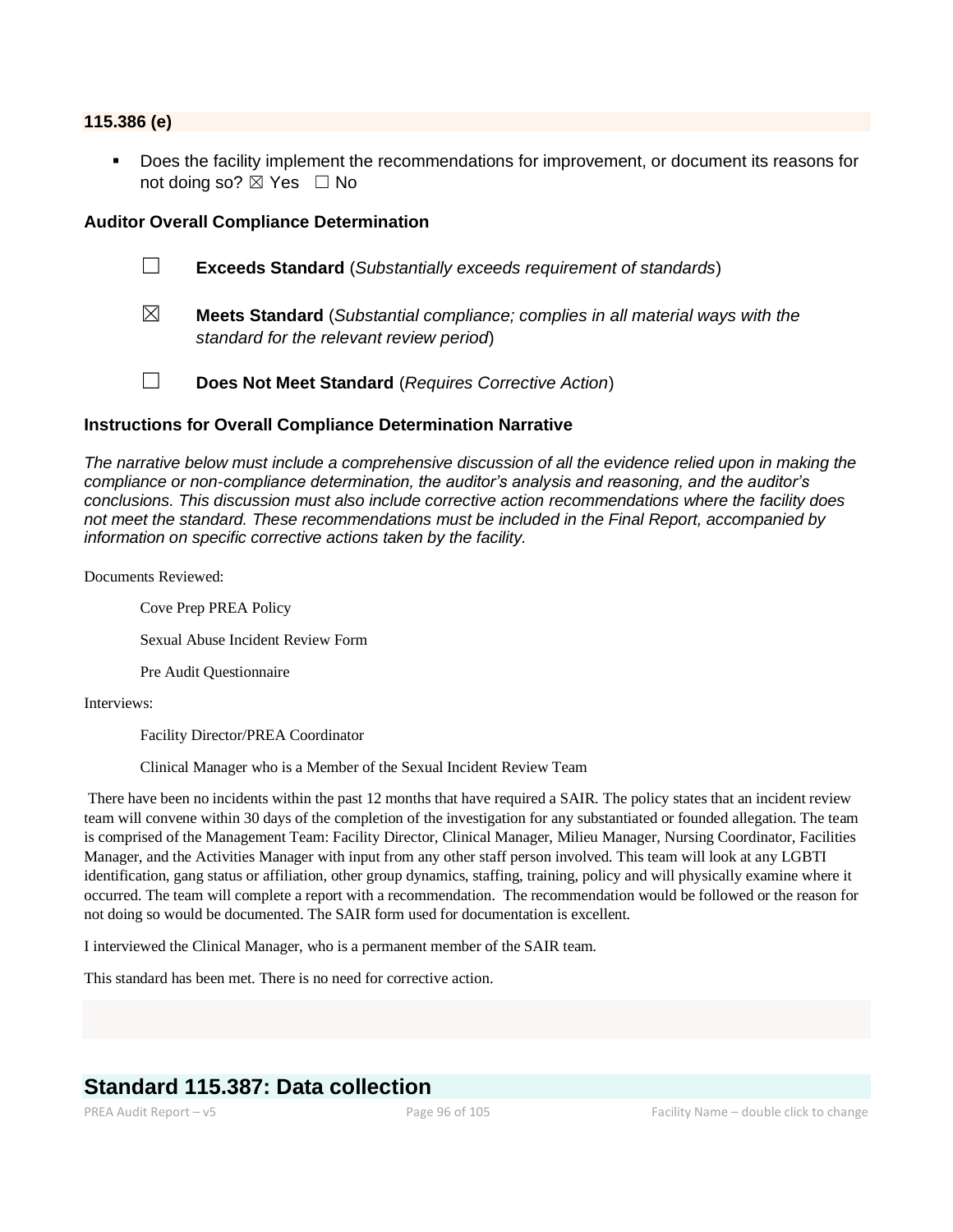# **All Yes/No Questions Must Be Answered by the Auditor to Complete the Report**

# **115.387 (a)**

■ Does the agency collect accurate, uniform data for every allegation of sexual abuse at facilities under its direct control using a standardized instrument and set of definitions?  $\boxtimes$  Yes  $\Box$  No

### **115.387 (b)**

▪ Does the agency aggregate the incident-based sexual abuse data at least annually? ☒ Yes ☐ No

# **115.387 (c)**

▪ Does the incident-based data include, at a minimum, the data necessary to answer all questions from the most recent version of the Survey of Sexual Violence conducted by the Department of Justice? ☒ Yes ☐ No

#### **115.387 (d)**

▪ Does the agency maintain, review, and collect data as needed from all available incident-based documents, including reports, investigation files, and sexual abuse incident reviews?  $\boxtimes$  Yes  $\Box$  No

### **115.387 (e)**

■ Does the agency also obtain incident-based and aggregated data from every private facility with which it contracts for the confinement of its residents? (N/A if agency does not contract for the confinement of its residents.)  $\Box$  Yes  $\Box$  No  $\boxtimes$  NA

#### **115.387 (f)**

▪ Does the agency, upon request, provide all such data from the previous calendar year to the Department of Justice no later than June 30? (N/A if DOJ has not requested agency data.)  $\Box$  Yes  $\Box$  No  $\boxtimes$  NA

#### **Auditor Overall Compliance Determination**

- ☐ **Exceeds Standard** (*Substantially exceeds requirement of standards*)
- ☒ **Meets Standard** (*Substantial compliance; complies in all material ways with the standard for the relevant review period*)



☐ **Does Not Meet Standard** (*Requires Corrective Action*)

#### **Instructions for Overall Compliance Determination Narrative**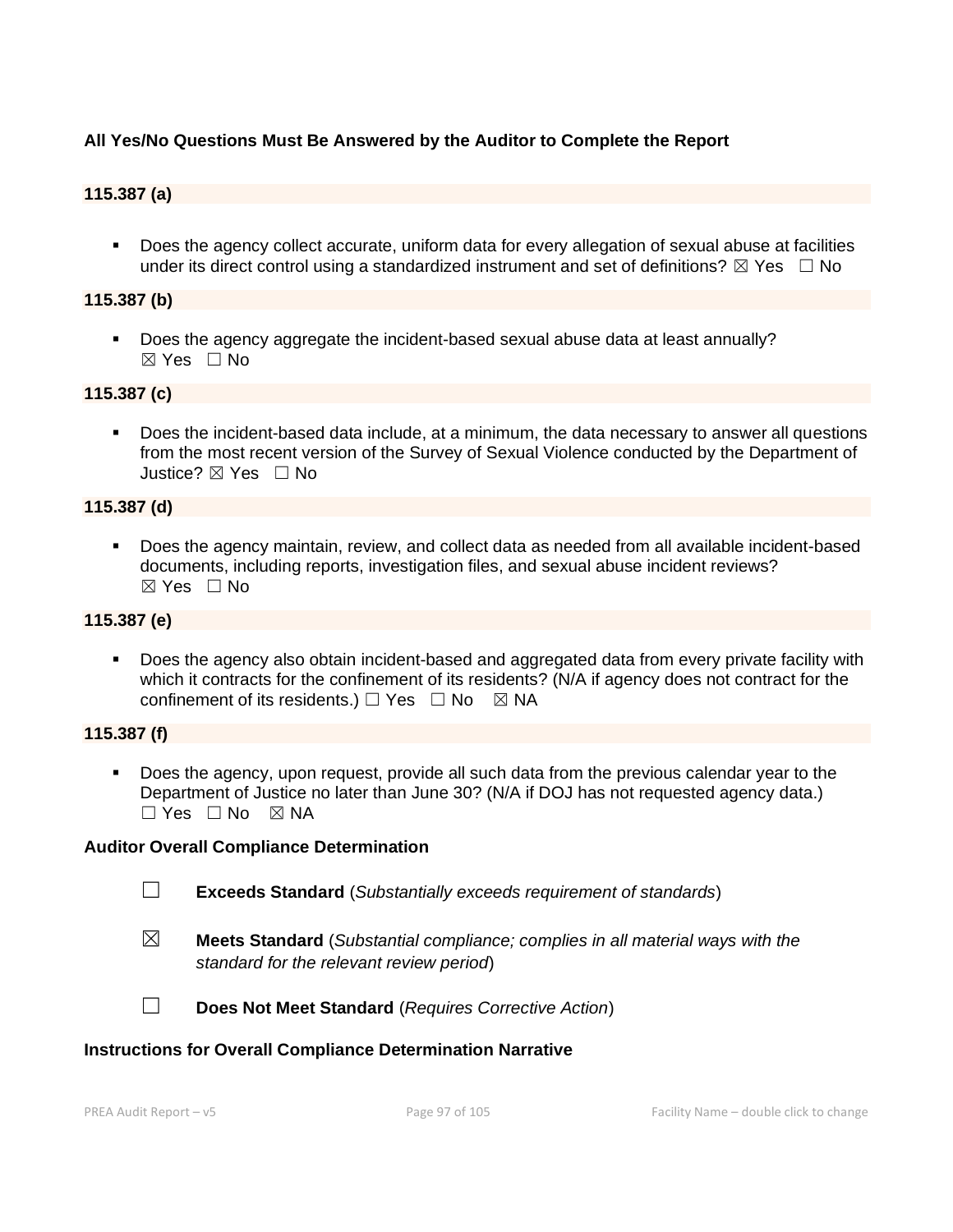*The narrative below must include a comprehensive discussion of all the evidence relied upon in making the compliance or non-compliance determination, the auditor's analysis and reasoning, and the auditor's conclusions. This discussion must also include corrective action recommendations where the facility does not meet the standard. These recommendations must be included in the Final Report, accompanied by information on specific corrective actions taken by the facility.*

Documents Reviewed:

Cove Prep PREA Policy

Pre Audit Questionnaire

Interviews:

PREA Coordinator/Facility Director

The policy is in place that requires the collection of data that is utilized in the Annual report of Sexual Violence. There have been no incidents of sexual abuse or sexual harassment since the last PREA Audit, and therefore no data to aggregate. Data would be collected using information from reports and any other resources. The PREA Coordinator would write the report and because he is the Facility Director, he would approve it as well.

The DOJ has not requested information in the years since the initial PREA Audit.

This standard has been met. There is no need for corrective action.

# **Standard 115.388: Data review for corrective action**

# **All Yes/No Questions Must Be Answered by the Auditor to Complete the Report**

# **115.388 (a)**

- Does the agency review data collected and aggregated pursuant to § 115.387 in order to assess and improve the effectiveness of its sexual abuse prevention, detection, and response policies, practices, and training, including by: Identifying problem areas?  $\boxtimes$  Yes  $\Box$  No
- Does the agency review data collected and aggregated pursuant to § 115.387 in order to assess and improve the effectiveness of its sexual abuse prevention, detection, and response policies, practices, and training, including by: Taking corrective action on an ongoing basis? ☒ Yes ☐ No
- Does the agency review data collected and aggregated pursuant to  $\S$  115.387 in order to assess and improve the effectiveness of its sexual abuse prevention, detection, and response policies, practices, and training, including by: Preparing an annual report of its findings and corrective actions for each facility, as well as the agency as a whole?  $\boxtimes$  Yes  $\Box$  No

**115.388 (b)**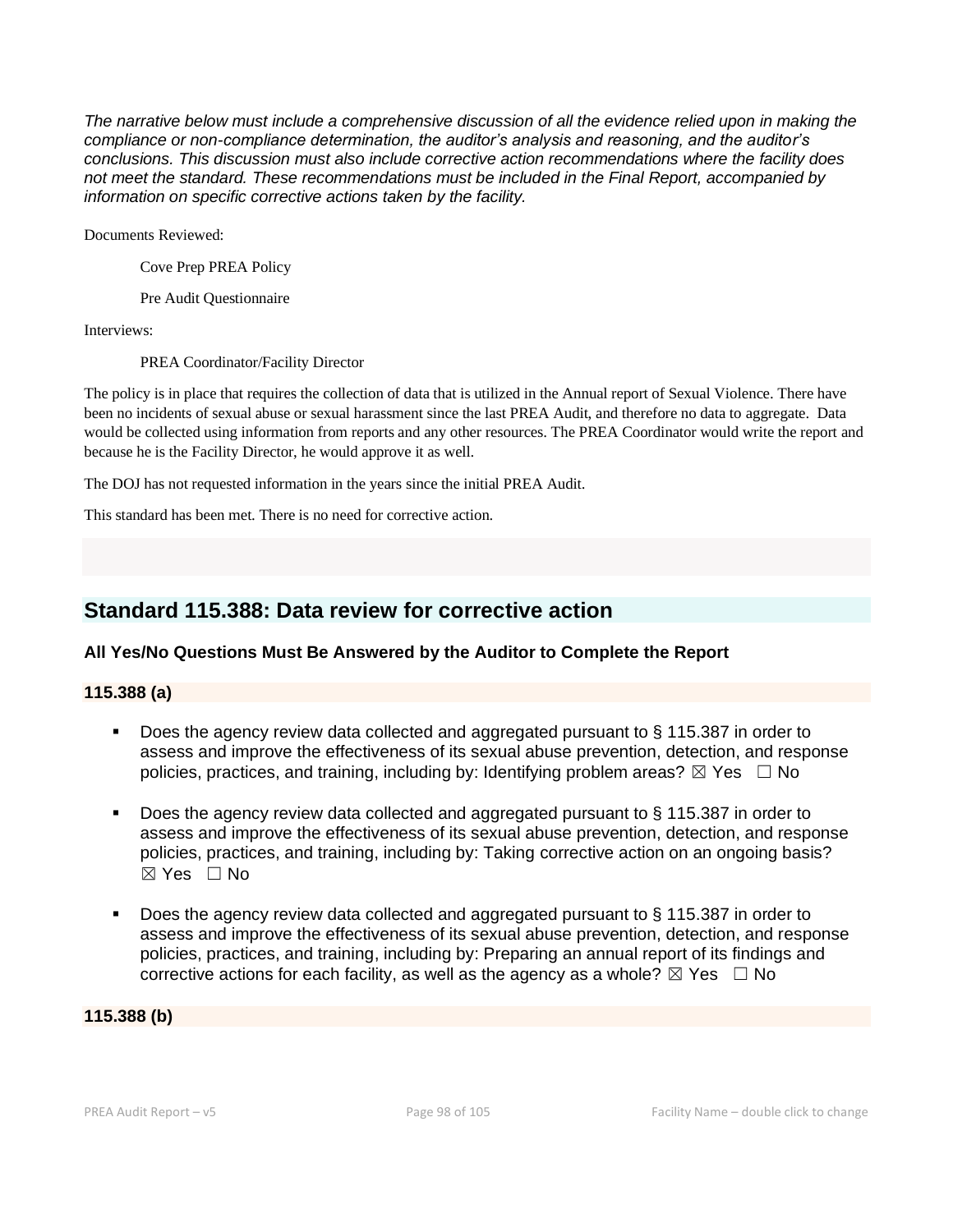▪ Does the agency's annual report include a comparison of the current year's data and corrective actions with those from prior years and provide an assessment of the agency's progress in addressing sexual abuse  $\boxtimes$  Yes  $\Box$  No

#### **115.388 (c)**

Is the agency's annual report approved by the agency head and made readily available to the public through its website or, if it does not have one, through other means?  $\boxtimes$  Yes  $\Box$  No

#### **115.388 (d)**

Does the agency indicate the nature of the material redacted where it redacts specific material from the reports when publication would present a clear and specific threat to the safety and security of a facility?  $\boxtimes$  Yes  $\Box$  No

#### **Auditor Overall Compliance Determination**

- ☐ **Exceeds Standard** (*Substantially exceeds requirement of standards*)
- ☒ **Meets Standard** (*Substantial compliance; complies in all material ways with the standard for the relevant review period*)
- ☐ **Does Not Meet Standard** (*Requires Corrective Action*)

#### **Instructions for Overall Compliance Determination Narrative**

*The narrative below must include a comprehensive discussion of all the evidence relied upon in making the compliance or non-compliance determination, the auditor's analysis and reasoning, and the auditor's conclusions. This discussion must also include corrective action recommendations where the facility does not meet the standard. These recommendations must be included in the Final Report, accompanied by information on specific corrective actions taken by the facility.*

Documents Reviewed:

Cove Prep PREA Policy

Cove Prep Website

Pre Audit Questionnaire

Annual Report

Interviews:

PREA Coordinator/Facility Director

The PREA Final Audit Report from 2016 is posted on the website. Also, on the website is a hyperlink for the Annual Report. There have been no incidents and thus no data. Prior to the 45 day interim report the Facility Director/PREA Coordinator completed an Annual Report and included the Facility's efforts at prevention, detection, reporting and response in terms of staff training completed. This was posted on the website and verified by the Auditor.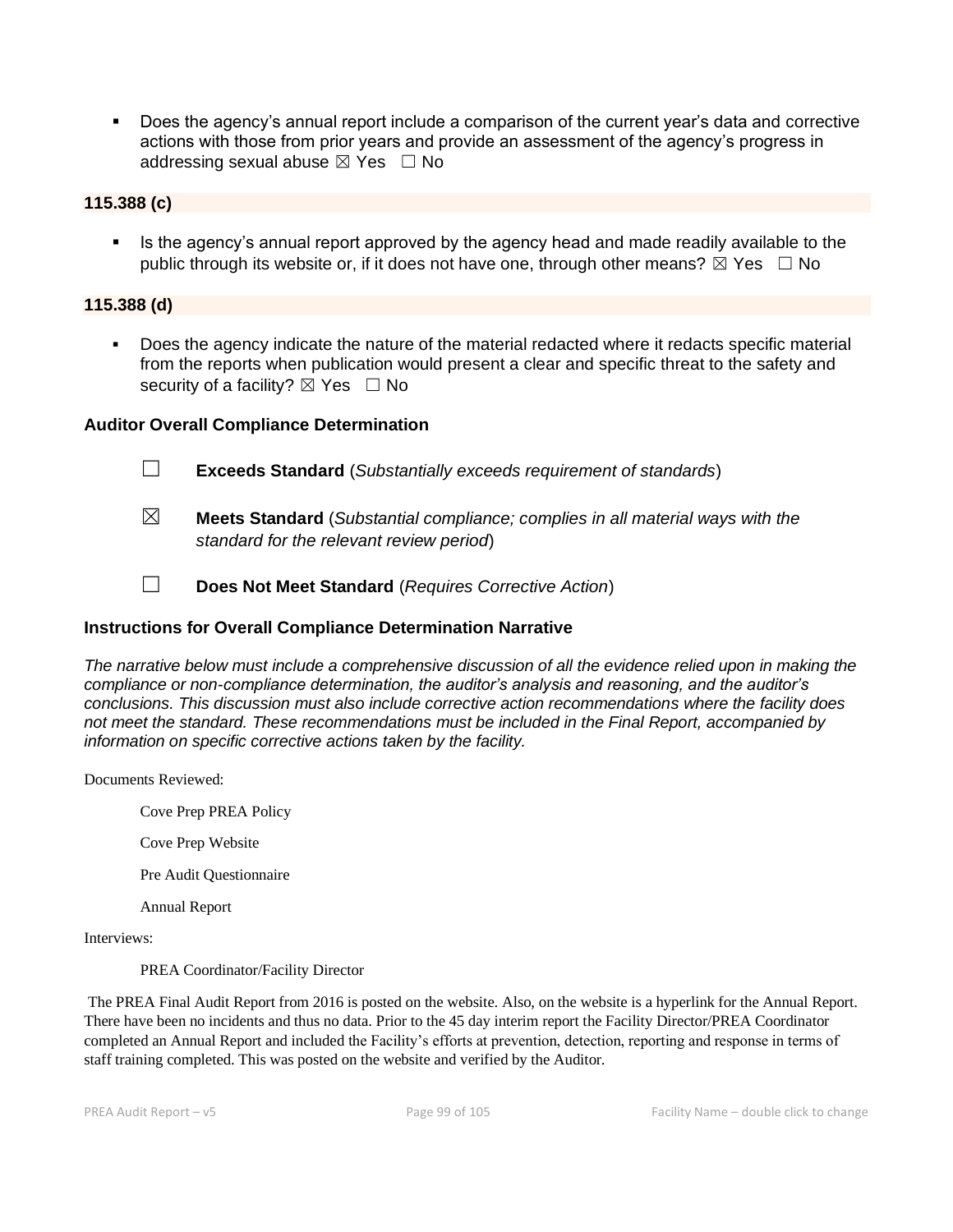If there were incidents, corrective Action would be taken on an ongoing basis through the utilization of the Sexual Abuse Incident Review.

The policy was updated prior to the 45 day Interim report to include required verbiage for this standard.

This standard has been met. There is no need for corrective action.

# **Standard 115.389: Data storage, publication, and destruction**

### **All Yes/No Questions Must Be Answered by the Auditor to Complete the Report**

#### **115.389 (a)**

■ Does the agency ensure that data collected pursuant to § 115.387 are securely retained? ☒ Yes ☐ No

#### **115.389 (b)**

▪ Does the agency make all aggregated sexual abuse data, from facilities under its direct control and private facilities with which it contracts, readily available to the public at least annually through its website or, if it does not have one, through other means?  $\boxtimes$  Yes  $\Box$  No

### **115.389 (c)**

■ Does the agency remove all personal identifiers before making aggregated sexual abuse data publicly available?  $\boxtimes$  Yes  $\Box$  No

#### **115.389 (d)**

Does the agency maintain sexual abuse data collected pursuant to  $\S$  115.387 for at least 10 years after the date of the initial collection, unless Federal, State, or local law requires otherwise?  $\boxtimes$  Yes  $\Box$  No

#### **Auditor Overall Compliance Determination**

- ☐ **Exceeds Standard** (*Substantially exceeds requirement of standards*)
- ☒ **Meets Standard** (*Substantial compliance; complies in all material ways with the standard for the relevant review period*)
- ☐ **Does Not Meet Standard** (*Requires Corrective Action*)

#### **Instructions for Overall Compliance Determination Narrative**

*The narrative below must include a comprehensive discussion of all the evidence relied upon in making the compliance or non-compliance determination, the auditor's analysis and reasoning, and the auditor's conclusions. This discussion must also include corrective action recommendations where the facility does*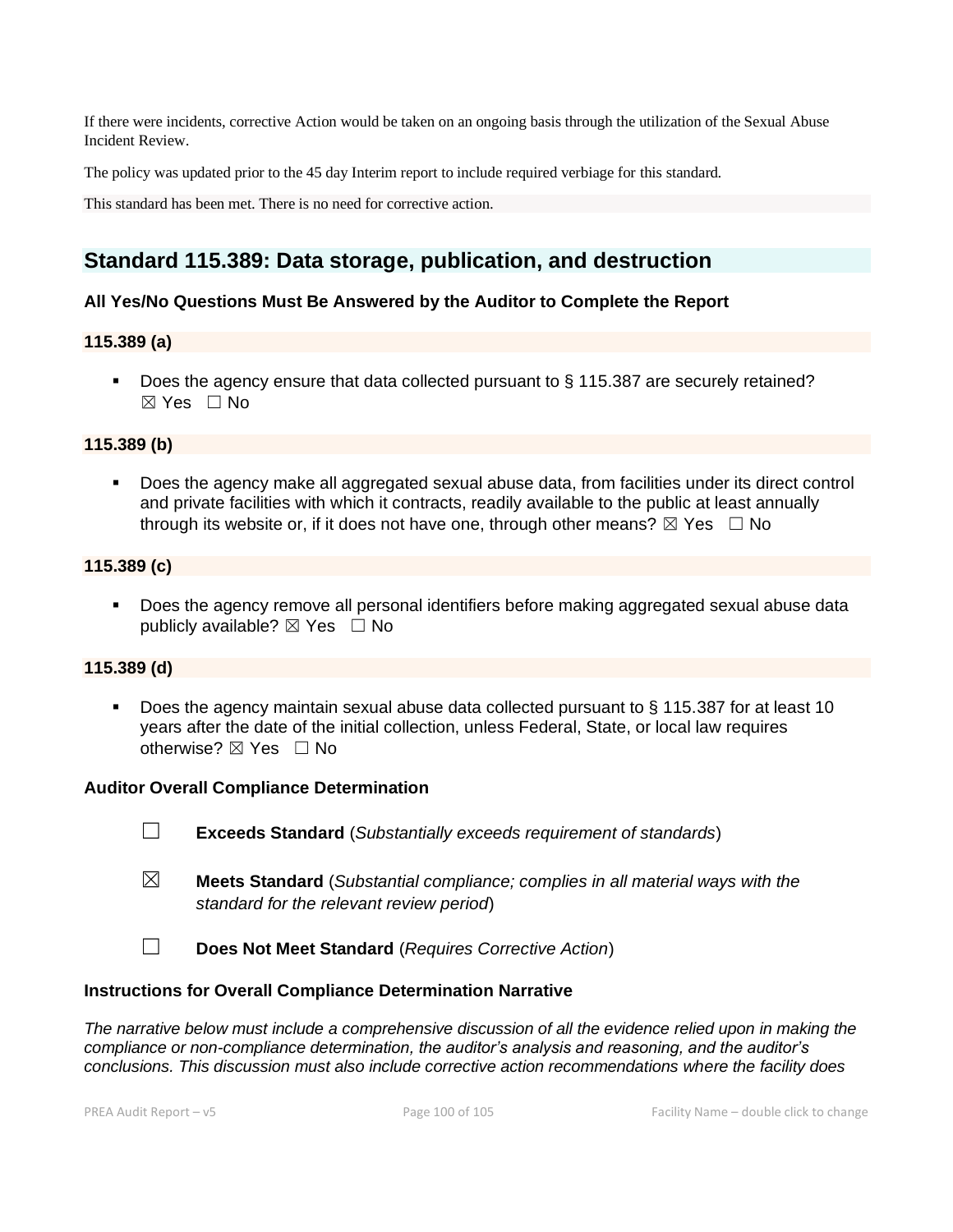*not meet the standard. These recommendations must be included in the Final Report, accompanied by information on specific corrective actions taken by the facility.*

Documents Reviewed:

Cove Prep PREA policy Cove Prep website

Pre Audit Questionnaire

Annual Report

Interviews:

Facility Director/PREA Coordinator

The PREA Final Audit Report from 2016 is posted on the website. Also on the website is a hyperlink for the Annual Report. There have been no incidents and thus no data. Prior to the 45 day Interim report, the Facility Director/PREA Coordinator completed an Annual Report and included the Facility's efforts at prevention, detection, reporting and response in terms of staff training completed. He posted it on the website and this was verified by the Auditor.

If there were incidents, he would remove all personal identifiers of residents and staff and state in the report what information was redacted. He would keep all information securely in his office on his hard drive or flash drive.

Corrective Action would be taken on an ongoing basis through the utilization of the Sexual Abuse Incident Review.

The policy was updated prior to the 45 day Interim report to include required verbiage for this standard.

This standard has been met. There is no need for corrective action.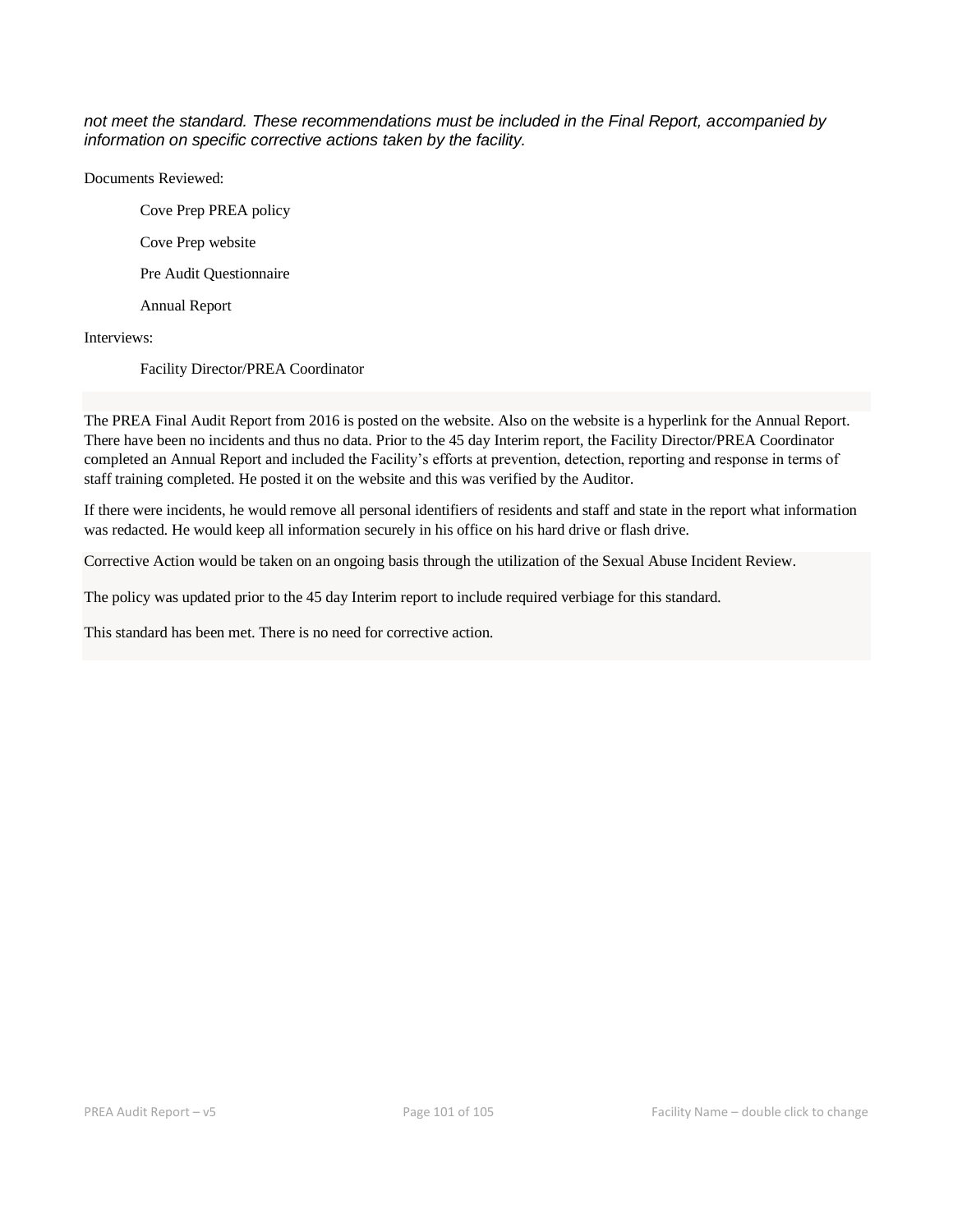# **AUDITING AND CORRECTIVE ACTION**

# **Standard 115.401: Frequency and scope of audits**

# **All Yes/No Questions Must Be Answered by the Auditor to Complete the Report**

### **115.401 (a)**

**•** During the prior three-year audit period, did the agency ensure that each facility operated by the agency, or by a private organization on behalf of the agency, was audited at least once? (*Note: The response here is purely informational. A "no" response does not impact overall compliance with this standard.*)  $\boxtimes$  Yes  $\Box$  No

#### **115.401 (b)**

- **EXECT** Is this the first year of the current audit cycle? (*Note: a "no" response does not impact overall compliance with this standard.*)  $\Box$  Yes  $\boxtimes$  No
- **.** If this is the second year of the current audit cycle, did the agency ensure that at least one-third of each facility type operated by the agency, or by a private organization on behalf of the agency, was audited during the first year of the current audit cycle? (N/A if this is **not** the *second* year of the current audit cycle.)  $\Box$  Yes  $\Box$  No  $\boxtimes$  NA
- If this is the third year of the current audit cycle, did the agency ensure that at least two-thirds of each facility type operated by the agency, or by a private organization on behalf of the agency, were audited during the first two years of the current audit cycle? (N/A if this is **not** the *third* year of the current audit cycle.)  $\Box$  Yes  $\boxtimes$  No  $\Box$  NA

# **115.401 (h)**

▪ Did the auditor have access to, and the ability to observe, all areas of the audited facility?  $\boxtimes$  Yes  $\Box$  No

## **115.401 (i)**

■ Was the auditor permitted to request and receive copies of any relevant documents (including electronically stored information)?  $\boxtimes$  Yes  $\Box$  No

# **115.401 (m)**

**■** Was the auditor permitted to conduct private interviews with residents?  $\boxtimes$  Yes  $\Box$  No

#### **115.401 (n)**

▪ Were residents permitted to send confidential information or correspondence to the auditor in the same manner as if they were communicating with legal counsel?  $\boxtimes$  Yes  $\Box$  No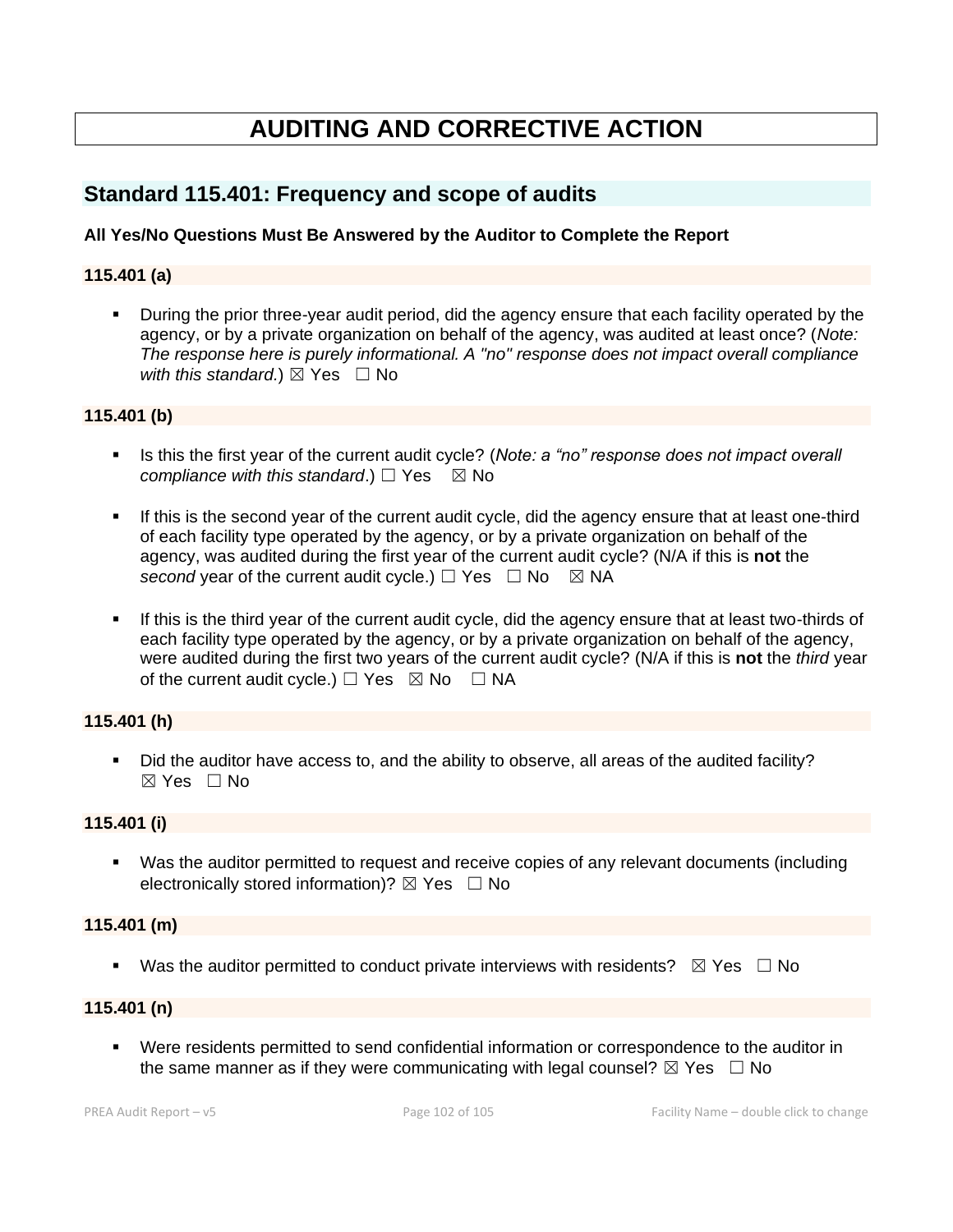### **Auditor Overall Compliance Determination**

- ☐ **Exceeds Standard** (*Substantially exceeds requirement of standards*)
- ☒ **Meets Standard** (*Substantial compliance; complies in all material ways with the standard for the relevant review period*)
- 
- ☐ **Does Not Meet Standard** (*Requires Corrective Action*)

### **Instructions for Overall Compliance Determination Narrative**

*The narrative below must include a comprehensive discussion of all the evidence relied upon in making the compliance or non-compliance determination, the auditor's analysis and reasoning, and the auditor's conclusions. This discussion must also include corrective action recommendations where the facility does not meet the standard. These recommendations must be included in the Final Report, accompanied by information on specific corrective actions taken by the facility.*

Cove Prep was first Audited in 2015 and found to be in full compliance in 2016. This is a re-audit being conducted in the third year of the second three year cycle.

The auditor had access to and toured all areas of the facility on August 5, 2019. All staff and residents were interviewed privately at the facility on August 5,6, 2019.

The Auditor was provided with all reports and documentation she requested and was able to view a recording of an unannounced round.

The dates of the upcoming Audit were posted in the facility on 6-11-19, six weeks prior to the onsite portion of the Audit, along with the Auditor's contact information. There was no correspondence with the Auditor. This standard has been met. There is no need for corrective action.

# **Standard 115.403: Audit contents and findings**

# **All Yes/No Questions Must Be Answered by the Auditor to Complete the Report**

# **115.403 (f)**

The agency has published on its agency website, if it has one, or has otherwise made publicly available, all Final Audit Reports. The review period is for prior audits completed during the past three years PRECEDING THIS AGENCY AUDIT. The pendency of any agency appeal pursuant to 28 C.F.R. § 115.405 does not excuse noncompliance with this provision. (N/A if there have been no Final Audit Reports issued in the past three years, or in the case of single facility agencies that there has never been a Final Audit Report issued.)  $\boxtimes$  Yes  $\Box$  No  $\Box$  NA

#### **Auditor Overall Compliance Determination**



☐ **Exceeds Standard** (*Substantially exceeds requirement of standards*)



☒ **Meets Standard** (*Substantial compliance; complies in all material ways with the* 

*standard for the relevant review period*)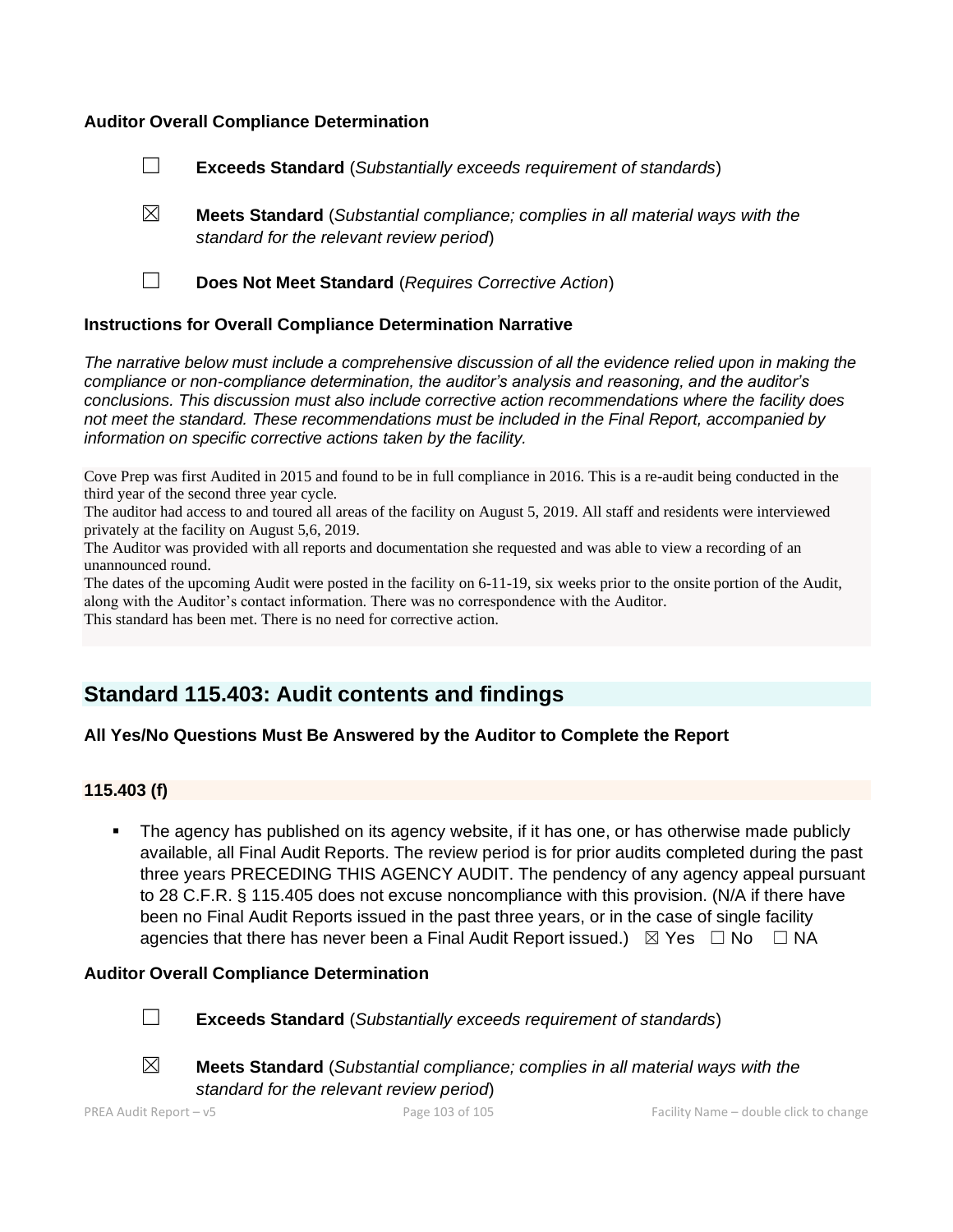☐ **Does Not Meet Standard** (*Requires Corrective Action*)

### **Instructions for Overall Compliance Determination Narrative**

*The narrative below must include a comprehensive discussion of all the evidence relied upon in making the compliance or non-compliance determination, the auditor's analysis and reasoning, and the auditor's conclusions. This discussion must also include corrective action recommendations where the facility does not meet the standard. These recommendations must be included in the Final Report, accompanied by information on specific corrective actions taken by the facility.*

Cove Prep has a website. As part of my Pre-Audit review, I verified that the first PREA Audit Final Report was posted on the website. This Audit was conducted in 2015 and the Final Audit Report was submitted to the Facility in January 2016. This standard has been met. There is no need for corrective action.